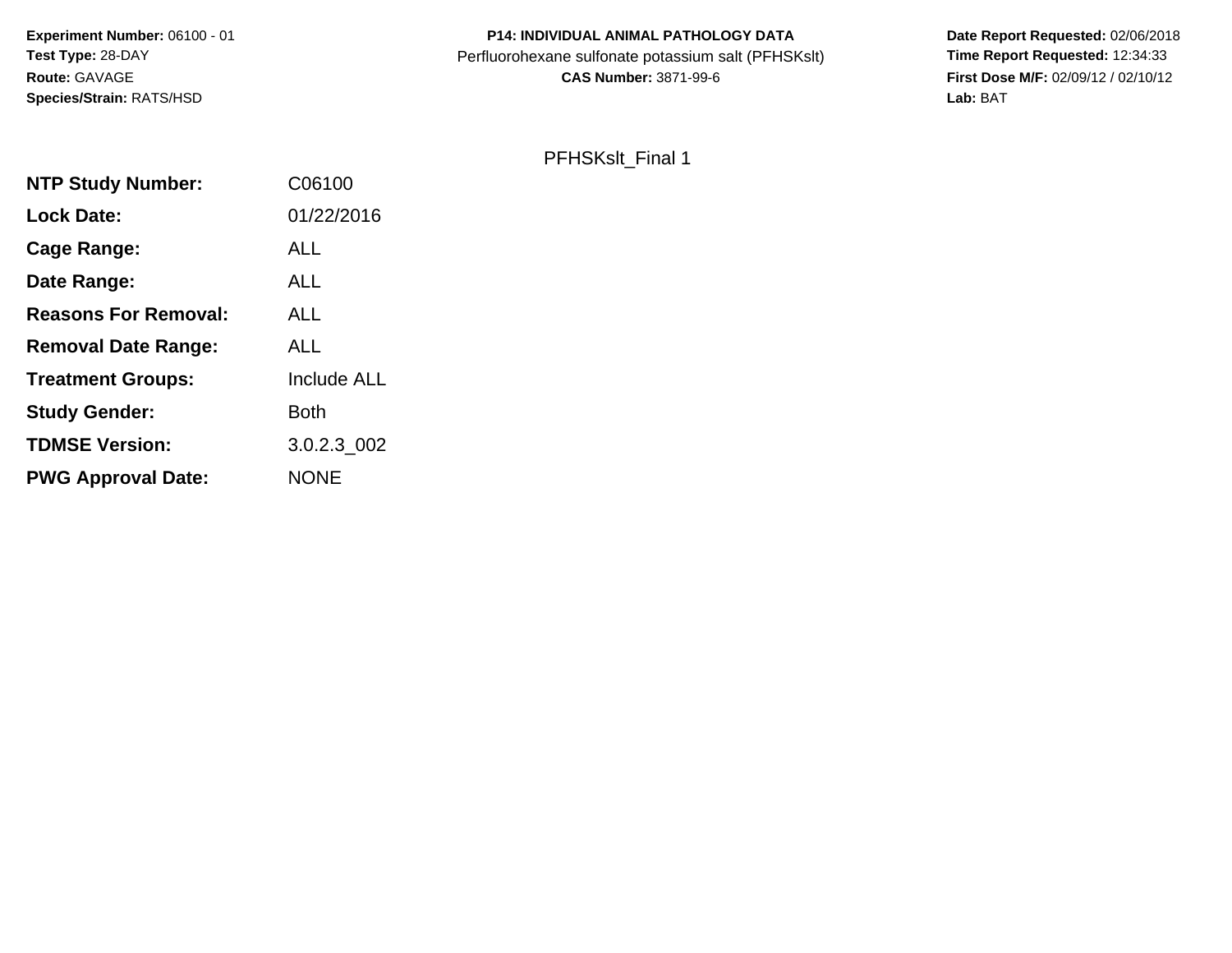**Route:** GAVAGE

**Species/Strain:** RATS/HSD

#### **P14: INDIVIDUAL ANIMAL PATHOLOGY DATA**

Perfluorohexane sulfonate potassium salt (PFHSKslt)<br>**CAS Number:** 3871-99-6

|                           |                                 | Lab: BAT                          |
|---------------------------|---------------------------------|-----------------------------------|
| <b>TRT#: 1</b>            | <b>SEX: Male</b>                | DAY ON TEST: 29                   |
| DOSE: 0mg/kg/d M          | <b>DISP:</b> Terminal Sacrifice | HISTO: 1205149                    |
|                           |                                 |                                   |
|                           |                                 |                                   |
| * Adrenal Medulla         | * Blood Vessel                  | * Bone                            |
| * Brain                   | * Epididymis                    | * Esophagus                       |
| * Harderian Gland         | * Heart                         | * Intestine Large, Cecum          |
| * Intestine Large, Rectum | * Intestine Small, Duodenum     | * Intestine Small, Ileum          |
| * Liver                   | * Lung                          | * Lymph Node, Mandibular          |
| * Mammary Gland           | * Pancreas                      | * Parathyroid Gland               |
| * Preputial Gland         | * Prostate                      | * Salivary Glands                 |
| * Skin                    | * Spleen                        | * Stomach, Forestomach            |
| * Testes                  | * Thymus                        | * Thyroid Gland                   |
| * Urinary Bladder         |                                 |                                   |
|                           |                                 |                                   |
|                           | Nephropathy                     | Chronicprogr, Minimal             |
| <b>Respirat Epith</b>     | Hyperplasia                     | Mild                              |
| <b>Respirat Epith</b>     | Inflammation                    | Chronic Active, Moderate          |
|                           |                                 | ORGAN AND ACCOUNTABLE SITE STATUS |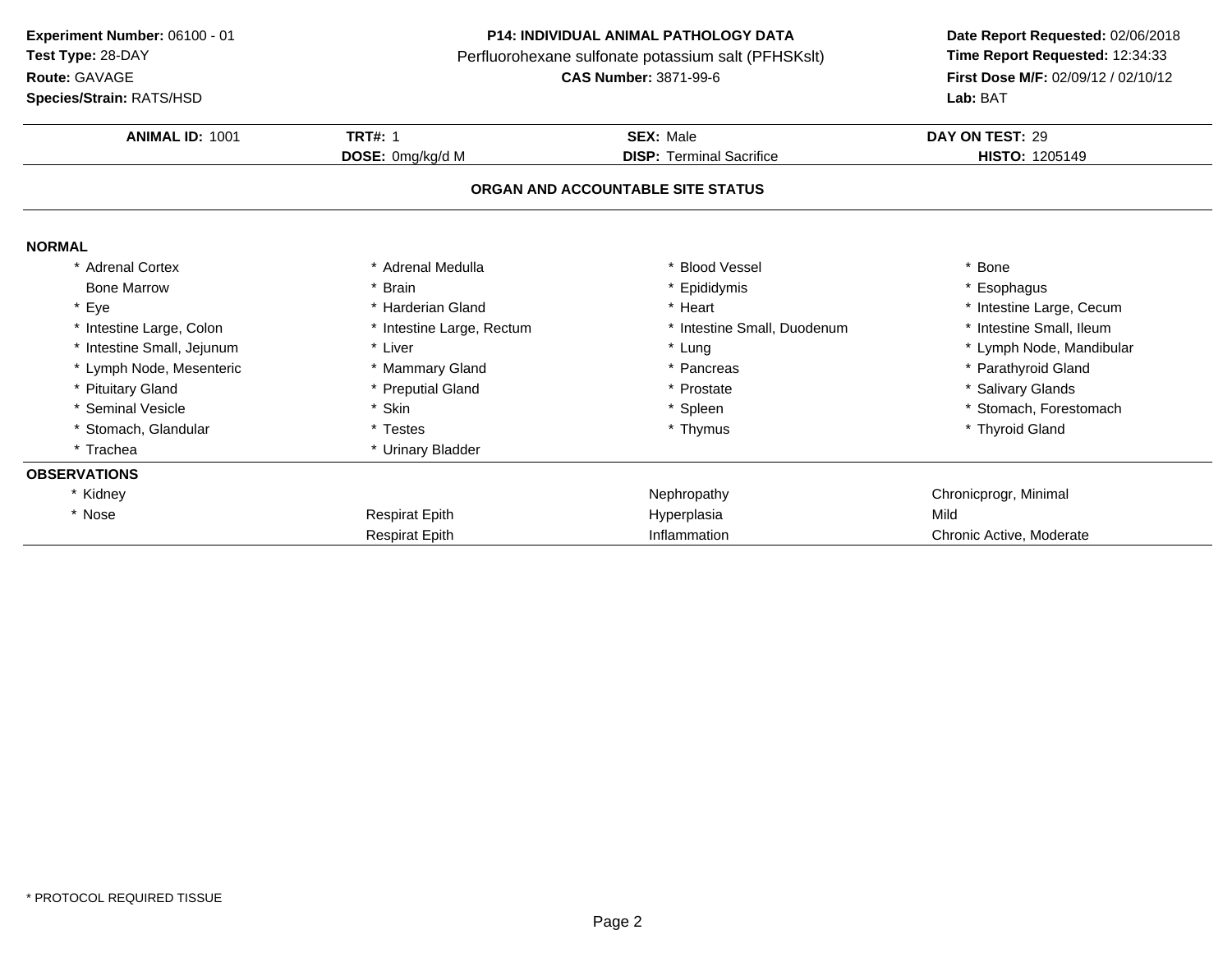**Route:** GAVAGE

**Species/Strain:** RATS/HSD

#### **P14: INDIVIDUAL ANIMAL PATHOLOGY DATA**

Perfluorohexane sulfonate potassium salt (PFHSKslt)<br>**CAS Number:** 3871-99-6

| <b>ANIMAL ID: 1002</b>      | <b>TRT#: 1</b>           | <b>SEX: Male</b>                  | DAY ON TEST: 29           |
|-----------------------------|--------------------------|-----------------------------------|---------------------------|
|                             | <b>DOSE:</b> 0mg/kg/d M  | <b>DISP:</b> Terminal Sacrifice   | <b>HISTO: 1205150</b>     |
|                             |                          | ORGAN AND ACCOUNTABLE SITE STATUS |                           |
| <b>NORMAL</b>               |                          |                                   |                           |
| * Adrenal Cortex            | * Adrenal Medulla        | <b>Blood Vessel</b>               | * Bone                    |
| <b>Bone Marrow</b>          | * Brain                  | Esophagus                         | * Eye                     |
| * Harderian Gland           | * Intestine Large, Cecum | * Intestine Large, Colon          | * Intestine Large, Rectum |
| * Intestine Small, Duodenum | * Intestine Small, Ileum | * Intestine Small, Jejunum        | * Liver                   |
| * Lung                      | * Lymph Node, Mandibular | * Lymph Node, Mesenteric          | * Mammary Gland           |
| * Pancreas                  | * Parathyroid Gland      | * Pituitary Gland                 | * Preputial Gland         |
| * Prostate                  | * Salivary Glands        | * Seminal Vesicle                 | * Skin                    |
| * Spleen                    | * Stomach, Forestomach   | * Stomach, Glandular              | * Testes                  |
| * Thymus                    | * Thyroid Gland          | * Trachea                         | * Urinary Bladder         |
| <b>OBSERVATIONS</b>         |                          |                                   |                           |
| * Epididymis                | Duct                     | <b>Exfoliated Germ Cell</b>       | Minimal                   |
| * Heart                     |                          | Cardiomyopathy                    | Minimal                   |
| * Kidney                    |                          | Nephropathy                       | Chronicprogr, Minimal     |
| * Nose                      | <b>Respirat Epith</b>    | Inflammation                      | Chronic Active, Minimal   |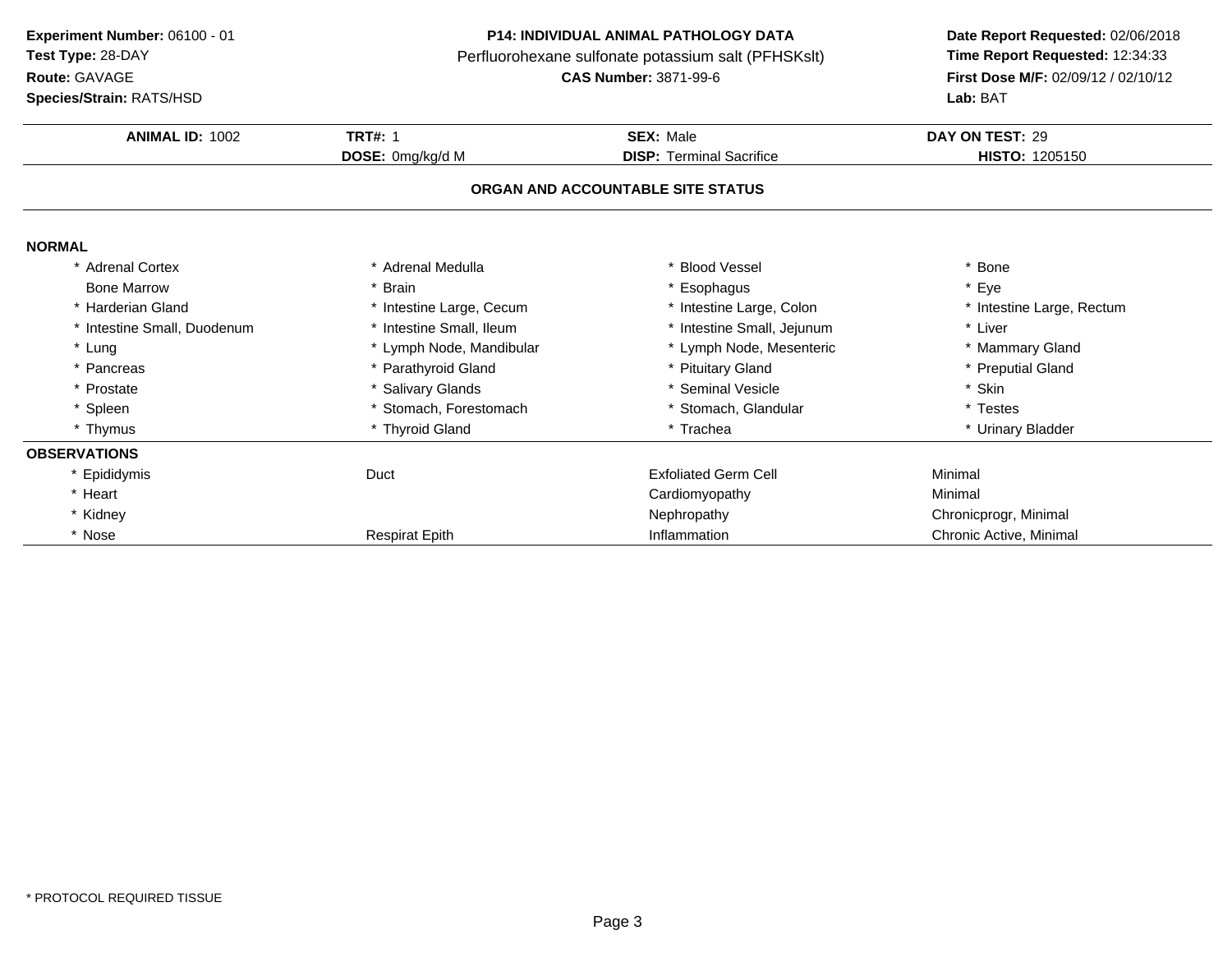**Route:** GAVAGE

**Species/Strain:** RATS/HSD

#### **P14: INDIVIDUAL ANIMAL PATHOLOGY DATA**

Perfluorohexane sulfonate potassium salt (PFHSKslt)<br>**CAS Number:** 3871-99-6

| <b>ANIMAL ID: 1003</b>     | <b>TRT#: 1</b>            | <b>SEX: Male</b>                  | DAY ON TEST: 29          |
|----------------------------|---------------------------|-----------------------------------|--------------------------|
|                            | DOSE: 0mg/kg/d M          | <b>DISP:</b> Terminal Sacrifice   | <b>HISTO: 1205151</b>    |
|                            |                           | ORGAN AND ACCOUNTABLE SITE STATUS |                          |
| <b>NORMAL</b>              |                           |                                   |                          |
| * Adrenal Cortex           | * Adrenal Medulla         | <b>Blood Vessel</b>               | * Bone                   |
| <b>Bone Marrow</b>         | * Brain                   | Epididymis                        | * Esophagus              |
| * Eye                      | * Harderian Gland         | * Heart                           | * Intestine Large, Cecum |
| * Intestine Large, Colon   | * Intestine Large, Rectum | * Intestine Small, Duodenum       | * Intestine Small, Ileum |
| * Intestine Small, Jejunum | * Kidney                  | * Liver                           | * Lung                   |
| * Lymph Node, Mandibular   | * Lymph Node, Mesenteric  | * Mammary Gland                   | * Pancreas               |
| * Parathyroid Gland        | * Pituitary Gland         | * Preputial Gland                 | * Prostate               |
| * Salivary Glands          | * Seminal Vesicle         | Skin                              | * Spleen                 |
| * Stomach, Forestomach     | * Stomach, Glandular      | Testes                            | * Thymus                 |
| * Thyroid Gland            | * Trachea                 | * Urinary Bladder                 |                          |
| <b>OBSERVATIONS</b>        |                           |                                   |                          |
| * Nose                     | <b>Respirat Epith</b>     | Hyperplasia                       | Mild                     |
|                            | <b>Respirat Epith</b>     | Inflammation                      | Chronic Active, Moderate |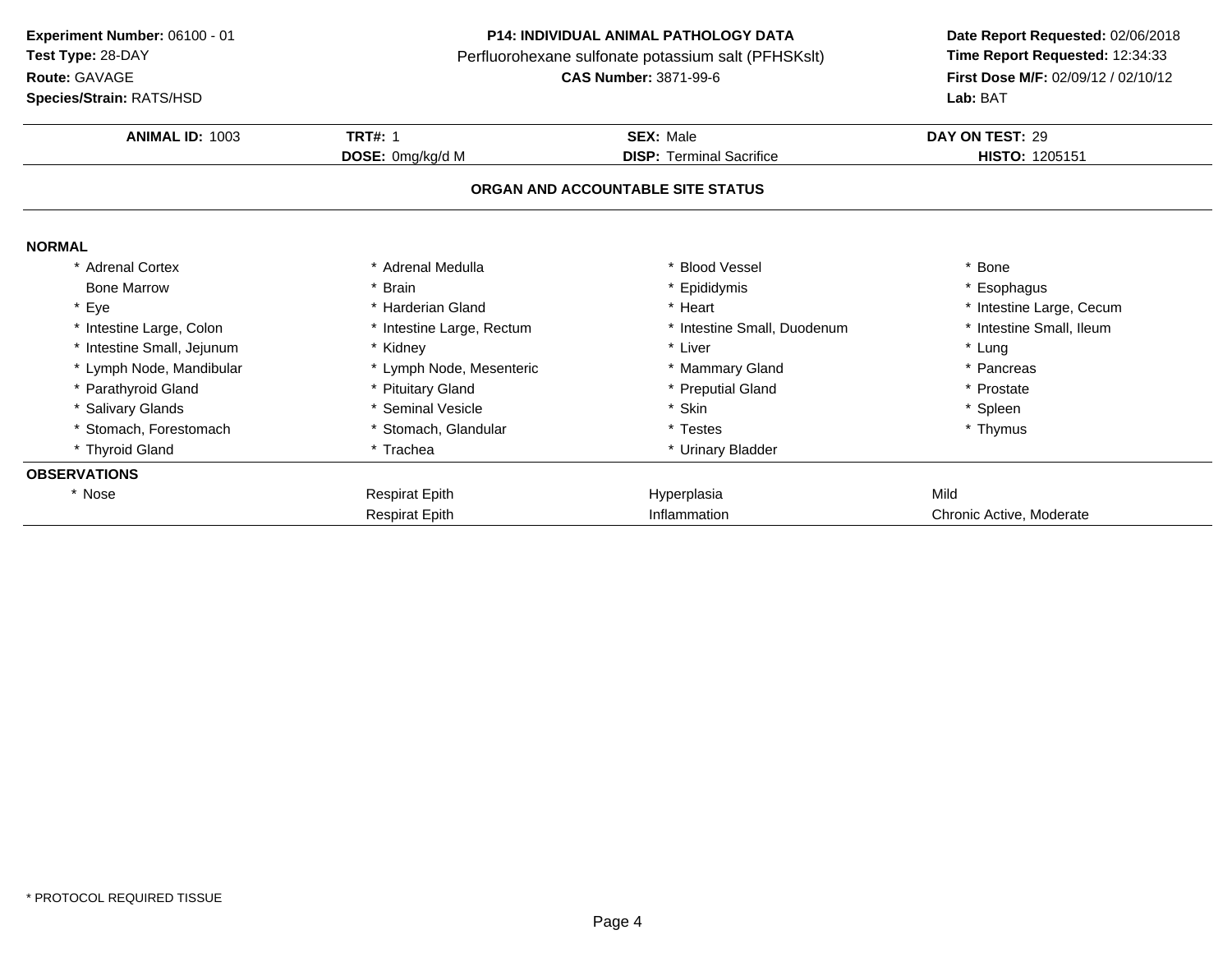**Route:** GAVAGE

**Species/Strain:** RATS/HSD

#### **P14: INDIVIDUAL ANIMAL PATHOLOGY DATA**

Perfluorohexane sulfonate potassium salt (PFHSKslt)<br>**CAS Number:** 3871-99-6

| <b>Species/Strain: RATS/HSD</b> |                           |                                   | <b>Lab: BAT</b>          |
|---------------------------------|---------------------------|-----------------------------------|--------------------------|
| <b>ANIMAL ID: 1004</b>          | <b>TRT#: 1</b>            | <b>SEX: Male</b>                  | DAY ON TEST: 29          |
|                                 | DOSE: 0mg/kg/d M          | <b>DISP: Terminal Sacrifice</b>   | <b>HISTO: 1205152</b>    |
|                                 |                           | ORGAN AND ACCOUNTABLE SITE STATUS |                          |
| <b>NORMAL</b>                   |                           |                                   |                          |
| * Adrenal Cortex                | * Adrenal Medulla         | * Blood Vessel                    | * Bone                   |
| <b>Bone Marrow</b>              | Brain                     | * Epididymis                      | * Esophagus              |
| * Eye                           | * Harderian Gland         | * Heart                           | * Intestine Large, Cecum |
| * Intestine Large, Colon        | * Intestine Large, Rectum | * Intestine Small, Duodenum       | * Intestine Small, Ileum |
| * Intestine Small, Jejunum      | * Liver                   | * Lung                            | * Lymph Node, Mandibular |
| * Lymph Node, Mesenteric        | * Mammary Gland           | * Pancreas                        | * Parathyroid Gland      |
| * Pituitary Gland               | * Preputial Gland         | * Prostate                        | * Salivary Glands        |
| * Seminal Vesicle               | * Skin                    | * Spleen                          | * Stomach, Forestomach   |
| * Stomach, Glandular            | * Testes                  | * Thymus                          | * Thyroid Gland          |
| * Trachea                       | * Urinary Bladder         |                                   |                          |
| <b>OBSERVATIONS</b>             |                           |                                   |                          |
| * Kidney                        |                           | Nephropathy                       | Chronicprogr, Minimal    |
| * Nose                          | <b>Respirat Epith</b>     | Inflammation                      | Chronic Active, Mild     |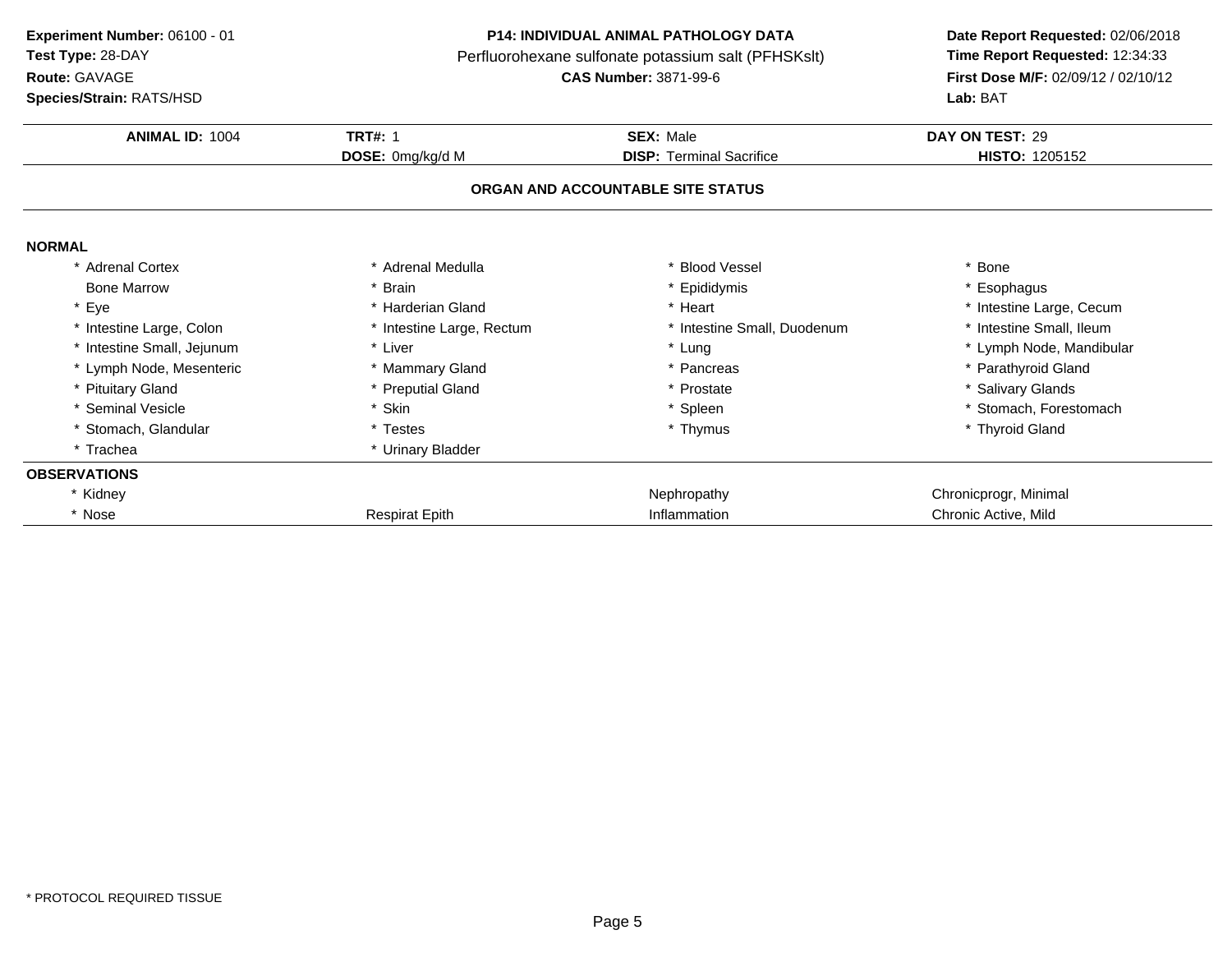**Route:** GAVAGE

**Species/Strain:** RATS/HSD

#### **P14: INDIVIDUAL ANIMAL PATHOLOGY DATA**

Perfluorohexane sulfonate potassium salt (PFHSKslt)<br>**CAS Number:** 3871-99-6

| <b>Species/Strain: RATS/HSD</b> |                             |                                   | Lab: BAT                   |
|---------------------------------|-----------------------------|-----------------------------------|----------------------------|
| <b>ANIMAL ID: 1005</b>          | <b>TRT#: 1</b>              | <b>SEX: Male</b>                  | DAY ON TEST: 29            |
|                                 | DOSE: 0mg/kg/d M            | <b>DISP: Terminal Sacrifice</b>   | HISTO: 1205153             |
|                                 |                             | ORGAN AND ACCOUNTABLE SITE STATUS |                            |
| <b>NORMAL</b>                   |                             |                                   |                            |
| * Adrenal Cortex                | * Adrenal Medulla           | * Blood Vessel                    | * Bone                     |
| <b>Bone Marrow</b>              | * Brain                     | * Epididymis                      | * Esophagus                |
| * Eye                           | * Harderian Gland           | * Intestine Large, Cecum          | * Intestine Large, Colon   |
| * Intestine Large, Rectum       | * Intestine Small, Duodenum | * Intestine Small, Ileum          | * Intestine Small, Jejunum |
| * Liver                         | * Lung                      | * Lymph Node, Mandibular          | * Lymph Node, Mesenteric   |
| * Mammary Gland                 | * Pancreas                  | * Parathyroid Gland               | * Pituitary Gland          |
| * Preputial Gland               | * Prostate                  | * Salivary Glands                 | * Seminal Vesicle          |
| * Skin                          | * Spleen                    | * Stomach, Forestomach            | * Stomach, Glandular       |
| * Testes                        | * Thymus                    | * Thyroid Gland                   | * Trachea                  |
| * Urinary Bladder               |                             |                                   |                            |
| <b>OBSERVATIONS</b>             |                             |                                   |                            |
| * Heart                         |                             | Cardiomyopathy                    | Minimal                    |
| * Kidney                        |                             | Nephropathy                       | Chronicprogr, Minimal      |
| * Nose                          | <b>Respirat Epith</b>       | Hyperplasia                       | Minimal                    |
|                                 | <b>Respirat Epith</b>       | Inflammation                      | Chronic Active, Moderate   |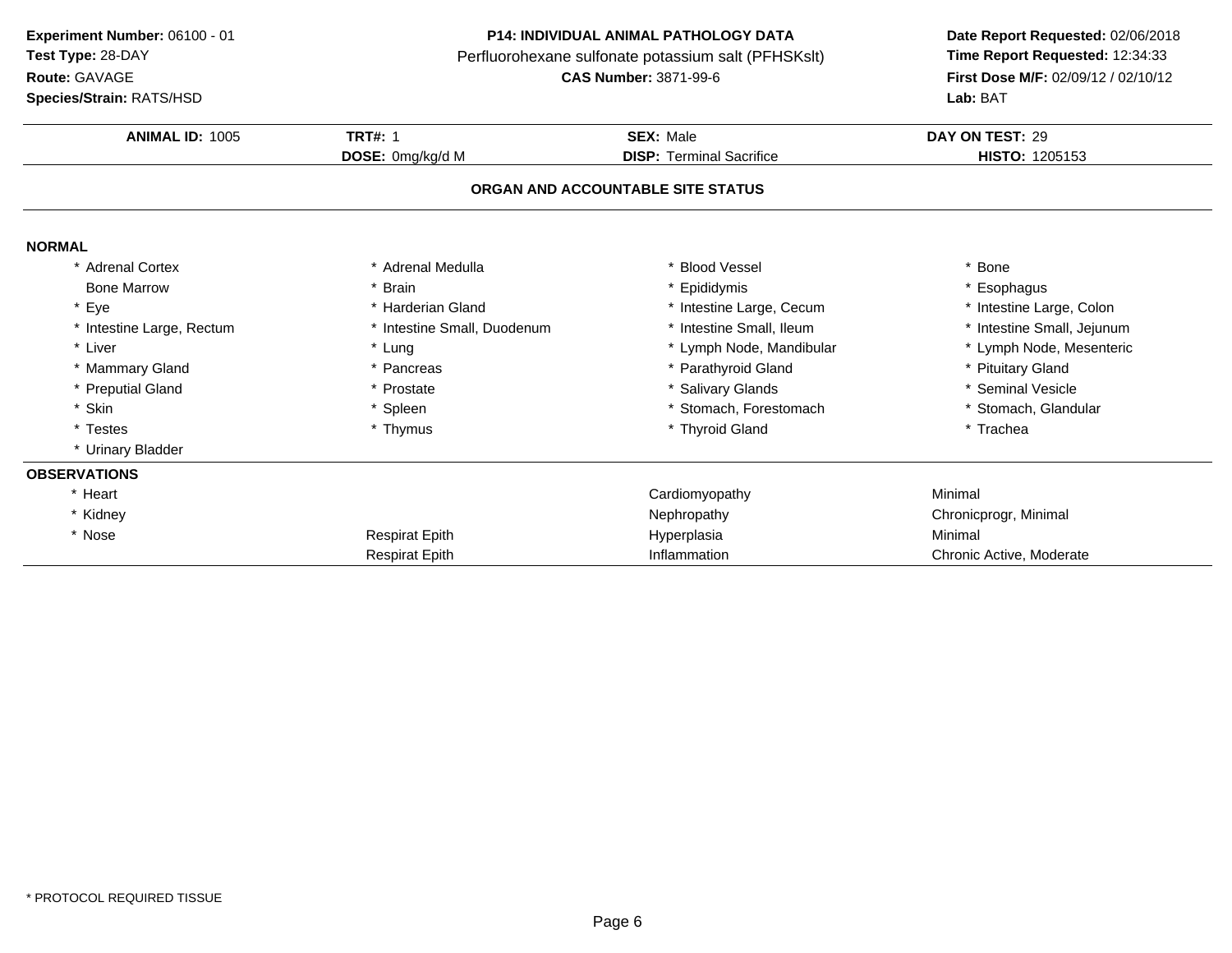**Route:** GAVAGE

**Species/Strain:** RATS/HSD

#### **P14: INDIVIDUAL ANIMAL PATHOLOGY DATA**

Perfluorohexane sulfonate potassium salt (PFHSKslt)<br>**CAS Number:** 3871-99-6

| <b>Species/Strain: RATS/HSD</b> |                             |                                   | <b>Lab:</b> BAT            |
|---------------------------------|-----------------------------|-----------------------------------|----------------------------|
| ANIMAL ID: 1006                 | <b>TRT#: 1</b>              | <b>SEX: Male</b>                  | DAY ON TEST: 29            |
|                                 | DOSE: 0mg/kg/d M            | <b>DISP: Terminal Sacrifice</b>   | HISTO: 1205154             |
|                                 |                             | ORGAN AND ACCOUNTABLE SITE STATUS |                            |
| <b>NORMAL</b>                   |                             |                                   |                            |
| * Adrenal Cortex                | * Adrenal Medulla           | * Blood Vessel                    | * Bone                     |
| <b>Bone Marrow</b>              | * Brain                     | * Epididymis                      | * Esophagus                |
| * Eye                           | * Harderian Gland           | * Intestine Large, Cecum          | * Intestine Large, Colon   |
| * Intestine Large, Rectum       | * Intestine Small, Duodenum | * Intestine Small, Ileum          | * Intestine Small, Jejunum |
| * Liver                         | * Lung                      | * Lymph Node, Mandibular          | * Lymph Node, Mesenteric   |
| * Mammary Gland                 | * Nose                      | * Pancreas                        | * Parathyroid Gland        |
| * Pituitary Gland               | * Preputial Gland           | * Prostate                        | * Salivary Glands          |
| * Seminal Vesicle               | * Skin                      | * Spleen                          | * Stomach. Forestomach     |
| * Stomach, Glandular            | * Testes                    | * Thymus                          | * Thyroid Gland            |
| * Trachea                       | * Urinary Bladder           |                                   |                            |
| <b>OBSERVATIONS</b>             |                             |                                   |                            |
| * Heart                         |                             | Cardiomyopathy                    | Minimal                    |
| * Kidney                        |                             | Nephropathy                       | Chronicprogr, Minimal      |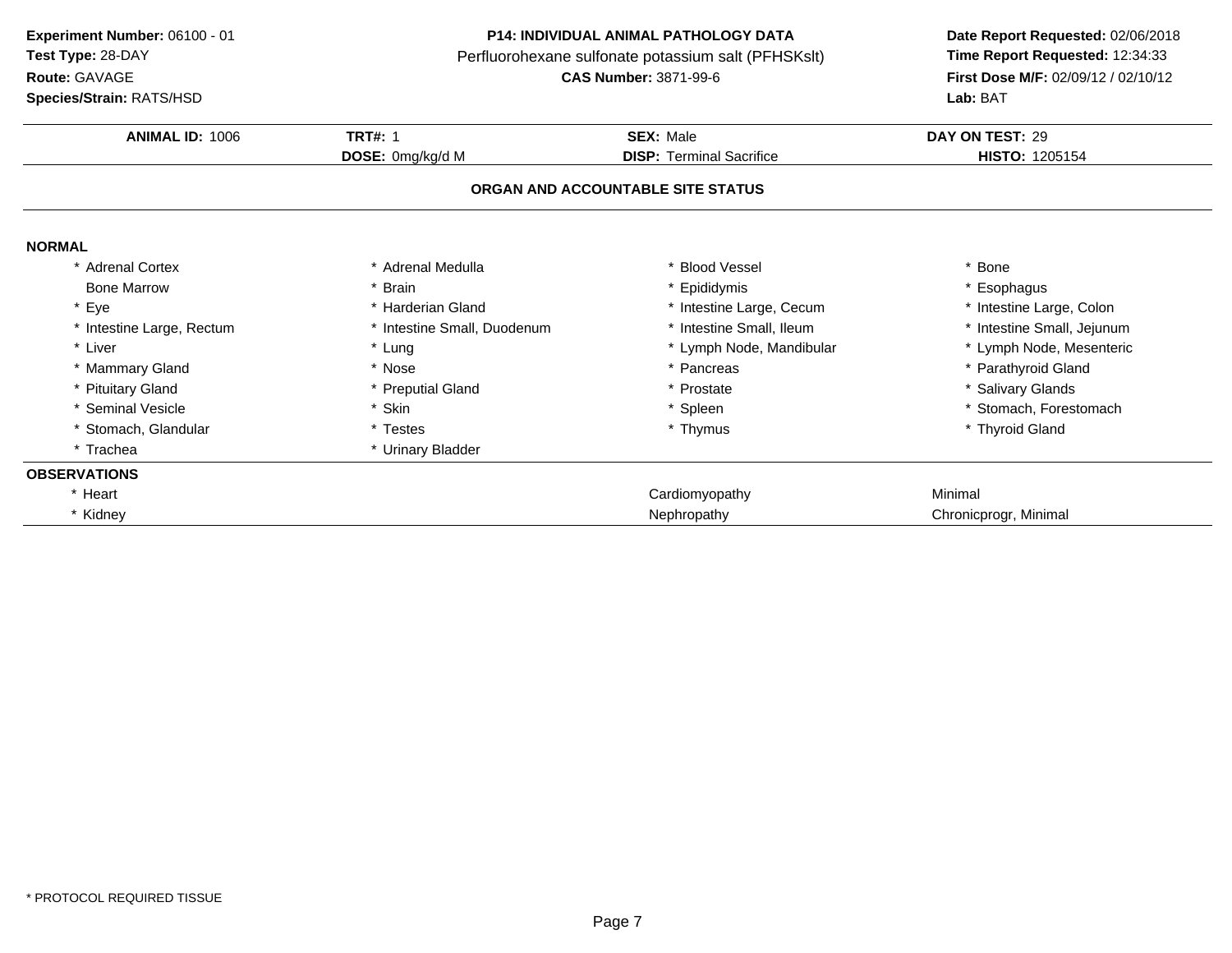**Route:** GAVAGE

**Species/Strain:** RATS/HSD

#### **P14: INDIVIDUAL ANIMAL PATHOLOGY DATA**

Perfluorohexane sulfonate potassium salt (PFHSKslt)<br>**CAS Number:** 3871-99-6

| <b>ANIMAL ID: 1007</b>     | <b>TRT#: 1</b>            | <b>SEX: Male</b>                  | DAY ON TEST: 29          |
|----------------------------|---------------------------|-----------------------------------|--------------------------|
|                            |                           |                                   |                          |
|                            | DOSE: 0mg/kg/d M          | <b>DISP: Terminal Sacrifice</b>   | <b>HISTO: 1205155</b>    |
|                            |                           | ORGAN AND ACCOUNTABLE SITE STATUS |                          |
| <b>NORMAL</b>              |                           |                                   |                          |
| * Adrenal Cortex           | * Adrenal Medulla         | * Blood Vessel                    | * Bone                   |
| <b>Bone Marrow</b>         | * Brain                   | * Epididymis                      | * Esophagus              |
| * Eye                      | * Harderian Gland         | * Heart                           | * Intestine Large, Cecum |
| * Intestine Large, Colon   | * Intestine Large, Rectum | * Intestine Small, Duodenum       | * Intestine Small, Ileum |
| * Intestine Small, Jejunum | * Liver                   | * Lung                            | * Lymph Node, Mandibular |
| * Lymph Node, Mesenteric   | * Mammary Gland           | * Nose                            | * Pancreas               |
| * Parathyroid Gland        | * Pituitary Gland         | * Preputial Gland                 | * Prostate               |
| * Salivary Glands          | * Seminal Vesicle         | * Skin                            | * Spleen                 |
| * Stomach, Forestomach     | * Stomach, Glandular      | * Testes                          | * Thymus                 |
| * Thyroid Gland            | * Trachea                 | * Urinary Bladder                 |                          |
| <b>OBSERVATIONS</b>        |                           |                                   |                          |
| Kidney                     |                           | Nephropathy                       | Chronicprogr, Minimal    |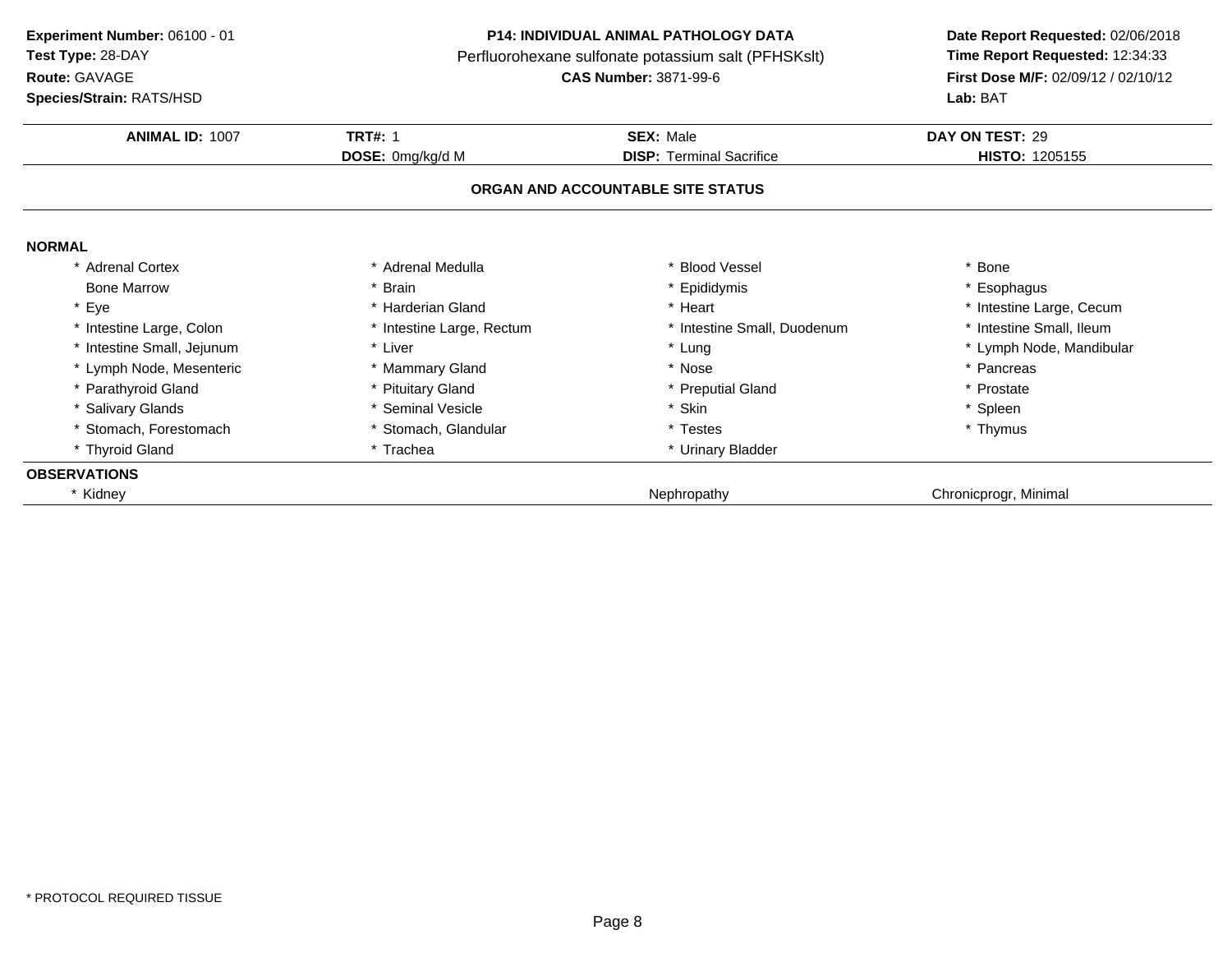**Route:** GAVAGE

**Species/Strain:** RATS/HSD

#### **P14: INDIVIDUAL ANIMAL PATHOLOGY DATA**

Perfluorohexane sulfonate potassium salt (PFHSKslt)<br>**CAS Number:** 3871-99-6

| <b>ANIMAL ID: 1008</b>     | <b>TRT#: 1</b>            | <b>SEX: Male</b>                  | DAY ON TEST: 29          |
|----------------------------|---------------------------|-----------------------------------|--------------------------|
|                            | DOSE: 0mg/kg/d M          | <b>DISP: Terminal Sacrifice</b>   | <b>HISTO: 1205156</b>    |
|                            |                           | ORGAN AND ACCOUNTABLE SITE STATUS |                          |
| <b>NORMAL</b>              |                           |                                   |                          |
| * Adrenal Cortex           | * Adrenal Medulla         | * Blood Vessel                    | * Bone                   |
| <b>Bone Marrow</b>         | * Brain                   | * Epididymis                      | * Esophagus              |
| * Eye                      | * Harderian Gland         | * Heart                           | * Intestine Large, Cecum |
| * Intestine Large, Colon   | * Intestine Large, Rectum | * Intestine Small, Duodenum       | * Intestine Small, Ileum |
| * Intestine Small, Jejunum | * Liver                   | * Lung                            | * Lymph Node, Mandibular |
| * Lymph Node, Mesenteric   | * Mammary Gland           | * Nose                            | * Pancreas               |
| * Parathyroid Gland        | * Pituitary Gland         | * Preputial Gland                 | * Prostate               |
| * Salivary Glands          | * Seminal Vesicle         | * Skin                            | * Spleen                 |
| Stomach, Forestomach       | * Stomach, Glandular      | * Testes                          | * Thymus                 |
| * Thyroid Gland            | * Trachea                 | * Urinary Bladder                 |                          |
| <b>OBSERVATIONS</b>        |                           |                                   |                          |
| * Kidney                   |                           | Nephropathy                       | Chronicprogr, Minimal    |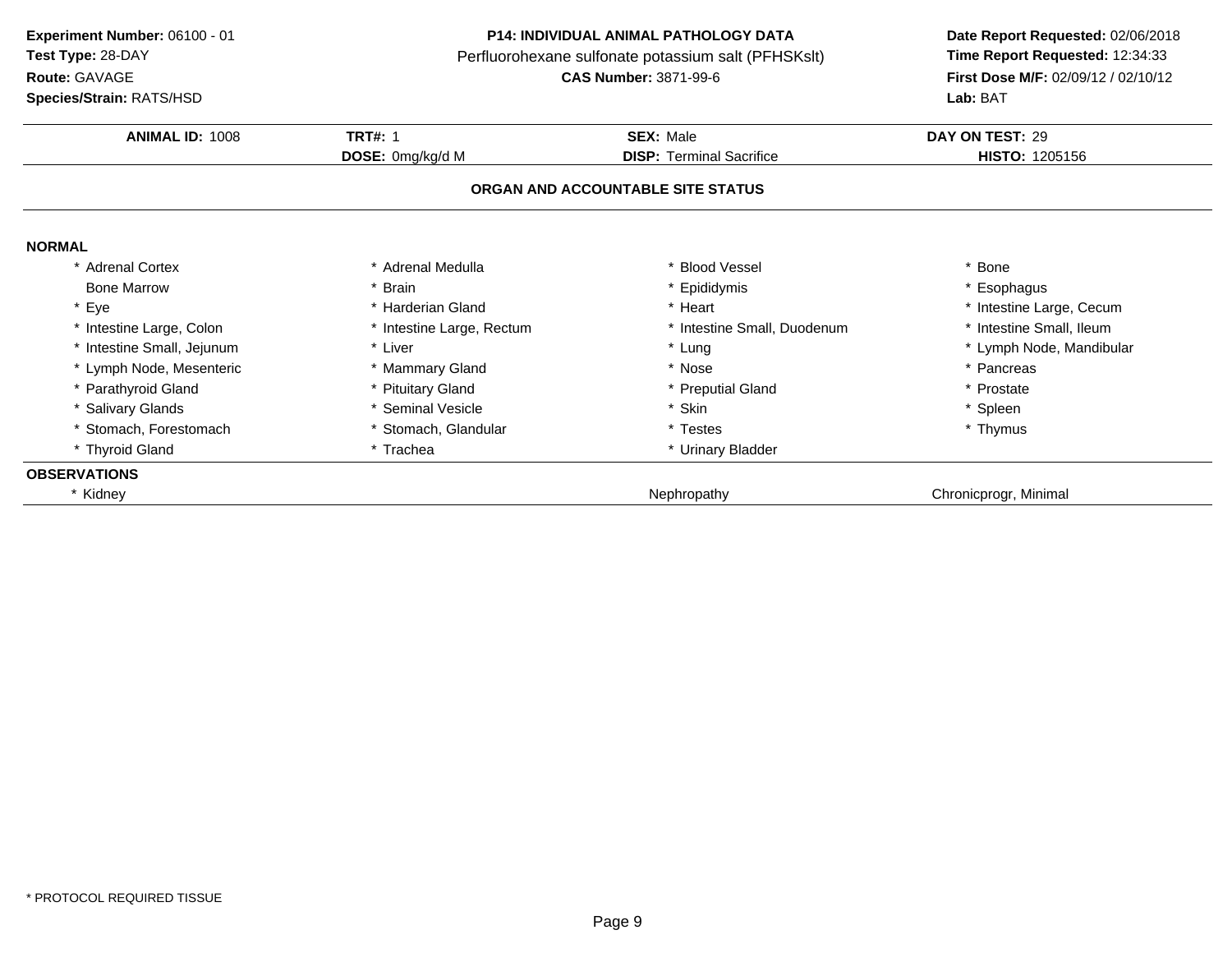**Route:** GAVAGE

**Species/Strain:** RATS/HSD

#### **P14: INDIVIDUAL ANIMAL PATHOLOGY DATA**

Perfluorohexane sulfonate potassium salt (PFHSKslt)<br>**CAS Number:** 3871-99-6

| <b>ANIMAL ID: 1009</b>     | <b>TRT#: 1</b>            | <b>SEX: Male</b>                  | DAY ON TEST: 29          |
|----------------------------|---------------------------|-----------------------------------|--------------------------|
|                            | DOSE: 0mg/kg/d M          | <b>DISP: Terminal Sacrifice</b>   | <b>HISTO: 1205157</b>    |
|                            |                           | ORGAN AND ACCOUNTABLE SITE STATUS |                          |
| <b>NORMAL</b>              |                           |                                   |                          |
| * Adrenal Cortex           | * Adrenal Medulla         | * Blood Vessel                    | * Bone                   |
| <b>Bone Marrow</b>         | * Brain                   | * Epididymis                      | * Esophagus              |
| * Eye                      | * Harderian Gland         | * Heart                           | * Intestine Large, Cecum |
| * Intestine Large, Colon   | * Intestine Large, Rectum | * Intestine Small, Duodenum       | * Intestine Small, Ileum |
| * Intestine Small, Jejunum | * Kidney                  | * Liver                           | * Lymph Node, Mandibular |
| * Lymph Node, Mesenteric   | * Mammary Gland           | * Nose                            | * Pancreas               |
| * Parathyroid Gland        | * Pituitary Gland         | * Preputial Gland                 | * Prostate               |
| <b>Salivary Glands</b>     | * Seminal Vesicle         | * Skin                            | * Spleen                 |
| * Stomach, Forestomach     | * Stomach, Glandular      | * Testes                          | * Thymus                 |
| * Thyroid Gland            | * Trachea                 | * Urinary Bladder                 |                          |
| <b>OBSERVATIONS</b>        |                           |                                   |                          |
| * Lung                     |                           | Inflammation                      | Granulomatous, Minimal   |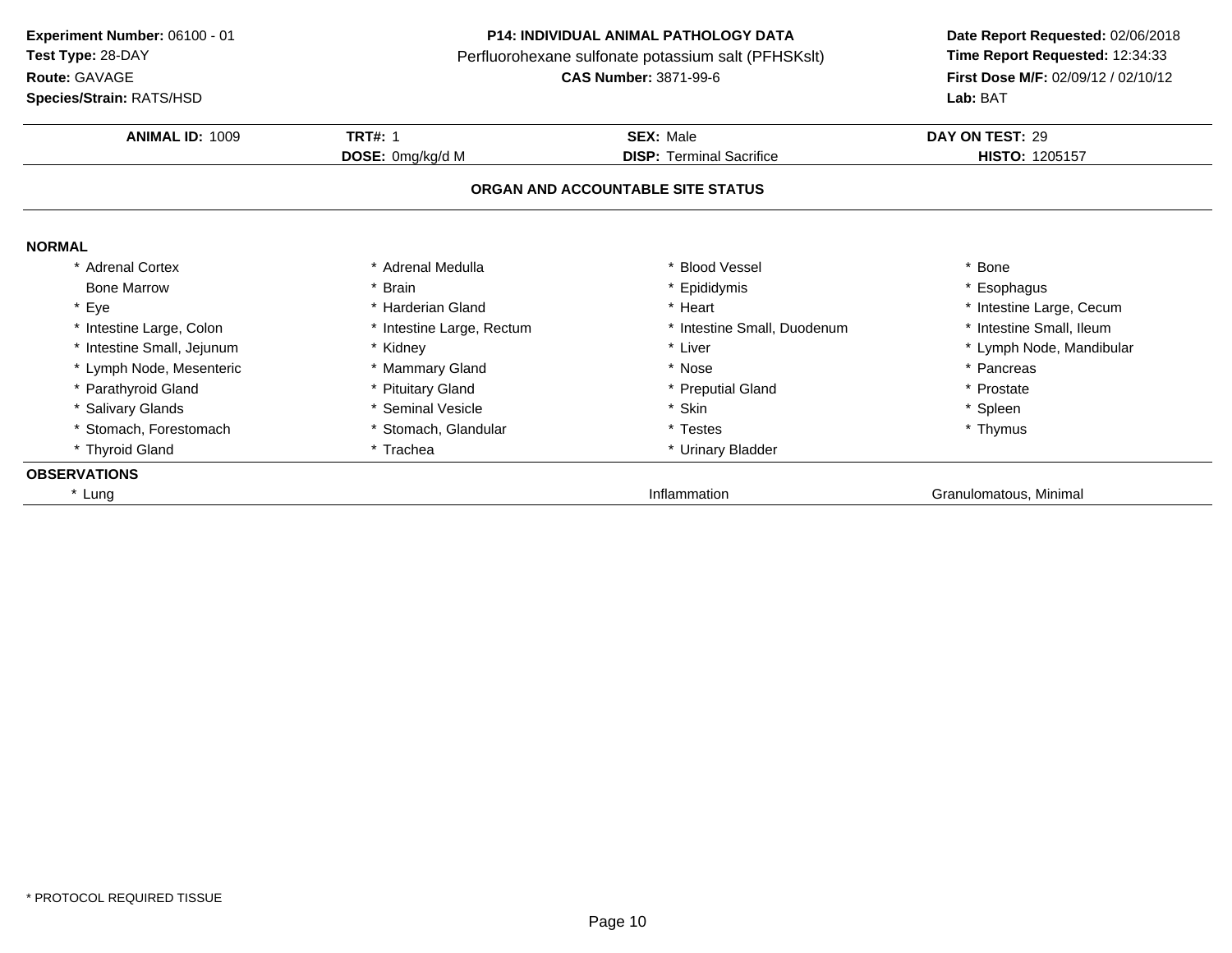**Route:** GAVAGE

**Species/Strain:** RATS/HSD

#### **P14: INDIVIDUAL ANIMAL PATHOLOGY DATA**

Perfluorohexane sulfonate potassium salt (PFHSKslt)<br>**CAS Number:** 3871-99-6

| <b>ANIMAL ID: 1010</b>     | <b>TRT#: 1</b>            | <b>SEX: Male</b>                  | DAY ON TEST: 29          |
|----------------------------|---------------------------|-----------------------------------|--------------------------|
|                            | DOSE: 0mg/kg/d M          | <b>DISP: Terminal Sacrifice</b>   | <b>HISTO: 1205158</b>    |
|                            |                           |                                   |                          |
|                            |                           | ORGAN AND ACCOUNTABLE SITE STATUS |                          |
| <b>NORMAL</b>              |                           |                                   |                          |
| * Adrenal Cortex           | * Adrenal Medulla         | * Blood Vessel                    | * Bone                   |
| <b>Bone Marrow</b>         | * Brain                   | * Epididymis                      | * Esophagus              |
| * Eye                      | * Harderian Gland         | * Heart                           | * Intestine Large, Cecum |
| * Intestine Large, Colon   | * Intestine Large, Rectum | * Intestine Small, Duodenum       | * Intestine Small, Ileum |
| * Intestine Small, Jejunum | * Liver                   | * Lung                            | * Lymph Node, Mandibular |
| * Lymph Node, Mesenteric   | * Mammary Gland           | * Nose                            | * Pancreas               |
| * Parathyroid Gland        | * Pituitary Gland         | * Preputial Gland                 | * Prostate               |
| * Salivary Glands          | * Seminal Vesicle         | * Skin                            | * Spleen                 |
| * Stomach, Forestomach     | * Stomach, Glandular      | * Testes                          | * Thymus                 |
| * Thyroid Gland            | * Trachea                 | * Urinary Bladder                 |                          |
| <b>OBSERVATIONS</b>        |                           |                                   |                          |
| Kidney                     |                           | Nephropathy                       | Chronicprogr, Minimal    |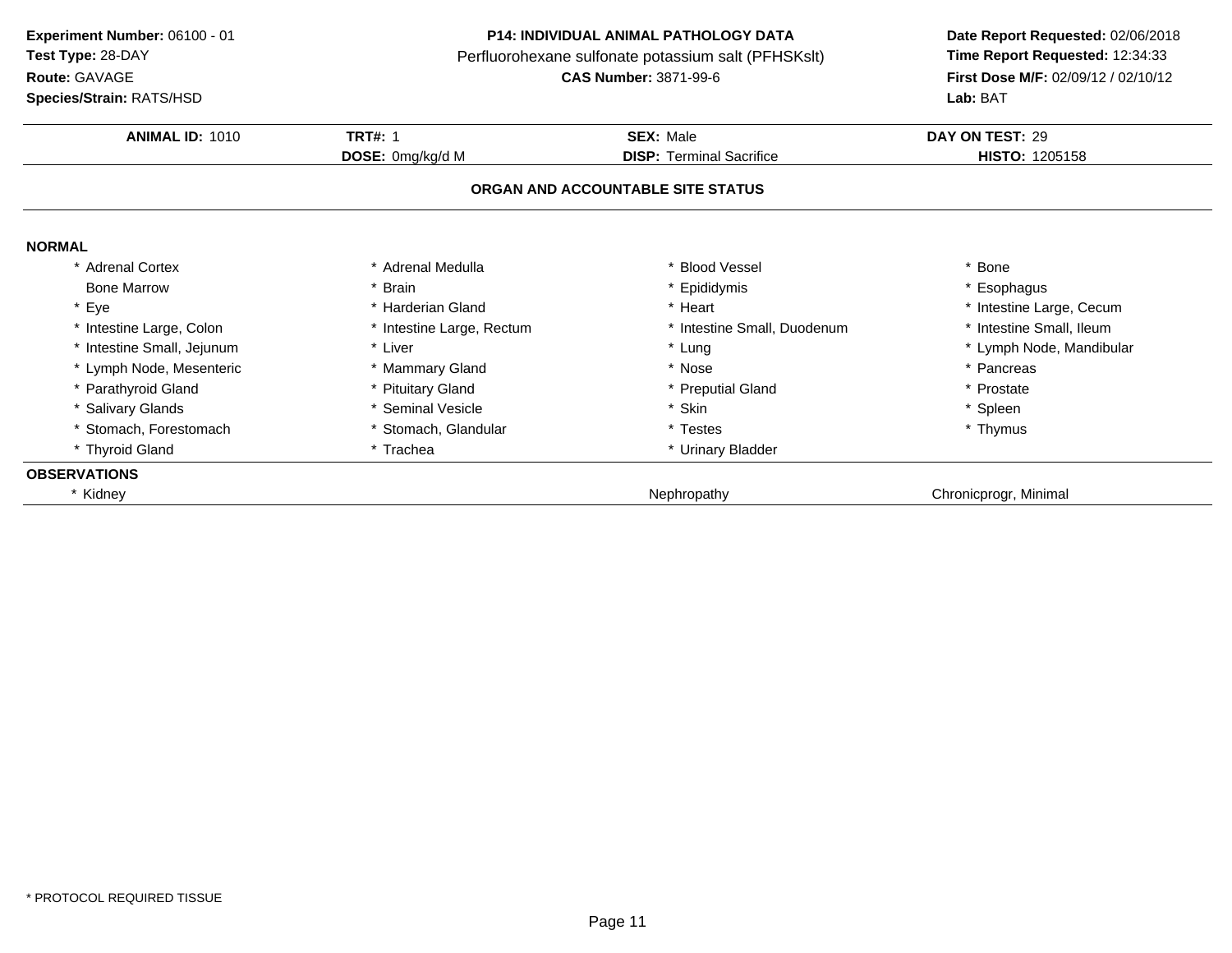| Experiment Number: 06100 - 01<br>Test Type: 28-DAY<br>Route: GAVAGE<br>Species/Strain: RATS/HSD | <b>P14: INDIVIDUAL ANIMAL PATHOLOGY DATA</b><br>Perfluorohexane sulfonate potassium salt (PFHSKslt)<br><b>CAS Number: 3871-99-6</b> |                                   | Date Report Requested: 02/06/2018<br>Time Report Requested: 12:34:33<br>First Dose M/F: 02/09/12 / 02/10/12<br>Lab: BAT |
|-------------------------------------------------------------------------------------------------|-------------------------------------------------------------------------------------------------------------------------------------|-----------------------------------|-------------------------------------------------------------------------------------------------------------------------|
| <b>ANIMAL ID: 1011</b>                                                                          | <b>TRT#: 3</b>                                                                                                                      | <b>SEX: Male</b>                  | DAY ON TEST: 29                                                                                                         |
|                                                                                                 | <b>DOSE:</b> .625mg/kg/d M                                                                                                          | <b>DISP:</b> Terminal Sacrifice   | <b>HISTO: 1205159</b>                                                                                                   |
|                                                                                                 |                                                                                                                                     | ORGAN AND ACCOUNTABLE SITE STATUS |                                                                                                                         |
| <b>NORMAL</b>                                                                                   |                                                                                                                                     |                                   |                                                                                                                         |
| <b>Bone Marrow</b>                                                                              | * Liver                                                                                                                             | Nose                              | * Pancreas                                                                                                              |
| Spleen                                                                                          | * Testes                                                                                                                            | * Thyroid Gland                   |                                                                                                                         |
| <b>OBSERVATIONS</b>                                                                             |                                                                                                                                     |                                   |                                                                                                                         |
| * Kidney                                                                                        |                                                                                                                                     | Nephropathy                       | Chronicprogr, Minimal                                                                                                   |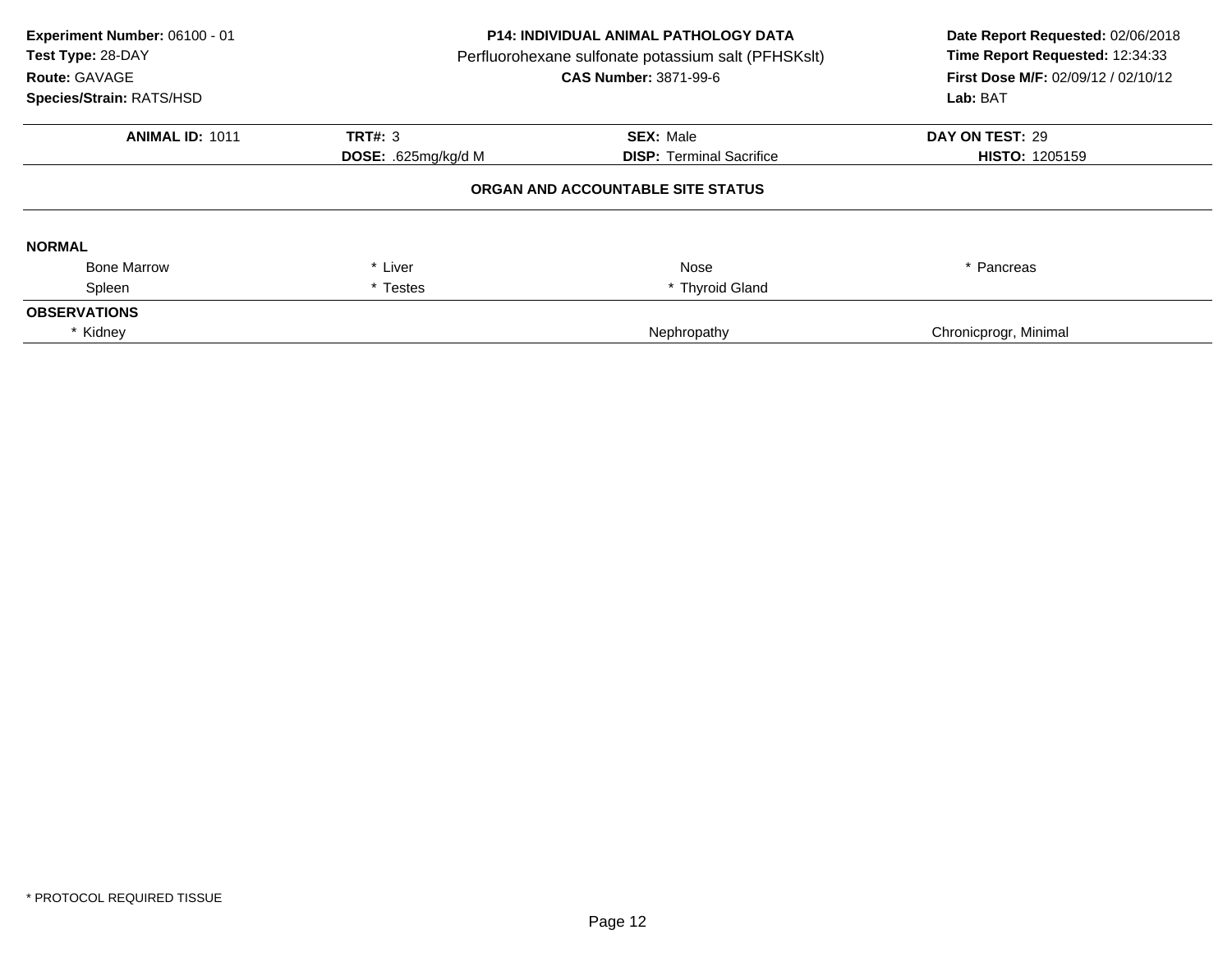| Experiment Number: 06100 - 01<br>Test Type: 28-DAY<br>Route: GAVAGE<br>Species/Strain: RATS/HSD | <b>P14: INDIVIDUAL ANIMAL PATHOLOGY DATA</b><br>Perfluorohexane sulfonate potassium salt (PFHSKslt)<br><b>CAS Number: 3871-99-6</b> |                                   | Date Report Requested: 02/06/2018<br>Time Report Requested: 12:34:33<br>First Dose M/F: 02/09/12 / 02/10/12<br>Lab: BAT |
|-------------------------------------------------------------------------------------------------|-------------------------------------------------------------------------------------------------------------------------------------|-----------------------------------|-------------------------------------------------------------------------------------------------------------------------|
| <b>ANIMAL ID: 1012</b>                                                                          | <b>TRT#: 3</b>                                                                                                                      | <b>SEX: Male</b>                  | DAY ON TEST: 29                                                                                                         |
|                                                                                                 | <b>DOSE:</b> .625mg/kg/d M                                                                                                          | <b>DISP:</b> Terminal Sacrifice   | <b>HISTO: 1205160</b>                                                                                                   |
|                                                                                                 |                                                                                                                                     | ORGAN AND ACCOUNTABLE SITE STATUS |                                                                                                                         |
| <b>NORMAL</b>                                                                                   |                                                                                                                                     |                                   |                                                                                                                         |
| <b>Bone Marrow</b>                                                                              | * Liver                                                                                                                             | Nose                              | * Pancreas                                                                                                              |
| Spleen                                                                                          | * Testes                                                                                                                            | * Thyroid Gland                   |                                                                                                                         |
| <b>OBSERVATIONS</b>                                                                             |                                                                                                                                     |                                   |                                                                                                                         |
| * Kidney                                                                                        |                                                                                                                                     | Nephropathy                       | Chronicprogr, Minimal                                                                                                   |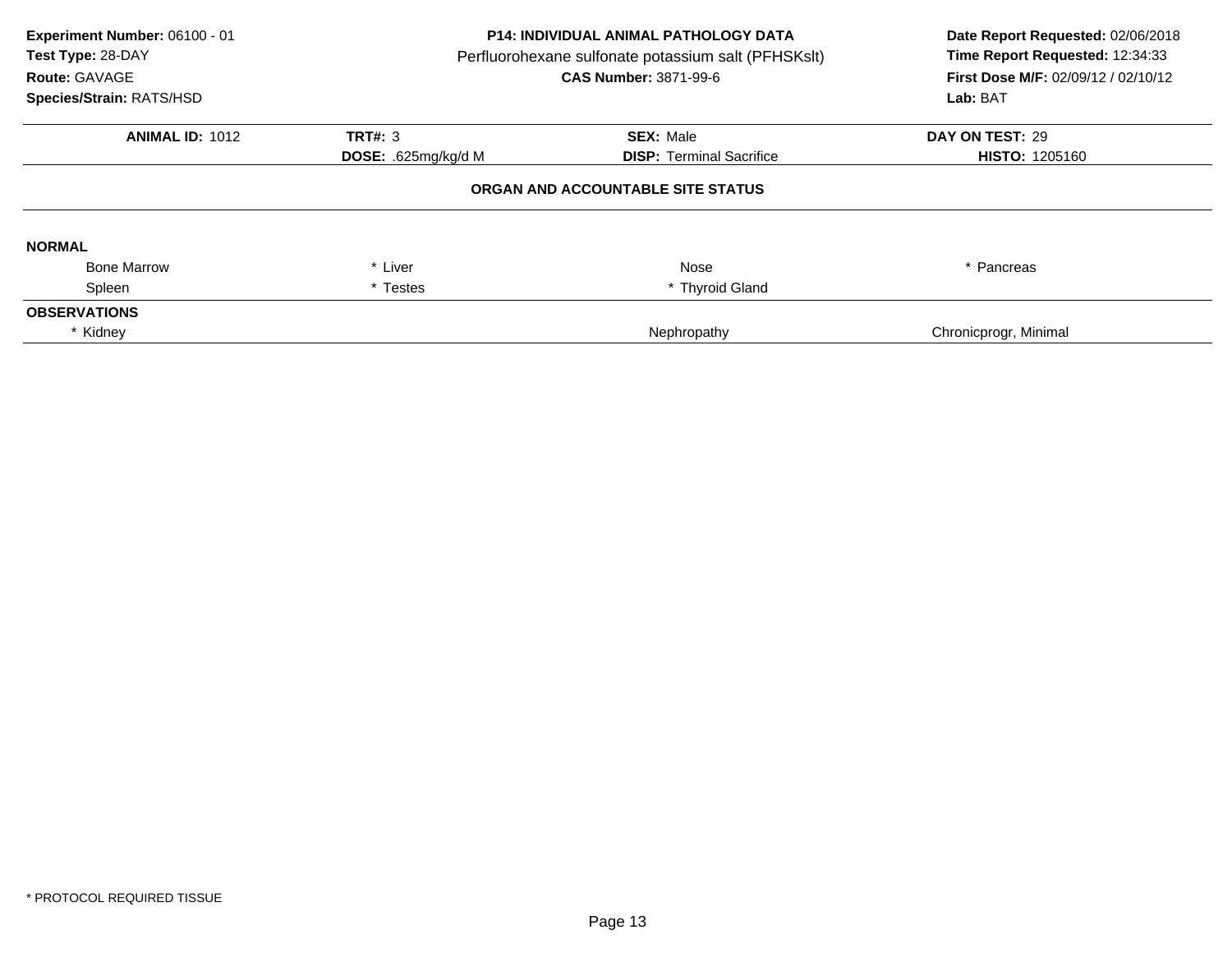| Experiment Number: 06100 - 01<br>Test Type: 28-DAY<br>Route: GAVAGE<br>Species/Strain: RATS/HSD | <b>P14: INDIVIDUAL ANIMAL PATHOLOGY DATA</b><br>Perfluorohexane sulfonate potassium salt (PFHSKslt)<br><b>CAS Number: 3871-99-6</b> |                                   | Date Report Requested: 02/06/2018<br>Time Report Requested: 12:34:33<br>First Dose M/F: 02/09/12 / 02/10/12<br>Lab: BAT |
|-------------------------------------------------------------------------------------------------|-------------------------------------------------------------------------------------------------------------------------------------|-----------------------------------|-------------------------------------------------------------------------------------------------------------------------|
| <b>ANIMAL ID: 1013</b>                                                                          | <b>TRT#: 3</b>                                                                                                                      | <b>SEX: Male</b>                  | DAY ON TEST: 29                                                                                                         |
|                                                                                                 | DOSE: .625mg/kg/d M                                                                                                                 | <b>DISP:</b> Terminal Sacrifice   | <b>HISTO: 1205161</b>                                                                                                   |
|                                                                                                 |                                                                                                                                     | ORGAN AND ACCOUNTABLE SITE STATUS |                                                                                                                         |
| <b>NORMAL</b>                                                                                   |                                                                                                                                     |                                   |                                                                                                                         |
| <b>Bone Marrow</b>                                                                              | * Liver                                                                                                                             | Nose                              | * Pancreas                                                                                                              |
| Spleen                                                                                          | * Testes                                                                                                                            | * Thyroid Gland                   |                                                                                                                         |
| <b>OBSERVATIONS</b>                                                                             |                                                                                                                                     |                                   |                                                                                                                         |
| * Kidney                                                                                        |                                                                                                                                     | Nephropathy                       | Chronicprogr, Minimal                                                                                                   |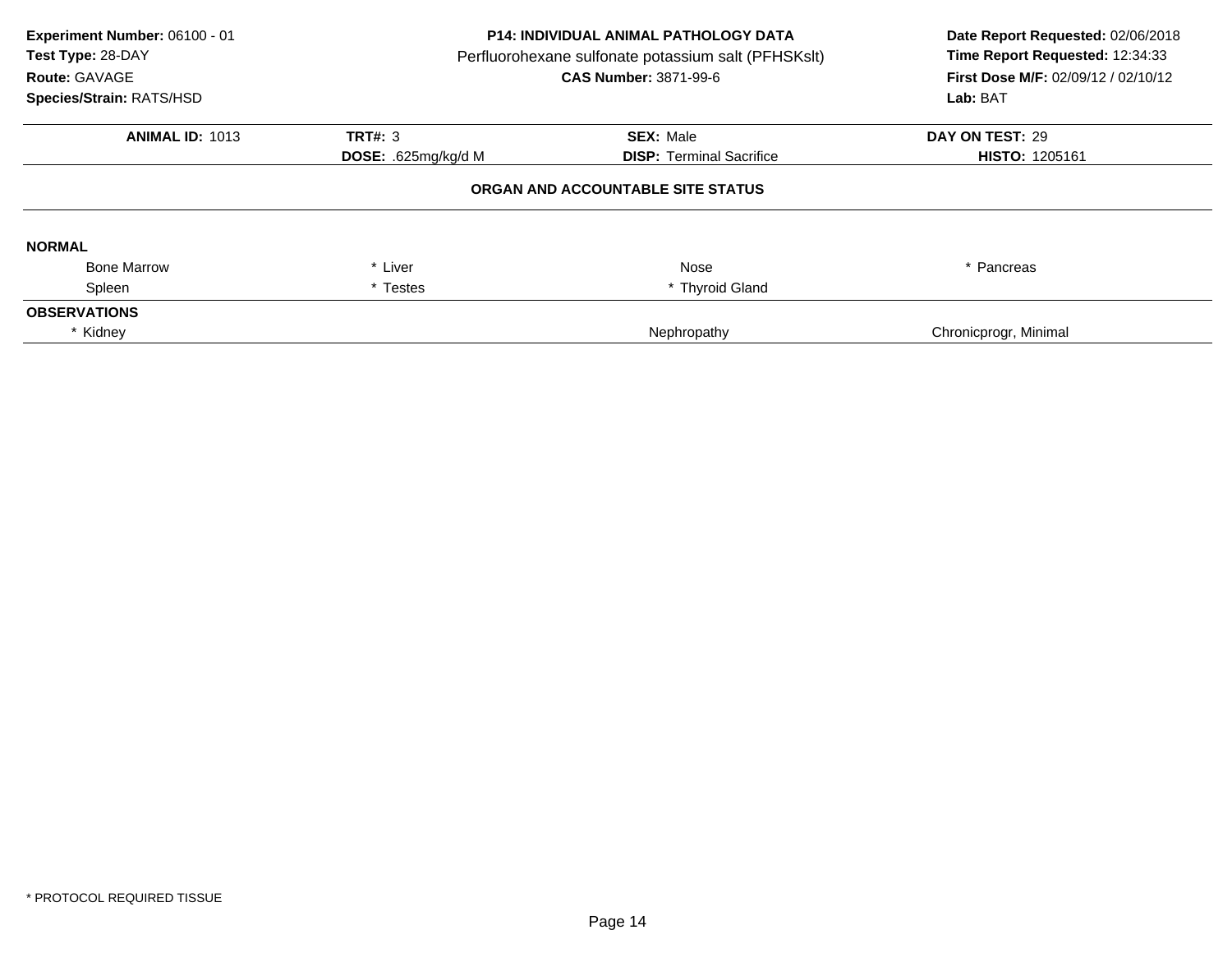| Experiment Number: 06100 - 01<br>Test Type: 28-DAY<br>Route: GAVAGE<br><b>Species/Strain: RATS/HSD</b> | <b>P14: INDIVIDUAL ANIMAL PATHOLOGY DATA</b><br>Perfluorohexane sulfonate potassium salt (PFHSKslt)<br><b>CAS Number: 3871-99-6</b> |                                   | Date Report Requested: 02/06/2018<br>Time Report Requested: 12:34:33<br><b>First Dose M/F: 02/09/12 / 02/10/12</b><br>Lab: BAT |
|--------------------------------------------------------------------------------------------------------|-------------------------------------------------------------------------------------------------------------------------------------|-----------------------------------|--------------------------------------------------------------------------------------------------------------------------------|
| <b>ANIMAL ID: 1014</b>                                                                                 | TRT#: 3                                                                                                                             | <b>SEX: Male</b>                  | DAY ON TEST: 29                                                                                                                |
|                                                                                                        | <b>DOSE:</b> .625 $mq/kg/d$ M                                                                                                       | <b>DISP:</b> Terminal Sacrifice   | <b>HISTO: 1205162</b>                                                                                                          |
|                                                                                                        |                                                                                                                                     | ORGAN AND ACCOUNTABLE SITE STATUS |                                                                                                                                |
| <b>NORMAL</b>                                                                                          |                                                                                                                                     |                                   |                                                                                                                                |
| <b>Bone Marrow</b>                                                                                     | Kidney                                                                                                                              | * Liver                           | Nose                                                                                                                           |
| * Pancreas                                                                                             | Spleen<br>* Testes                                                                                                                  |                                   | * Thyroid Gland                                                                                                                |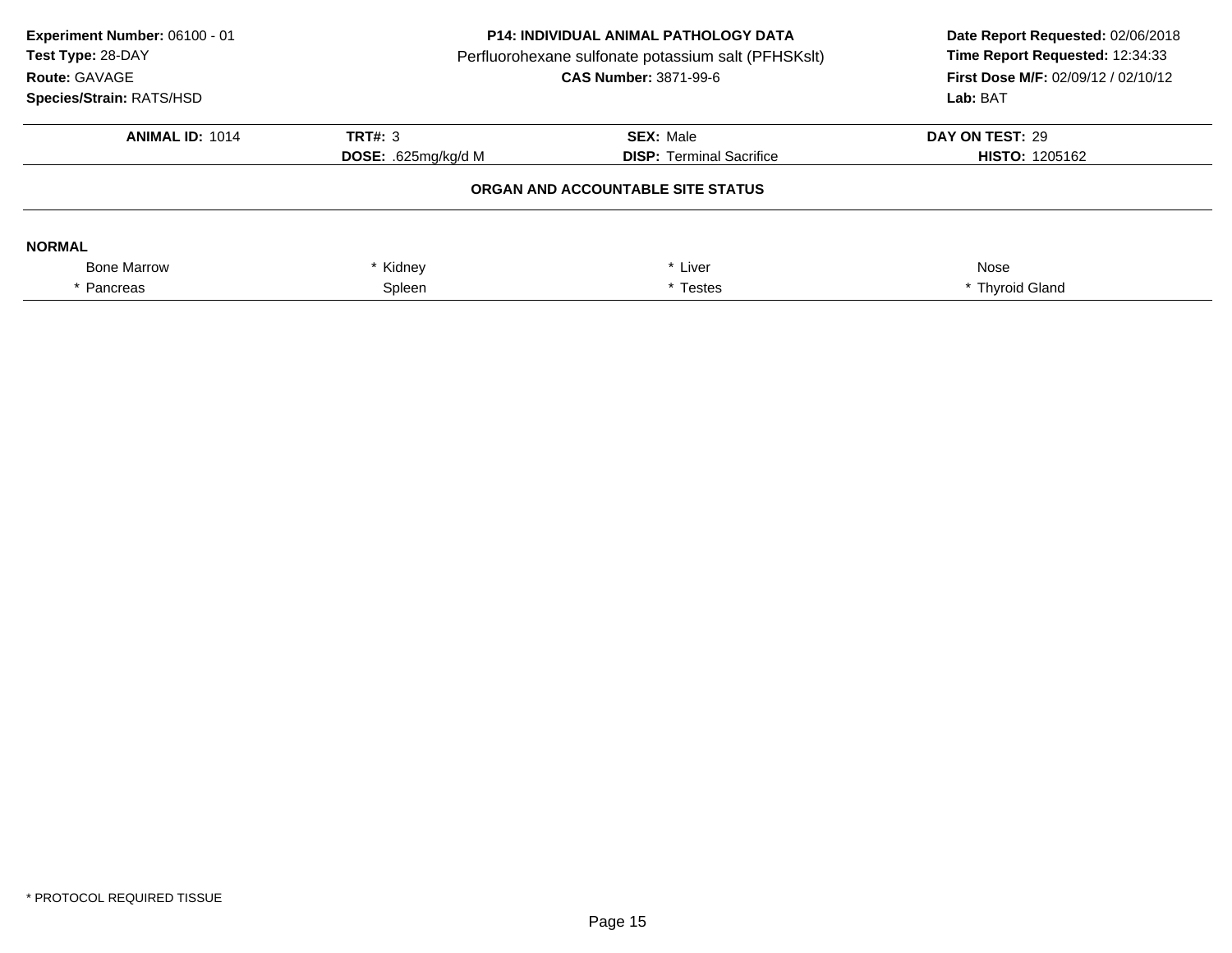| Experiment Number: 06100 - 01<br>Test Type: 28-DAY<br>Route: GAVAGE<br>Species/Strain: RATS/HSD | <b>P14: INDIVIDUAL ANIMAL PATHOLOGY DATA</b><br>Perfluorohexane sulfonate potassium salt (PFHSKslt)<br><b>CAS Number: 3871-99-6</b> |                                   | Date Report Requested: 02/06/2018<br>Time Report Requested: 12:34:33<br>First Dose M/F: 02/09/12 / 02/10/12<br>Lab: BAT |
|-------------------------------------------------------------------------------------------------|-------------------------------------------------------------------------------------------------------------------------------------|-----------------------------------|-------------------------------------------------------------------------------------------------------------------------|
| <b>ANIMAL ID: 1015</b>                                                                          | <b>TRT#: 3</b>                                                                                                                      | <b>SEX: Male</b>                  | DAY ON TEST: 29                                                                                                         |
|                                                                                                 | DOSE: .625mg/kg/d M                                                                                                                 | <b>DISP: Terminal Sacrifice</b>   | <b>HISTO: 1205163</b>                                                                                                   |
|                                                                                                 |                                                                                                                                     | ORGAN AND ACCOUNTABLE SITE STATUS |                                                                                                                         |
| <b>NORMAL</b>                                                                                   |                                                                                                                                     |                                   |                                                                                                                         |
| <b>Bone Marrow</b>                                                                              | * Liver                                                                                                                             | Nose                              | * Pancreas                                                                                                              |
| Spleen                                                                                          | * Testes                                                                                                                            | * Thyroid Gland                   |                                                                                                                         |
| <b>OBSERVATIONS</b>                                                                             |                                                                                                                                     |                                   |                                                                                                                         |
| * Kidney                                                                                        |                                                                                                                                     | Nephropathy                       | Chronicprogr, Minimal                                                                                                   |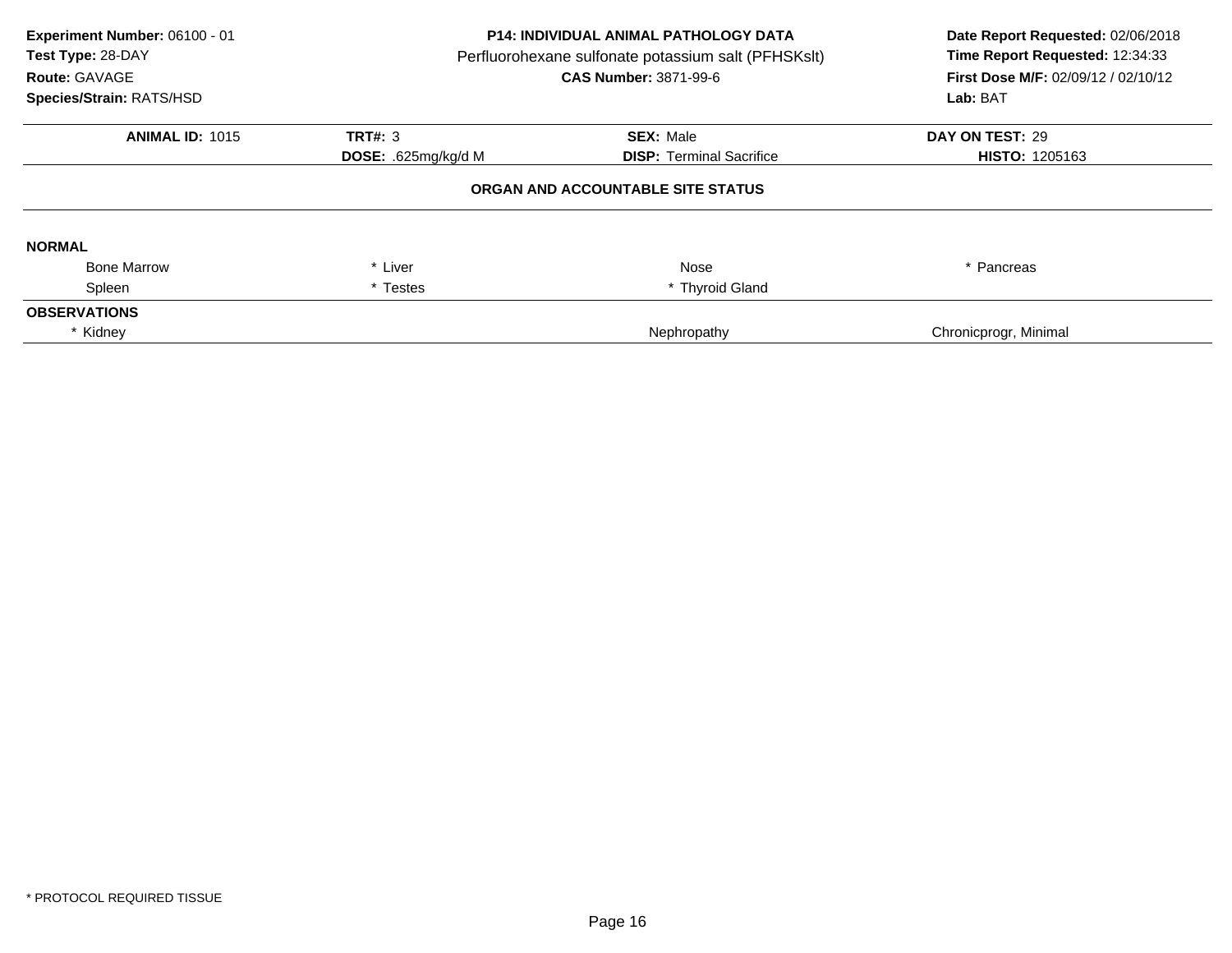| Experiment Number: 06100 - 01<br>Test Type: 28-DAY<br>Route: GAVAGE<br><b>Species/Strain: RATS/HSD</b> | <b>P14: INDIVIDUAL ANIMAL PATHOLOGY DATA</b><br>Perfluorohexane sulfonate potassium salt (PFHSKslt)<br><b>CAS Number: 3871-99-6</b> |                                   | Date Report Requested: 02/06/2018<br>Time Report Requested: 12:34:33<br><b>First Dose M/F: 02/09/12 / 02/10/12</b><br>Lab: BAT |
|--------------------------------------------------------------------------------------------------------|-------------------------------------------------------------------------------------------------------------------------------------|-----------------------------------|--------------------------------------------------------------------------------------------------------------------------------|
| <b>ANIMAL ID: 1016</b>                                                                                 | TRT#: 3                                                                                                                             | <b>SEX: Male</b>                  | DAY ON TEST: 29                                                                                                                |
|                                                                                                        | <b>DOSE:</b> .625 $mq/kg/d$ M                                                                                                       | <b>DISP:</b> Terminal Sacrifice   | <b>HISTO: 1205164</b>                                                                                                          |
|                                                                                                        |                                                                                                                                     | ORGAN AND ACCOUNTABLE SITE STATUS |                                                                                                                                |
| <b>NORMAL</b>                                                                                          |                                                                                                                                     |                                   |                                                                                                                                |
| <b>Bone Marrow</b>                                                                                     | Kidney                                                                                                                              | * Liver                           | Nose                                                                                                                           |
| * Pancreas                                                                                             | Spleen<br>* Testes                                                                                                                  |                                   | * Thyroid Gland                                                                                                                |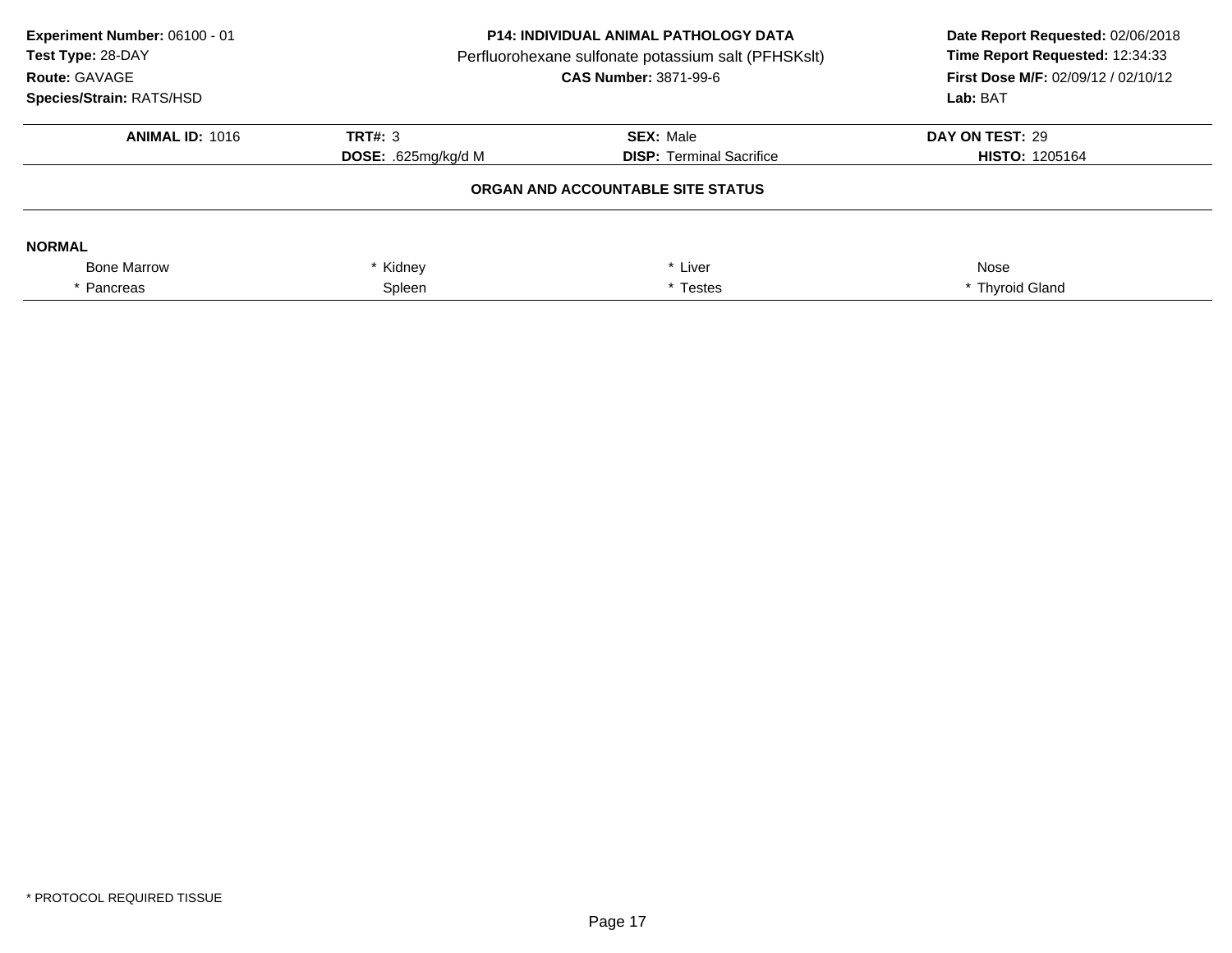| Experiment Number: 06100 - 01<br>Test Type: 28-DAY<br>Route: GAVAGE<br>Species/Strain: RATS/HSD | <b>P14: INDIVIDUAL ANIMAL PATHOLOGY DATA</b><br>Perfluorohexane sulfonate potassium salt (PFHSKslt)<br><b>CAS Number: 3871-99-6</b> |                                   | Date Report Requested: 02/06/2018<br>Time Report Requested: 12:34:33<br>First Dose M/F: 02/09/12 / 02/10/12<br>Lab: BAT |
|-------------------------------------------------------------------------------------------------|-------------------------------------------------------------------------------------------------------------------------------------|-----------------------------------|-------------------------------------------------------------------------------------------------------------------------|
| <b>ANIMAL ID: 1017</b>                                                                          | <b>TRT#: 3</b>                                                                                                                      | <b>SEX: Male</b>                  | DAY ON TEST: 29                                                                                                         |
|                                                                                                 | DOSE: .625mg/kg/d M                                                                                                                 | <b>DISP:</b> Terminal Sacrifice   | <b>HISTO: 1205165</b>                                                                                                   |
|                                                                                                 |                                                                                                                                     | ORGAN AND ACCOUNTABLE SITE STATUS |                                                                                                                         |
| <b>NORMAL</b>                                                                                   |                                                                                                                                     |                                   |                                                                                                                         |
| <b>Bone Marrow</b>                                                                              | * Liver                                                                                                                             | Nose                              | * Pancreas                                                                                                              |
| Spleen                                                                                          | * Testes                                                                                                                            | * Thyroid Gland                   |                                                                                                                         |
| <b>OBSERVATIONS</b>                                                                             |                                                                                                                                     |                                   |                                                                                                                         |
| * Kidney                                                                                        |                                                                                                                                     | Nephropathy                       | Chronicprogr, Minimal                                                                                                   |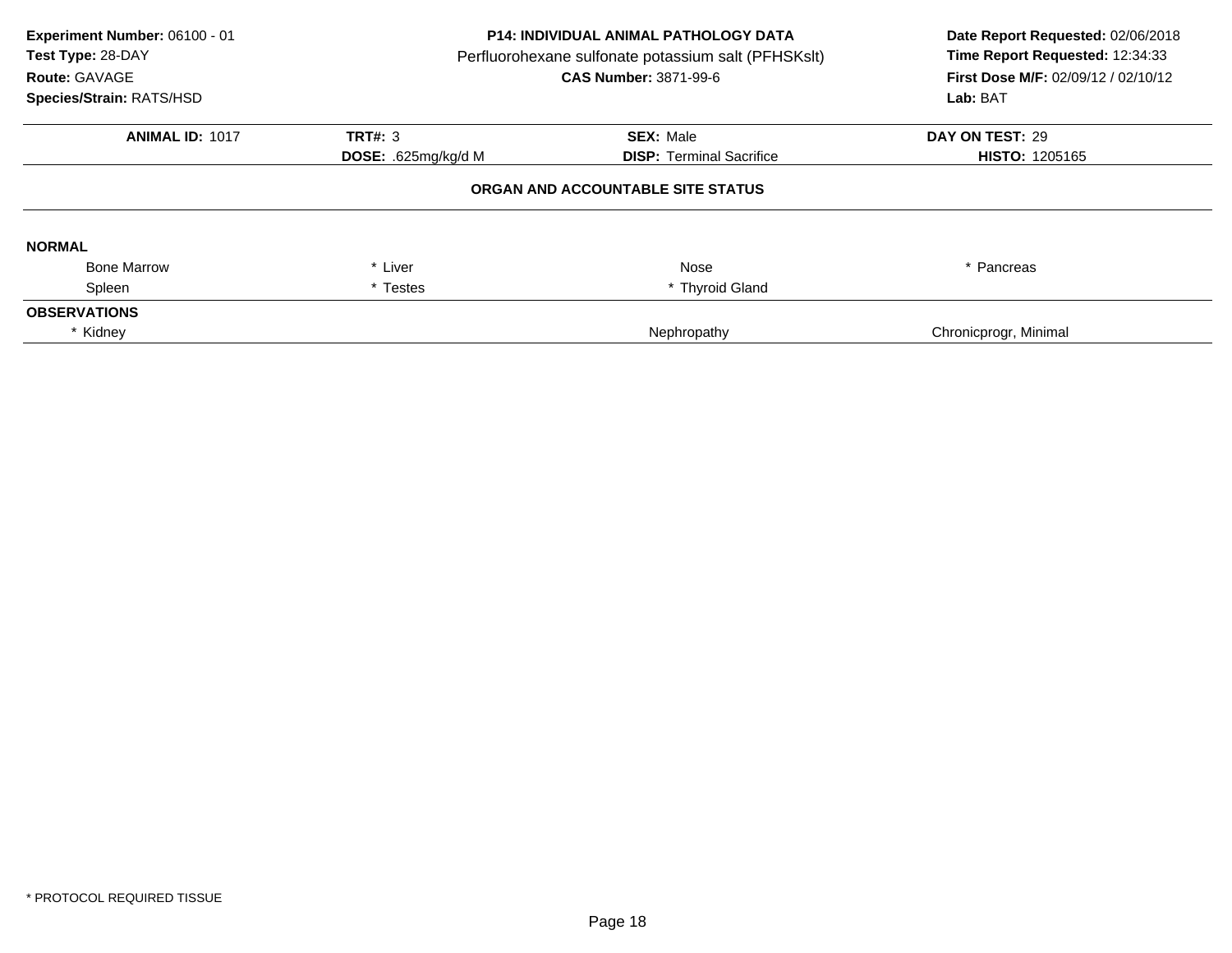| Experiment Number: 06100 - 01<br>Test Type: 28-DAY<br>Route: GAVAGE<br>Species/Strain: RATS/HSD | <b>P14: INDIVIDUAL ANIMAL PATHOLOGY DATA</b><br>Perfluorohexane sulfonate potassium salt (PFHSKslt)<br><b>CAS Number: 3871-99-6</b> |                                   | Date Report Requested: 02/06/2018<br>Time Report Requested: 12:34:33<br>First Dose M/F: 02/09/12 / 02/10/12<br>Lab: BAT |
|-------------------------------------------------------------------------------------------------|-------------------------------------------------------------------------------------------------------------------------------------|-----------------------------------|-------------------------------------------------------------------------------------------------------------------------|
| <b>ANIMAL ID: 1018</b>                                                                          | <b>TRT#: 3</b>                                                                                                                      | <b>SEX: Male</b>                  | DAY ON TEST: 29                                                                                                         |
|                                                                                                 | <b>DOSE:</b> .625mg/kg/d M                                                                                                          | <b>DISP:</b> Terminal Sacrifice   | <b>HISTO: 1205166</b>                                                                                                   |
|                                                                                                 |                                                                                                                                     | ORGAN AND ACCOUNTABLE SITE STATUS |                                                                                                                         |
| <b>NORMAL</b>                                                                                   |                                                                                                                                     |                                   |                                                                                                                         |
| <b>Bone Marrow</b>                                                                              | * Liver                                                                                                                             | Nose                              | * Pancreas                                                                                                              |
| Spleen                                                                                          | * Testes                                                                                                                            | * Thyroid Gland                   |                                                                                                                         |
| <b>OBSERVATIONS</b>                                                                             |                                                                                                                                     |                                   |                                                                                                                         |
| * Kidney                                                                                        |                                                                                                                                     | Nephropathy                       | Chronicprogr, Minimal                                                                                                   |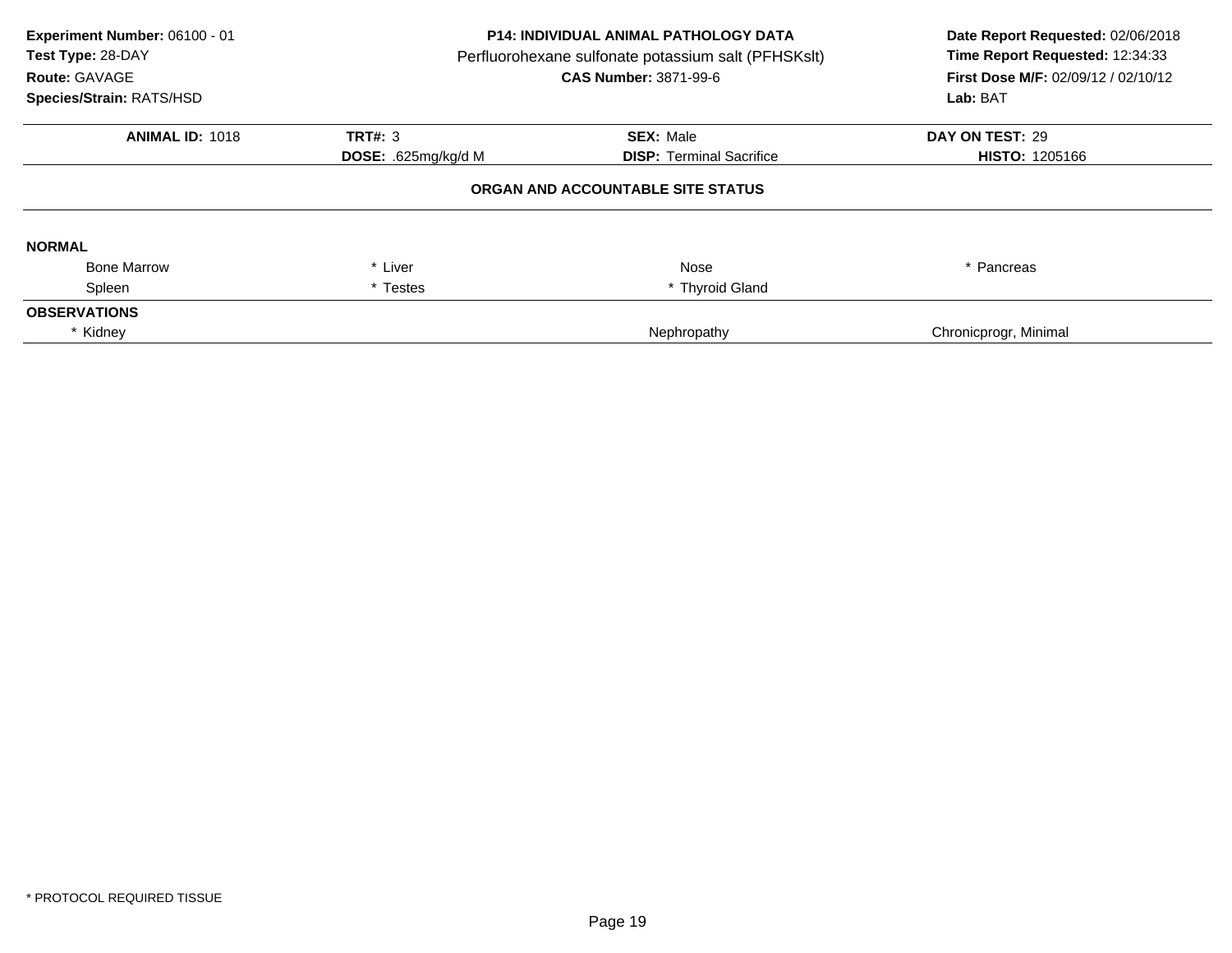| Experiment Number: 06100 - 01<br>Test Type: 28-DAY<br>Route: GAVAGE<br><b>Species/Strain: RATS/HSD</b> | <b>P14: INDIVIDUAL ANIMAL PATHOLOGY DATA</b><br>Perfluorohexane sulfonate potassium salt (PFHSKslt)<br><b>CAS Number: 3871-99-6</b> |                                   | Date Report Requested: 02/06/2018<br>Time Report Requested: 12:34:33<br><b>First Dose M/F: 02/09/12 / 02/10/12</b><br>Lab: BAT |
|--------------------------------------------------------------------------------------------------------|-------------------------------------------------------------------------------------------------------------------------------------|-----------------------------------|--------------------------------------------------------------------------------------------------------------------------------|
| <b>ANIMAL ID: 1019</b>                                                                                 | TRT#: 3                                                                                                                             | <b>SEX: Male</b>                  | DAY ON TEST: 29                                                                                                                |
|                                                                                                        | <b>DOSE:</b> .625 $mq/kg/d$ M                                                                                                       | <b>DISP:</b> Terminal Sacrifice   | <b>HISTO: 1205167</b>                                                                                                          |
|                                                                                                        |                                                                                                                                     | ORGAN AND ACCOUNTABLE SITE STATUS |                                                                                                                                |
| <b>NORMAL</b>                                                                                          |                                                                                                                                     |                                   |                                                                                                                                |
| <b>Bone Marrow</b>                                                                                     | Kidney                                                                                                                              | * Liver                           | Nose                                                                                                                           |
| * Pancreas                                                                                             | Spleen<br>* Testes                                                                                                                  |                                   | * Thyroid Gland                                                                                                                |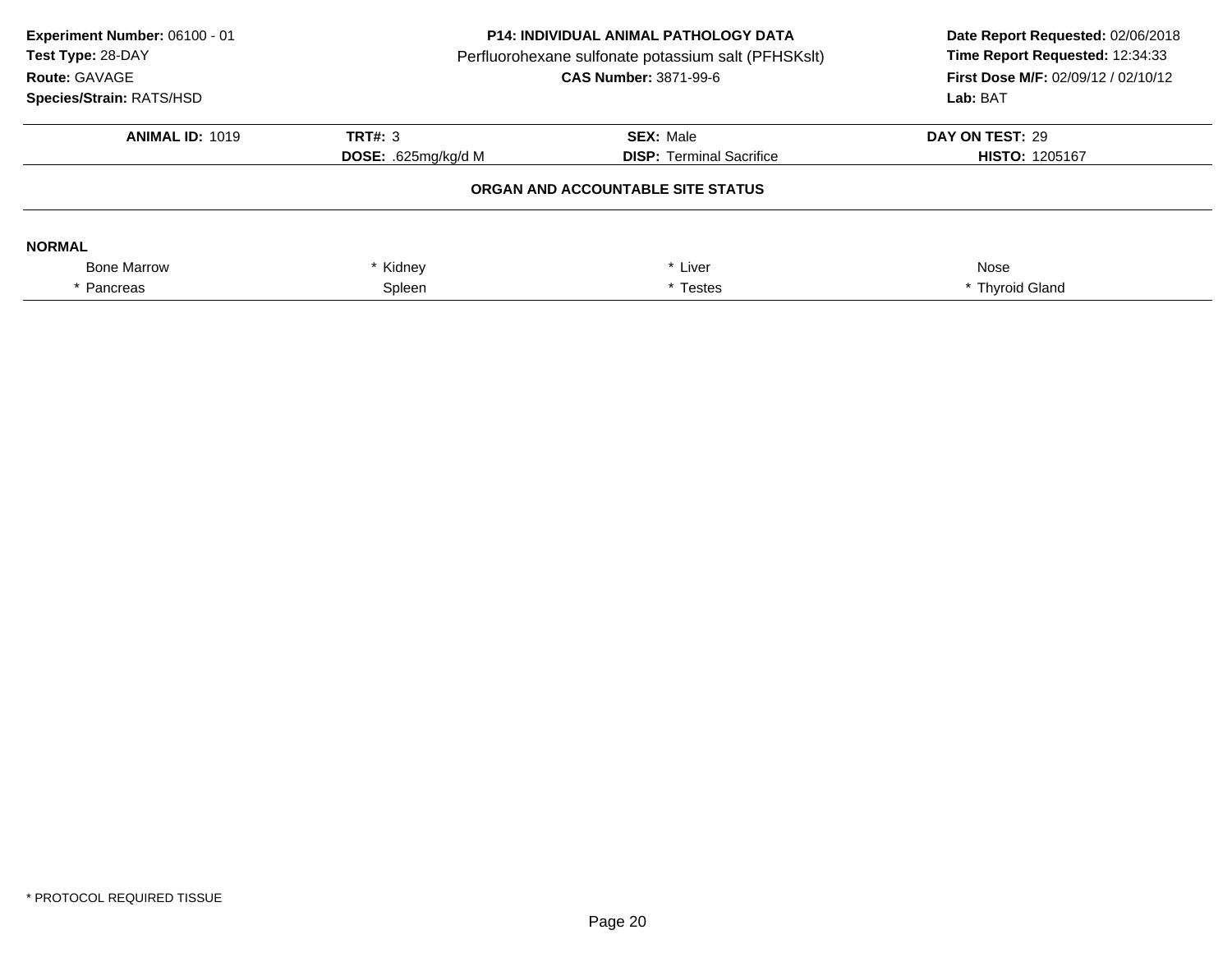| Experiment Number: 06100 - 01<br>Test Type: 28-DAY<br>Route: GAVAGE<br>Species/Strain: RATS/HSD | <b>P14: INDIVIDUAL ANIMAL PATHOLOGY DATA</b><br>Perfluorohexane sulfonate potassium salt (PFHSKslt)<br><b>CAS Number: 3871-99-6</b> |                                   | Date Report Requested: 02/06/2018<br>Time Report Requested: 12:34:33<br>First Dose M/F: 02/09/12 / 02/10/12<br>Lab: BAT |
|-------------------------------------------------------------------------------------------------|-------------------------------------------------------------------------------------------------------------------------------------|-----------------------------------|-------------------------------------------------------------------------------------------------------------------------|
| <b>ANIMAL ID: 1020</b>                                                                          | TRT#: 3                                                                                                                             | <b>SEX: Male</b>                  | DAY ON TEST: 29                                                                                                         |
|                                                                                                 | <b>DISP: Terminal Sacrifice</b><br><b>DOSE:</b> .625 $mq/kg/d$ M                                                                    | <b>HISTO: 1205168</b>             |                                                                                                                         |
|                                                                                                 |                                                                                                                                     | ORGAN AND ACCOUNTABLE SITE STATUS |                                                                                                                         |
| <b>NORMAL</b>                                                                                   |                                                                                                                                     |                                   |                                                                                                                         |
| <b>Bone Marrow</b>                                                                              | Kidney                                                                                                                              | * Liver                           | Nose                                                                                                                    |
| * Pancreas                                                                                      | Spleen<br>* Testes                                                                                                                  |                                   | * Thyroid Gland                                                                                                         |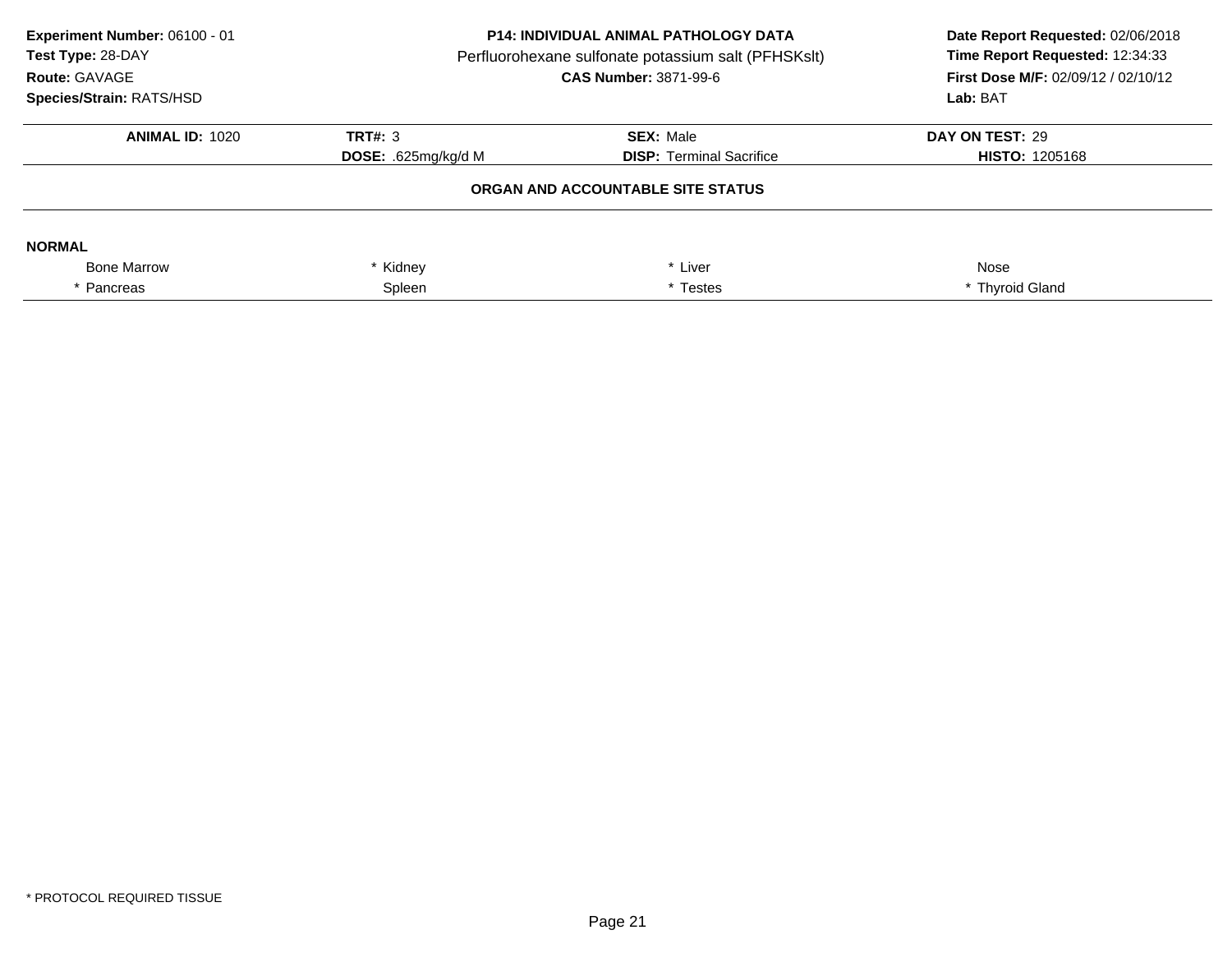| Experiment Number: 06100 - 01<br>Test Type: 28-DAY<br>Route: GAVAGE<br>Species/Strain: RATS/HSD | P14: INDIVIDUAL ANIMAL PATHOLOGY DATA<br>Perfluorohexane sulfonate potassium salt (PFHSKslt)<br><b>CAS Number: 3871-99-6</b> |                                   | Date Report Requested: 02/06/2018<br>Time Report Requested: 12:34:33<br>First Dose M/F: 02/09/12 / 02/10/12<br>Lab: BAT |
|-------------------------------------------------------------------------------------------------|------------------------------------------------------------------------------------------------------------------------------|-----------------------------------|-------------------------------------------------------------------------------------------------------------------------|
| <b>ANIMAL ID: 1021</b>                                                                          | TRT#: 5                                                                                                                      | <b>SEX: Male</b>                  | DAY ON TEST: 29                                                                                                         |
|                                                                                                 | DOSE: 1.25mg/kg/d M                                                                                                          | <b>DISP: Terminal Sacrifice</b>   | <b>HISTO: 1205169</b>                                                                                                   |
|                                                                                                 |                                                                                                                              | ORGAN AND ACCOUNTABLE SITE STATUS |                                                                                                                         |
| <b>NORMAL</b>                                                                                   |                                                                                                                              |                                   |                                                                                                                         |
| <b>Bone Marrow</b>                                                                              | * Liver                                                                                                                      | Nose                              | * Pancreas                                                                                                              |
| Spleen                                                                                          | * Testes                                                                                                                     | * Thyroid Gland                   |                                                                                                                         |
| <b>OBSERVATIONS</b>                                                                             |                                                                                                                              |                                   |                                                                                                                         |
| * Kidney                                                                                        |                                                                                                                              | Nephropathy                       | Chronicprogr, Minimal                                                                                                   |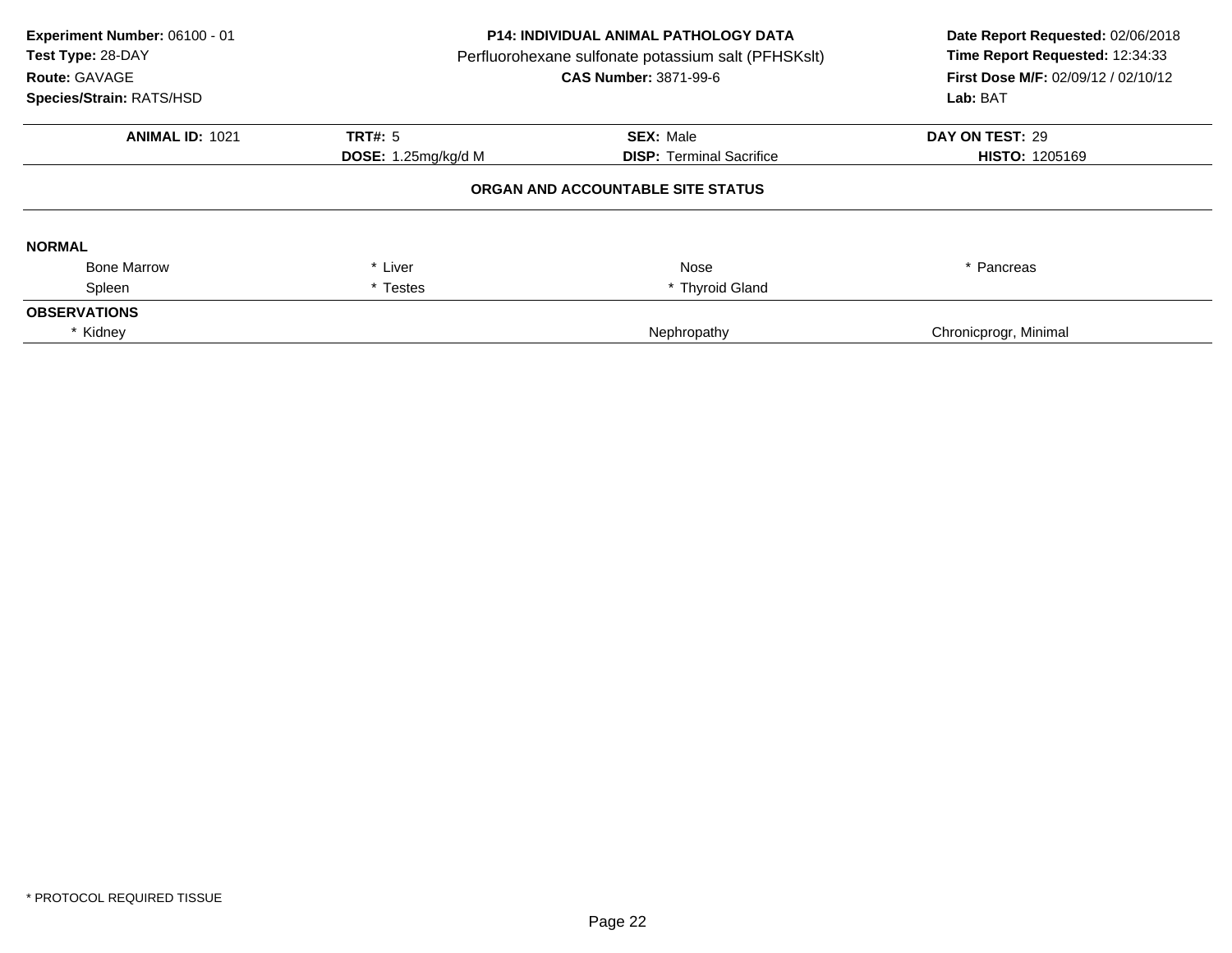| Experiment Number: 06100 - 01<br>Test Type: 28-DAY<br>Route: GAVAGE<br>Species/Strain: RATS/HSD | P14: INDIVIDUAL ANIMAL PATHOLOGY DATA<br>Perfluorohexane sulfonate potassium salt (PFHSKslt)<br><b>CAS Number: 3871-99-6</b> |                                   | Date Report Requested: 02/06/2018<br>Time Report Requested: 12:34:33<br>First Dose M/F: 02/09/12 / 02/10/12<br>Lab: BAT |
|-------------------------------------------------------------------------------------------------|------------------------------------------------------------------------------------------------------------------------------|-----------------------------------|-------------------------------------------------------------------------------------------------------------------------|
| <b>ANIMAL ID: 1022</b>                                                                          | TRT#: 5                                                                                                                      | <b>SEX: Male</b>                  | DAY ON TEST: 29                                                                                                         |
|                                                                                                 | DOSE: 1.25mg/kg/d M                                                                                                          | <b>DISP: Terminal Sacrifice</b>   | <b>HISTO: 1205170</b>                                                                                                   |
|                                                                                                 |                                                                                                                              | ORGAN AND ACCOUNTABLE SITE STATUS |                                                                                                                         |
| <b>NORMAL</b>                                                                                   |                                                                                                                              |                                   |                                                                                                                         |
| <b>Bone Marrow</b>                                                                              | * Liver                                                                                                                      | Nose                              | * Pancreas                                                                                                              |
| Spleen                                                                                          | * Testes                                                                                                                     | * Thyroid Gland                   |                                                                                                                         |
| <b>OBSERVATIONS</b>                                                                             |                                                                                                                              |                                   |                                                                                                                         |
| * Kidney                                                                                        |                                                                                                                              | Nephropathy                       | Chronicprogr, Minimal                                                                                                   |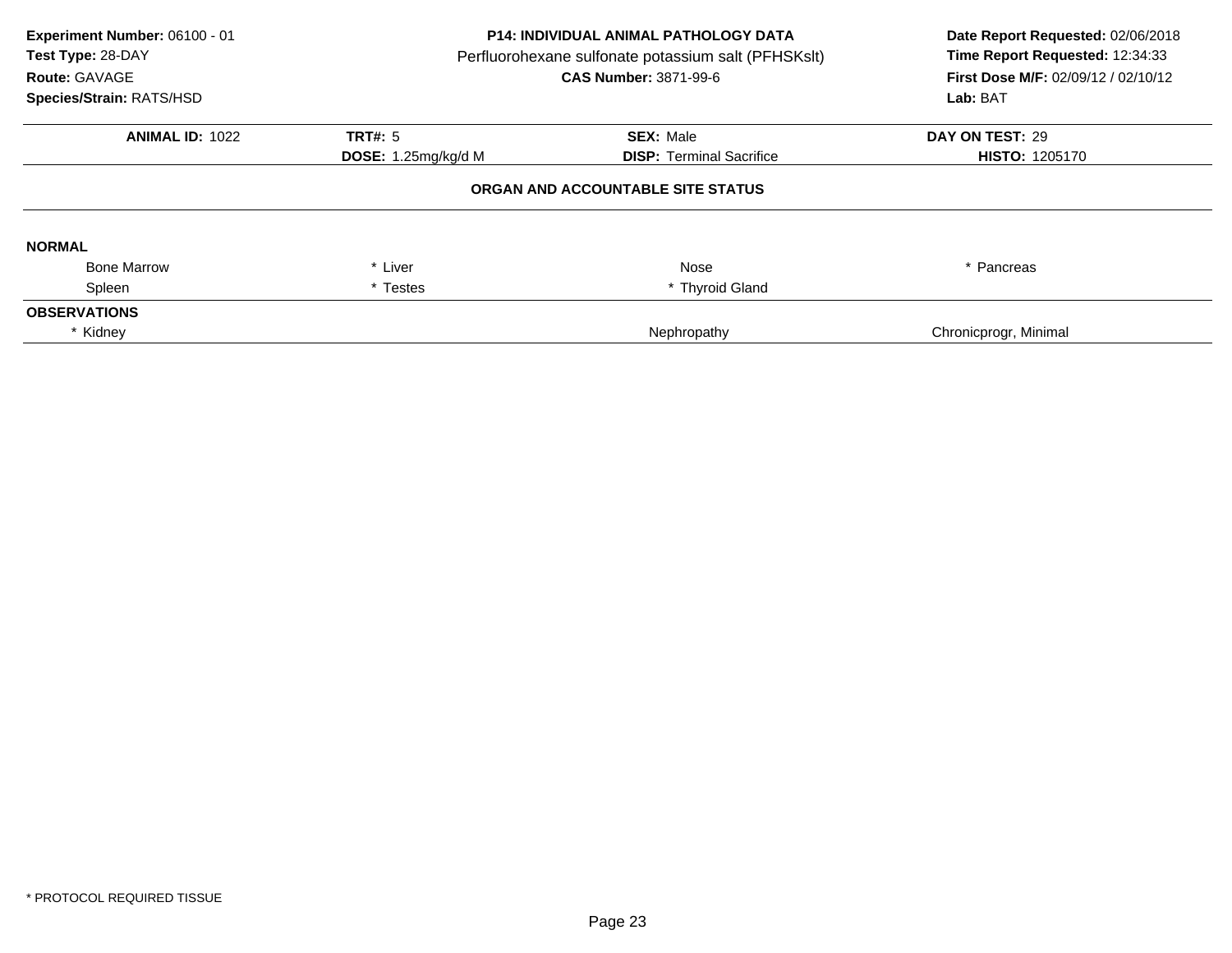| Experiment Number: 06100 - 01<br>Test Type: 28-DAY<br>Route: GAVAGE<br>Species/Strain: RATS/HSD | <b>P14: INDIVIDUAL ANIMAL PATHOLOGY DATA</b><br>Perfluorohexane sulfonate potassium salt (PFHSKslt)<br><b>CAS Number: 3871-99-6</b> |                                   | Date Report Requested: 02/06/2018<br>Time Report Requested: 12:34:33<br><b>First Dose M/F: 02/09/12 / 02/10/12</b><br>Lab: BAT |
|-------------------------------------------------------------------------------------------------|-------------------------------------------------------------------------------------------------------------------------------------|-----------------------------------|--------------------------------------------------------------------------------------------------------------------------------|
| <b>ANIMAL ID: 1023</b>                                                                          | <b>TRT#: 5</b>                                                                                                                      | <b>SEX: Male</b>                  | DAY ON TEST: 29                                                                                                                |
|                                                                                                 | <b>DOSE:</b> 1.25mg/kg/d M                                                                                                          | <b>DISP:</b> Terminal Sacrifice   | <b>HISTO: 1205171</b>                                                                                                          |
|                                                                                                 |                                                                                                                                     | ORGAN AND ACCOUNTABLE SITE STATUS |                                                                                                                                |
| <b>NORMAL</b>                                                                                   |                                                                                                                                     |                                   |                                                                                                                                |
| <b>Bone Marrow</b>                                                                              | * Liver                                                                                                                             | Nose                              | * Pancreas                                                                                                                     |
| Spleen                                                                                          | * Testes                                                                                                                            | * Thyroid Gland                   |                                                                                                                                |
| <b>OBSERVATIONS</b>                                                                             |                                                                                                                                     |                                   |                                                                                                                                |
| * Kidney                                                                                        |                                                                                                                                     | Nephropathy                       | Chronicprogr, Minimal                                                                                                          |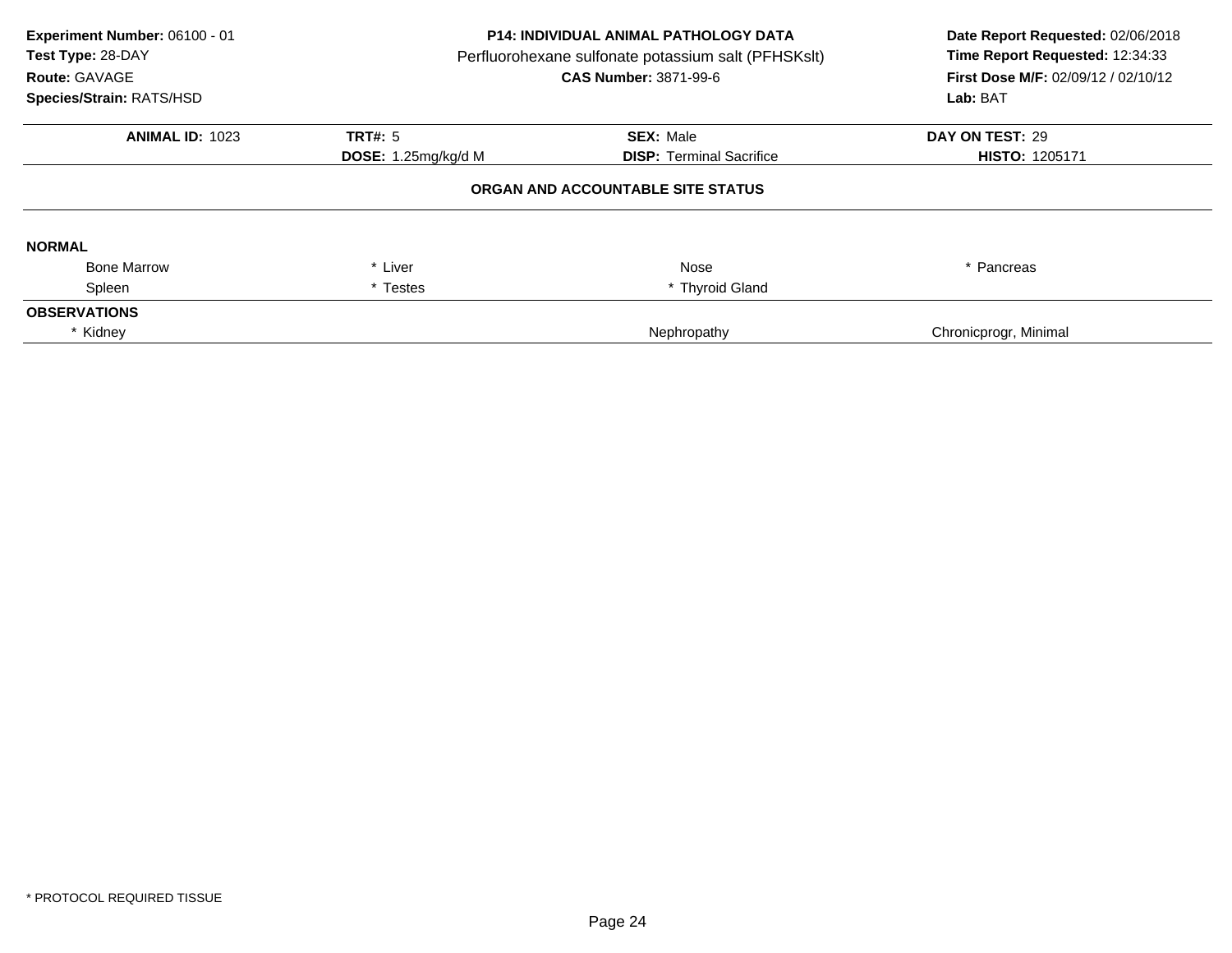| Experiment Number: 06100 - 01<br>Test Type: 28-DAY<br>Route: GAVAGE<br><b>Species/Strain: RATS/HSD</b> | <b>P14: INDIVIDUAL ANIMAL PATHOLOGY DATA</b><br>Perfluorohexane sulfonate potassium salt (PFHSKslt)<br><b>CAS Number: 3871-99-6</b> |                                   | Date Report Requested: 02/06/2018<br>Time Report Requested: 12:34:33<br>First Dose M/F: 02/09/12 / 02/10/12<br>Lab: BAT |
|--------------------------------------------------------------------------------------------------------|-------------------------------------------------------------------------------------------------------------------------------------|-----------------------------------|-------------------------------------------------------------------------------------------------------------------------|
| <b>ANIMAL ID: 1024</b>                                                                                 | TRT#: $5$<br><b>SEX: Male</b>                                                                                                       |                                   | DAY ON TEST: 29                                                                                                         |
|                                                                                                        | <b>DISP:</b> Terminal Sacrifice<br><b>DOSE:</b> 1.25 $mg/kg/d$ M                                                                    |                                   | <b>HISTO: 1205172</b>                                                                                                   |
|                                                                                                        |                                                                                                                                     | ORGAN AND ACCOUNTABLE SITE STATUS |                                                                                                                         |
| <b>NORMAL</b>                                                                                          |                                                                                                                                     |                                   |                                                                                                                         |
| <b>Bone Marrow</b>                                                                                     | * Liver<br>Kidney                                                                                                                   |                                   | Nose                                                                                                                    |
| * Pancreas                                                                                             | Spleen                                                                                                                              | * Testes                          | * Thyroid Gland                                                                                                         |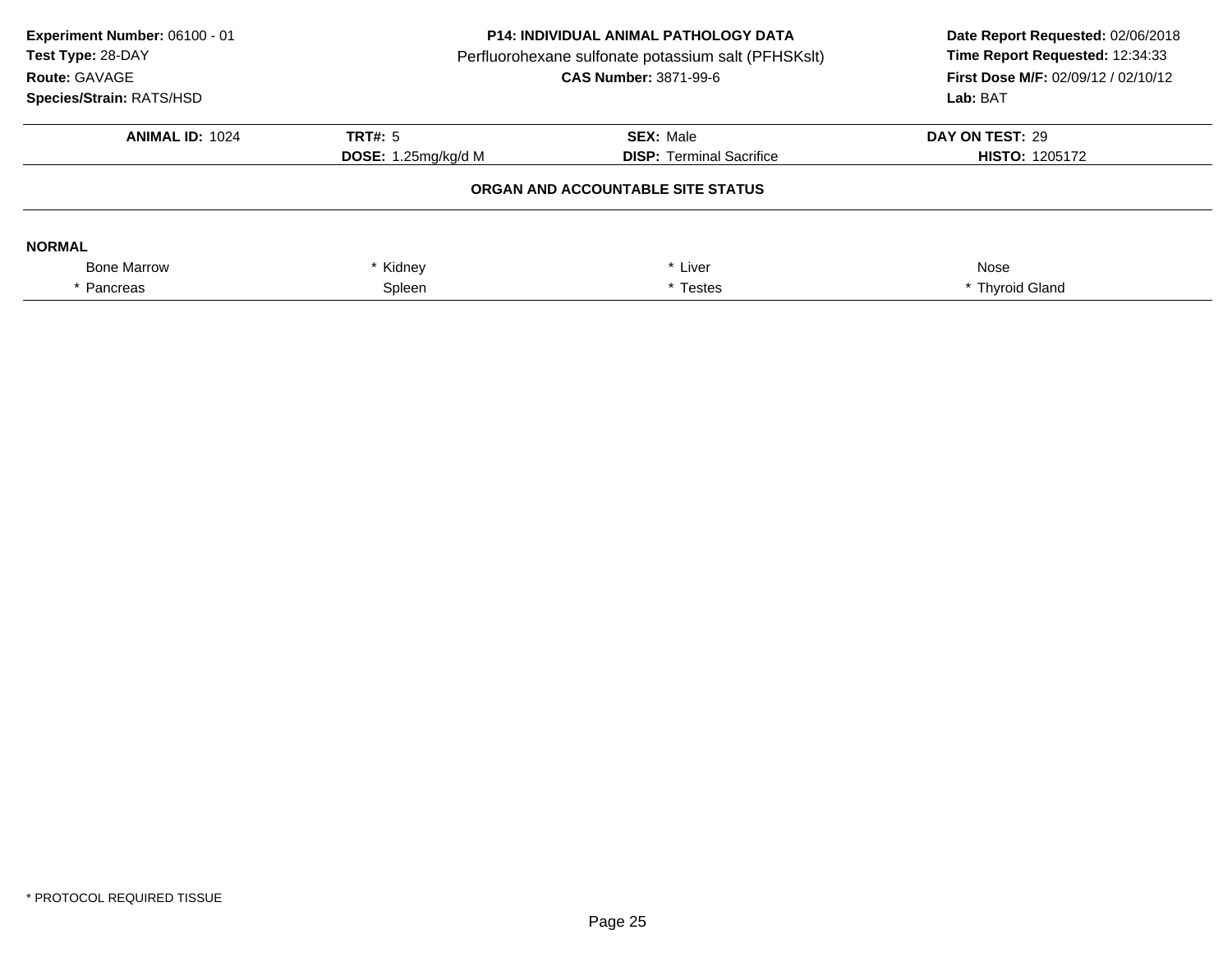| Experiment Number: 06100 - 01<br>Test Type: 28-DAY<br>Route: GAVAGE<br>Species/Strain: RATS/HSD | P14: INDIVIDUAL ANIMAL PATHOLOGY DATA<br>Perfluorohexane sulfonate potassium salt (PFHSKslt)<br>CAS Number: 3871-99-6 |                                   | Date Report Requested: 02/06/2018<br>Time Report Requested: 12:34:33<br><b>First Dose M/F: 02/09/12 / 02/10/12</b><br>Lab: BAT |
|-------------------------------------------------------------------------------------------------|-----------------------------------------------------------------------------------------------------------------------|-----------------------------------|--------------------------------------------------------------------------------------------------------------------------------|
| <b>ANIMAL ID: 1025</b>                                                                          | <b>TRT#: 5</b>                                                                                                        | <b>SEX: Male</b>                  | DAY ON TEST: 29                                                                                                                |
|                                                                                                 | <b>DOSE:</b> 1.25 $mg/kg/d$ M<br><b>DISP:</b> Terminal Sacrifice                                                      | <b>HISTO: 1205173</b>             |                                                                                                                                |
|                                                                                                 |                                                                                                                       | ORGAN AND ACCOUNTABLE SITE STATUS |                                                                                                                                |
| <b>NORMAL</b>                                                                                   |                                                                                                                       |                                   |                                                                                                                                |
| <b>Bone Marrow</b>                                                                              | * Liver                                                                                                               | Nose                              | * Pancreas                                                                                                                     |
| Spleen                                                                                          | * Testes                                                                                                              | * Thyroid Gland                   |                                                                                                                                |
| <b>OBSERVATIONS</b>                                                                             |                                                                                                                       |                                   |                                                                                                                                |
| * Kidney                                                                                        |                                                                                                                       | Nephropathy                       | Chronicprogr, Minimal                                                                                                          |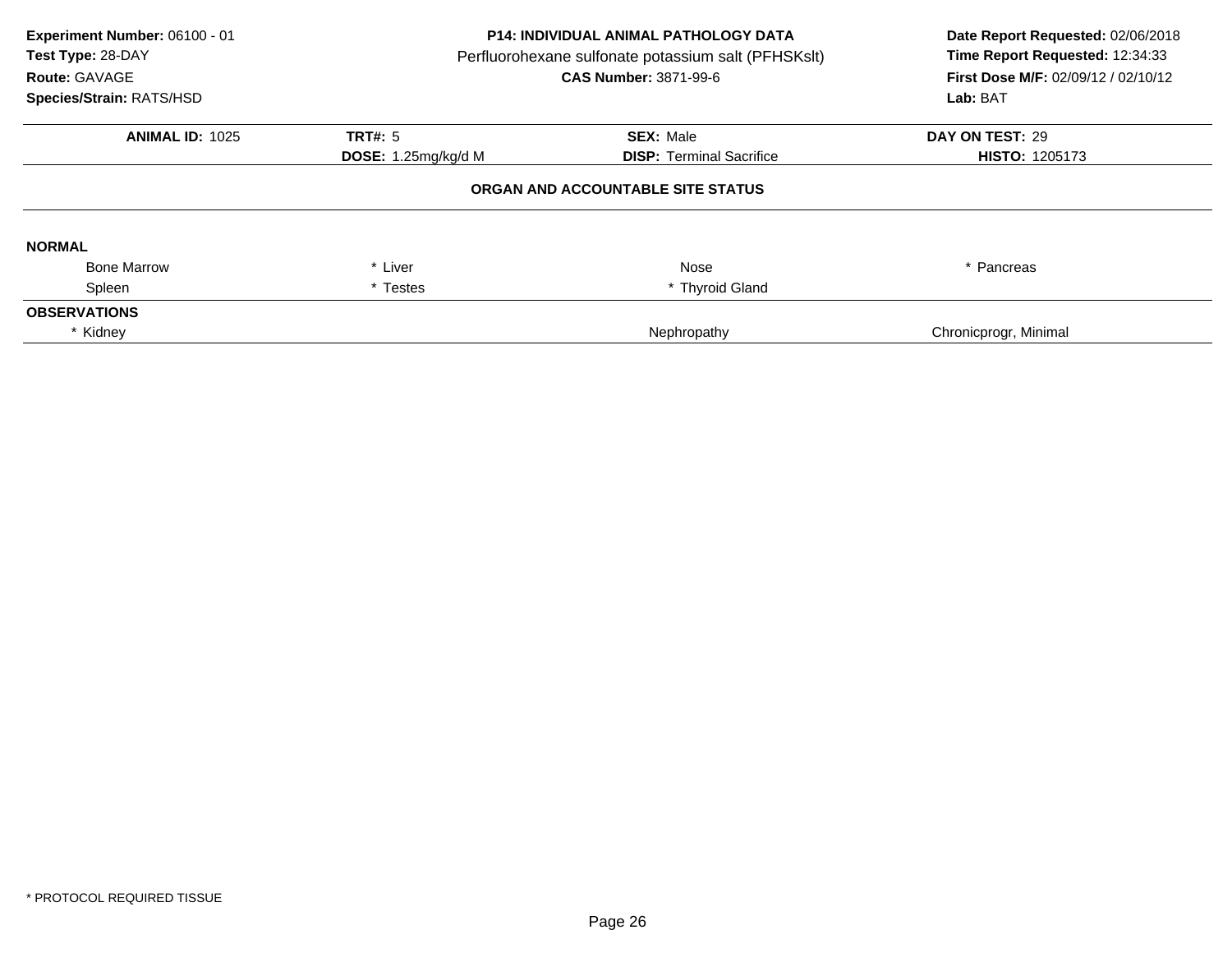| Experiment Number: 06100 - 01<br>Test Type: 28-DAY<br>Route: GAVAGE<br>Species/Strain: RATS/HSD | P14: INDIVIDUAL ANIMAL PATHOLOGY DATA<br>Perfluorohexane sulfonate potassium salt (PFHSKslt)<br>CAS Number: 3871-99-6 |                                   | Date Report Requested: 02/06/2018<br>Time Report Requested: 12:34:33<br><b>First Dose M/F: 02/09/12 / 02/10/12</b><br>Lab: BAT |
|-------------------------------------------------------------------------------------------------|-----------------------------------------------------------------------------------------------------------------------|-----------------------------------|--------------------------------------------------------------------------------------------------------------------------------|
| <b>ANIMAL ID: 1026</b>                                                                          | <b>TRT#: 5</b>                                                                                                        | <b>SEX: Male</b>                  | DAY ON TEST: 29                                                                                                                |
|                                                                                                 | <b>DOSE:</b> 1.25 $mg/kg/d$ M                                                                                         | <b>DISP:</b> Terminal Sacrifice   | <b>HISTO: 1205174</b>                                                                                                          |
|                                                                                                 |                                                                                                                       | ORGAN AND ACCOUNTABLE SITE STATUS |                                                                                                                                |
| <b>NORMAL</b>                                                                                   |                                                                                                                       |                                   |                                                                                                                                |
| <b>Bone Marrow</b>                                                                              | * Liver                                                                                                               | Nose                              | * Pancreas                                                                                                                     |
| Spleen                                                                                          | * Testes                                                                                                              | * Thyroid Gland                   |                                                                                                                                |
| <b>OBSERVATIONS</b>                                                                             |                                                                                                                       |                                   |                                                                                                                                |
| * Kidney                                                                                        |                                                                                                                       | Nephropathy                       | Chronicprogr, Minimal                                                                                                          |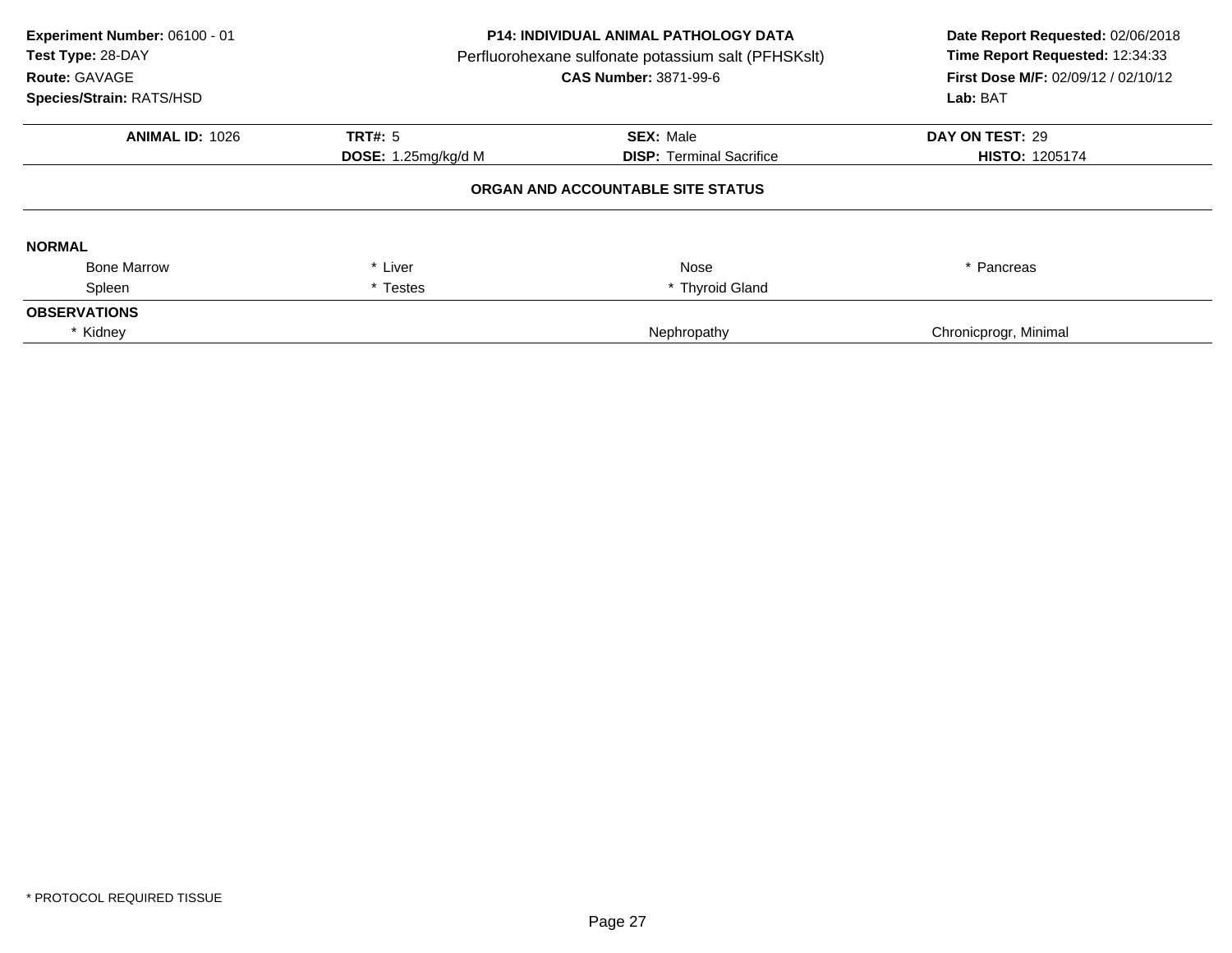| Experiment Number: 06100 - 01<br>Test Type: 28-DAY<br>Route: GAVAGE<br><b>Species/Strain: RATS/HSD</b> | <b>P14: INDIVIDUAL ANIMAL PATHOLOGY DATA</b><br>Perfluorohexane sulfonate potassium salt (PFHSKslt)<br><b>CAS Number: 3871-99-6</b> |                                   | Date Report Requested: 02/06/2018<br>Time Report Requested: 12:34:33<br>First Dose M/F: 02/09/12 / 02/10/12<br>Lab: BAT |
|--------------------------------------------------------------------------------------------------------|-------------------------------------------------------------------------------------------------------------------------------------|-----------------------------------|-------------------------------------------------------------------------------------------------------------------------|
| <b>ANIMAL ID: 1027</b>                                                                                 | TRT#: $5$                                                                                                                           | DAY ON TEST: 29                   |                                                                                                                         |
|                                                                                                        | <b>DOSE:</b> 1.25 $mg/kg/d$ M                                                                                                       | <b>DISP:</b> Terminal Sacrifice   | <b>HISTO: 1205175</b>                                                                                                   |
|                                                                                                        |                                                                                                                                     | ORGAN AND ACCOUNTABLE SITE STATUS |                                                                                                                         |
| <b>NORMAL</b>                                                                                          |                                                                                                                                     |                                   |                                                                                                                         |
| <b>Bone Marrow</b>                                                                                     | * Liver<br>Kidney                                                                                                                   |                                   | Nose                                                                                                                    |
| * Pancreas                                                                                             | Spleen                                                                                                                              | * Testes                          | * Thyroid Gland                                                                                                         |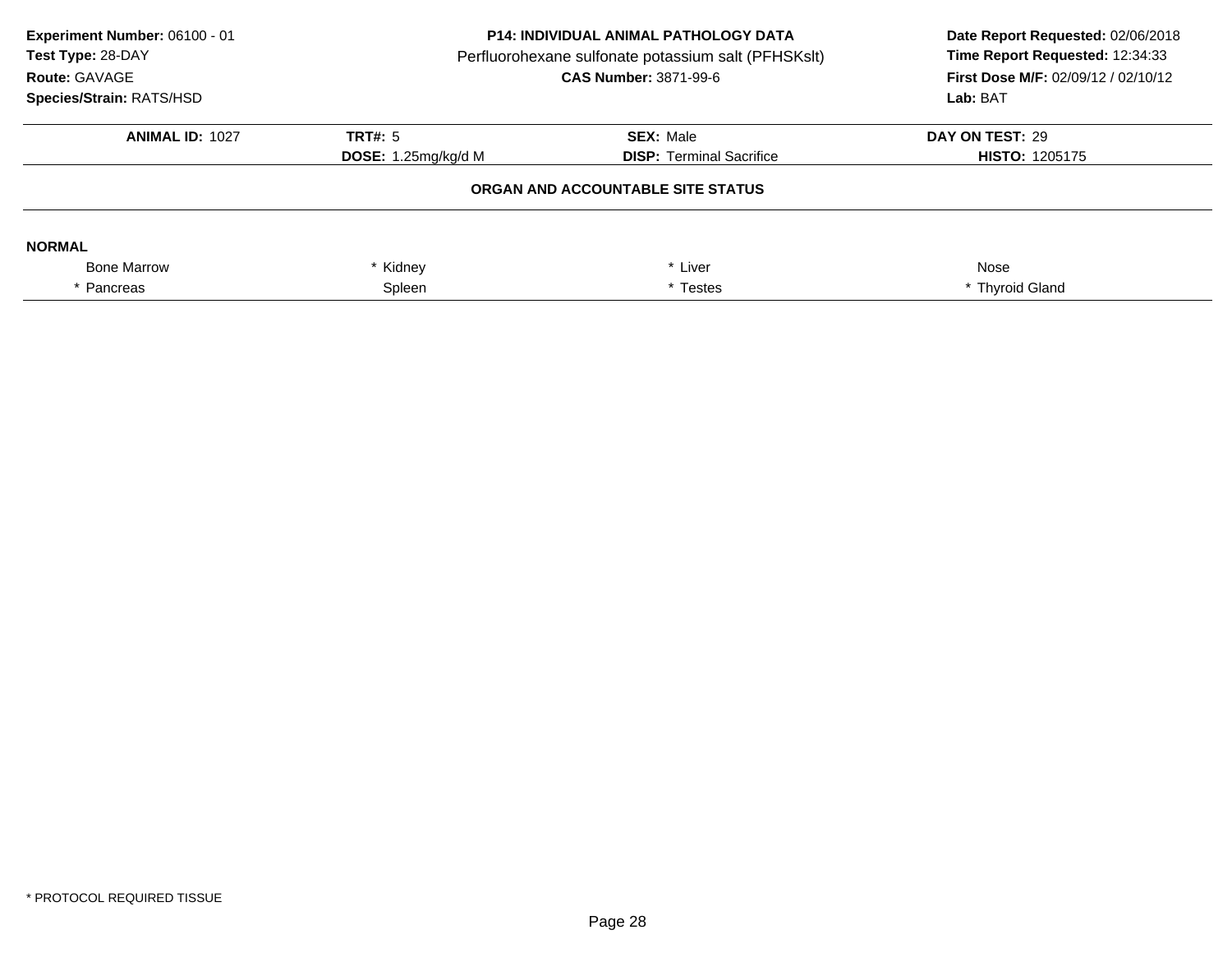| Experiment Number: 06100 - 01<br>Test Type: 28-DAY<br>Route: GAVAGE<br>Species/Strain: RATS/HSD | P14: INDIVIDUAL ANIMAL PATHOLOGY DATA<br>Perfluorohexane sulfonate potassium salt (PFHSKslt)<br><b>CAS Number: 3871-99-6</b> |                                   | Date Report Requested: 02/06/2018<br>Time Report Requested: 12:34:33<br>First Dose M/F: 02/09/12 / 02/10/12<br>Lab: BAT |
|-------------------------------------------------------------------------------------------------|------------------------------------------------------------------------------------------------------------------------------|-----------------------------------|-------------------------------------------------------------------------------------------------------------------------|
| <b>ANIMAL ID: 1028</b>                                                                          | <b>TRT#: 5</b>                                                                                                               | <b>SEX: Male</b>                  | DAY ON TEST: 29                                                                                                         |
|                                                                                                 | DOSE: 1.25mg/kg/d M                                                                                                          | <b>DISP:</b> Terminal Sacrifice   | <b>HISTO: 1205176</b>                                                                                                   |
|                                                                                                 |                                                                                                                              | ORGAN AND ACCOUNTABLE SITE STATUS |                                                                                                                         |
| <b>NORMAL</b>                                                                                   |                                                                                                                              |                                   |                                                                                                                         |
| <b>Bone Marrow</b>                                                                              | * Liver                                                                                                                      | * Pancreas                        | Spleen                                                                                                                  |
| * Testes                                                                                        | * Thyroid Gland                                                                                                              |                                   |                                                                                                                         |
| <b>OBSERVATIONS</b>                                                                             |                                                                                                                              |                                   |                                                                                                                         |
| * Kidney                                                                                        |                                                                                                                              | Nephropathy                       | Chronicprogr, Minimal                                                                                                   |
| Nose                                                                                            | <b>Respirat Epith</b>                                                                                                        | Hyperplasia                       | Minimal                                                                                                                 |
|                                                                                                 | <b>Respirat Epith</b>                                                                                                        | Inflammation                      | Chronic Active, Mild                                                                                                    |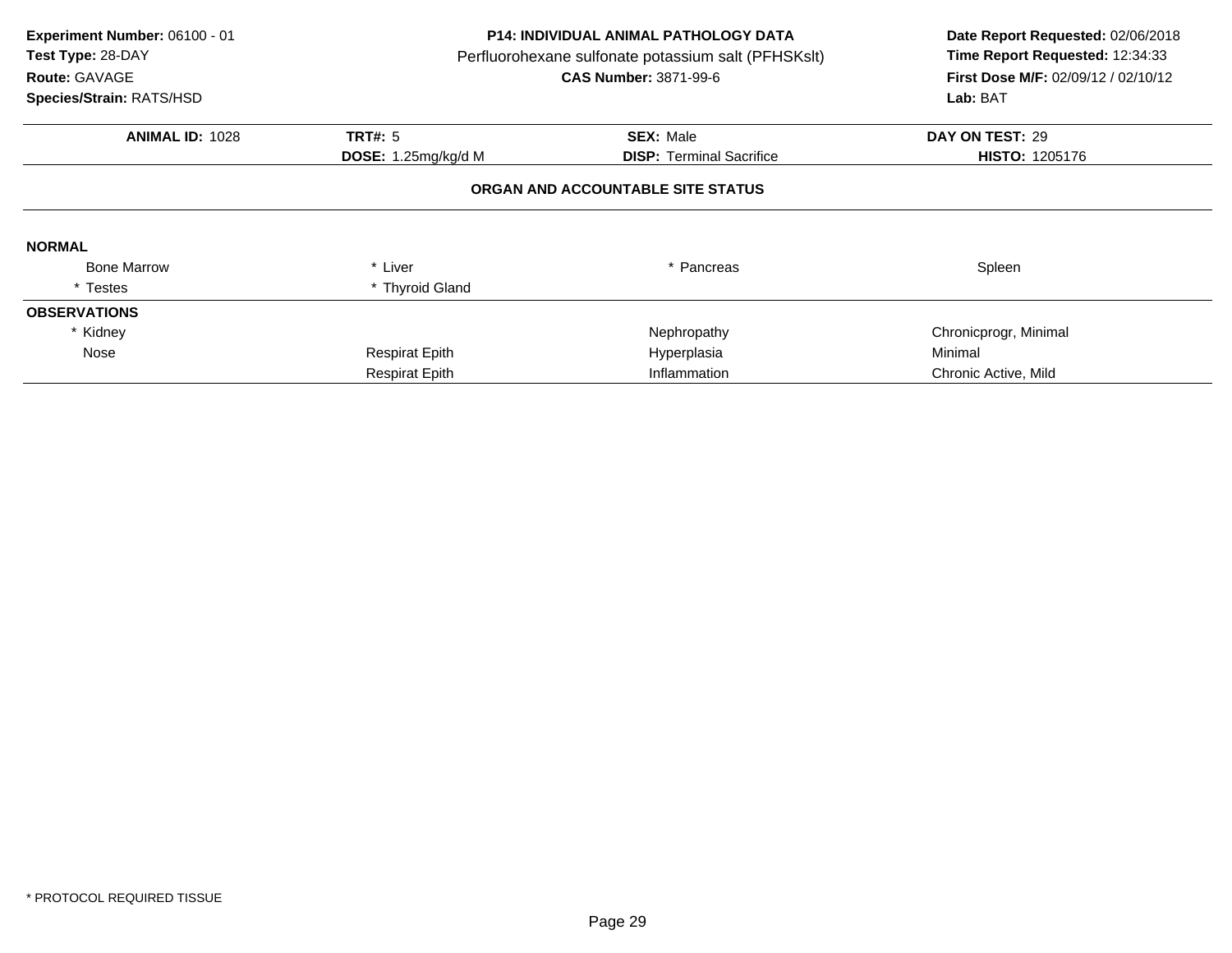| Experiment Number: 06100 - 01<br>Test Type: 28-DAY<br>Route: GAVAGE<br>Species/Strain: RATS/HSD | P14: INDIVIDUAL ANIMAL PATHOLOGY DATA<br>Perfluorohexane sulfonate potassium salt (PFHSKslt)<br>CAS Number: 3871-99-6 |                                   | Date Report Requested: 02/06/2018<br>Time Report Requested: 12:34:33<br><b>First Dose M/F: 02/09/12 / 02/10/12</b><br>Lab: BAT |
|-------------------------------------------------------------------------------------------------|-----------------------------------------------------------------------------------------------------------------------|-----------------------------------|--------------------------------------------------------------------------------------------------------------------------------|
| <b>ANIMAL ID: 1029</b>                                                                          | <b>TRT#: 5</b>                                                                                                        | <b>SEX: Male</b>                  | DAY ON TEST: 29                                                                                                                |
|                                                                                                 | <b>DOSE:</b> 1.25 $mg/kg/d$ M<br><b>DISP:</b> Terminal Sacrifice                                                      |                                   | <b>HISTO: 1205177</b>                                                                                                          |
|                                                                                                 |                                                                                                                       | ORGAN AND ACCOUNTABLE SITE STATUS |                                                                                                                                |
| <b>NORMAL</b>                                                                                   |                                                                                                                       |                                   |                                                                                                                                |
| <b>Bone Marrow</b>                                                                              | * Liver                                                                                                               | Nose                              | * Pancreas                                                                                                                     |
| Spleen                                                                                          | * Testes                                                                                                              | * Thyroid Gland                   |                                                                                                                                |
| <b>OBSERVATIONS</b>                                                                             |                                                                                                                       |                                   |                                                                                                                                |
| * Kidney                                                                                        |                                                                                                                       | Nephropathy                       | Chronicprogr, Minimal                                                                                                          |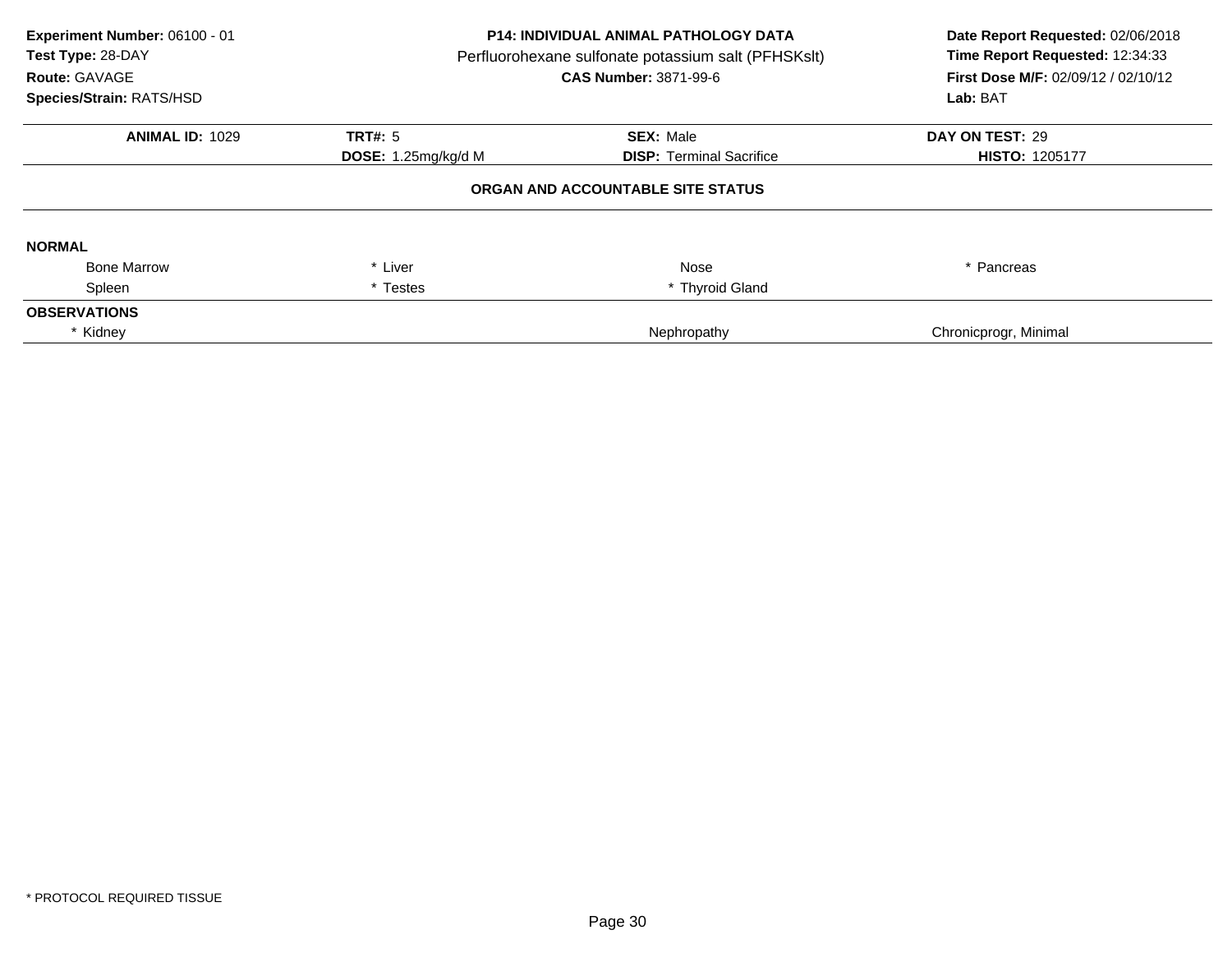| Experiment Number: 06100 - 01<br>Test Type: 28-DAY<br>Route: GAVAGE<br>Species/Strain: RATS/HSD | P14: INDIVIDUAL ANIMAL PATHOLOGY DATA<br>Perfluorohexane sulfonate potassium salt (PFHSKslt)<br>CAS Number: 3871-99-6 |                                   | Date Report Requested: 02/06/2018<br>Time Report Requested: 12:34:33<br><b>First Dose M/F: 02/09/12 / 02/10/12</b><br>Lab: BAT |
|-------------------------------------------------------------------------------------------------|-----------------------------------------------------------------------------------------------------------------------|-----------------------------------|--------------------------------------------------------------------------------------------------------------------------------|
| <b>ANIMAL ID: 1030</b>                                                                          | <b>TRT#: 5</b>                                                                                                        | <b>SEX: Male</b>                  | DAY ON TEST: 29                                                                                                                |
|                                                                                                 | <b>DOSE:</b> 1.25 $mg/kg/d$ M                                                                                         | <b>DISP:</b> Terminal Sacrifice   | <b>HISTO: 1205178</b>                                                                                                          |
|                                                                                                 |                                                                                                                       | ORGAN AND ACCOUNTABLE SITE STATUS |                                                                                                                                |
| <b>NORMAL</b>                                                                                   |                                                                                                                       |                                   |                                                                                                                                |
| <b>Bone Marrow</b>                                                                              | * Liver                                                                                                               | Nose                              | * Pancreas                                                                                                                     |
| Spleen                                                                                          | * Testes                                                                                                              | * Thyroid Gland                   |                                                                                                                                |
| <b>OBSERVATIONS</b>                                                                             |                                                                                                                       |                                   |                                                                                                                                |
| * Kidney                                                                                        |                                                                                                                       | Nephropathy                       | Chronicprogr, Minimal                                                                                                          |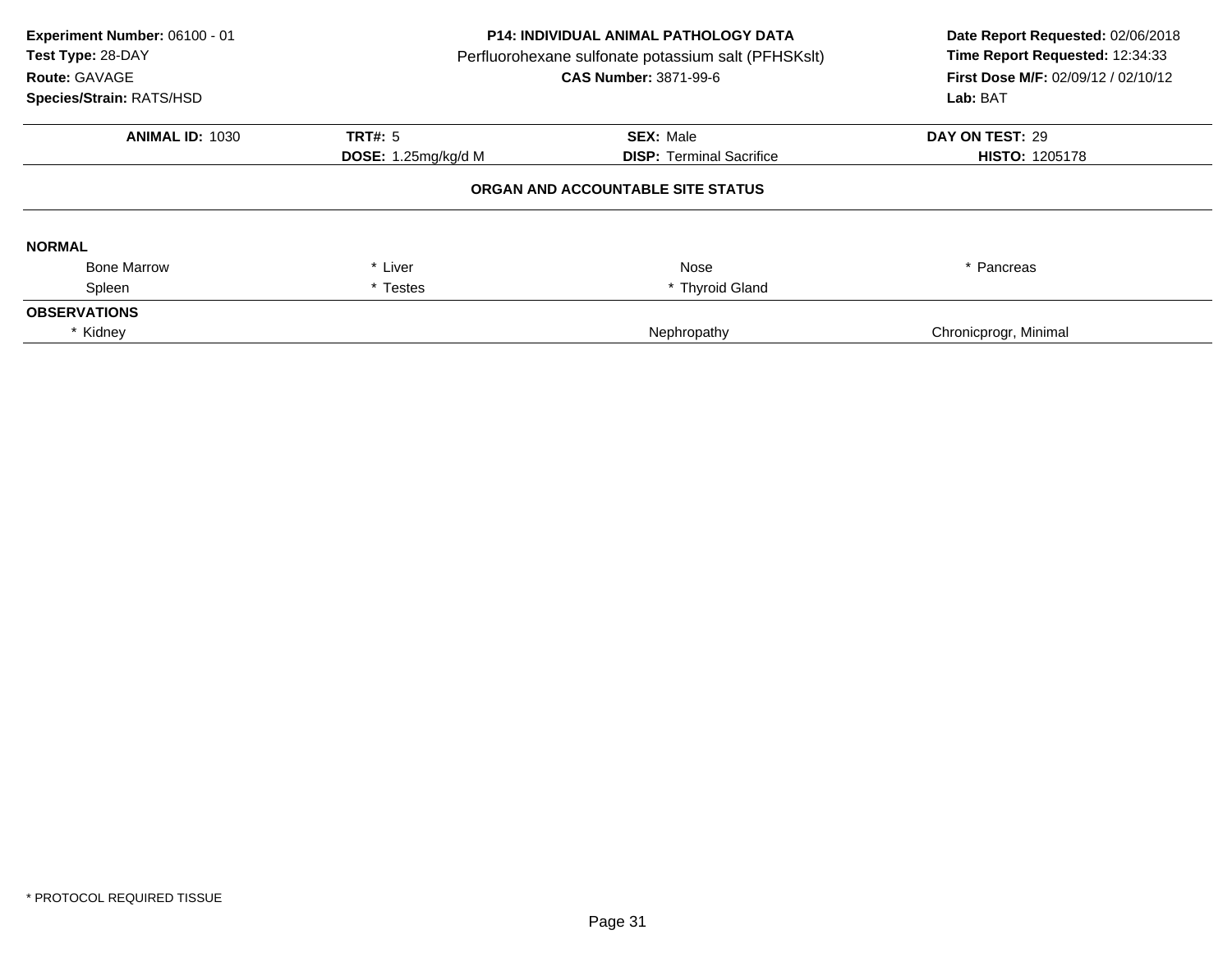| Experiment Number: 06100 - 01<br>Test Type: 28-DAY<br>Route: GAVAGE<br>Species/Strain: RATS/HSD | <b>P14: INDIVIDUAL ANIMAL PATHOLOGY DATA</b><br>Perfluorohexane sulfonate potassium salt (PFHSKslt)<br><b>CAS Number: 3871-99-6</b> |                                   | Date Report Requested: 02/06/2018<br>Time Report Requested: 12:34:33<br>First Dose M/F: 02/09/12 / 02/10/12<br>Lab: BAT |
|-------------------------------------------------------------------------------------------------|-------------------------------------------------------------------------------------------------------------------------------------|-----------------------------------|-------------------------------------------------------------------------------------------------------------------------|
| <b>ANIMAL ID: 1031</b>                                                                          | <b>TRT#: 7</b>                                                                                                                      | <b>SEX: Male</b>                  | DAY ON TEST: 29                                                                                                         |
|                                                                                                 | DOSE: 2.5mg/kg/d M                                                                                                                  | <b>DISP:</b> Terminal Sacrifice   | <b>HISTO: 1205179</b>                                                                                                   |
|                                                                                                 |                                                                                                                                     | ORGAN AND ACCOUNTABLE SITE STATUS |                                                                                                                         |
| <b>NORMAL</b>                                                                                   |                                                                                                                                     |                                   |                                                                                                                         |
| <b>Bone Marrow</b>                                                                              | * Liver                                                                                                                             | Nose                              | * Pancreas                                                                                                              |
| Spleen                                                                                          | * Testes                                                                                                                            | * Thyroid Gland                   |                                                                                                                         |
| <b>OBSERVATIONS</b>                                                                             |                                                                                                                                     |                                   |                                                                                                                         |
| * Kidney                                                                                        |                                                                                                                                     | Nephropathy                       | Chronicprogr, Minimal                                                                                                   |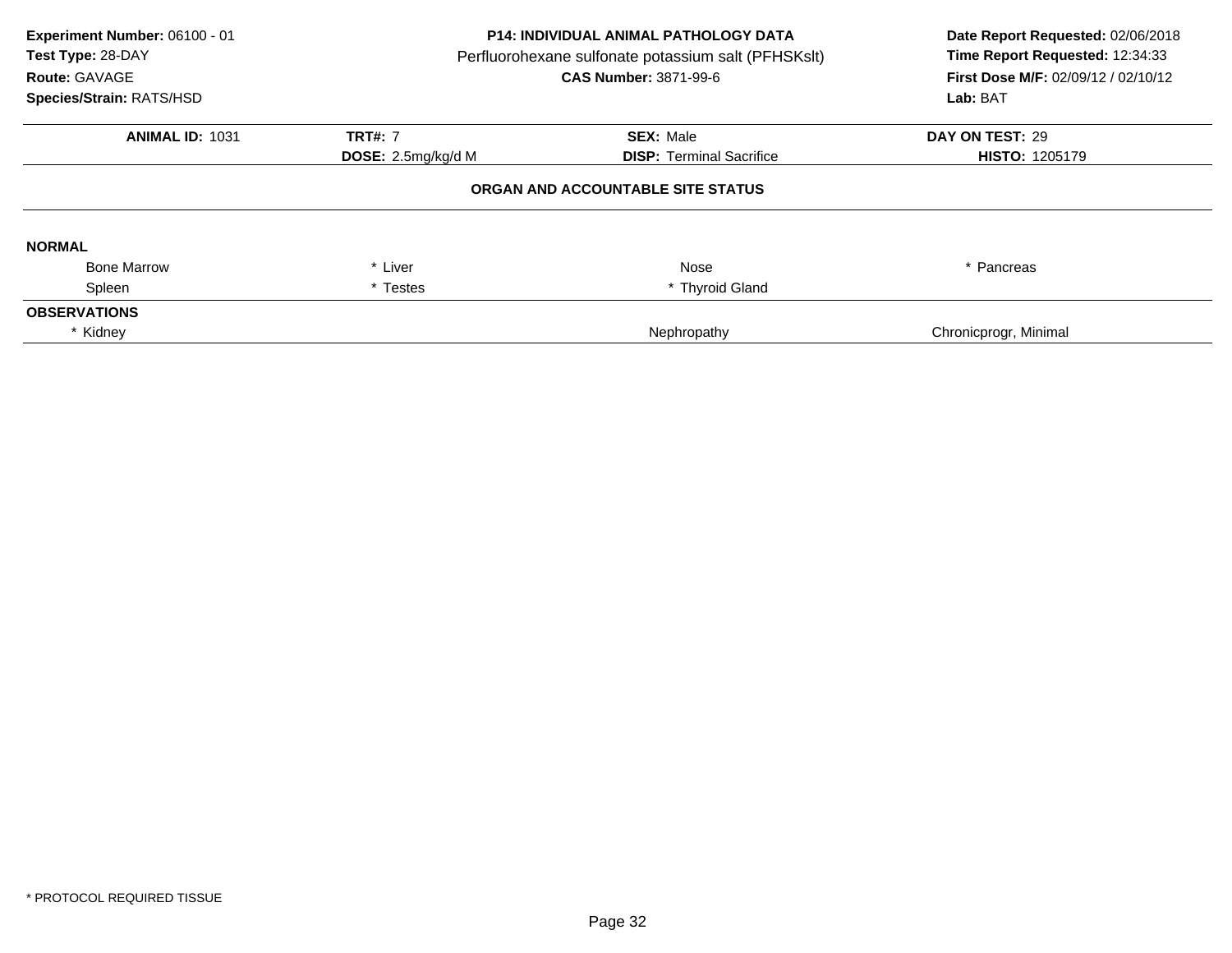| Experiment Number: 06100 - 01<br>Test Type: 28-DAY<br>Route: GAVAGE<br>Species/Strain: RATS/HSD | <b>P14: INDIVIDUAL ANIMAL PATHOLOGY DATA</b><br>Perfluorohexane sulfonate potassium salt (PFHSKslt)<br><b>CAS Number: 3871-99-6</b> |                                   | Date Report Requested: 02/06/2018<br>Time Report Requested: 12:34:33<br>First Dose M/F: 02/09/12 / 02/10/12<br>Lab: BAT |
|-------------------------------------------------------------------------------------------------|-------------------------------------------------------------------------------------------------------------------------------------|-----------------------------------|-------------------------------------------------------------------------------------------------------------------------|
| <b>ANIMAL ID: 1032</b>                                                                          | <b>TRT#: 7</b>                                                                                                                      | <b>SEX: Male</b>                  | DAY ON TEST: 29                                                                                                         |
|                                                                                                 | DOSE: 2.5mg/kg/d M                                                                                                                  | <b>DISP:</b> Terminal Sacrifice   | <b>HISTO: 1205180</b>                                                                                                   |
|                                                                                                 |                                                                                                                                     | ORGAN AND ACCOUNTABLE SITE STATUS |                                                                                                                         |
| <b>NORMAL</b>                                                                                   |                                                                                                                                     |                                   |                                                                                                                         |
| <b>Bone Marrow</b>                                                                              | * Liver                                                                                                                             | Nose                              | * Pancreas                                                                                                              |
| Spleen                                                                                          | * Testes                                                                                                                            | * Thyroid Gland                   |                                                                                                                         |
| <b>OBSERVATIONS</b>                                                                             |                                                                                                                                     |                                   |                                                                                                                         |
| * Kidney                                                                                        |                                                                                                                                     | Nephropathy                       | Chronicprogr, Minimal                                                                                                   |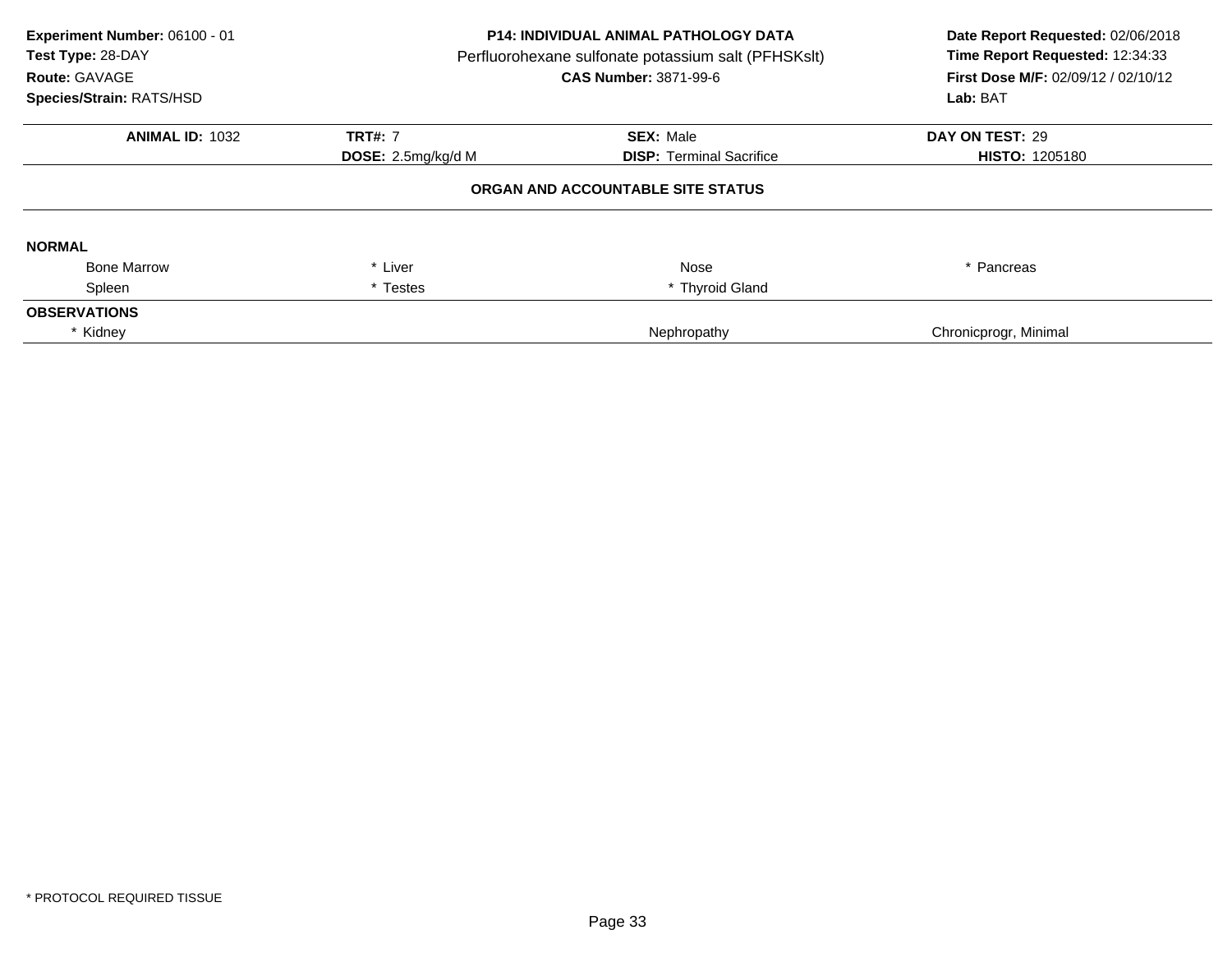| Experiment Number: 06100 - 01<br>Test Type: 28-DAY<br>Route: GAVAGE<br>Species/Strain: RATS/HSD | <b>P14: INDIVIDUAL ANIMAL PATHOLOGY DATA</b><br>Perfluorohexane sulfonate potassium salt (PFHSKslt)<br><b>CAS Number: 3871-99-6</b> |                                   | Date Report Requested: 02/06/2018<br>Time Report Requested: 12:34:33<br>First Dose M/F: 02/09/12 / 02/10/12<br>Lab: BAT |
|-------------------------------------------------------------------------------------------------|-------------------------------------------------------------------------------------------------------------------------------------|-----------------------------------|-------------------------------------------------------------------------------------------------------------------------|
| <b>ANIMAL ID: 1033</b>                                                                          | <b>TRT#: 7</b>                                                                                                                      | <b>SEX: Male</b>                  | DAY ON TEST: 29                                                                                                         |
|                                                                                                 | <b>DOSE:</b> 2.5mg/kg/d M                                                                                                           | <b>DISP:</b> Terminal Sacrifice   | <b>HISTO: 1205181</b>                                                                                                   |
|                                                                                                 |                                                                                                                                     | ORGAN AND ACCOUNTABLE SITE STATUS |                                                                                                                         |
| <b>NORMAL</b>                                                                                   |                                                                                                                                     |                                   |                                                                                                                         |
| <b>Bone Marrow</b>                                                                              | Nose                                                                                                                                | Pancreas                          | Spleen                                                                                                                  |
| * Testes                                                                                        | * Thyroid Gland                                                                                                                     |                                   |                                                                                                                         |
| <b>OBSERVATIONS</b>                                                                             |                                                                                                                                     |                                   |                                                                                                                         |
| * Kidney                                                                                        |                                                                                                                                     | Nephropathy                       | Chronicprogr, Minimal                                                                                                   |
| * Liver                                                                                         | Hepatocyte                                                                                                                          | Hypertrophy                       | Mild                                                                                                                    |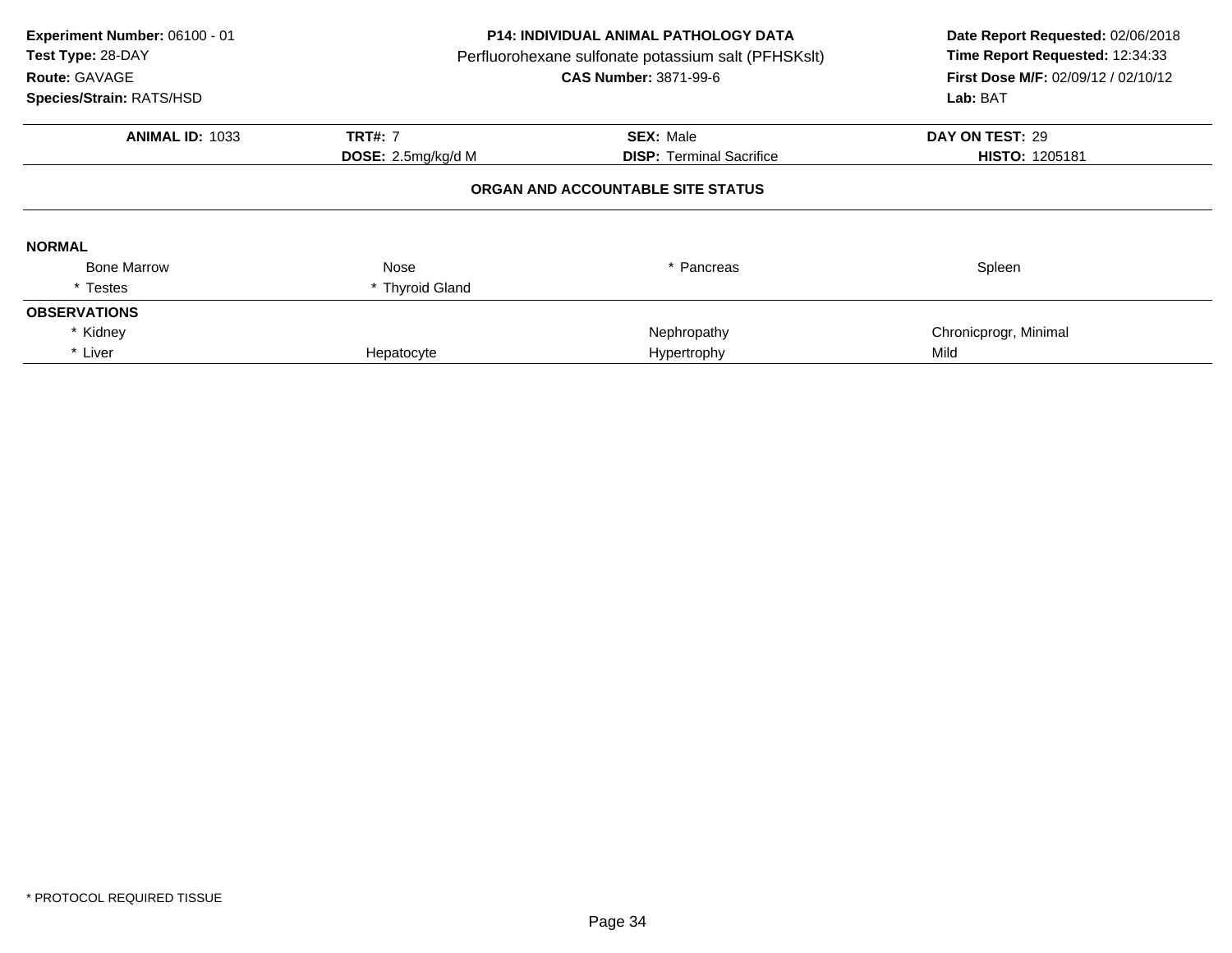| Experiment Number: 06100 - 01<br>Test Type: 28-DAY<br>Route: GAVAGE<br>Species/Strain: RATS/HSD | <b>P14: INDIVIDUAL ANIMAL PATHOLOGY DATA</b><br>Perfluorohexane sulfonate potassium salt (PFHSKslt)<br><b>CAS Number: 3871-99-6</b> |                                   | Date Report Requested: 02/06/2018<br>Time Report Requested: 12:34:33<br><b>First Dose M/F: 02/09/12 / 02/10/12</b><br>Lab: BAT |
|-------------------------------------------------------------------------------------------------|-------------------------------------------------------------------------------------------------------------------------------------|-----------------------------------|--------------------------------------------------------------------------------------------------------------------------------|
| <b>ANIMAL ID: 1034</b>                                                                          | <b>TRT#: 7</b>                                                                                                                      | <b>SEX: Male</b>                  | DAY ON TEST: 29                                                                                                                |
|                                                                                                 | DOSE: 2.5mg/kg/d M                                                                                                                  | <b>DISP:</b> Terminal Sacrifice   | <b>HISTO: 1205182</b>                                                                                                          |
|                                                                                                 |                                                                                                                                     | ORGAN AND ACCOUNTABLE SITE STATUS |                                                                                                                                |
| <b>NORMAL</b>                                                                                   |                                                                                                                                     |                                   |                                                                                                                                |
| <b>Bone Marrow</b>                                                                              | Nose                                                                                                                                | Pancreas                          | Spleen                                                                                                                         |
| * Testes                                                                                        | * Thyroid Gland                                                                                                                     |                                   |                                                                                                                                |
| <b>OBSERVATIONS</b>                                                                             |                                                                                                                                     |                                   |                                                                                                                                |
| * Kidney                                                                                        |                                                                                                                                     | Nephropathy                       | Chronicprogr, Mild                                                                                                             |
| * Liver                                                                                         | Hepatocyte                                                                                                                          | Hypertrophy                       | Mild                                                                                                                           |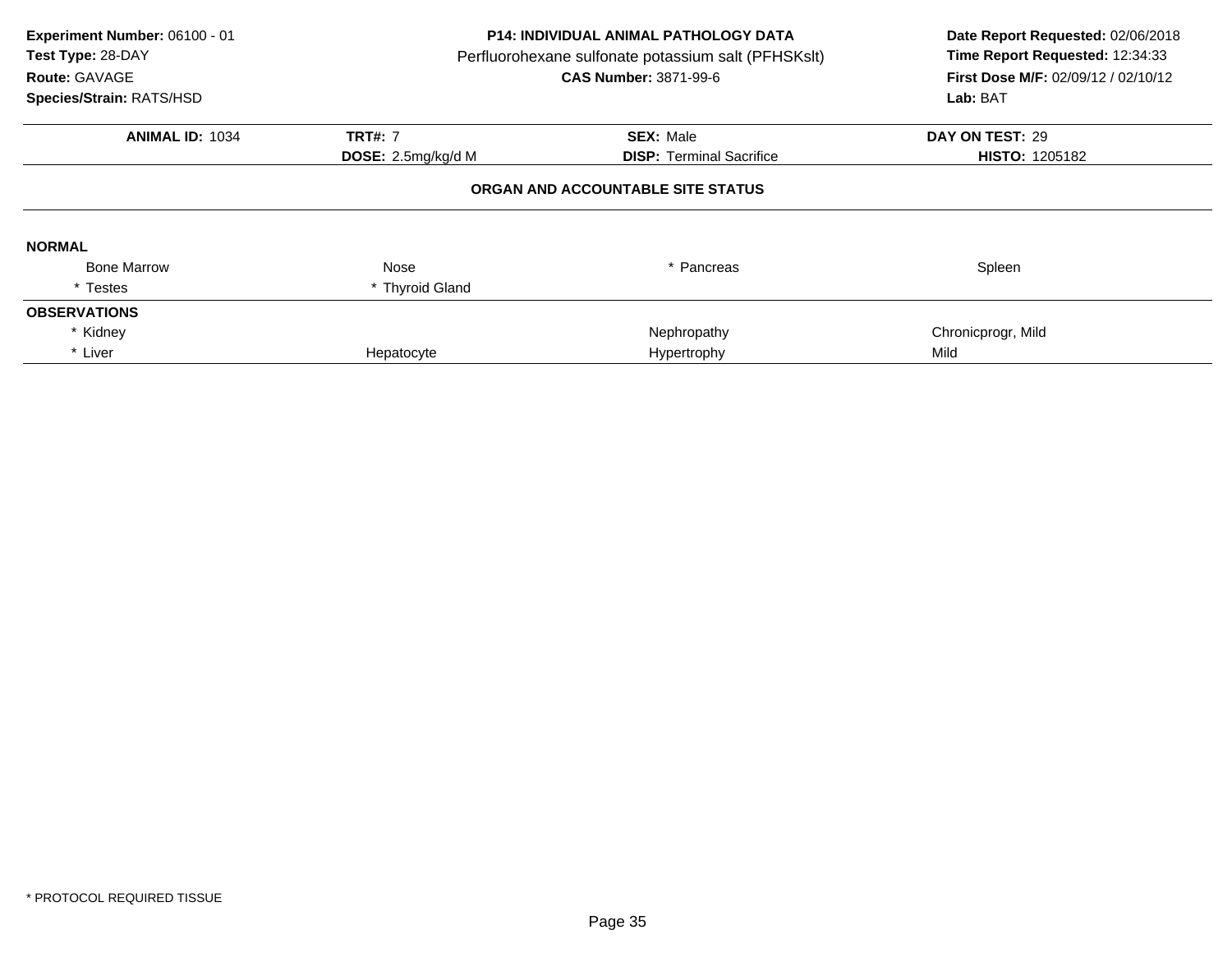| Experiment Number: 06100 - 01<br>Test Type: 28-DAY<br>Route: GAVAGE<br><b>Species/Strain: RATS/HSD</b> | <b>P14: INDIVIDUAL ANIMAL PATHOLOGY DATA</b><br>Perfluorohexane sulfonate potassium salt (PFHSKslt)<br><b>CAS Number: 3871-99-6</b> |                                   | Date Report Requested: 02/06/2018<br>Time Report Requested: 12:34:33<br><b>First Dose M/F: 02/09/12 / 02/10/12</b><br>Lab: BAT |
|--------------------------------------------------------------------------------------------------------|-------------------------------------------------------------------------------------------------------------------------------------|-----------------------------------|--------------------------------------------------------------------------------------------------------------------------------|
| <b>ANIMAL ID: 1035</b>                                                                                 | <b>TRT#: 7</b><br><b>SEX: Male</b>                                                                                                  |                                   | DAY ON TEST: 29                                                                                                                |
|                                                                                                        | <b>DOSE:</b> $2.5mg/kg/d M$                                                                                                         | <b>DISP:</b> Terminal Sacrifice   | <b>HISTO: 1205183</b>                                                                                                          |
|                                                                                                        |                                                                                                                                     | ORGAN AND ACCOUNTABLE SITE STATUS |                                                                                                                                |
| <b>NORMAL</b>                                                                                          |                                                                                                                                     |                                   |                                                                                                                                |
| <b>Bone Marrow</b>                                                                                     | Kidney<br>* Liver                                                                                                                   |                                   | Nose                                                                                                                           |
| <sup>'</sup> Pancreas                                                                                  | Spleen<br>* Testes                                                                                                                  |                                   | * Thyroid Gland                                                                                                                |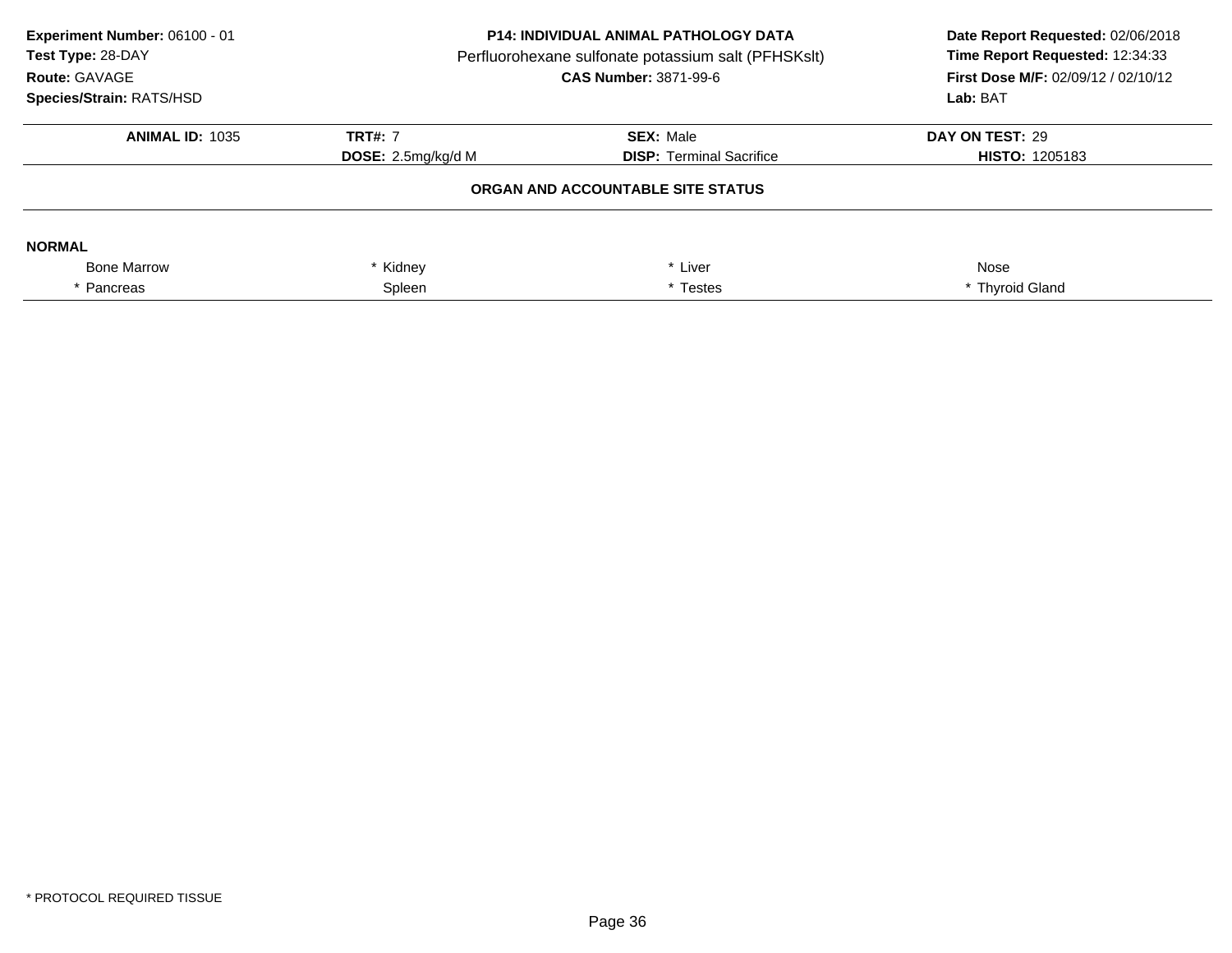| Experiment Number: 06100 - 01<br>Test Type: 28-DAY<br>Route: GAVAGE<br>Species/Strain: RATS/HSD | <b>P14: INDIVIDUAL ANIMAL PATHOLOGY DATA</b><br>Perfluorohexane sulfonate potassium salt (PFHSKslt)<br><b>CAS Number: 3871-99-6</b> |                                   | Date Report Requested: 02/06/2018<br>Time Report Requested: 12:34:33<br>First Dose M/F: 02/09/12 / 02/10/12<br>Lab: BAT |
|-------------------------------------------------------------------------------------------------|-------------------------------------------------------------------------------------------------------------------------------------|-----------------------------------|-------------------------------------------------------------------------------------------------------------------------|
| <b>ANIMAL ID: 1036</b>                                                                          | <b>TRT#: 7</b>                                                                                                                      | <b>SEX: Male</b>                  | DAY ON TEST: 29                                                                                                         |
|                                                                                                 | <b>DOSE:</b> 2.5mg/kg/d M                                                                                                           | <b>DISP:</b> Terminal Sacrifice   | <b>HISTO: 1205184</b>                                                                                                   |
|                                                                                                 |                                                                                                                                     | ORGAN AND ACCOUNTABLE SITE STATUS |                                                                                                                         |
| <b>NORMAL</b>                                                                                   |                                                                                                                                     |                                   |                                                                                                                         |
| <b>Bone Marrow</b>                                                                              | * Kidney                                                                                                                            | Spleen                            | * Testes                                                                                                                |
| * Thyroid Gland                                                                                 |                                                                                                                                     |                                   |                                                                                                                         |
| <b>OBSERVATIONS</b>                                                                             |                                                                                                                                     |                                   |                                                                                                                         |
| * Liver                                                                                         | Hepatocyte                                                                                                                          | Hypertrophy                       | Mild                                                                                                                    |
| Nose                                                                                            | <b>Respirat Epith</b>                                                                                                               | Hyperplasia                       | Mild                                                                                                                    |
|                                                                                                 | <b>Respirat Epith</b>                                                                                                               | Inflammation                      | Chronic Active, Mild                                                                                                    |
| * Pancreas                                                                                      |                                                                                                                                     | Atrophy                           | Minimal                                                                                                                 |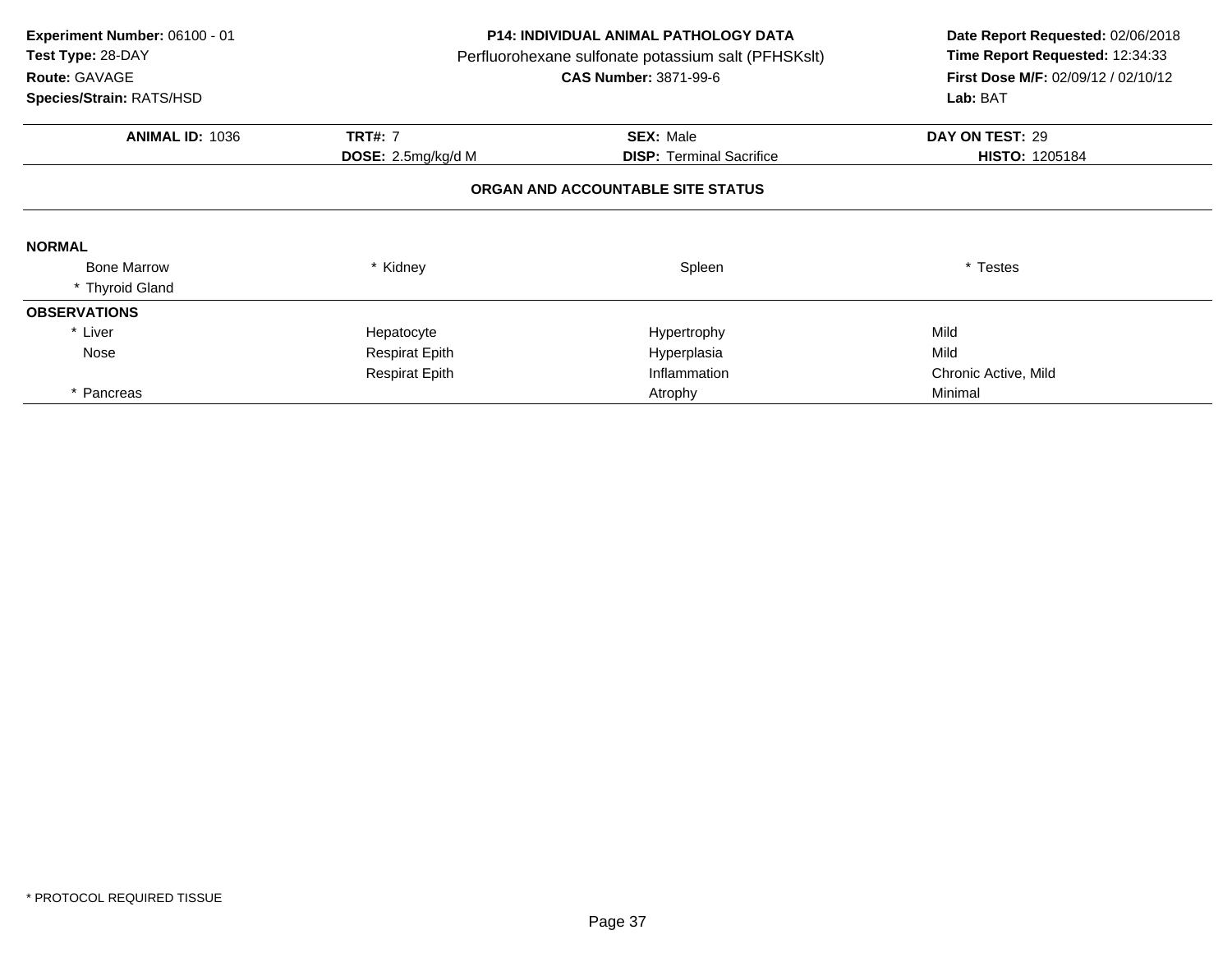| Experiment Number: 06100 - 01<br>Test Type: 28-DAY<br>Route: GAVAGE<br>Species/Strain: RATS/HSD | <b>P14: INDIVIDUAL ANIMAL PATHOLOGY DATA</b><br>Perfluorohexane sulfonate potassium salt (PFHSKslt)<br><b>CAS Number: 3871-99-6</b> |                                   | Date Report Requested: 02/06/2018<br>Time Report Requested: 12:34:33<br>First Dose M/F: 02/09/12 / 02/10/12<br>Lab: BAT |
|-------------------------------------------------------------------------------------------------|-------------------------------------------------------------------------------------------------------------------------------------|-----------------------------------|-------------------------------------------------------------------------------------------------------------------------|
| <b>ANIMAL ID: 1037</b>                                                                          | <b>TRT#: 7</b>                                                                                                                      | <b>SEX: Male</b>                  | DAY ON TEST: 29                                                                                                         |
|                                                                                                 | DOSE: 2.5mg/kg/d M                                                                                                                  | <b>DISP:</b> Terminal Sacrifice   | <b>HISTO: 1205185</b>                                                                                                   |
|                                                                                                 |                                                                                                                                     | ORGAN AND ACCOUNTABLE SITE STATUS |                                                                                                                         |
| <b>NORMAL</b>                                                                                   |                                                                                                                                     |                                   |                                                                                                                         |
| <b>Bone Marrow</b>                                                                              | * Kidney                                                                                                                            | * Liver                           | Pancreas                                                                                                                |
| Spleen                                                                                          | * Testes                                                                                                                            | * Thyroid Gland                   |                                                                                                                         |
| <b>OBSERVATIONS</b>                                                                             |                                                                                                                                     |                                   |                                                                                                                         |
| Nose                                                                                            | <b>Respirat Epith</b>                                                                                                               | Hyperplasia                       | Minimal                                                                                                                 |
|                                                                                                 | <b>Respirat Epith</b>                                                                                                               | Inflammation                      | Chronic Active, Minimal                                                                                                 |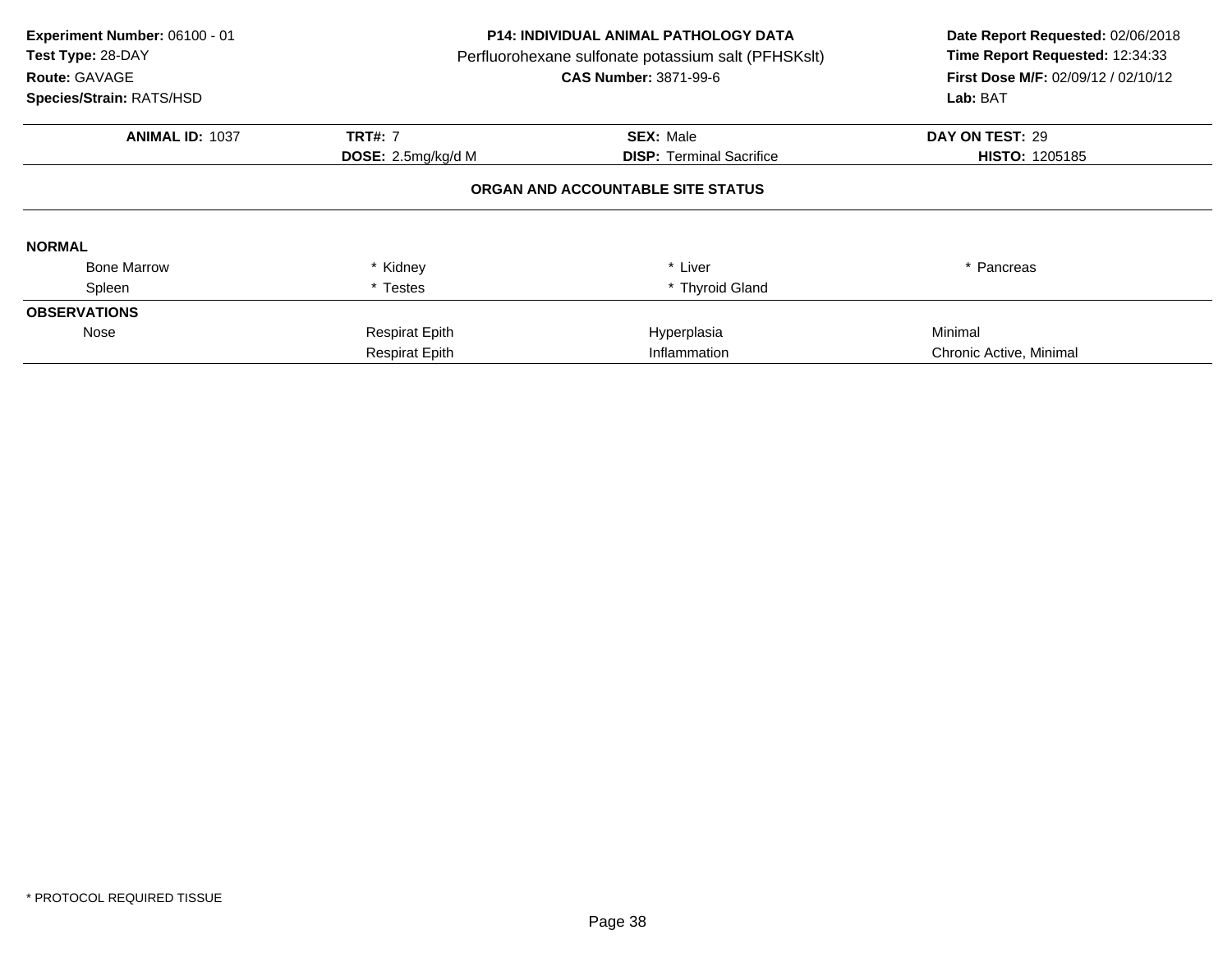| Experiment Number: 06100 - 01<br>Test Type: 28-DAY<br>Route: GAVAGE<br>Species/Strain: RATS/HSD |                       | P14: INDIVIDUAL ANIMAL PATHOLOGY DATA<br>Perfluorohexane sulfonate potassium salt (PFHSKslt)<br><b>CAS Number: 3871-99-6</b> | Date Report Requested: 02/06/2018<br>Time Report Requested: 12:34:33<br>First Dose M/F: 02/09/12 / 02/10/12<br>Lab: BAT |
|-------------------------------------------------------------------------------------------------|-----------------------|------------------------------------------------------------------------------------------------------------------------------|-------------------------------------------------------------------------------------------------------------------------|
| <b>ANIMAL ID: 1038</b>                                                                          | <b>TRT#: 7</b>        | <b>SEX: Male</b>                                                                                                             | DAY ON TEST: 29                                                                                                         |
|                                                                                                 | DOSE: 2.5mg/kg/d M    | <b>DISP: Terminal Sacrifice</b>                                                                                              | <b>HISTO: 1205186</b>                                                                                                   |
|                                                                                                 |                       | ORGAN AND ACCOUNTABLE SITE STATUS                                                                                            |                                                                                                                         |
| <b>NORMAL</b>                                                                                   |                       |                                                                                                                              |                                                                                                                         |
| <b>Bone Marrow</b>                                                                              | * Liver               | * Pancreas                                                                                                                   | Spleen                                                                                                                  |
| * Testes                                                                                        | * Thyroid Gland       |                                                                                                                              |                                                                                                                         |
| <b>OBSERVATIONS</b>                                                                             |                       |                                                                                                                              |                                                                                                                         |
| * Kidney                                                                                        |                       | Nephropathy                                                                                                                  | Chronicprogr, Minimal                                                                                                   |
| Nose                                                                                            | <b>Respirat Epith</b> | Hyperplasia                                                                                                                  | Minimal                                                                                                                 |
|                                                                                                 | <b>Respirat Epith</b> | Inflammation                                                                                                                 | Chronic Active, Mild                                                                                                    |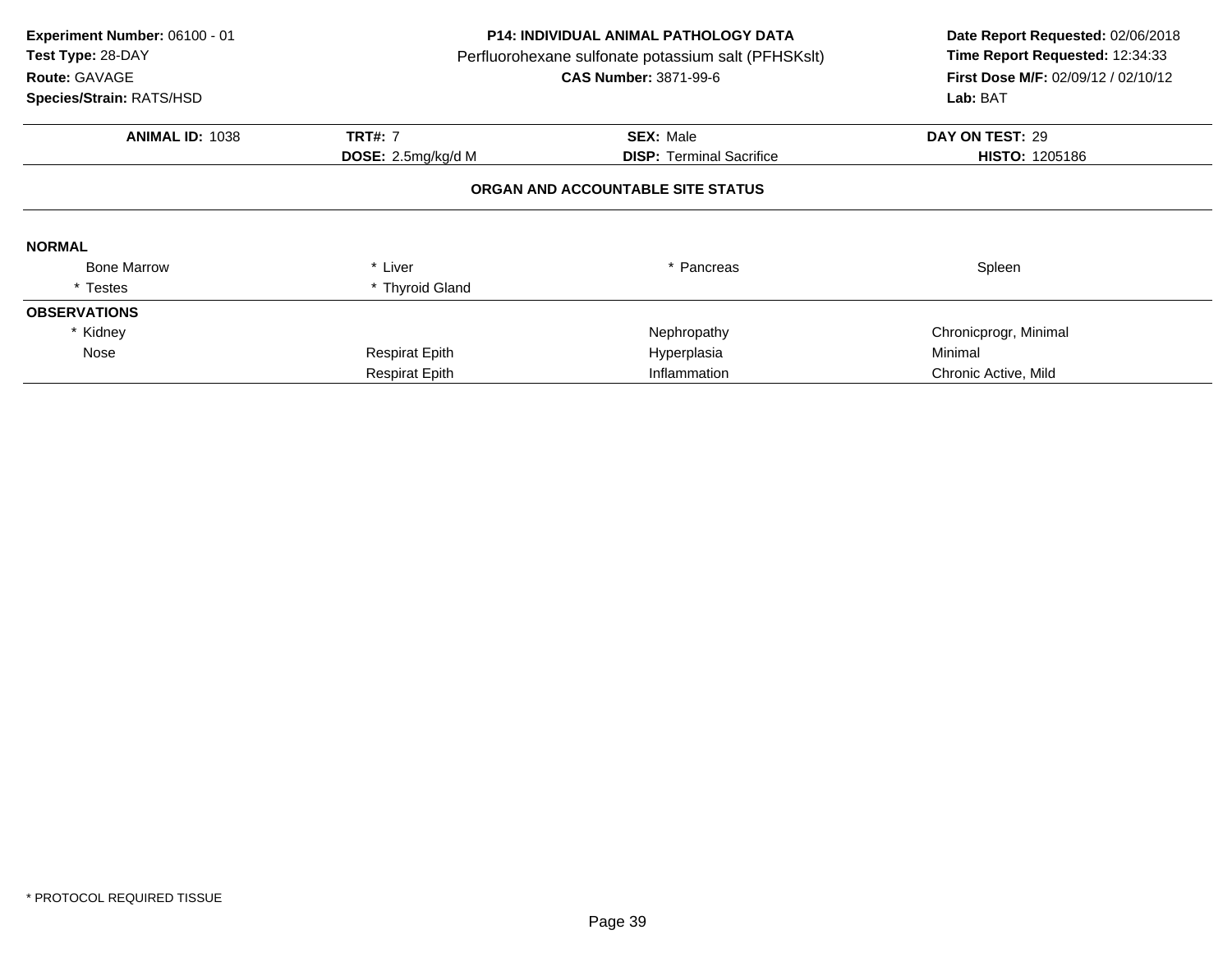| Experiment Number: 06100 - 01<br>Test Type: 28-DAY<br>Route: GAVAGE<br>Species/Strain: RATS/HSD |                       | P14: INDIVIDUAL ANIMAL PATHOLOGY DATA<br>Perfluorohexane sulfonate potassium salt (PFHSKslt)<br><b>CAS Number: 3871-99-6</b> | Date Report Requested: 02/06/2018<br>Time Report Requested: 12:34:33<br>First Dose M/F: 02/09/12 / 02/10/12<br>Lab: BAT |
|-------------------------------------------------------------------------------------------------|-----------------------|------------------------------------------------------------------------------------------------------------------------------|-------------------------------------------------------------------------------------------------------------------------|
| <b>ANIMAL ID: 1039</b>                                                                          | <b>TRT#: 7</b>        | <b>SEX: Male</b>                                                                                                             | DAY ON TEST: 29                                                                                                         |
|                                                                                                 | DOSE: 2.5mg/kg/d M    | <b>DISP: Terminal Sacrifice</b>                                                                                              | <b>HISTO: 1205187</b>                                                                                                   |
|                                                                                                 |                       | ORGAN AND ACCOUNTABLE SITE STATUS                                                                                            |                                                                                                                         |
| <b>NORMAL</b>                                                                                   |                       |                                                                                                                              |                                                                                                                         |
| <b>Bone Marrow</b>                                                                              | * Liver               | * Pancreas                                                                                                                   | Spleen                                                                                                                  |
| * Testes                                                                                        | * Thyroid Gland       |                                                                                                                              |                                                                                                                         |
| <b>OBSERVATIONS</b>                                                                             |                       |                                                                                                                              |                                                                                                                         |
| * Kidney                                                                                        |                       | Nephropathy                                                                                                                  | Chronicprogr, Minimal                                                                                                   |
| Nose                                                                                            | <b>Respirat Epith</b> | Hyperplasia                                                                                                                  | Minimal                                                                                                                 |
|                                                                                                 | <b>Respirat Epith</b> | Inflammation                                                                                                                 | Chronic Active, Mild                                                                                                    |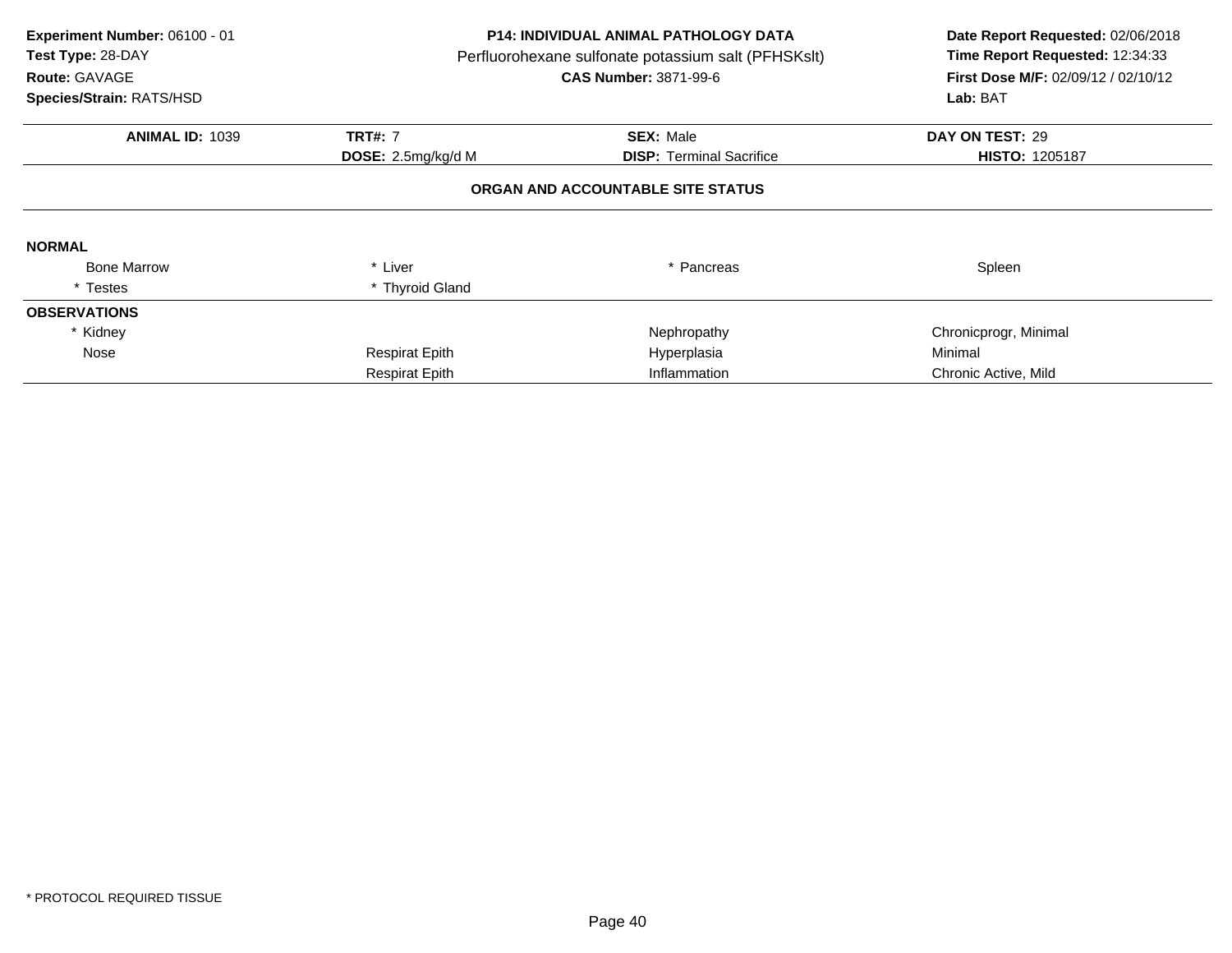| Experiment Number: 06100 - 01<br>Test Type: 28-DAY<br>Route: GAVAGE<br>Species/Strain: RATS/HSD |                       | <b>P14: INDIVIDUAL ANIMAL PATHOLOGY DATA</b><br>Perfluorohexane sulfonate potassium salt (PFHSKslt)<br><b>CAS Number: 3871-99-6</b> | Date Report Requested: 02/06/2018<br>Time Report Requested: 12:34:33<br>First Dose M/F: 02/09/12 / 02/10/12<br>Lab: BAT |
|-------------------------------------------------------------------------------------------------|-----------------------|-------------------------------------------------------------------------------------------------------------------------------------|-------------------------------------------------------------------------------------------------------------------------|
| <b>ANIMAL ID: 1040</b>                                                                          | <b>TRT#: 7</b>        | <b>SEX: Male</b>                                                                                                                    | DAY ON TEST: 29                                                                                                         |
|                                                                                                 | DOSE: 2.5mg/kg/d M    | <b>DISP:</b> Terminal Sacrifice                                                                                                     | <b>HISTO: 1205188</b>                                                                                                   |
|                                                                                                 |                       | ORGAN AND ACCOUNTABLE SITE STATUS                                                                                                   |                                                                                                                         |
| <b>NORMAL</b>                                                                                   |                       |                                                                                                                                     |                                                                                                                         |
| <b>Bone Marrow</b>                                                                              | * Pancreas            | Spleen                                                                                                                              | * Testes                                                                                                                |
| * Thyroid Gland                                                                                 |                       |                                                                                                                                     |                                                                                                                         |
| <b>OBSERVATIONS</b>                                                                             |                       |                                                                                                                                     |                                                                                                                         |
| * Kidney                                                                                        |                       | Nephropathy                                                                                                                         | Chronicprogr, Minimal                                                                                                   |
| * Liver                                                                                         | Hepatocyte            | Hypertrophy                                                                                                                         | Mild                                                                                                                    |
| Nose                                                                                            | <b>Respirat Epith</b> | Inflammation                                                                                                                        | Chronic Active, Minimal                                                                                                 |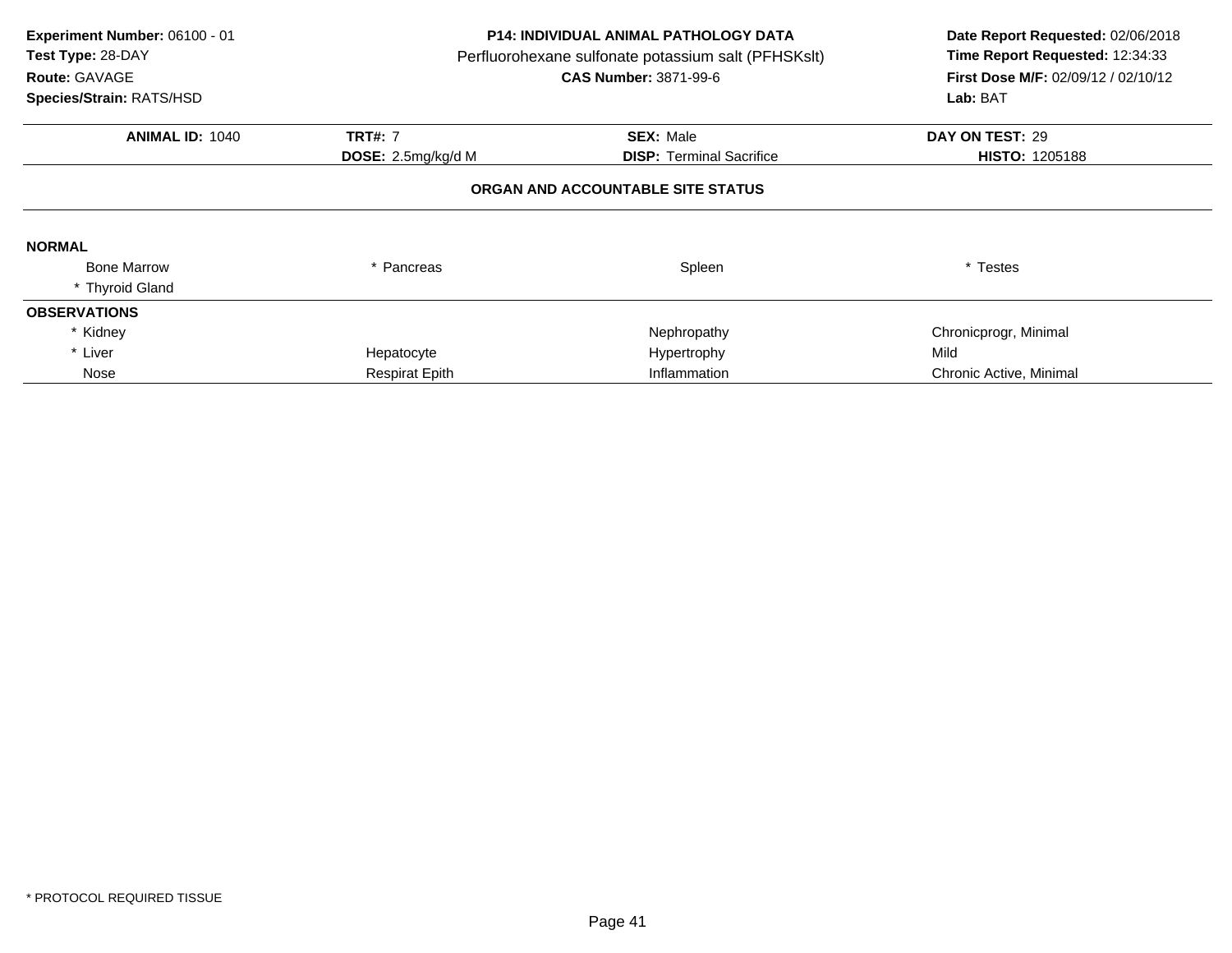| Experiment Number: 06100 - 01<br>Test Type: 28-DAY<br>Route: GAVAGE<br>Species/Strain: RATS/HSD |                                           | <b>P14: INDIVIDUAL ANIMAL PATHOLOGY DATA</b><br>Perfluorohexane sulfonate potassium salt (PFHSKslt)<br><b>CAS Number: 3871-99-6</b> | Date Report Requested: 02/06/2018<br>Time Report Requested: 12:34:33<br>First Dose M/F: 02/09/12 / 02/10/12<br>Lab: BAT |
|-------------------------------------------------------------------------------------------------|-------------------------------------------|-------------------------------------------------------------------------------------------------------------------------------------|-------------------------------------------------------------------------------------------------------------------------|
| <b>ANIMAL ID: 1041</b>                                                                          | <b>TRT#: 9</b><br><b>DOSE:</b> 5mg/kg/d M | <b>SEX: Male</b><br><b>DISP: Terminal Sacrifice</b>                                                                                 | DAY ON TEST: 29<br><b>HISTO: 1205189</b>                                                                                |
|                                                                                                 |                                           | ORGAN AND ACCOUNTABLE SITE STATUS                                                                                                   |                                                                                                                         |
| <b>NORMAL</b>                                                                                   |                                           |                                                                                                                                     |                                                                                                                         |
| <b>Bone Marrow</b>                                                                              | Pancreas                                  | Spleen                                                                                                                              | * Testes                                                                                                                |
| * Thyroid Gland                                                                                 |                                           |                                                                                                                                     |                                                                                                                         |
| <b>OBSERVATIONS</b>                                                                             |                                           |                                                                                                                                     |                                                                                                                         |
| * Kidney                                                                                        |                                           | Nephropathy                                                                                                                         | Chronicprogr, Minimal                                                                                                   |
| * Liver                                                                                         | Hepatocyte                                | Hypertrophy                                                                                                                         | Mild                                                                                                                    |
| Nose                                                                                            | <b>Respirat Epith</b>                     | Inflammation                                                                                                                        | Chronic Active, Minimal                                                                                                 |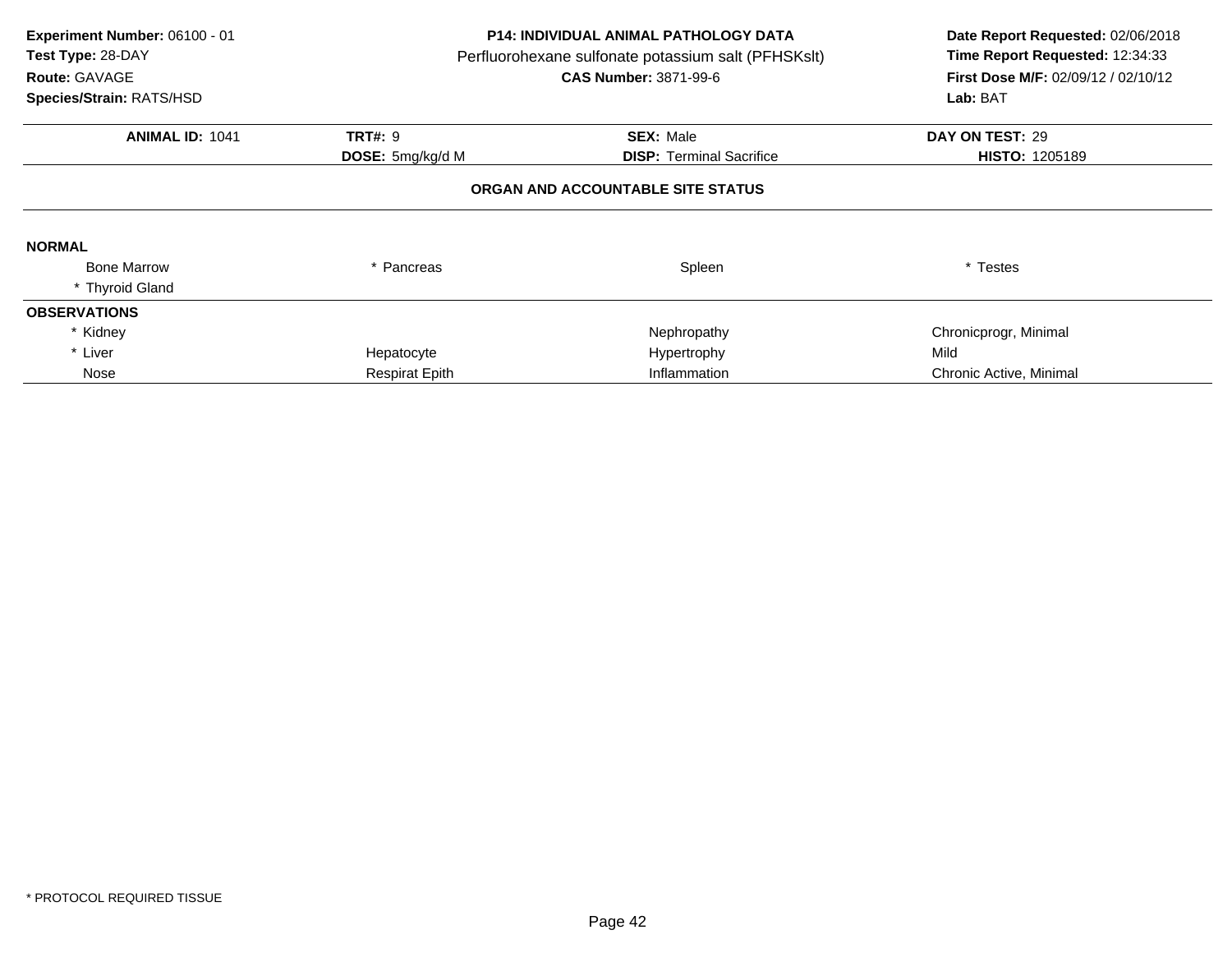| Experiment Number: 06100 - 01<br>Test Type: 28-DAY<br>Route: GAVAGE<br>Species/Strain: RATS/HSD | <b>P14: INDIVIDUAL ANIMAL PATHOLOGY DATA</b><br>Perfluorohexane sulfonate potassium salt (PFHSKslt)<br><b>CAS Number: 3871-99-6</b> |                                   | Date Report Requested: 02/06/2018<br>Time Report Requested: 12:34:33<br><b>First Dose M/F: 02/09/12 / 02/10/12</b><br>Lab: BAT |
|-------------------------------------------------------------------------------------------------|-------------------------------------------------------------------------------------------------------------------------------------|-----------------------------------|--------------------------------------------------------------------------------------------------------------------------------|
| <b>ANIMAL ID: 1042</b>                                                                          | <b>TRT#: 9</b>                                                                                                                      | <b>SEX: Male</b>                  | DAY ON TEST: 29                                                                                                                |
|                                                                                                 | <b>DOSE:</b> 5mg/kg/d M                                                                                                             | <b>DISP:</b> Terminal Sacrifice   | <b>HISTO: 1205190</b>                                                                                                          |
|                                                                                                 |                                                                                                                                     | ORGAN AND ACCOUNTABLE SITE STATUS |                                                                                                                                |
| <b>NORMAL</b>                                                                                   |                                                                                                                                     |                                   |                                                                                                                                |
| <b>Bone Marrow</b>                                                                              | Nose                                                                                                                                | Pancreas                          | Spleen                                                                                                                         |
| * Testes                                                                                        | * Thyroid Gland                                                                                                                     |                                   |                                                                                                                                |
| <b>OBSERVATIONS</b>                                                                             |                                                                                                                                     |                                   |                                                                                                                                |
| * Kidney                                                                                        |                                                                                                                                     | Nephropathy                       | Chronicprogr, Minimal                                                                                                          |
| * Liver                                                                                         | Hepatocyte                                                                                                                          | Hypertrophy                       | Mild                                                                                                                           |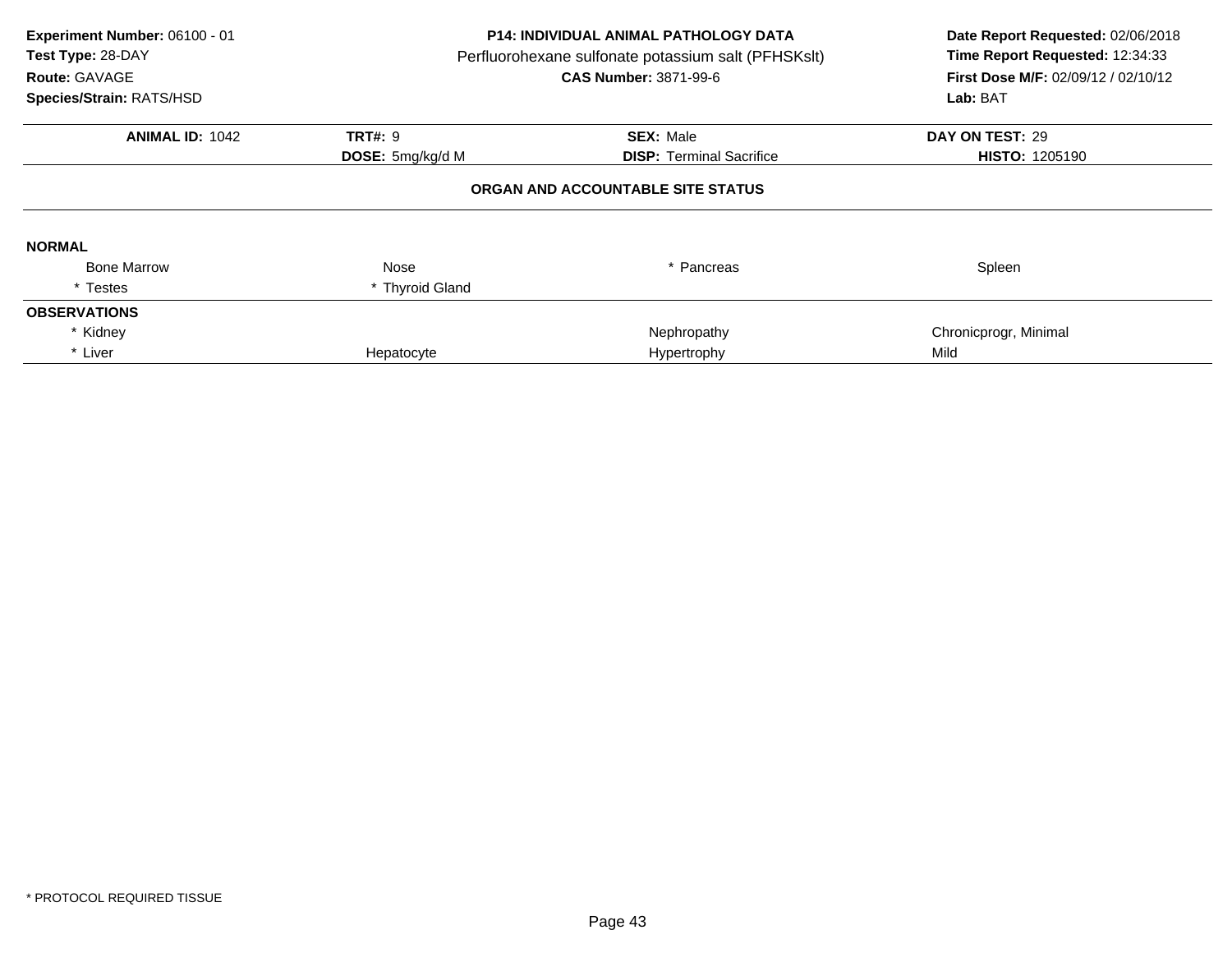| Experiment Number: 06100 - 01<br>Test Type: 28-DAY<br>Route: GAVAGE<br>Species/Strain: RATS/HSD | <b>P14: INDIVIDUAL ANIMAL PATHOLOGY DATA</b><br>Perfluorohexane sulfonate potassium salt (PFHSKslt)<br><b>CAS Number: 3871-99-6</b> |                                   | Date Report Requested: 02/06/2018<br>Time Report Requested: 12:34:33<br>First Dose M/F: 02/09/12 / 02/10/12<br>Lab: BAT |
|-------------------------------------------------------------------------------------------------|-------------------------------------------------------------------------------------------------------------------------------------|-----------------------------------|-------------------------------------------------------------------------------------------------------------------------|
| <b>ANIMAL ID: 1043</b>                                                                          | <b>TRT#: 9</b>                                                                                                                      | <b>SEX: Male</b>                  | DAY ON TEST: 29                                                                                                         |
|                                                                                                 | <b>DOSE:</b> 5mg/kg/d M                                                                                                             | <b>DISP: Terminal Sacrifice</b>   | <b>HISTO: 1205191</b>                                                                                                   |
|                                                                                                 |                                                                                                                                     | ORGAN AND ACCOUNTABLE SITE STATUS |                                                                                                                         |
| <b>NORMAL</b>                                                                                   |                                                                                                                                     |                                   |                                                                                                                         |
| <b>Bone Marrow</b>                                                                              | Kidney                                                                                                                              | * Liver                           | Nose                                                                                                                    |
| Spleen                                                                                          | * Testes                                                                                                                            | * Thyroid Gland                   |                                                                                                                         |
| <b>OBSERVATIONS</b>                                                                             |                                                                                                                                     |                                   |                                                                                                                         |
| * Pancreas                                                                                      |                                                                                                                                     | Atrophy                           | Minimal                                                                                                                 |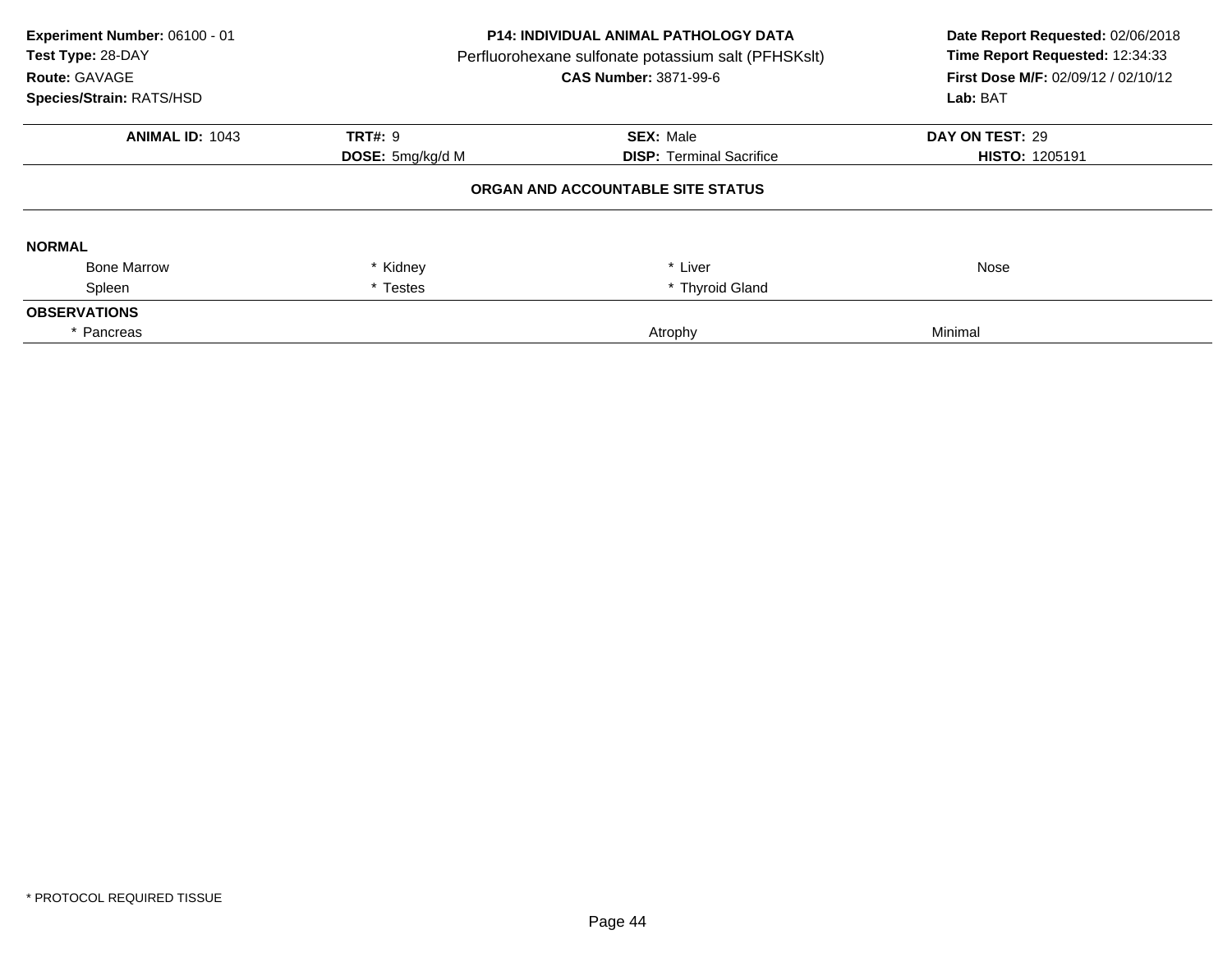| Experiment Number: 06100 - 01<br>Test Type: 28-DAY<br>Route: GAVAGE<br>Species/Strain: RATS/HSD | <b>P14: INDIVIDUAL ANIMAL PATHOLOGY DATA</b><br>Perfluorohexane sulfonate potassium salt (PFHSKslt)<br><b>CAS Number: 3871-99-6</b> |                                   | Date Report Requested: 02/06/2018<br>Time Report Requested: 12:34:33<br><b>First Dose M/F: 02/09/12 / 02/10/12</b><br>Lab: BAT |
|-------------------------------------------------------------------------------------------------|-------------------------------------------------------------------------------------------------------------------------------------|-----------------------------------|--------------------------------------------------------------------------------------------------------------------------------|
| <b>ANIMAL ID: 1044</b>                                                                          | <b>TRT#: 9</b>                                                                                                                      | <b>SEX: Male</b>                  | DAY ON TEST: 29                                                                                                                |
|                                                                                                 | DOSE: 5mg/kg/d M                                                                                                                    | <b>DISP:</b> Terminal Sacrifice   | <b>HISTO: 1205192</b>                                                                                                          |
|                                                                                                 |                                                                                                                                     | ORGAN AND ACCOUNTABLE SITE STATUS |                                                                                                                                |
| <b>NORMAL</b>                                                                                   |                                                                                                                                     |                                   |                                                                                                                                |
| <b>Bone Marrow</b>                                                                              | Nose                                                                                                                                | Pancreas                          | Spleen                                                                                                                         |
| * Testes                                                                                        | * Thyroid Gland                                                                                                                     |                                   |                                                                                                                                |
| <b>OBSERVATIONS</b>                                                                             |                                                                                                                                     |                                   |                                                                                                                                |
| * Kidney                                                                                        |                                                                                                                                     | Nephropathy                       | Chronicprogr, Minimal                                                                                                          |
| * Liver                                                                                         | Hepatocyte                                                                                                                          | Hypertrophy                       | Mild                                                                                                                           |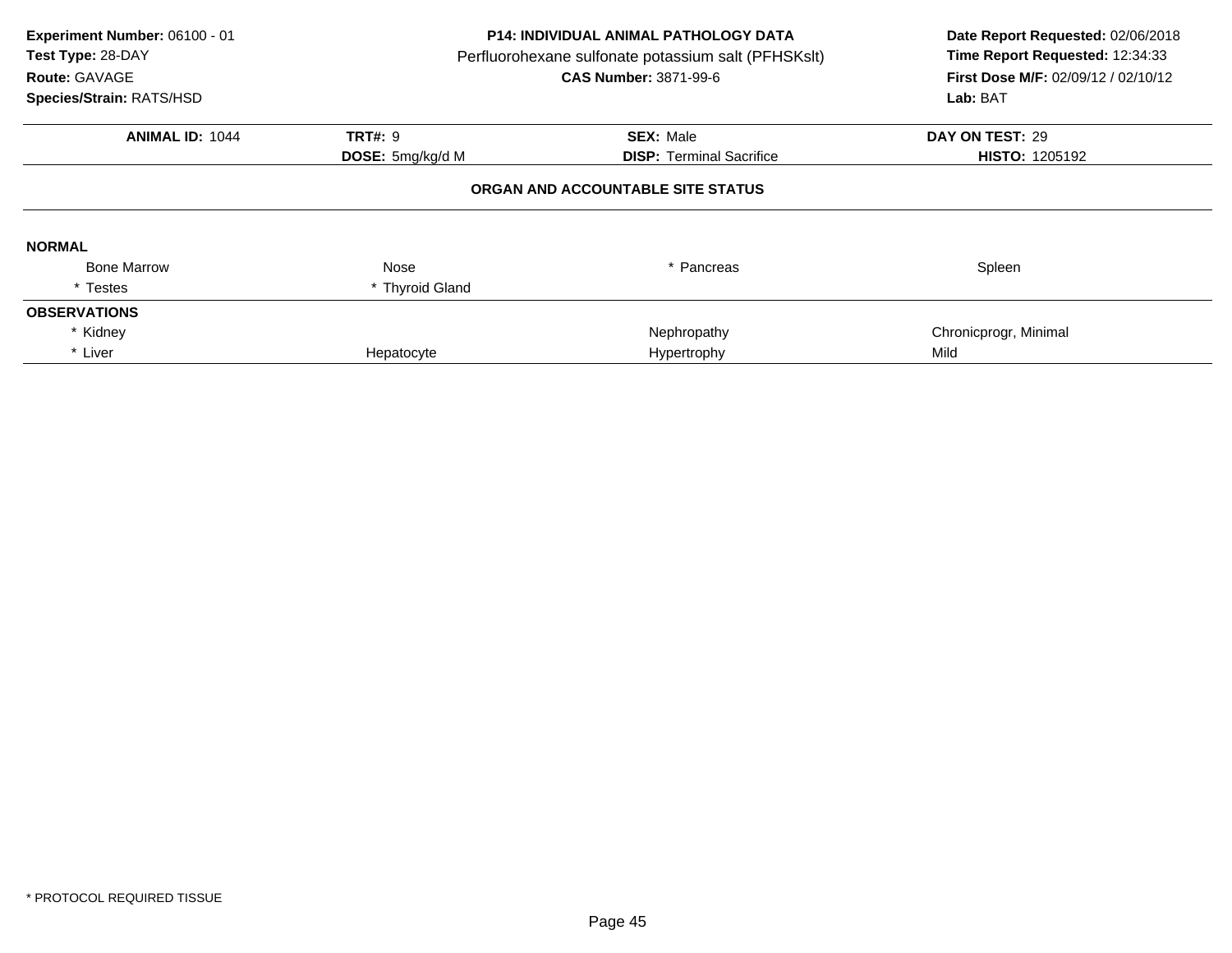| Experiment Number: 06100 - 01<br>Test Type: 28-DAY<br>Route: GAVAGE<br>Species/Strain: RATS/HSD | <b>P14: INDIVIDUAL ANIMAL PATHOLOGY DATA</b><br>Perfluorohexane sulfonate potassium salt (PFHSKslt)<br><b>CAS Number: 3871-99-6</b> |                                   | Date Report Requested: 02/06/2018<br>Time Report Requested: 12:34:33<br>First Dose M/F: 02/09/12 / 02/10/12<br>Lab: BAT |
|-------------------------------------------------------------------------------------------------|-------------------------------------------------------------------------------------------------------------------------------------|-----------------------------------|-------------------------------------------------------------------------------------------------------------------------|
| <b>ANIMAL ID: 1045</b>                                                                          | <b>TRT#: 9</b>                                                                                                                      | <b>SEX: Male</b>                  | DAY ON TEST: 29                                                                                                         |
|                                                                                                 | <b>DISP: Terminal Sacrifice</b><br><b>DOSE:</b> 5mg/kg/d M                                                                          | <b>HISTO: 1205193</b>             |                                                                                                                         |
|                                                                                                 |                                                                                                                                     | ORGAN AND ACCOUNTABLE SITE STATUS |                                                                                                                         |
| <b>NORMAL</b>                                                                                   |                                                                                                                                     |                                   |                                                                                                                         |
| <b>Bone Marrow</b>                                                                              | * Kidney                                                                                                                            | Nose                              | * Pancreas                                                                                                              |
| Spleen                                                                                          | * Testes                                                                                                                            | * Thyroid Gland                   |                                                                                                                         |
| <b>OBSERVATIONS</b>                                                                             |                                                                                                                                     |                                   |                                                                                                                         |
| * Liver                                                                                         | Hepatocyte                                                                                                                          | Hypertrophy                       | Mild                                                                                                                    |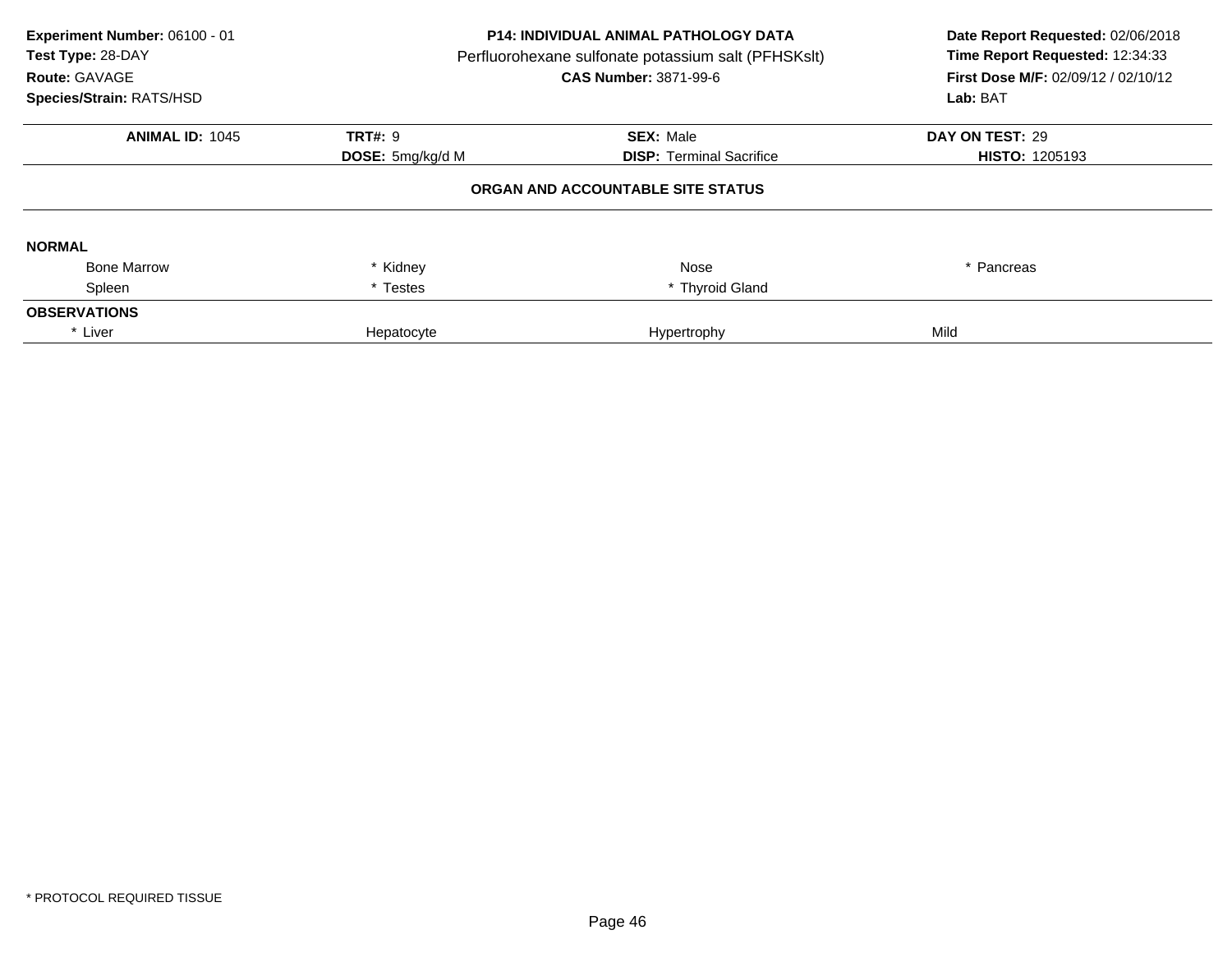| Experiment Number: 06100 - 01<br>Test Type: 28-DAY<br>Route: GAVAGE<br>Species/Strain: RATS/HSD | <b>P14: INDIVIDUAL ANIMAL PATHOLOGY DATA</b><br>Perfluorohexane sulfonate potassium salt (PFHSKslt)<br><b>CAS Number: 3871-99-6</b> |                                   | Date Report Requested: 02/06/2018<br>Time Report Requested: 12:34:33<br>First Dose M/F: 02/09/12 / 02/10/12<br>Lab: BAT |
|-------------------------------------------------------------------------------------------------|-------------------------------------------------------------------------------------------------------------------------------------|-----------------------------------|-------------------------------------------------------------------------------------------------------------------------|
| <b>ANIMAL ID: 1046</b>                                                                          | <b>TRT#: 9</b>                                                                                                                      | <b>SEX: Male</b>                  | DAY ON TEST: 29                                                                                                         |
|                                                                                                 | <b>DOSE:</b> 5mg/kg/d M                                                                                                             | <b>DISP:</b> Terminal Sacrifice   | <b>HISTO: 1205194</b>                                                                                                   |
|                                                                                                 |                                                                                                                                     | ORGAN AND ACCOUNTABLE SITE STATUS |                                                                                                                         |
| <b>NORMAL</b>                                                                                   |                                                                                                                                     |                                   |                                                                                                                         |
| <b>Bone Marrow</b>                                                                              | * Kidney                                                                                                                            | * Pancreas                        | Spleen                                                                                                                  |
| * Testes                                                                                        | * Thyroid Gland                                                                                                                     |                                   |                                                                                                                         |
| <b>OBSERVATIONS</b>                                                                             |                                                                                                                                     |                                   |                                                                                                                         |
| * Liver                                                                                         | Hepatocyte                                                                                                                          | Hypertrophy                       | Mild                                                                                                                    |
| Nose                                                                                            | <b>Respirat Epith</b>                                                                                                               | Inflammation                      | Chronic Active, Minimal                                                                                                 |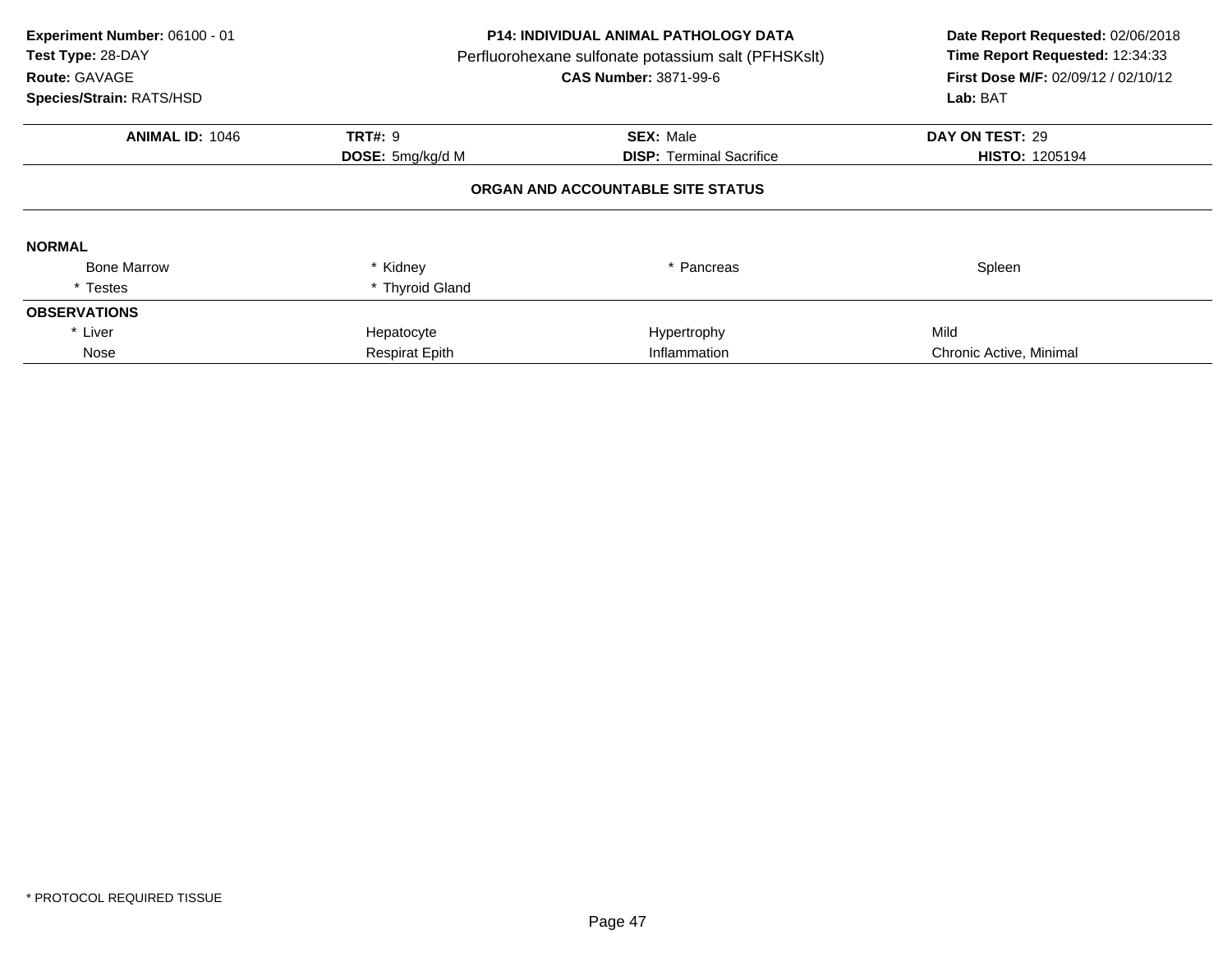| Experiment Number: 06100 - 01<br>Test Type: 28-DAY<br>Route: GAVAGE<br>Species/Strain: RATS/HSD | <b>P14: INDIVIDUAL ANIMAL PATHOLOGY DATA</b><br>Perfluorohexane sulfonate potassium salt (PFHSKslt)<br><b>CAS Number: 3871-99-6</b> |                                   | Date Report Requested: 02/06/2018<br>Time Report Requested: 12:34:33<br><b>First Dose M/F: 02/09/12 / 02/10/12</b><br>Lab: BAT |
|-------------------------------------------------------------------------------------------------|-------------------------------------------------------------------------------------------------------------------------------------|-----------------------------------|--------------------------------------------------------------------------------------------------------------------------------|
| <b>ANIMAL ID: 1047</b>                                                                          | <b>TRT#: 9</b>                                                                                                                      | <b>SEX: Male</b>                  | DAY ON TEST: 29                                                                                                                |
|                                                                                                 | DOSE: 5mg/kg/d M                                                                                                                    | <b>DISP:</b> Terminal Sacrifice   | <b>HISTO: 1205195</b>                                                                                                          |
|                                                                                                 |                                                                                                                                     | ORGAN AND ACCOUNTABLE SITE STATUS |                                                                                                                                |
| <b>NORMAL</b>                                                                                   |                                                                                                                                     |                                   |                                                                                                                                |
| <b>Bone Marrow</b>                                                                              | Nose                                                                                                                                | Pancreas                          | Spleen                                                                                                                         |
| * Testes                                                                                        | * Thyroid Gland                                                                                                                     |                                   |                                                                                                                                |
| <b>OBSERVATIONS</b>                                                                             |                                                                                                                                     |                                   |                                                                                                                                |
| * Kidney                                                                                        |                                                                                                                                     | Nephropathy                       | Chronicprogr, Minimal                                                                                                          |
| * Liver                                                                                         | Hepatocyte                                                                                                                          | Hypertrophy                       | Mild                                                                                                                           |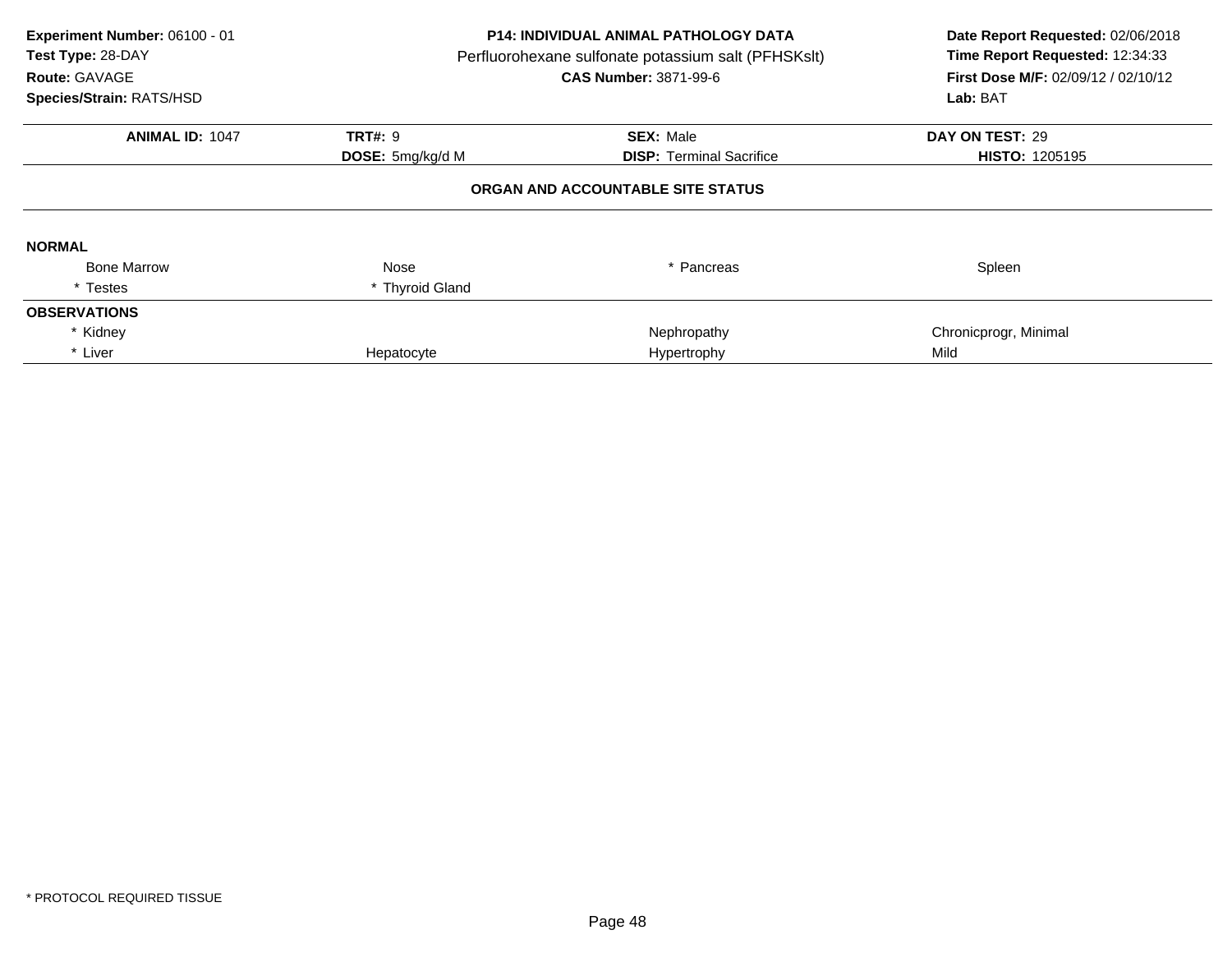| Experiment Number: 06100 - 01<br>Test Type: 28-DAY<br>Route: GAVAGE<br>Species/Strain: RATS/HSD | <b>P14: INDIVIDUAL ANIMAL PATHOLOGY DATA</b><br>Perfluorohexane sulfonate potassium salt (PFHSKslt)<br><b>CAS Number: 3871-99-6</b> |                                   | Date Report Requested: 02/06/2018<br>Time Report Requested: 12:34:33<br>First Dose M/F: 02/09/12 / 02/10/12<br>Lab: BAT |
|-------------------------------------------------------------------------------------------------|-------------------------------------------------------------------------------------------------------------------------------------|-----------------------------------|-------------------------------------------------------------------------------------------------------------------------|
| <b>ANIMAL ID: 1048</b>                                                                          | <b>TRT#: 9</b>                                                                                                                      | <b>SEX: Male</b>                  | DAY ON TEST: 29                                                                                                         |
|                                                                                                 | DOSE: 5mg/kg/d M                                                                                                                    | <b>DISP:</b> Terminal Sacrifice   | <b>HISTO: 1205196</b>                                                                                                   |
|                                                                                                 |                                                                                                                                     | ORGAN AND ACCOUNTABLE SITE STATUS |                                                                                                                         |
| <b>NORMAL</b>                                                                                   |                                                                                                                                     |                                   |                                                                                                                         |
| <b>Bone Marrow</b>                                                                              | * Kidney                                                                                                                            | * Pancreas                        | Spleen                                                                                                                  |
| * Testes                                                                                        | * Thyroid Gland                                                                                                                     |                                   |                                                                                                                         |
| <b>OBSERVATIONS</b>                                                                             |                                                                                                                                     |                                   |                                                                                                                         |
| * Liver                                                                                         | Hepatocyte                                                                                                                          | Hypertrophy                       | Mild                                                                                                                    |
| Nose                                                                                            | <b>Respirat Epith</b>                                                                                                               | Inflammation                      | Chronic Active, Mild                                                                                                    |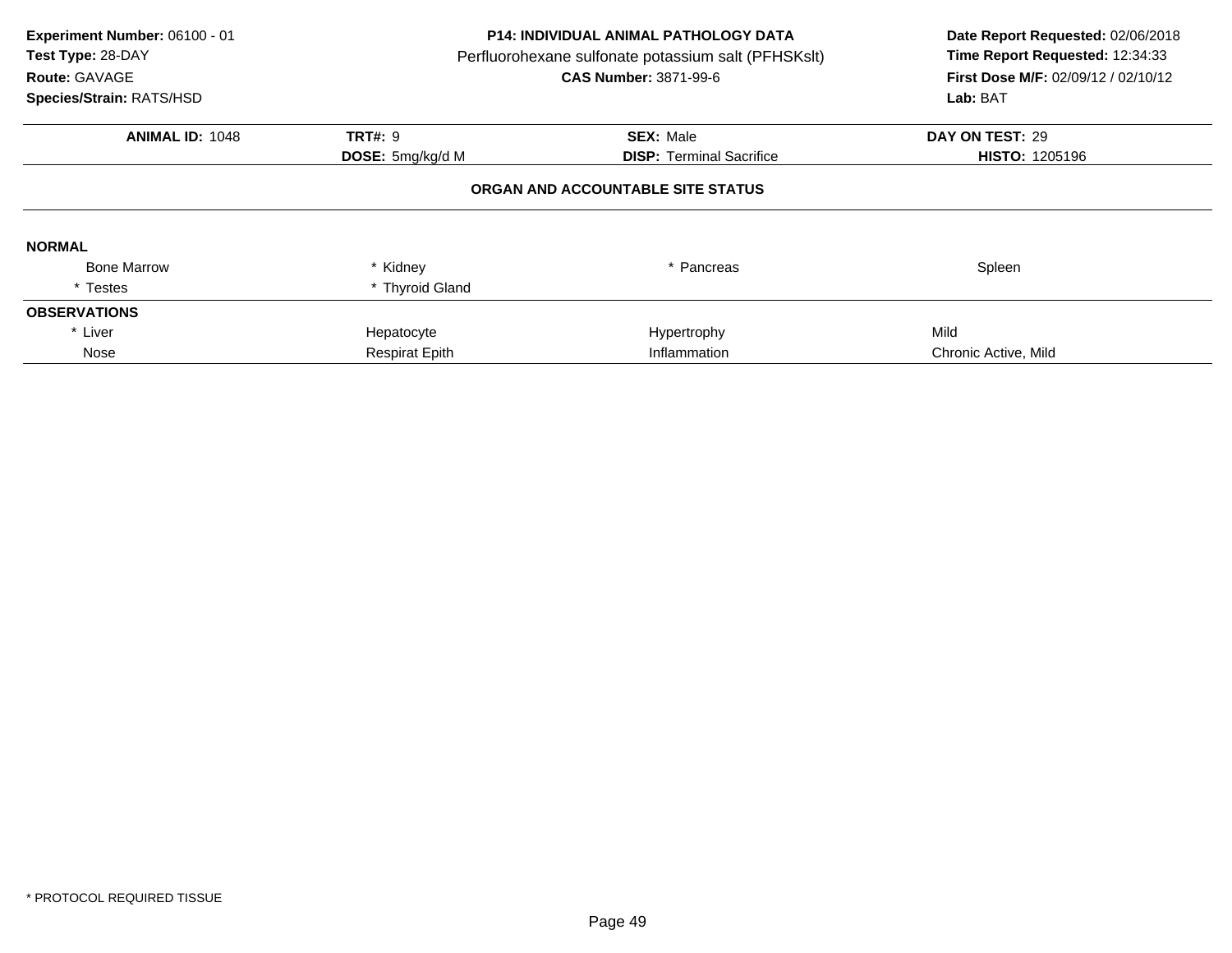| Experiment Number: 06100 - 01<br>Test Type: 28-DAY<br>Route: GAVAGE<br>Species/Strain: RATS/HSD |                                    | <b>P14: INDIVIDUAL ANIMAL PATHOLOGY DATA</b><br>Perfluorohexane sulfonate potassium salt (PFHSKslt)<br><b>CAS Number: 3871-99-6</b> | Date Report Requested: 02/06/2018<br>Time Report Requested: 12:34:33<br><b>First Dose M/F: 02/09/12 / 02/10/12</b><br>Lab: BAT |
|-------------------------------------------------------------------------------------------------|------------------------------------|-------------------------------------------------------------------------------------------------------------------------------------|--------------------------------------------------------------------------------------------------------------------------------|
| <b>ANIMAL ID: 1049</b>                                                                          | <b>TRT#: 9</b><br>DOSE: 5mg/kg/d M | <b>SEX: Male</b><br><b>DISP: Terminal Sacrifice</b>                                                                                 | DAY ON TEST: 29<br><b>HISTO: 1205197</b>                                                                                       |
|                                                                                                 |                                    | ORGAN AND ACCOUNTABLE SITE STATUS                                                                                                   |                                                                                                                                |
| <b>NORMAL</b>                                                                                   |                                    |                                                                                                                                     |                                                                                                                                |
| <b>Bone Marrow</b><br>* Thyroid Gland                                                           | * Pancreas                         | Spleen                                                                                                                              | * Testes                                                                                                                       |
| <b>OBSERVATIONS</b>                                                                             |                                    |                                                                                                                                     |                                                                                                                                |
| * Kidney                                                                                        |                                    | Nephropathy                                                                                                                         | Chronicprogr, Minimal                                                                                                          |
| * Liver                                                                                         | Hepatocyte                         | Hypertrophy                                                                                                                         | Mild                                                                                                                           |
| Nose                                                                                            | <b>Respirat Epith</b>              | Inflammation                                                                                                                        | Chronic Active, Minimal                                                                                                        |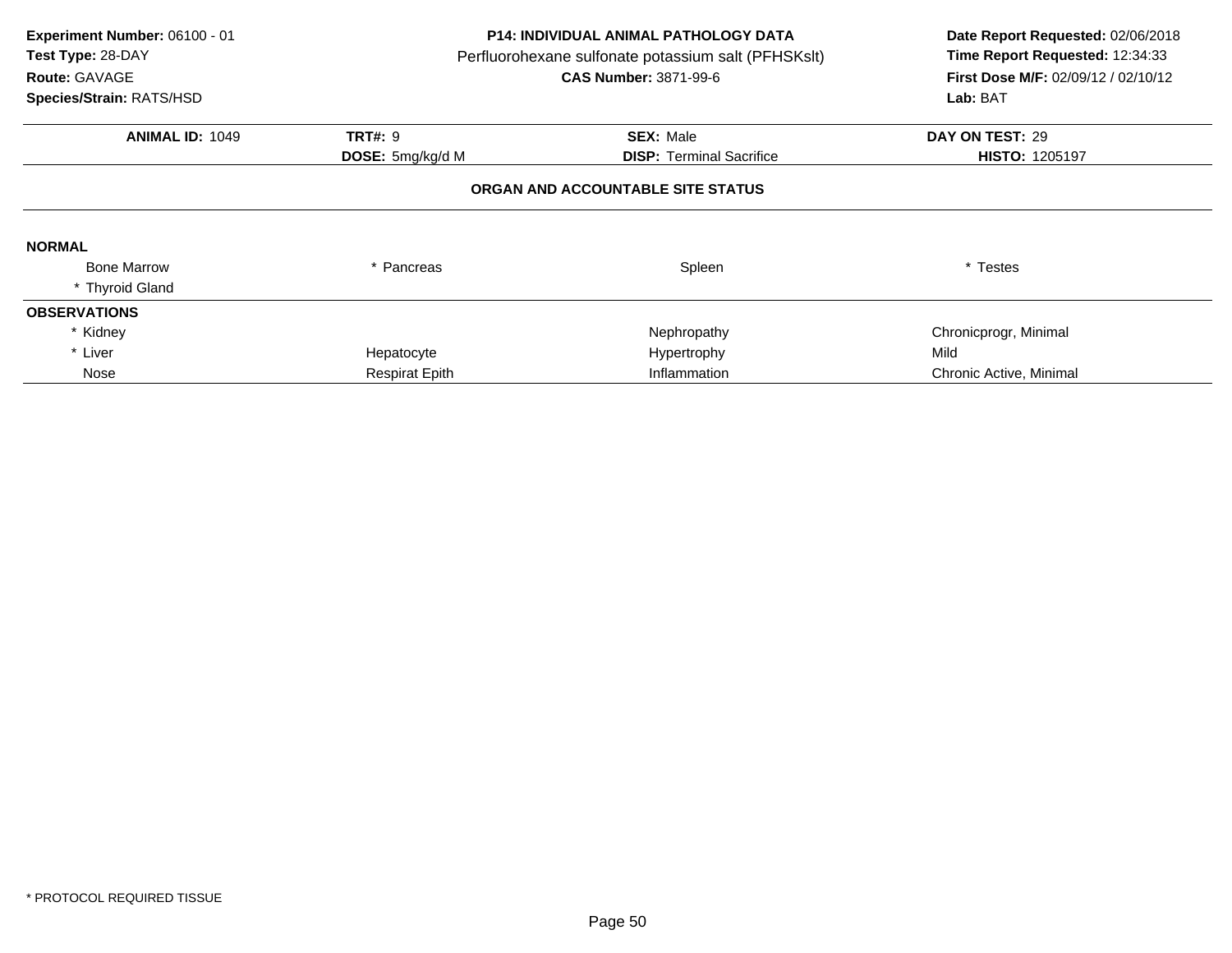| Experiment Number: 06100 - 01<br>Test Type: 28-DAY<br>Route: GAVAGE<br>Species/Strain: RATS/HSD | <b>P14: INDIVIDUAL ANIMAL PATHOLOGY DATA</b><br>Perfluorohexane sulfonate potassium salt (PFHSKslt)<br><b>CAS Number: 3871-99-6</b> |                                   | Date Report Requested: 02/06/2018<br>Time Report Requested: 12:34:33<br>First Dose M/F: 02/09/12 / 02/10/12<br>Lab: BAT |
|-------------------------------------------------------------------------------------------------|-------------------------------------------------------------------------------------------------------------------------------------|-----------------------------------|-------------------------------------------------------------------------------------------------------------------------|
| <b>ANIMAL ID: 1050</b>                                                                          | <b>TRT#: 9</b>                                                                                                                      | <b>SEX: Male</b>                  | DAY ON TEST: 29                                                                                                         |
|                                                                                                 | <b>DISP: Terminal Sacrifice</b><br><b>DOSE:</b> 5mg/kg/d M                                                                          |                                   | <b>HISTO: 1205198</b>                                                                                                   |
|                                                                                                 |                                                                                                                                     | ORGAN AND ACCOUNTABLE SITE STATUS |                                                                                                                         |
| <b>NORMAL</b>                                                                                   |                                                                                                                                     |                                   |                                                                                                                         |
| <b>Bone Marrow</b>                                                                              | * Kidney                                                                                                                            | Nose                              | * Pancreas                                                                                                              |
| Spleen                                                                                          | * Testes                                                                                                                            | * Thyroid Gland                   |                                                                                                                         |
| <b>OBSERVATIONS</b>                                                                             |                                                                                                                                     |                                   |                                                                                                                         |
| * Liver                                                                                         | Hepatocyte                                                                                                                          | Hypertrophy                       | Mild                                                                                                                    |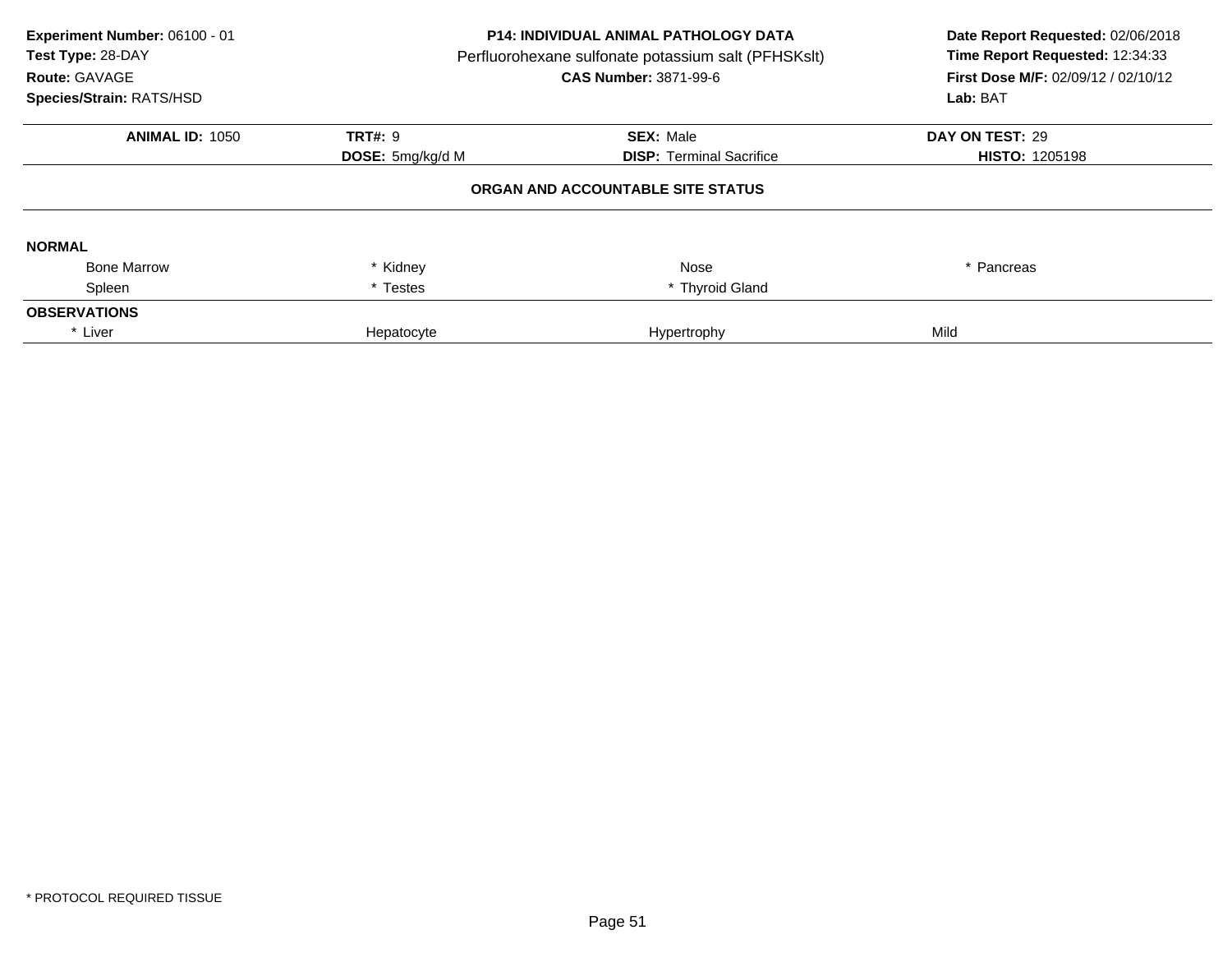**ANIMAL ID:** <sup>1051</sup> **TRT#:** <sup>11</sup> **SEX:** Male **DAY ON TEST:** <sup>29</sup> **DOSE:** 10mg/kg/d M**DISP:** Terminal Sacrifice **HISTO:** 1205199 **ORGAN AND ACCOUNTABLE SITE STATUSNORMAL** \* Adrenal Cortex \* Adrenal Medullaa the set of the set of the set of the set of the set of the set of the set of the set of the set of the set o<br>Set of the set of the set of the set of the set of the set of the set of the set of the set of the set of the s Bone Marrow \* Brain \* Epididymis \* Esophagus \* Eyee the second of the second term in the second term in the second term in the second term in the second term in the second term in the second term in the second term in the second term in the second term in the second term \* Intestine Small, Ileum \* Intestine Large, Colon\* Intestine Large, Rectum<br>\* Lung \* Intestine Small, Duodenum \* 11testine Small, Ileum<br>\* Lymph Node, Mandibular \* Lymph Node, Mesenteric \* Intestine Small, Jejunum \* Lung \* Lymph Node, Mandibular \* Lymph Node, Mesenteric \* Mammary Gland \* Pancreas \* Parathyroid Gland \* Pituitary Gland \* Preputial Gland \* Prostate \* Salivary Glands \* Seminal Vesicle \* Skinn that is the set of the Spleen term in the store of the store of the store of the store of the store of the store of the store of the store of the store of the store of the store of the store of the store of the store of \* Testes\* Thymus  $*$  Thymus  $*$  Thyroid Gland \* Trachea \* Urinary Bladder **OBSERVATIONS**\* Kidneyy the chronic proportion of the chronic proportion of the chronic proportion of  $\mathsf{N}$ ephropathy  $\mathsf{N}$ ephropathy  $\mathsf{N}$ ephropathy  $\mathsf{N}$ entronic proportion of the chronic proportion of the chronic proportion of th \* Liver Hepatocyte e and the Hypertrophy and the Moderate Moderate **Experiment Number:** 06100 - 01 **P14: INDIVIDUAL ANIMAL PATHOLOGY DATA Date Report Requested:** 02/06/2018 **Test Type:** 28-DAYPerfluorohexane sulfonate potassium salt (PFHSKslt)<br>**CAS Number:** 3871-99-6 **Route:** GAVAGE**First Dose M/F:** 02/09/12 / 02/10/12<br>**Lab:** BAT **Species/Strain:** RATS/HSD**Lab:** BAT

e and the Respirat Epith Respirat Epith Chronic Active, Minimal Chronic Active, Minimal

\* Nose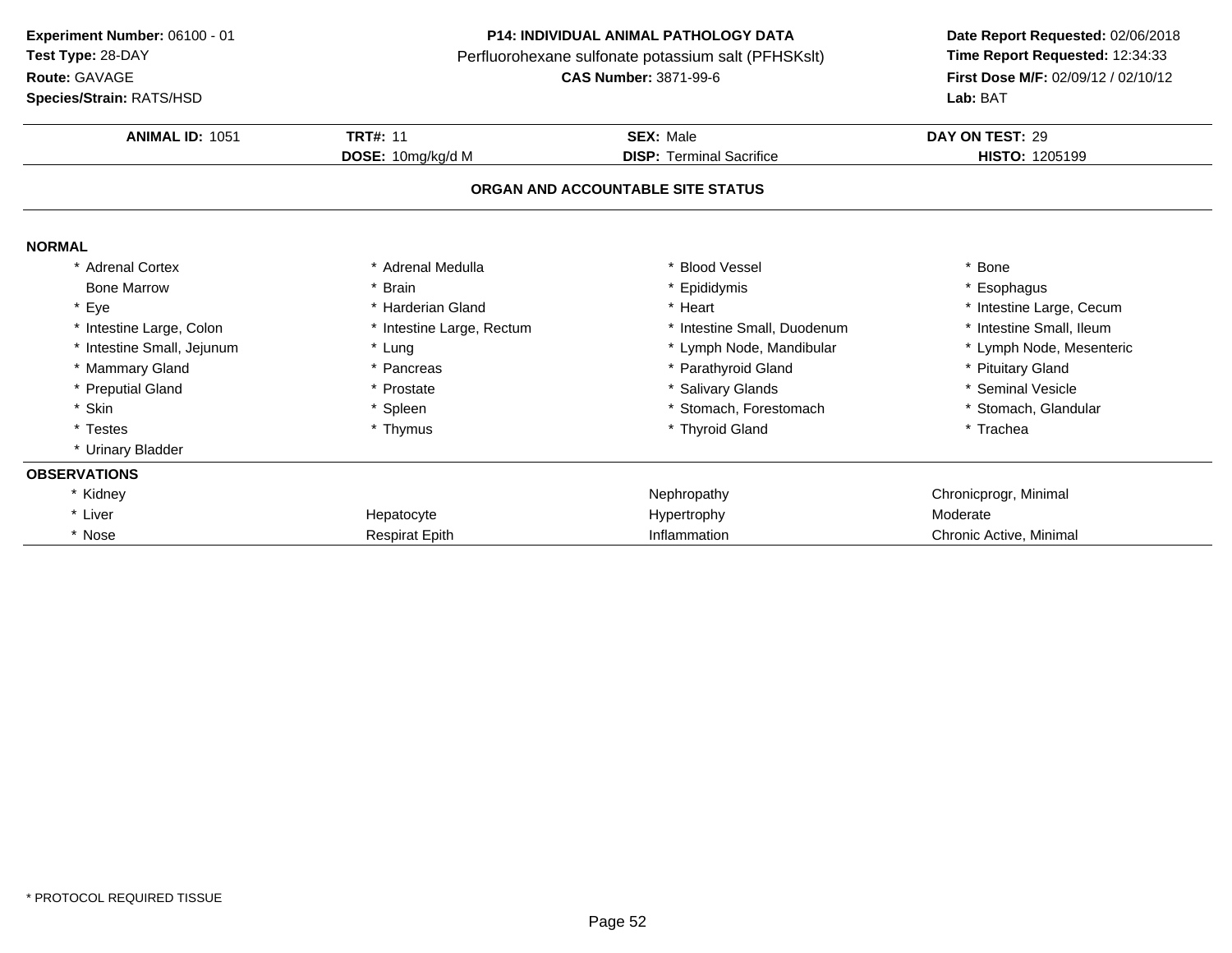**Route:** GAVAGE

**Species/Strain:** RATS/HSD

### **P14: INDIVIDUAL ANIMAL PATHOLOGY DATA**

Perfluorohexane sulfonate potassium salt (PFHSKslt)<br>**CAS Number:** 3871-99-6

| <b>ANIMAL ID: 1052</b>     | <b>TRT#: 11</b>           | <b>SEX: Male</b>                  | DAY ON TEST: 29          |
|----------------------------|---------------------------|-----------------------------------|--------------------------|
|                            | DOSE: 10mg/kg/d M         | <b>DISP: Terminal Sacrifice</b>   | <b>HISTO: 1205200</b>    |
|                            |                           | ORGAN AND ACCOUNTABLE SITE STATUS |                          |
| <b>NORMAL</b>              |                           |                                   |                          |
| * Adrenal Cortex           | * Adrenal Medulla         | * Blood Vessel                    | * Bone                   |
| <b>Bone Marrow</b>         | * Brain                   | * Epididymis                      | * Esophagus              |
| * Eye                      | * Harderian Gland         | * Heart                           | * Intestine Large, Cecum |
| * Intestine Large, Colon   | * Intestine Large, Rectum | * Intestine Small, Duodenum       | * Intestine Small, Ileum |
| * Intestine Small, Jejunum | * Kidney                  | * Lung                            | * Lymph Node, Mandibular |
| * Lymph Node, Mesenteric   | * Mammary Gland           | * Nose                            | * Pancreas               |
| * Pituitary Gland          | * Preputial Gland         | * Prostate                        | * Salivary Glands        |
| * Seminal Vesicle          | * Skin                    | * Spleen                          | * Stomach, Forestomach   |
| * Stomach, Glandular       | * Testes                  | * Thymus                          | * Thyroid Gland          |
| * Trachea                  | * Urinary Bladder         |                                   |                          |
| <b>MISSING</b>             |                           |                                   |                          |
| * Parathyroid Gland        |                           |                                   |                          |
| <b>OBSERVATIONS</b>        |                           |                                   |                          |
| * Liver                    | Hepatocyte                | Hypertrophy                       | Marked                   |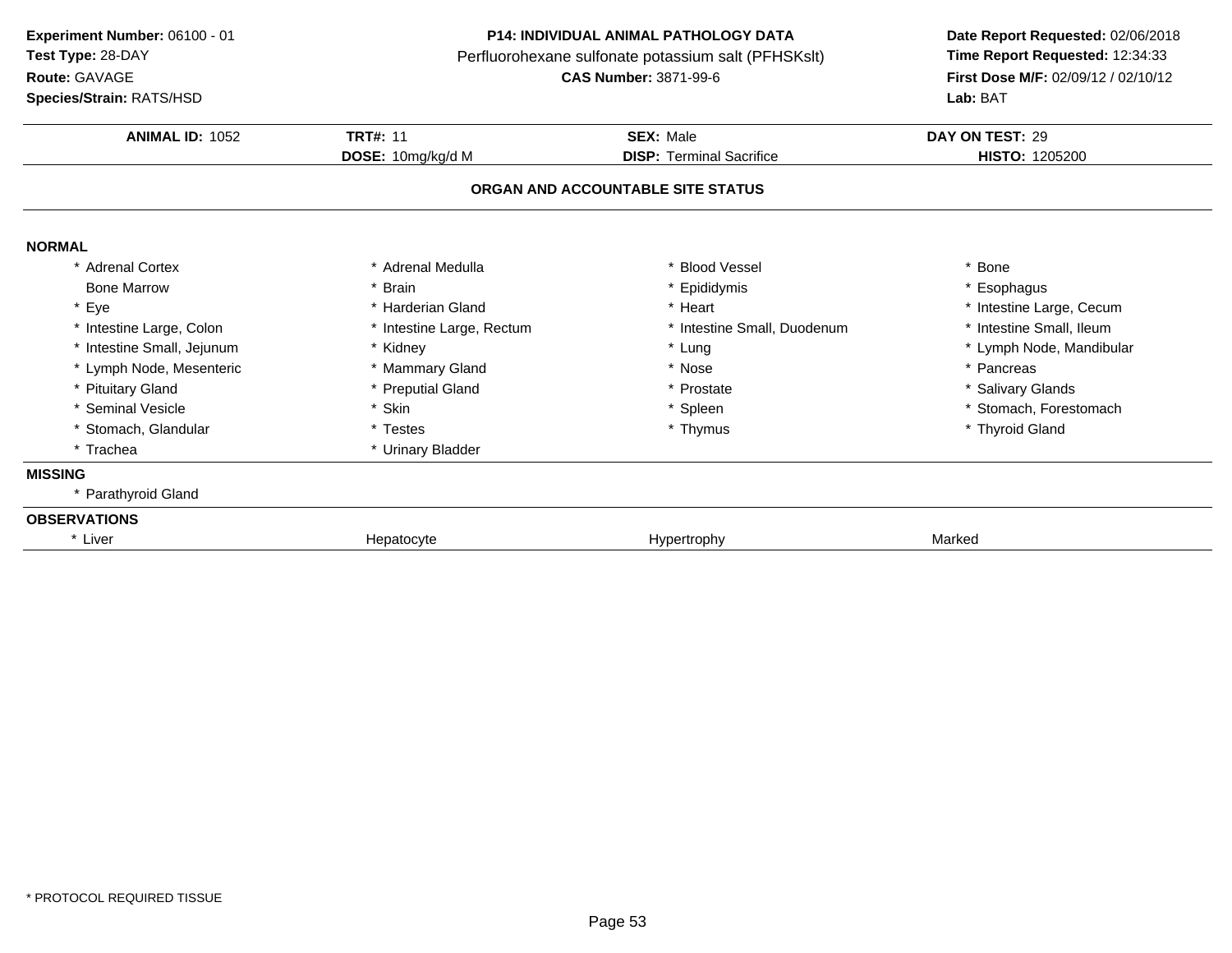**Route:** GAVAGE

**Species/Strain:** RATS/HSD

### **P14: INDIVIDUAL ANIMAL PATHOLOGY DATA**

Perfluorohexane sulfonate potassium salt (PFHSKslt)<br>**CAS Number:** 3871-99-6

| <b>Species/Strain: RATS/HSD</b> |                           | <b>Lab: BAT</b>                   |                          |  |
|---------------------------------|---------------------------|-----------------------------------|--------------------------|--|
| <b>ANIMAL ID: 1053</b>          | <b>TRT#: 11</b>           | <b>SEX: Male</b>                  | DAY ON TEST: 29          |  |
|                                 | DOSE: 10mg/kg/d M         | <b>DISP:</b> Terminal Sacrifice   | <b>HISTO: 1205201</b>    |  |
|                                 |                           | ORGAN AND ACCOUNTABLE SITE STATUS |                          |  |
| <b>NORMAL</b>                   |                           |                                   |                          |  |
| * Adrenal Cortex                | * Adrenal Medulla         | * Blood Vessel                    | <b>Bone</b>              |  |
| <b>Bone Marrow</b>              | * Brain                   | * Epididymis                      | Esophagus                |  |
| * Eye                           | * Harderian Gland         | * Heart                           | * Intestine Large, Cecum |  |
| * Intestine Large, Colon        | * Intestine Large, Rectum | * Intestine Small, Duodenum       | * Intestine Small, Ileum |  |
| * Intestine Small, Jejunum      | * Kidney                  | * Lung                            | * Lymph Node, Mandibular |  |
| * Lymph Node, Mesenteric        | * Mammary Gland           | * Pancreas                        | Parathyroid Gland        |  |
| * Pituitary Gland               | * Preputial Gland         | * Prostate                        | * Salivary Glands        |  |
| * Seminal Vesicle               | * Skin                    | * Spleen                          | * Stomach, Forestomach   |  |
| * Stomach, Glandular            | * Testes                  | * Thymus                          | * Thyroid Gland          |  |
| * Trachea                       | * Urinary Bladder         |                                   |                          |  |
| <b>OBSERVATIONS</b>             |                           |                                   |                          |  |
| * Liver                         | Hepatocyte                | Hypertrophy                       | Mild                     |  |
| * Nose                          | <b>Respirat Epith</b>     | Inflammation                      | Chronic Active, Minimal  |  |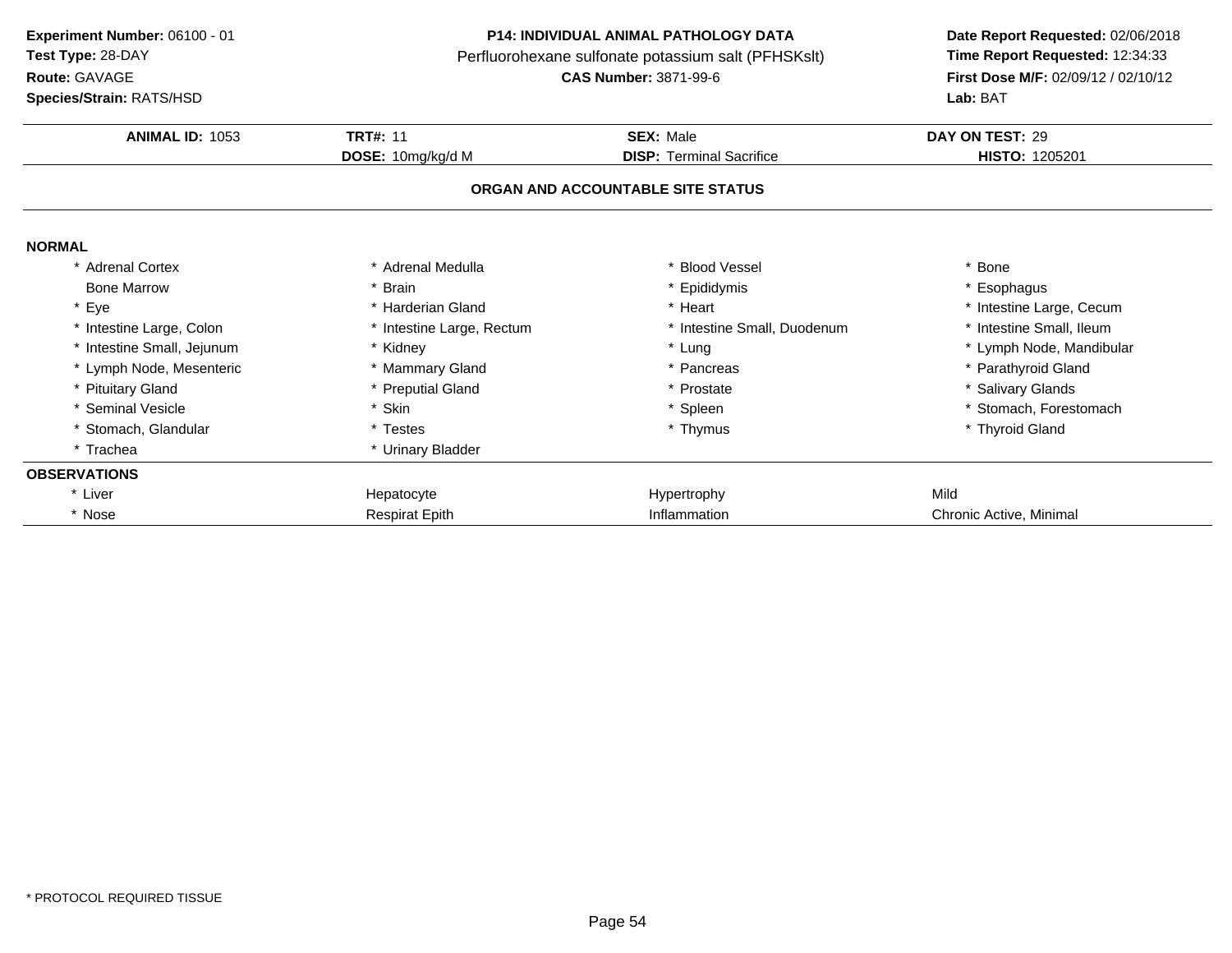**Route:** GAVAGE

**Species/Strain:** RATS/HSD

#### **P14: INDIVIDUAL ANIMAL PATHOLOGY DATA**

Perfluorohexane sulfonate potassium salt (PFHSKslt)<br>**CAS Number:** 3871-99-6

| <b>ANIMAL ID: 1054</b>     | <b>TRT#: 11</b>           | <b>SEX: Male</b>                  | DAY ON TEST: 29          |
|----------------------------|---------------------------|-----------------------------------|--------------------------|
|                            | DOSE: 10mg/kg/d M         | <b>DISP:</b> Terminal Sacrifice   | <b>HISTO: 1205202</b>    |
|                            |                           | ORGAN AND ACCOUNTABLE SITE STATUS |                          |
| <b>NORMAL</b>              |                           |                                   |                          |
| * Adrenal Cortex           | * Adrenal Medulla         | * Blood Vessel                    | * Bone                   |
| <b>Bone Marrow</b>         | * Brain                   | * Epididymis                      | * Esophagus              |
| * Eye                      | * Harderian Gland         | * Heart                           | * Intestine Large, Cecum |
| * Intestine Large, Colon   | * Intestine Large, Rectum | * Intestine Small, Duodenum       | * Intestine Small, Ileum |
| * Intestine Small, Jejunum | * Kidney                  | * Lung                            | * Lymph Node, Mandibular |
| * Lymph Node, Mesenteric   | * Mammary Gland           | * Nose                            | * Pancreas               |
| * Parathyroid Gland        | * Pituitary Gland         | * Preputial Gland                 | * Prostate               |
| * Salivary Glands          | * Seminal Vesicle         | * Skin                            | * Spleen                 |
| * Stomach, Forestomach     | * Stomach, Glandular      | * Testes                          | * Thymus                 |
| * Thyroid Gland            | * Trachea                 | * Urinary Bladder                 |                          |
| <b>OBSERVATIONS</b>        |                           |                                   |                          |
| * Liver                    | Hepatocyte                | Hypertrophy                       | Marked                   |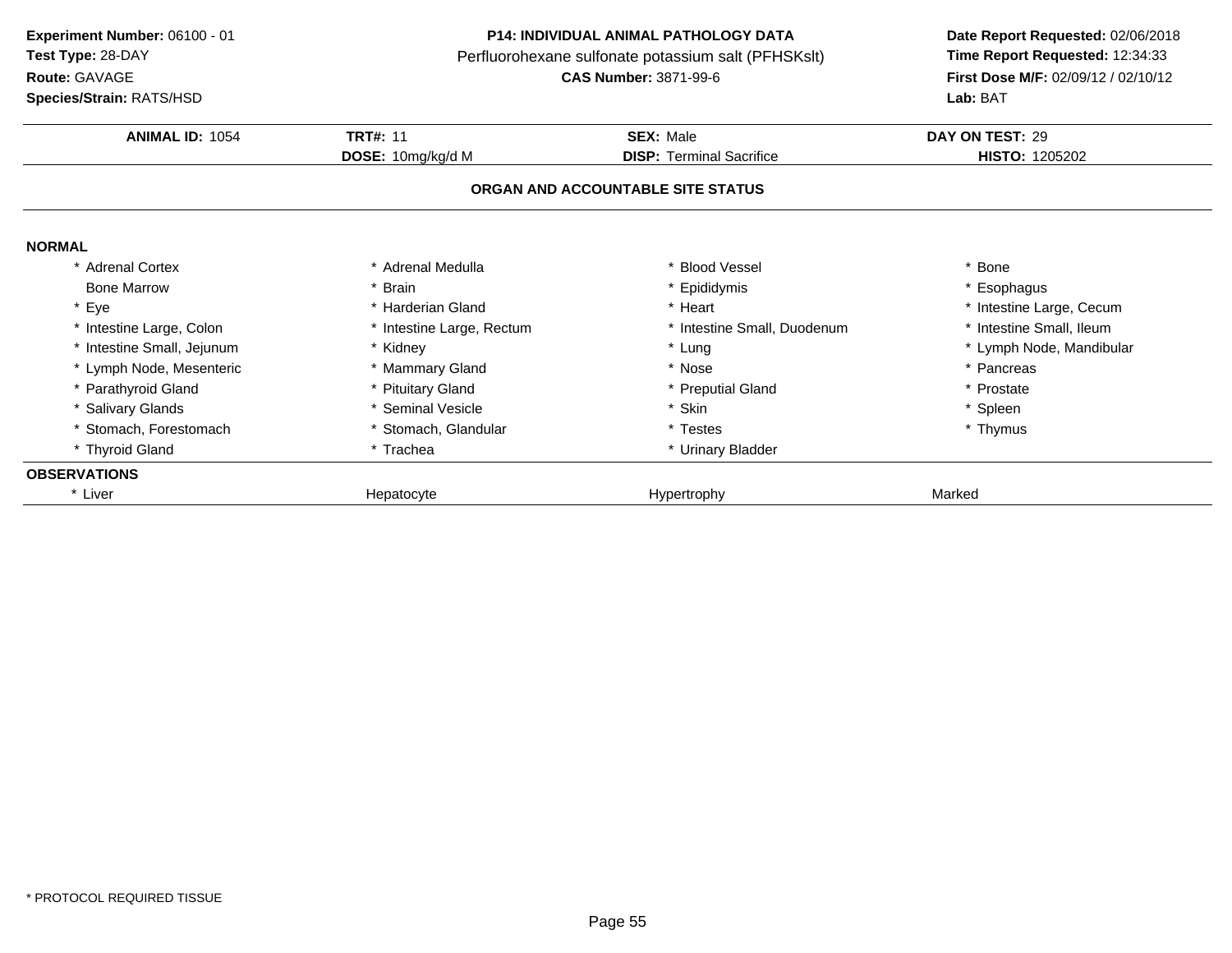**Route:** GAVAGE

**Species/Strain:** RATS/HSD

#### **P14: INDIVIDUAL ANIMAL PATHOLOGY DATA**

Perfluorohexane sulfonate potassium salt (PFHSKslt)<br>**CAS Number:** 3871-99-6

| <b>Species/Strain: RATS/HSD</b> |                           | Lab: BAT                          |                          |  |
|---------------------------------|---------------------------|-----------------------------------|--------------------------|--|
| ANIMAL ID: 1055                 | <b>TRT#: 11</b>           | <b>SEX: Male</b>                  | DAY ON TEST: 29          |  |
|                                 | DOSE: 10mg/kg/d M         | <b>DISP:</b> Terminal Sacrifice   | HISTO: 1205203           |  |
|                                 |                           | ORGAN AND ACCOUNTABLE SITE STATUS |                          |  |
| <b>NORMAL</b>                   |                           |                                   |                          |  |
| * Adrenal Cortex                | * Adrenal Medulla         | * Blood Vessel                    | * Bone                   |  |
| <b>Bone Marrow</b>              | * Brain                   | * Epididymis                      | * Esophagus              |  |
| * Eye                           | * Harderian Gland         | * Heart                           | * Intestine Large, Cecum |  |
| * Intestine Large, Colon        | * Intestine Large, Rectum | * Intestine Small, Duodenum       | * Intestine Small, Ileum |  |
| * Intestine Small, Jejunum      | * Lung                    | * Lymph Node, Mandibular          | * Lymph Node, Mesenteric |  |
| * Mammary Gland                 | * Pancreas                | * Parathyroid Gland               | * Pituitary Gland        |  |
| * Preputial Gland               | * Prostate                | * Salivary Glands                 | * Seminal Vesicle        |  |
| * Skin                          | * Spleen                  | Stomach, Forestomach              | * Stomach, Glandular     |  |
| * Testes                        | * Thymus                  | * Thyroid Gland                   | * Trachea                |  |
| * Urinary Bladder               |                           |                                   |                          |  |
| <b>OBSERVATIONS</b>             |                           |                                   |                          |  |
| * Kidney                        |                           | Nephropathy                       | Chronicprogr, Minimal    |  |
| * Liver                         | Hepatocyte                | Hypertrophy                       | Marked                   |  |
| * Nose                          | <b>Respirat Epith</b>     | Inflammation                      | Chronic Active, Minimal  |  |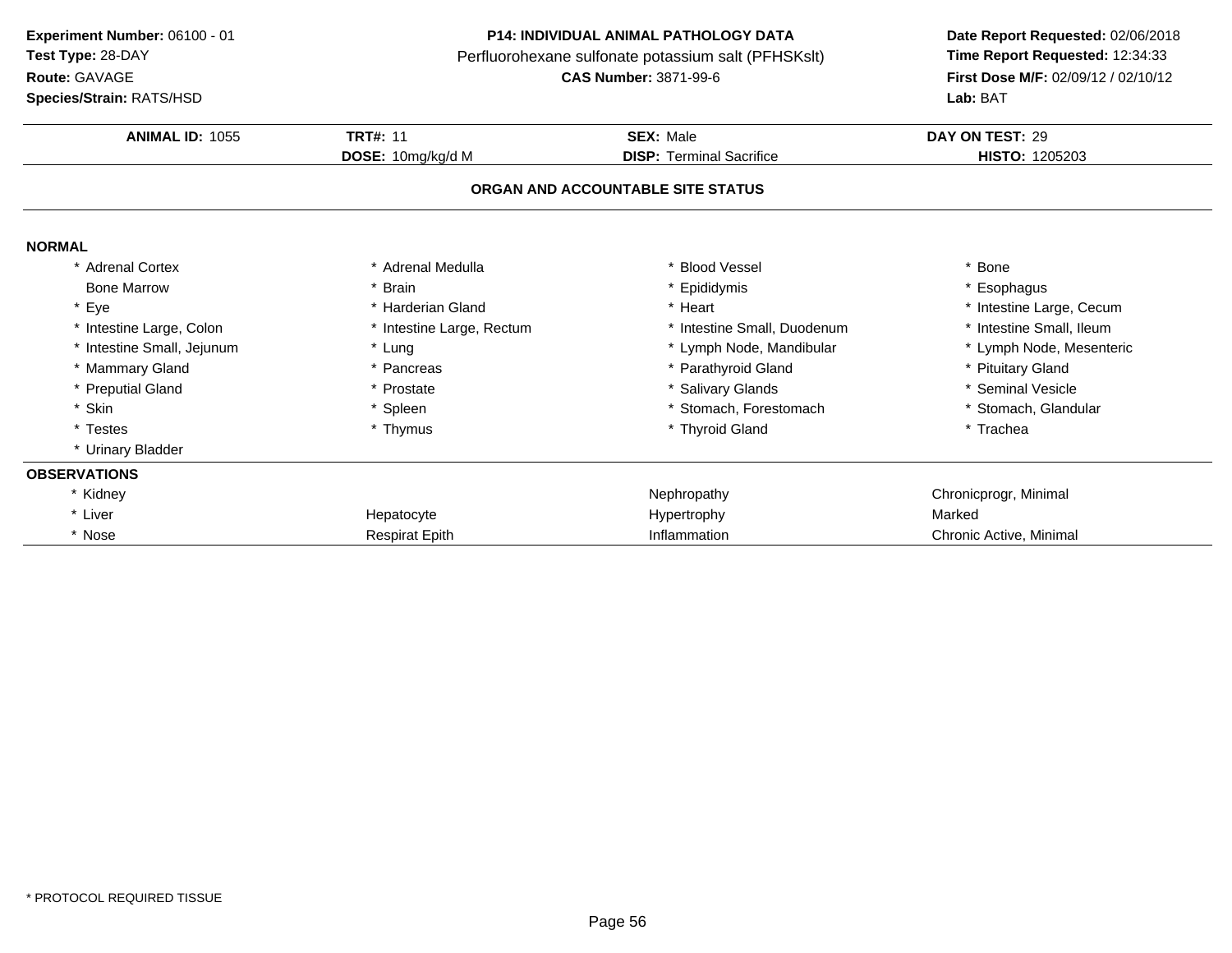**Route:** GAVAGE

**Species/Strain:** RATS/HSD

#### **P14: INDIVIDUAL ANIMAL PATHOLOGY DATA**

Perfluorohexane sulfonate potassium salt (PFHSKslt)<br>**CAS Number:** 3871-99-6

| <b>Species/Strain: RATS/HSD</b> |                           | <b>Lab: BAT</b>                   |                          |  |
|---------------------------------|---------------------------|-----------------------------------|--------------------------|--|
| <b>ANIMAL ID: 1056</b>          | <b>TRT#: 11</b>           | <b>SEX: Male</b>                  | DAY ON TEST: 29          |  |
|                                 | DOSE: 10mg/kg/d M         | <b>DISP: Terminal Sacrifice</b>   | <b>HISTO: 1205204</b>    |  |
|                                 |                           | ORGAN AND ACCOUNTABLE SITE STATUS |                          |  |
| <b>NORMAL</b>                   |                           |                                   |                          |  |
| * Adrenal Cortex                | * Adrenal Medulla         | * Blood Vessel                    | * Bone                   |  |
| <b>Bone Marrow</b>              | * Brain                   | * Epididymis                      | * Esophagus              |  |
| * Eye                           | * Harderian Gland         | * Heart                           | * Intestine Large, Cecum |  |
| * Intestine Large, Colon        | * Intestine Large, Rectum | * Intestine Small, Duodenum       | * Intestine Small, Ileum |  |
| * Intestine Small, Jejunum      | * Lung                    | * Lymph Node, Mandibular          | * Lymph Node, Mesenteric |  |
| * Mammary Gland                 | * Pancreas                | * Parathyroid Gland               | * Pituitary Gland        |  |
| * Preputial Gland               | * Prostate                | * Salivary Glands                 | * Seminal Vesicle        |  |
| * Skin                          | * Spleen                  | * Stomach, Forestomach            | * Stomach, Glandular     |  |
| * Testes                        | * Thymus                  | * Thyroid Gland                   | * Trachea                |  |
| * Urinary Bladder               |                           |                                   |                          |  |
| <b>OBSERVATIONS</b>             |                           |                                   |                          |  |
| * Kidney                        |                           | Nephropathy                       | Chronicprogr, Minimal    |  |
| * Liver                         | Hepatocyte                | Hypertrophy                       | Moderate                 |  |
| * Nose                          | <b>Respirat Epith</b>     | Hyperplasia                       | Mild                     |  |
|                                 | <b>Respirat Epith</b>     | Inflammation                      | Chronic Active, Moderate |  |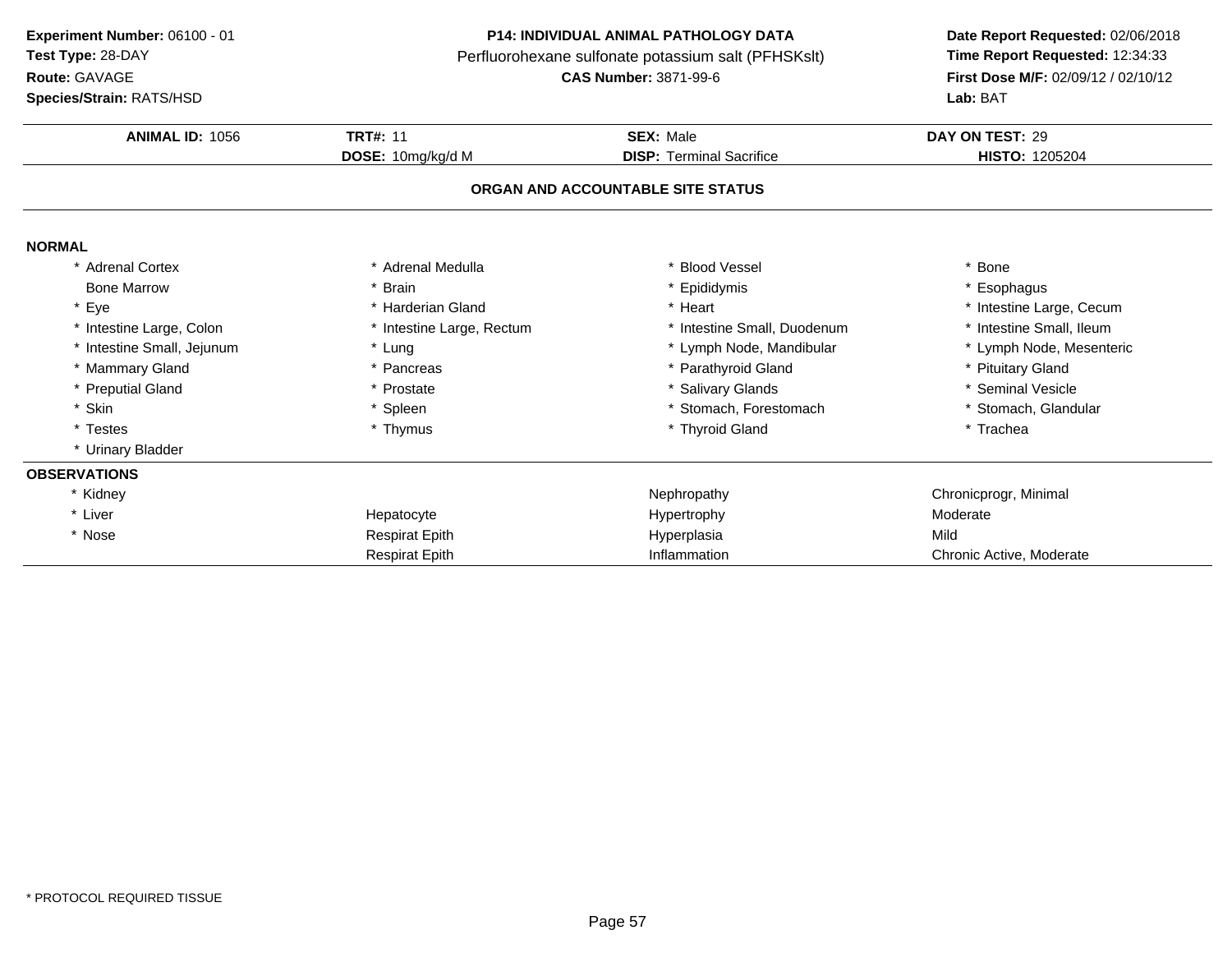**Route:** GAVAGE

**Species/Strain:** RATS/HSD

#### **P14: INDIVIDUAL ANIMAL PATHOLOGY DATA**

Perfluorohexane sulfonate potassium salt (PFHSKslt)<br>**CAS Number:** 3871-99-6

| ANIMAL ID: 1057            | <b>TRT#: 11</b>           | <b>SEX: Male</b>                  | DAY ON TEST: 29          |
|----------------------------|---------------------------|-----------------------------------|--------------------------|
|                            | DOSE: 10mg/kg/d M         | <b>DISP: Terminal Sacrifice</b>   | HISTO: 1205205           |
|                            |                           | ORGAN AND ACCOUNTABLE SITE STATUS |                          |
|                            |                           |                                   |                          |
| <b>NORMAL</b>              |                           |                                   |                          |
| * Adrenal Cortex           | * Adrenal Medulla         | <b>Blood Vessel</b>               | <b>Bone</b>              |
| <b>Bone Marrow</b>         | <b>Brain</b>              | * Epididymis                      | * Esophagus              |
| * Eye                      | * Harderian Gland         | * Heart                           | * Intestine Large, Cecum |
| * Intestine Large, Colon   | * Intestine Large, Rectum | * Intestine Small, Duodenum       | * Intestine Small, Ileum |
| * Intestine Small, Jejunum | * Kidney                  | * Lung                            | * Lymph Node, Mandibular |
| * Lymph Node, Mesenteric   | * Mammary Gland           | * Pancreas                        | * Pituitary Gland        |
| * Preputial Gland          | * Prostate                | * Salivary Glands                 | * Seminal Vesicle        |
| * Skin                     | * Spleen                  | * Stomach, Forestomach            | * Stomach, Glandular     |
| * Testes                   | * Thymus                  | * Thyroid Gland                   | * Trachea                |
| * Urinary Bladder          |                           |                                   |                          |
| <b>MISSING</b>             |                           |                                   |                          |
| * Parathyroid Gland        |                           |                                   |                          |
| <b>OBSERVATIONS</b>        |                           |                                   |                          |
| * Liver                    | Hepatocyte                | Hypertrophy                       | Marked                   |
| * Nose                     | <b>Respirat Epith</b>     | Hyperplasia                       | Minimal                  |
|                            | <b>Respirat Epith</b>     | Inflammation                      | Chronic Active, Mild     |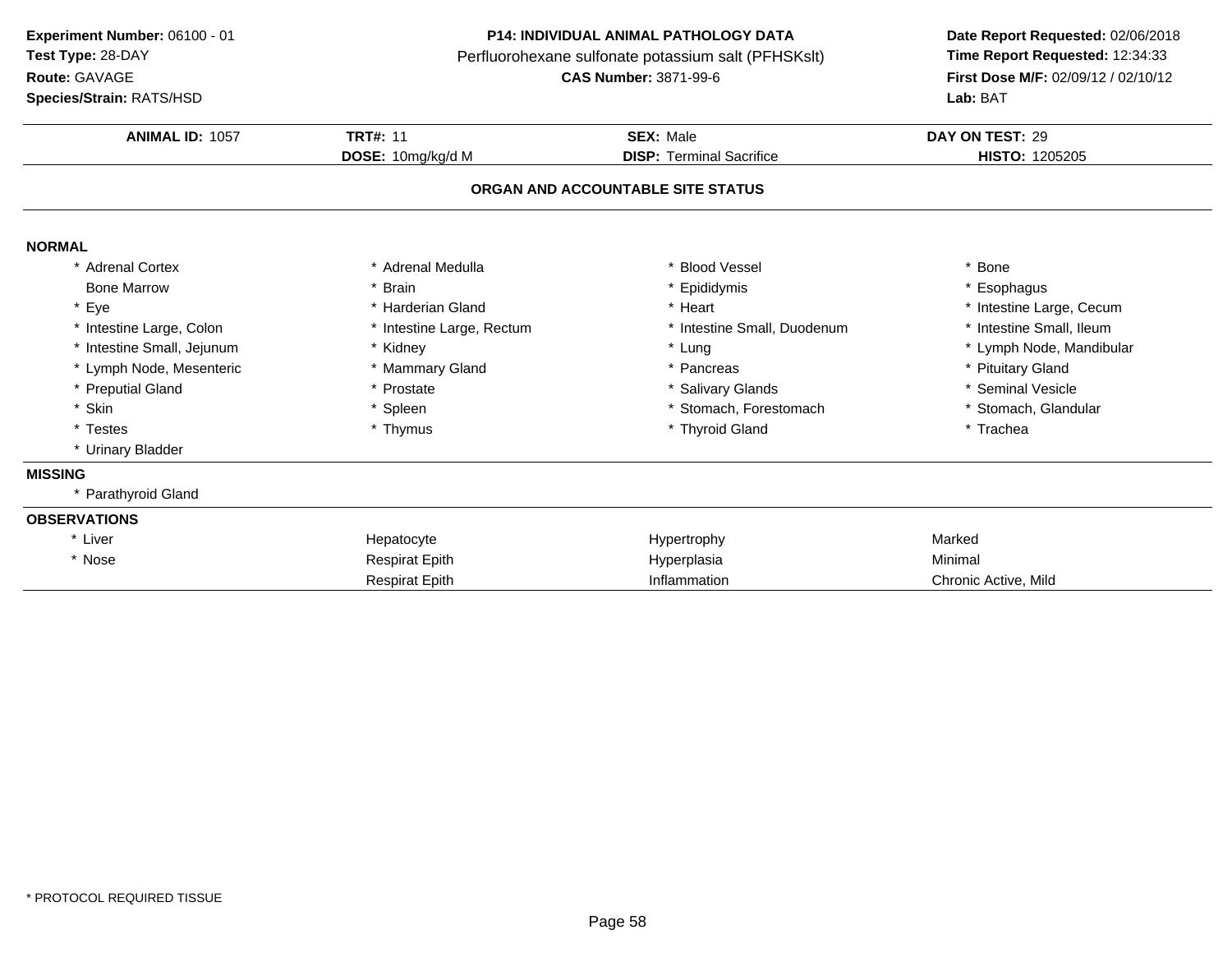**Route:** GAVAGE

**Species/Strain:** RATS/HSD

## **P14: INDIVIDUAL ANIMAL PATHOLOGY DATA**

Perfluorohexane sulfonate potassium salt (PFHSKslt)<br>**CAS Number:** 3871-99-6

| <b>Species/Strain: RATS/HSD</b> |                           |                                   | <b>Lab: BAT</b>          |  |
|---------------------------------|---------------------------|-----------------------------------|--------------------------|--|
| <b>ANIMAL ID: 1058</b>          | <b>TRT#: 11</b>           | <b>SEX: Male</b>                  | DAY ON TEST: 29          |  |
|                                 | DOSE: 10mg/kg/d M         | <b>DISP: Terminal Sacrifice</b>   | <b>HISTO: 1205206</b>    |  |
|                                 |                           | ORGAN AND ACCOUNTABLE SITE STATUS |                          |  |
| <b>NORMAL</b>                   |                           |                                   |                          |  |
| * Adrenal Cortex                | * Adrenal Medulla         | * Blood Vessel                    | * Bone                   |  |
| <b>Bone Marrow</b>              | * Brain                   | * Epididymis                      | * Esophagus              |  |
| * Eye                           | * Harderian Gland         | * Heart                           | * Intestine Large, Cecum |  |
| * Intestine Large, Colon        | * Intestine Large, Rectum | * Intestine Small, Duodenum       | * Intestine Small, Ileum |  |
| * Intestine Small, Jejunum      | * Kidney                  | * Lung                            | * Lymph Node, Mandibular |  |
| * Lymph Node, Mesenteric        | * Mammary Gland           | * Pancreas                        | * Parathyroid Gland      |  |
| * Pituitary Gland               | * Preputial Gland         | * Prostate                        | * Salivary Glands        |  |
| * Seminal Vesicle               | * Skin                    | * Spleen                          | * Stomach, Forestomach   |  |
| * Stomach, Glandular            | * Testes                  | * Thymus                          | * Thyroid Gland          |  |
| * Trachea                       | * Urinary Bladder         |                                   |                          |  |
| <b>OBSERVATIONS</b>             |                           |                                   |                          |  |
| * Liver                         | Hepatocyte                | Hypertrophy                       | Moderate                 |  |
| * Nose                          | <b>Respirat Epith</b>     | Inflammation                      | Chronic Active, Marked   |  |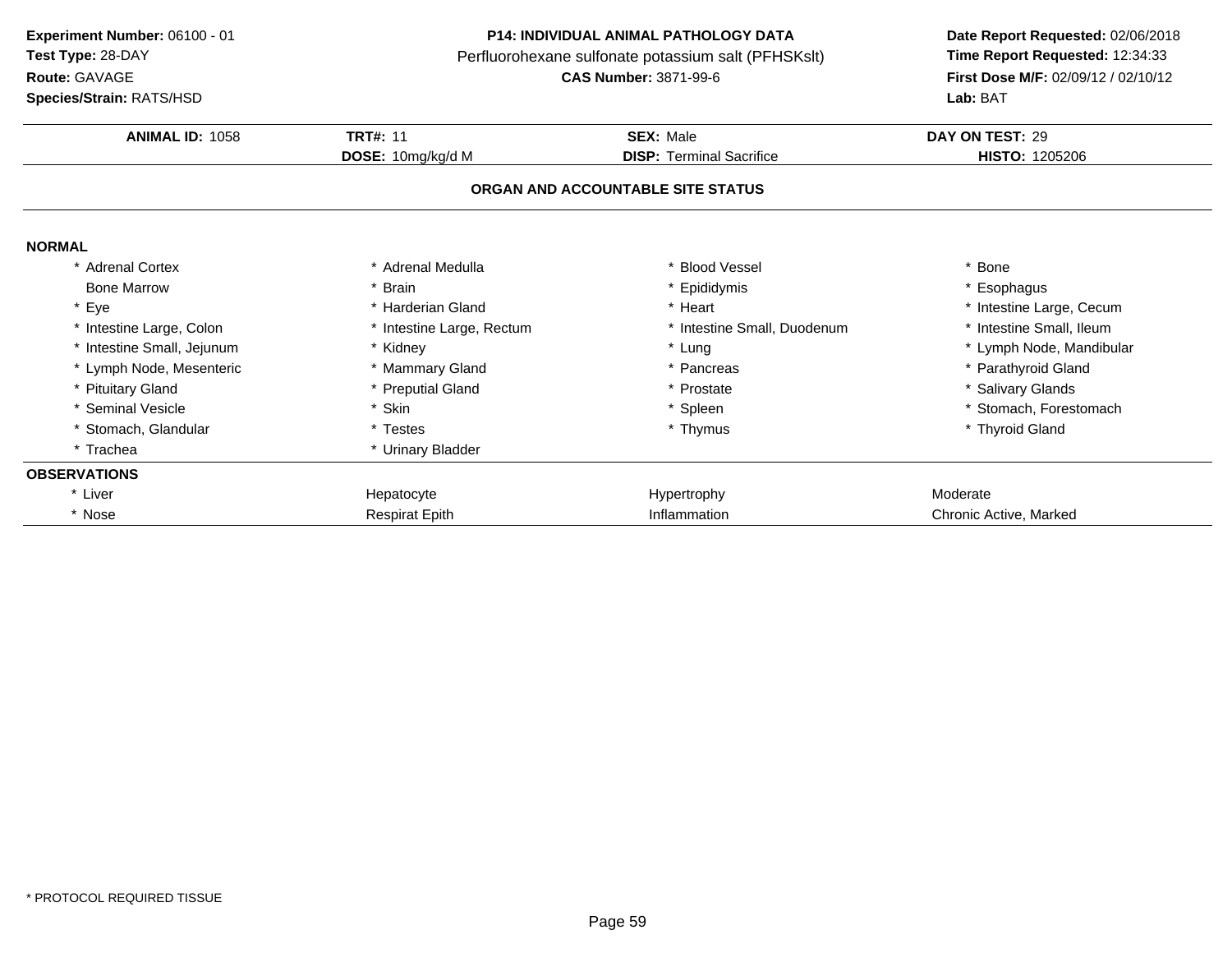**Route:** GAVAGE

**Species/Strain:** RATS/HSD

#### **P14: INDIVIDUAL ANIMAL PATHOLOGY DATA**

Perfluorohexane sulfonate potassium salt (PFHSKslt)<br>**CAS Number:** 3871-99-6

| <b>Species/Strain: RATS/HSD</b> |                           |                                   | Lab: BAT                 |
|---------------------------------|---------------------------|-----------------------------------|--------------------------|
| <b>ANIMAL ID: 1059</b>          | <b>TRT#: 11</b>           | <b>SEX: Male</b>                  | DAY ON TEST: 29          |
|                                 | DOSE: 10mg/kg/d M         | <b>DISP: Terminal Sacrifice</b>   | HISTO: 1205207           |
|                                 |                           | ORGAN AND ACCOUNTABLE SITE STATUS |                          |
| <b>NORMAL</b>                   |                           |                                   |                          |
| * Adrenal Cortex                | * Adrenal Medulla         | * Blood Vessel                    | * Bone                   |
| <b>Bone Marrow</b>              | * Brain                   | * Epididymis                      | * Esophagus              |
| * Eye                           | * Harderian Gland         | * Heart                           | * Intestine Large, Cecum |
| * Intestine Large, Colon        | * Intestine Large, Rectum | * Intestine Small, Duodenum       | * Intestine Small, Ileum |
| * Intestine Small, Jejunum      | * Kidney                  | * Lung                            | * Lymph Node, Mandibular |
| * Lymph Node, Mesenteric        | * Mammary Gland           | * Pancreas                        | * Parathyroid Gland      |
| * Pituitary Gland               | * Preputial Gland         | * Prostate                        | * Salivary Glands        |
| * Seminal Vesicle               | * Skin                    | * Spleen                          | * Stomach, Forestomach   |
| * Stomach, Glandular            | * Testes                  | * Thymus                          | * Thyroid Gland          |
| * Trachea                       | * Urinary Bladder         |                                   |                          |
| <b>OBSERVATIONS</b>             |                           |                                   |                          |
| * Liver                         | Hepatocyte                | Hypertrophy                       | Mild                     |
| * Nose                          | <b>Respirat Epith</b>     | Hyperplasia                       | Minimal                  |
|                                 | <b>Respirat Epith</b>     | Inflammation                      | Chronic Active, Marked   |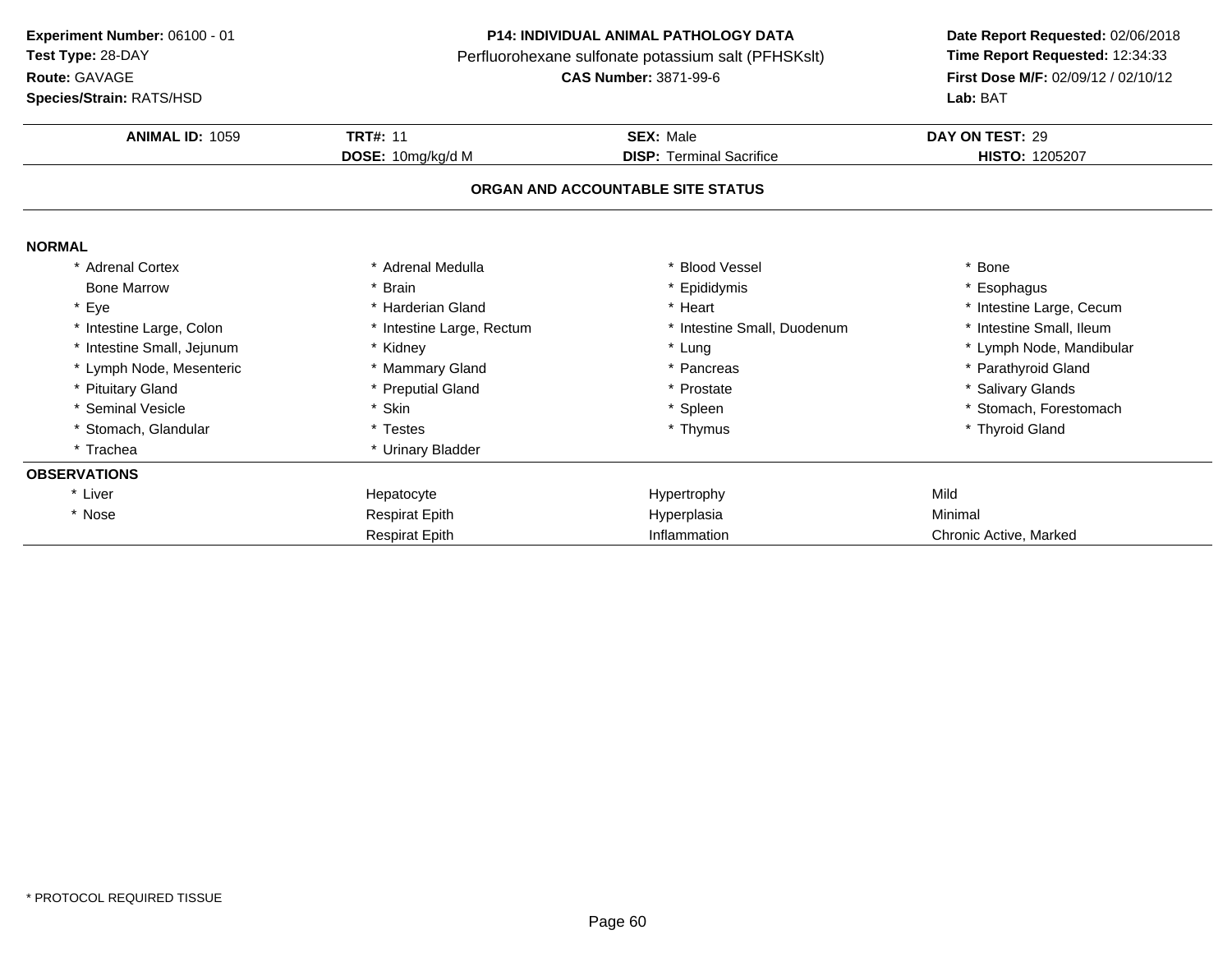**Route:** GAVAGE

**Species/Strain:** RATS/HSD

#### **P14: INDIVIDUAL ANIMAL PATHOLOGY DATA**

Perfluorohexane sulfonate potassium salt (PFHSKslt)<br>**CAS Number:** 3871-99-6

| <b>Species/Strain: RATS/HSD</b> |                           |                                   | <b>Lab: BAT</b>          |
|---------------------------------|---------------------------|-----------------------------------|--------------------------|
| ANIMAL ID: 1060                 | <b>TRT#: 11</b>           | <b>SEX: Male</b>                  | DAY ON TEST: 29          |
|                                 | DOSE: 10mg/kg/d M         | <b>DISP: Terminal Sacrifice</b>   | <b>HISTO: 1205208</b>    |
|                                 |                           | ORGAN AND ACCOUNTABLE SITE STATUS |                          |
| <b>NORMAL</b>                   |                           |                                   |                          |
| <b>Adrenal Cortex</b>           | * Adrenal Medulla         | <b>Blood Vessel</b>               | <b>Bone</b>              |
| <b>Bone Marrow</b>              | * Brain                   | * Epididymis                      | Esophagus                |
| * Eye                           | * Harderian Gland         | * Heart                           | * Intestine Large, Cecum |
| * Intestine Large, Colon        | * Intestine Large, Rectum | * Intestine Small, Duodenum       | * Intestine Small, Ileum |
| * Intestine Small, Jejunum      | * Kidney                  | * Lung                            | * Lymph Node, Mandibular |
| * Lymph Node, Mesenteric        | * Mammary Gland           | * Pancreas                        | * Parathyroid Gland      |
| * Pituitary Gland               | * Preputial Gland         | * Prostate                        | * Salivary Glands        |
| * Seminal Vesicle               | * Skin                    | * Spleen                          | * Stomach, Forestomach   |
| * Stomach, Glandular            | * Testes                  | * Thymus                          | * Thyroid Gland          |
| * Trachea                       | * Urinary Bladder         |                                   |                          |
| <b>OBSERVATIONS</b>             |                           |                                   |                          |
| * Liver                         | Hepatocyte                | Hypertrophy                       | Moderate                 |
| * Nose                          | <b>Respirat Epith</b>     | Hyperplasia                       | Minimal                  |
|                                 | <b>Respirat Epith</b>     | Inflammation                      | Chronic Active, Moderate |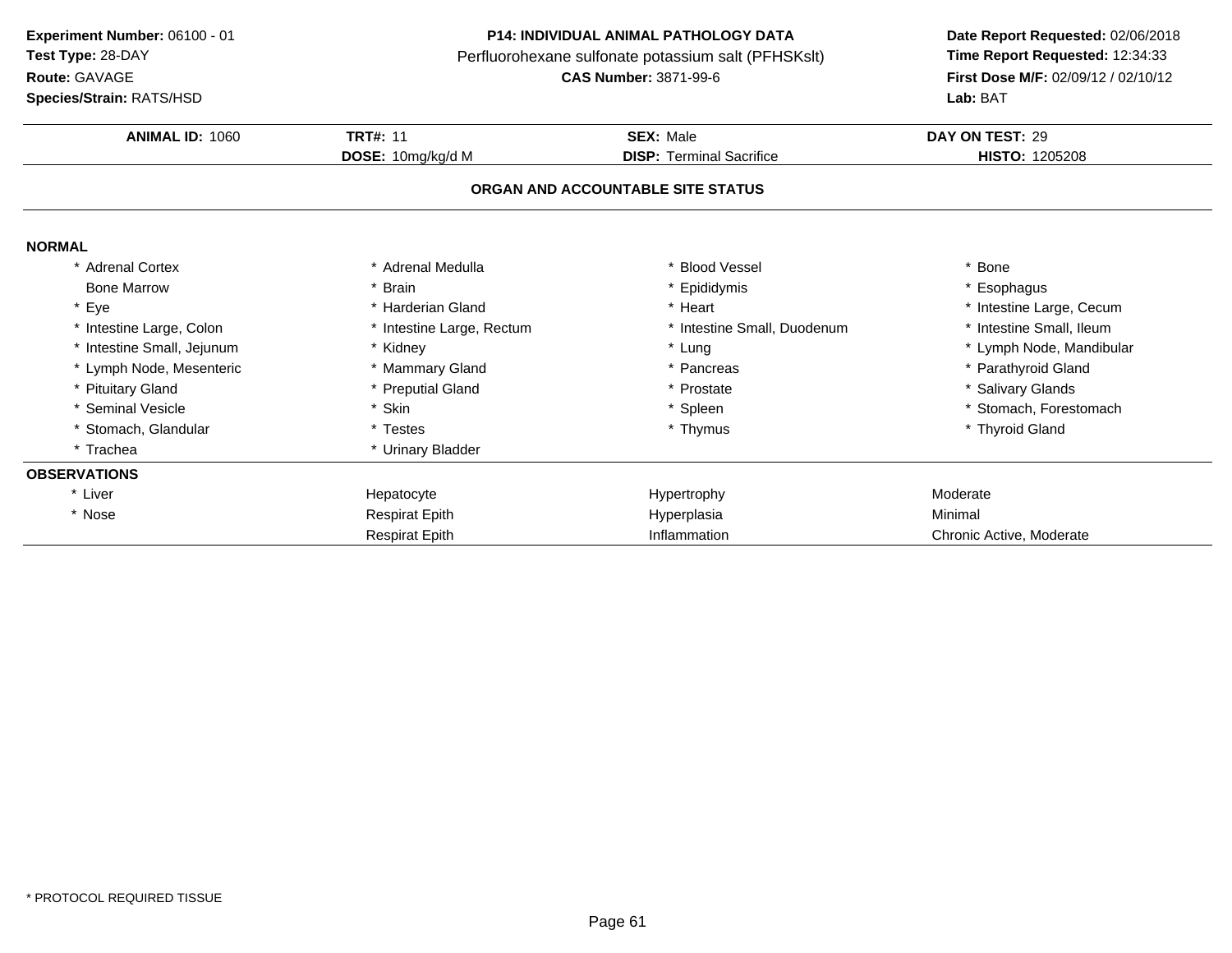**Route:** GAVAGE

**Species/Strain:** RATS/HSD

### **P14: INDIVIDUAL ANIMAL PATHOLOGY DATA**

Perfluorohexane sulfonate potassium salt (PFHSKslt)<br>**CAS Number:** 3871-99-6

| <b>ANIMAL ID: 1061</b>     | <b>TRT#: 2</b><br>DOSE: 0mg/kg/d F | <b>SEX: Female</b>                | DAY ON TEST: 29<br><b>HISTO: 1205209</b> |
|----------------------------|------------------------------------|-----------------------------------|------------------------------------------|
|                            |                                    | <b>DISP:</b> Terminal Sacrifice   |                                          |
|                            |                                    | ORGAN AND ACCOUNTABLE SITE STATUS |                                          |
| <b>NORMAL</b>              |                                    |                                   |                                          |
| * Adrenal Cortex           | * Adrenal Medulla                  | * Blood Vessel                    | <b>Bone</b>                              |
| * Bone Marrow              | * Brain                            | * Clitoral Gland                  | Esophagus                                |
| * Eye                      | * Harderian Gland                  | * Heart                           | * Intestine Large, Cecum                 |
| * Intestine Large, Colon   | * Intestine Large, Rectum          | * Intestine Small, Duodenum       | * Intestine Small, Ileum                 |
| * Intestine Small, Jejunum | * Kidney                           | * Liver                           | * Lung                                   |
| * Lymph Node, Mandibular   | * Lymph Node, Mesenteric           | * Mammary Gland                   | * Nose                                   |
| * Ovary                    | Pancreas                           | * Parathyroid Gland               | <b>Pituitary Gland</b>                   |
| * Salivary Glands          | * Skin                             | * Spleen                          | * Stomach, Forestomach                   |
| * Stomach, Glandular       | * Thymus                           | * Thyroid Gland                   | * Trachea                                |
| * Urinary Bladder          | * Uterus                           |                                   |                                          |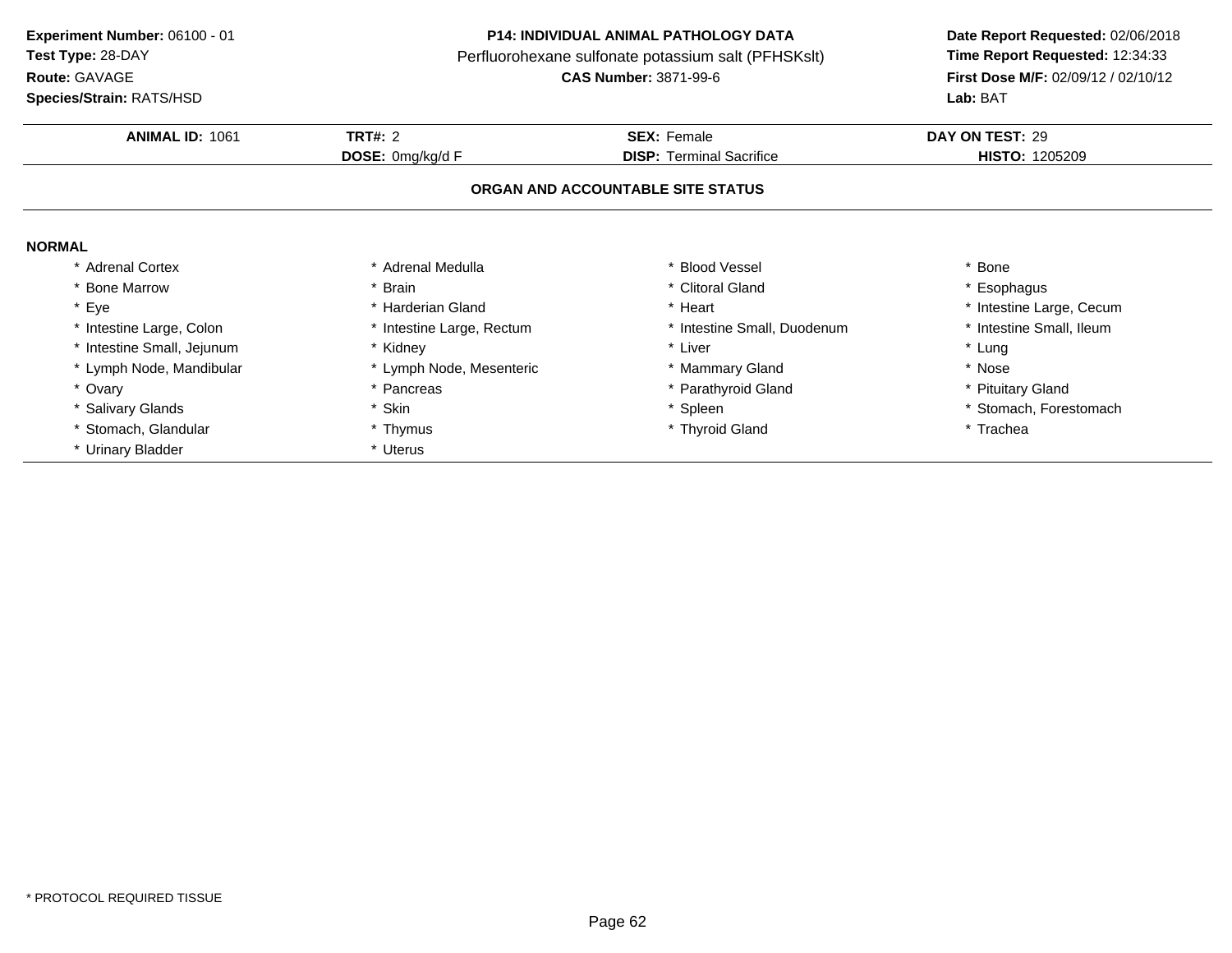**ANIMAL ID:** <sup>1062</sup> **TRT#:** <sup>2</sup> **SEX:** Female **DAY ON TEST:** <sup>29</sup> **DOSE:** 0mg/kg/d F**DISP:** Terminal Sacrifice **HISTO:** 1205210 **ORGAN AND ACCOUNTABLE SITE STATUSNORMAL** \* Adrenal Cortex\* Adrenal Medulla<br>\* Brain a the set of the set of the set of the set of the set of the set of the set of the set of the set of the set o<br>Set of the set of the set of the set of the set of the set of the set of the set of the set of the set of the s \* Bone Marrow \* Brain \* Clitoral Gland \* Esophagus \* Eyee the second of the second term in the second term in the second term in the second term in the second term in the second term in the second term in the second term in the second term in the second term in the second term \* Intestine Small, Ileum \* Intestine Large, Colon\* Intestine Large, Rectum<br>\* Liver \* Intestine Small, Duodenum<br>\* Lung \* Intestine Small, Jejunum\* Lung \* Lymph Node, Mandibular<br>\* Nose \* Nose \* Ovary \* Ovary \* Ovary \* Ovary \* Ovary \* Ovary \* Ovary \* Ovary \* Ovary \* 001 \* Lymph Node, Mesenteric \* Mammary Gland \* Nose \* Ovary \* Pancreas \* Parathyroid Gland\* Pituitary Gland<br>
\* Stomach, Forestomach<br>
\* Stomach, Glandular \* Skin\* Spleen \* Stomach, Forestomach \* Stomach, Forestomach \* That is a street of the street of the street of the street of the street of the street of the street of the street of the street of the street of the street of the s \* Thymus \* Thyroid Gland\* Urinary Bladder \* Uterus**OBSERVATIONS**\* Kidneyy the contract of the contract of the contract of the contract of the contract of the chronic program chronic program  $\sim$  Chronic program contract of the contract of the contract of the contract of the contract of the con **Experiment Number:** 06100 - 01 **P14: INDIVIDUAL ANIMAL PATHOLOGY DATA Date Report Requested:** 02/06/2018 **Test Type:** 28-DAYPerfluorohexane sulfonate potassium salt (PFHSKslt)<br>**CAS Number:** 3871-99-6 **Route:** GAVAGE**First Dose M/F:** 02/09/12 / 02/10/12<br>**Lab:** BAT **Species/Strain:** RATS/HSD**Lab:** BAT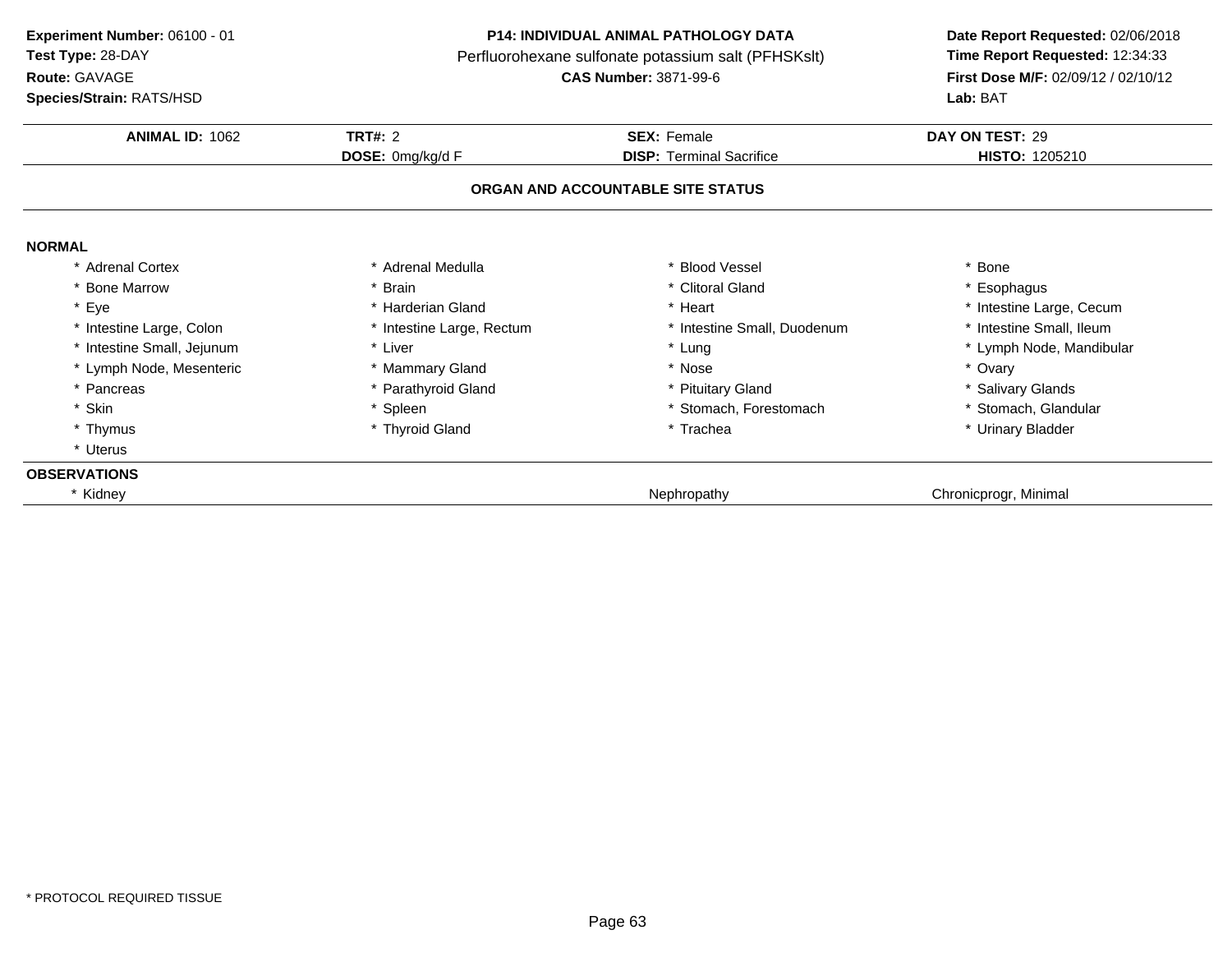**Route:** GAVAGE

**Species/Strain:** RATS/HSD

### **P14: INDIVIDUAL ANIMAL PATHOLOGY DATA**

Perfluorohexane sulfonate potassium salt (PFHSKslt)<br>**CAS Number:** 3871-99-6

| <b>ANIMAL ID: 1063</b>     | <b>TRT#: 2</b><br>DOSE: 0mg/kg/d F | <b>SEX: Female</b><br><b>DISP:</b> Terminal Sacrifice | DAY ON TEST: 29<br><b>HISTO: 1205211</b> |
|----------------------------|------------------------------------|-------------------------------------------------------|------------------------------------------|
|                            |                                    |                                                       |                                          |
| <b>NORMAL</b>              |                                    |                                                       |                                          |
| * Adrenal Cortex           | * Adrenal Medulla                  | <b>Blood Vessel</b>                                   | * Bone                                   |
| * Bone Marrow              | * Brain                            | * Clitoral Gland                                      | Esophagus                                |
| * Eye                      | * Harderian Gland                  | * Heart                                               | * Intestine Large, Cecum                 |
| * Intestine Large, Colon   | * Intestine Large, Rectum          | * Intestine Small, Duodenum                           | * Intestine Small, Ileum                 |
| * Intestine Small, Jejunum | * Kidney                           | Liver                                                 | * Lung                                   |
| * Lymph Node, Mandibular   | * Lymph Node, Mesenteric           | * Mammary Gland                                       | * Nose                                   |
| * Ovary                    | * Pancreas                         | * Parathyroid Gland                                   | * Pituitary Gland                        |
| * Salivary Glands          | * Skin                             | * Spleen                                              | * Stomach, Forestomach                   |
| * Stomach, Glandular       | * Thymus                           | * Thyroid Gland                                       | * Trachea                                |
| * Urinary Bladder          | * Uterus                           |                                                       |                                          |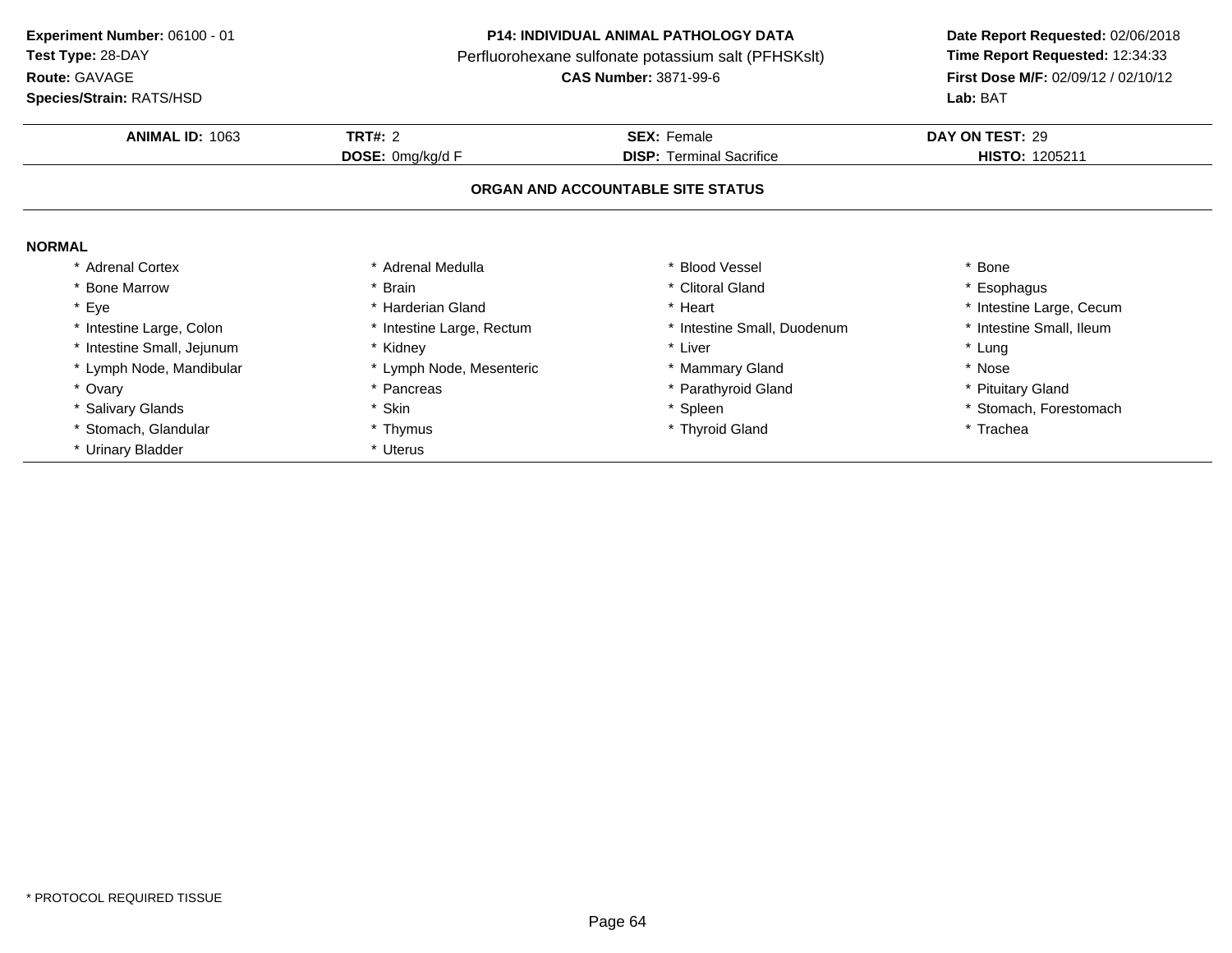**ANIMAL ID:** <sup>1064</sup> **TRT#:** <sup>2</sup> **SEX:** Female **DAY ON TEST:** <sup>29</sup> **DOSE:** 0mg/kg/d F**DISP:** Terminal Sacrifice **HISTO:** 1205212 **ORGAN AND ACCOUNTABLE SITE STATUSNORMAL** \* Adrenal Cortex\* Adrenal Medulla<br>\* Brain a the set of the set of the set of the set of the set of the set of the set of the set of the set of the set o<br>Set of the set of the set of the set of the set of the set of the set of the set of the set of the set of the s \* Bone Marrow \* Brain \* Clitoral Gland \* Esophagus \* Eyee the second of the second term in the second term in the second term in the second term in the second term in the second term in the second term in the second term in the second term in the second term in the second term \* Intestine Small, Ileum \* Intestine Large, Colon\* Intestine Large, Rectum<br>\* Kidney \* Intestine Small, Duodenum \* \* Intest<br>
\* Liver \* \* Lung \* Intestine Small, Jejunum \* Kidney \* Liver \* Lung \* Lymph Node, Mandibular \* Lymph Node, Mesenteric\* Lymph Node, Mesenteric \* \* Mammary Gland \* Nose \* Ovary\* Pancreas \* Parathyroid Gland<br>\* Skin \* Steen \* Soleen \* Steen \* Steen \* Steen \* Steen \* Steen \* Steen \* Steen \* Steen \* Steen \* Steen \* Steen \* Steen \* Steen \* Steen \* Steen \* Steen \* Steen \* Steen \* Steen \* Steen \* Steen \* Pituitary Gland \* Salivary Glandss \* Skin \* Skin \* Spleen \* Spleen \* Spleen \* Stomach, Forestomach \* Thymus \* Stomach, Forestomach \* Thymus \* Trachea \* Stomach, Glandular **\*** Thymus \* Thyroid Gland \* Trachea \* Urinary Bladder **OBSERVATIONS**\* Uteruss and the Bilateral Bilateral control of the Dilation n Mild [ Dilation TGLs = 1-14 ]**Experiment Number:** 06100 - 01 **P14: INDIVIDUAL ANIMAL PATHOLOGY DATA Date Report Requested:** 02/06/2018 **Test Type:** 28-DAYPerfluorohexane sulfonate potassium salt (PFHSKslt)<br>**CAS Number:** 3871-99-6 **Route:** GAVAGE**First Dose M/F:** 02/09/12 / 02/10/12<br>**Lab:** BAT **Species/Strain:** RATS/HSD**Lab:** BAT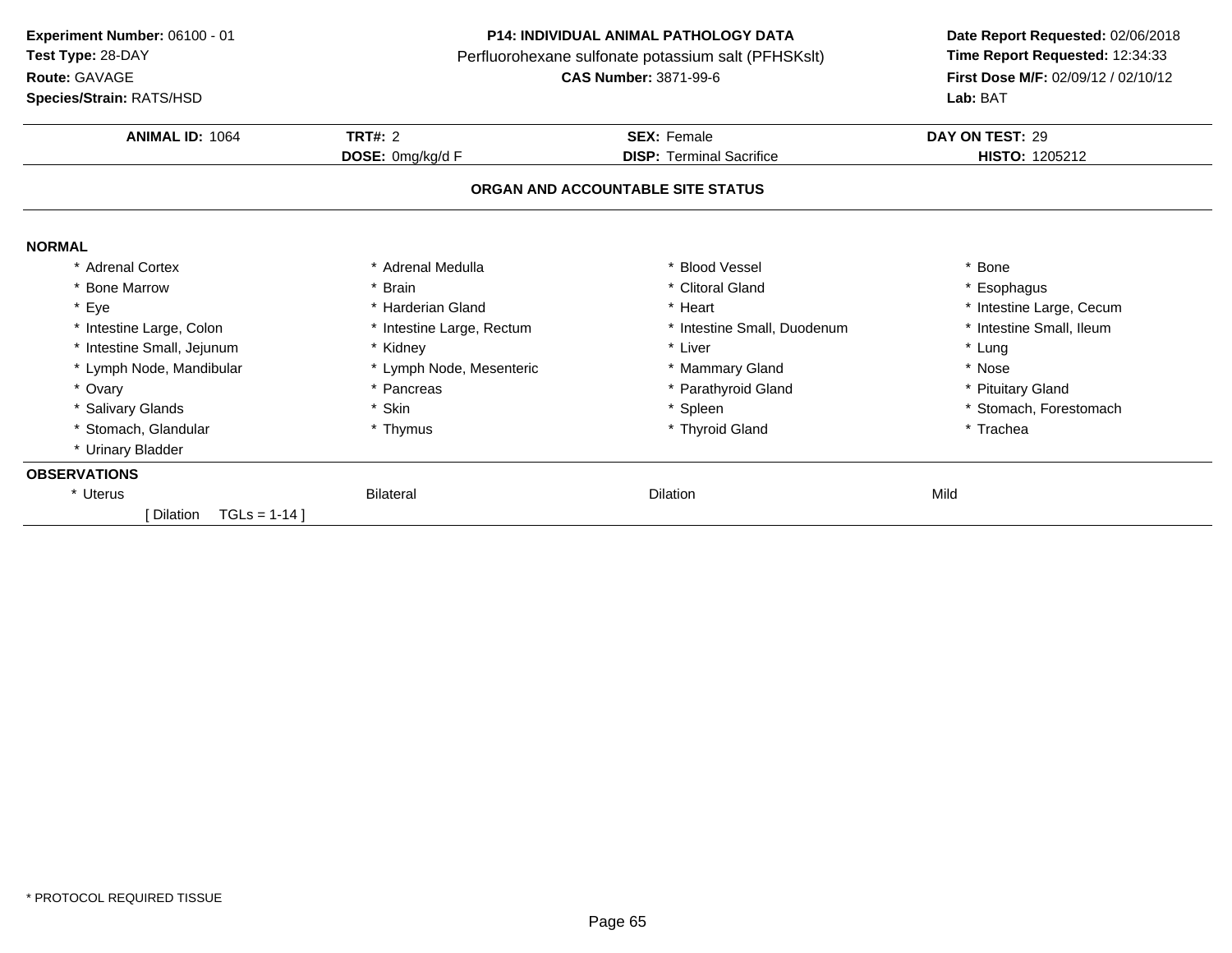**Route:** GAVAGE

**Species/Strain:** RATS/HSD

## **P14: INDIVIDUAL ANIMAL PATHOLOGY DATA**

Perfluorohexane sulfonate potassium salt (PFHSKslt)<br>**CAS Number:** 3871-99-6

| <b>ANIMAL ID: 1065</b>     | <b>TRT#: 2</b>            | <b>SEX: Female</b>                | DAY ON TEST: 29          |
|----------------------------|---------------------------|-----------------------------------|--------------------------|
|                            | DOSE: 0mg/kg/d F          | <b>DISP:</b> Terminal Sacrifice   | <b>HISTO: 1205213</b>    |
|                            |                           | ORGAN AND ACCOUNTABLE SITE STATUS |                          |
| <b>NORMAL</b>              |                           |                                   |                          |
| * Adrenal Cortex           | * Adrenal Medulla         | * Blood Vessel                    | * Bone                   |
| * Bone Marrow              | * Brain                   | * Clitoral Gland                  | * Esophagus              |
| Eye                        | * Harderian Gland         | * Heart                           | * Intestine Large, Cecum |
| * Intestine Large, Colon   | * Intestine Large, Rectum | * Intestine Small, Duodenum       | * Intestine Small, Ileum |
| * Intestine Small, Jejunum | * Kidney                  | * Liver                           | * Lung                   |
| * Lymph Node, Mandibular   | * Lymph Node, Mesenteric  | * Mammary Gland                   | * Nose                   |
| * Ovary                    | * Pancreas                | * Parathyroid Gland               | * Pituitary Gland        |
| * Salivary Glands          | * Skin                    | * Spleen                          | * Stomach, Forestomach   |
| * Stomach, Glandular       | * Thymus                  | * Thyroid Gland                   | * Trachea                |
| * Urinary Bladder          | * Uterus                  |                                   |                          |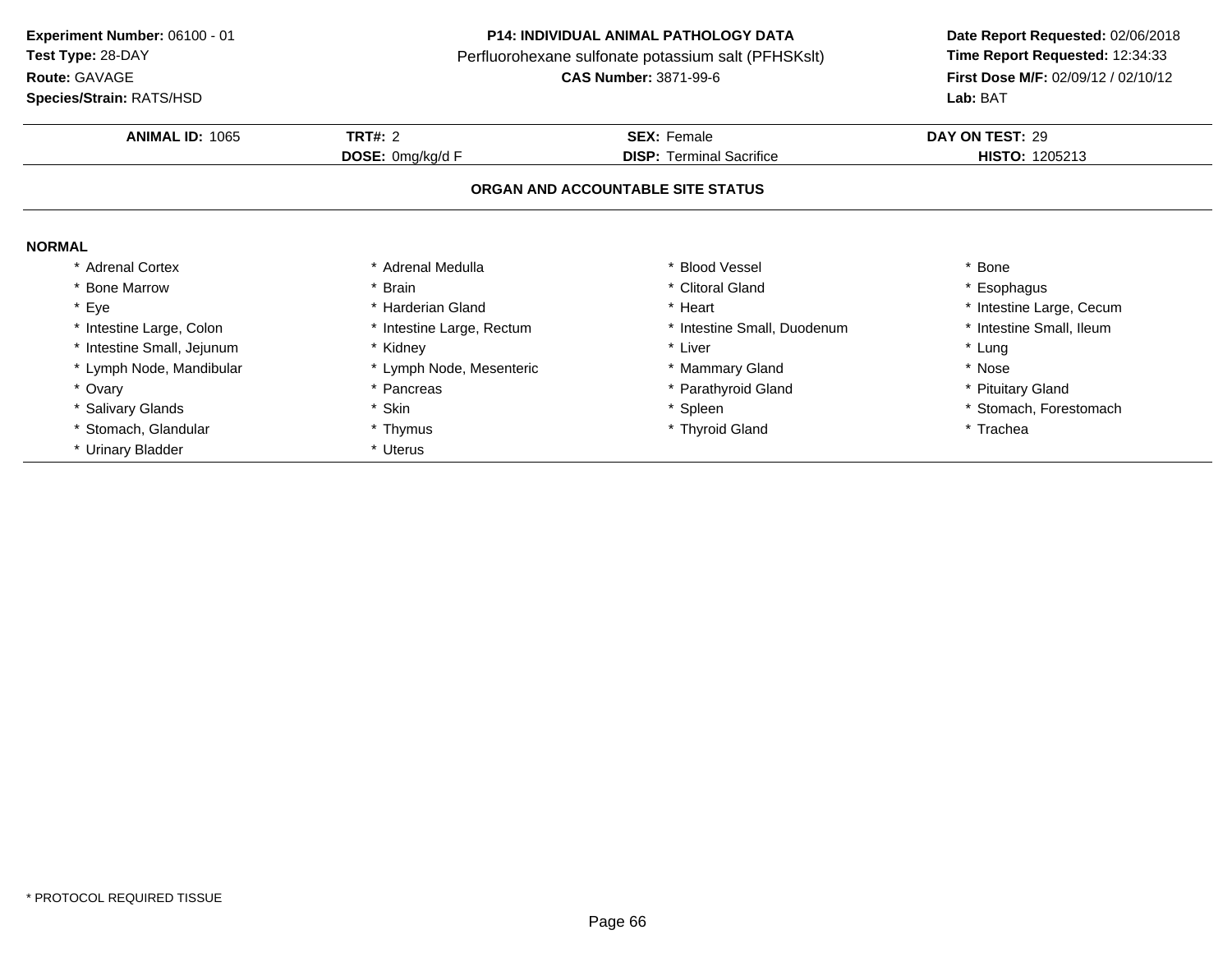**ANIMAL ID:** <sup>1066</sup> **TRT#:** <sup>2</sup> **SEX:** Female **DAY ON TEST:** <sup>29</sup> **DOSE:** 0mg/kg/d F**DISP:** Terminal Sacrifice **HISTO:** 1205214 **ORGAN AND ACCOUNTABLE SITE STATUSNORMAL** \* Adrenal Cortex\* Adrenal Medulla<br>\* Brain a the set of the set of the set of the set of the set of the set of the set of the set of the set of the set o<br>Set of the set of the set of the set of the set of the set of the set of the set of the set of the set of the s \* Bone Marrow \* Brain \* Clitoral Gland \* Esophagus \* Eyee the second of the second term in the second term in the second term in the second term in the second term in the second term in the second term in the second term in the second term in the second term in the second term \* Intestine Small, Ileum \* Intestine Large, Colon\* Intestine Large, Rectum<br>\* Liver \* Intestine Small, Duodenum<br>\* Lung \* Intestine Small, Jejunum\* Lung \* Lymph Node, Mandibular<br>\* Nose \* Nose \* Ovary \* Ovary \* Ovary \* Ovary \* Ovary \* Ovary \* Ovary \* Ovary \* Ovary \* 001 \* Lymph Node, Mesenteric \* Mammary Gland \* Nose \* Ovary \* Pancreas \* Parathyroid Gland\* Pituitary Gland<br>
\* Stomach, Forestomach<br>
\* Stomach, Glandular \* Skin\* Spleen \* Stomach, Forestomach \* Stomach, Forestomach \* That is a street of the street of the street of the street of the street of the street of the street of the street of the street of the street of the street of the s \* Thymus \* Thyroid Gland\* Urinary Bladder \* Uterus**OBSERVATIONS**y the contract of the contract of the contract of the contract of the contract of the chronic program chronic program  $\sim$  Chronic program contract of the contract of the contract of the contract of the contract of the con **Experiment Number:** 06100 - 01 **P14: INDIVIDUAL ANIMAL PATHOLOGY DATA Date Report Requested:** 02/06/2018 **Test Type:** 28-DAYPerfluorohexane sulfonate potassium salt (PFHSKslt)<br>**CAS Number:** 3871-99-6 **Route:** GAVAGE**First Dose M/F:** 02/09/12 / 02/10/12<br>**Lab:** BAT **Species/Strain:** RATS/HSD**Lab:** BAT

\* Kidney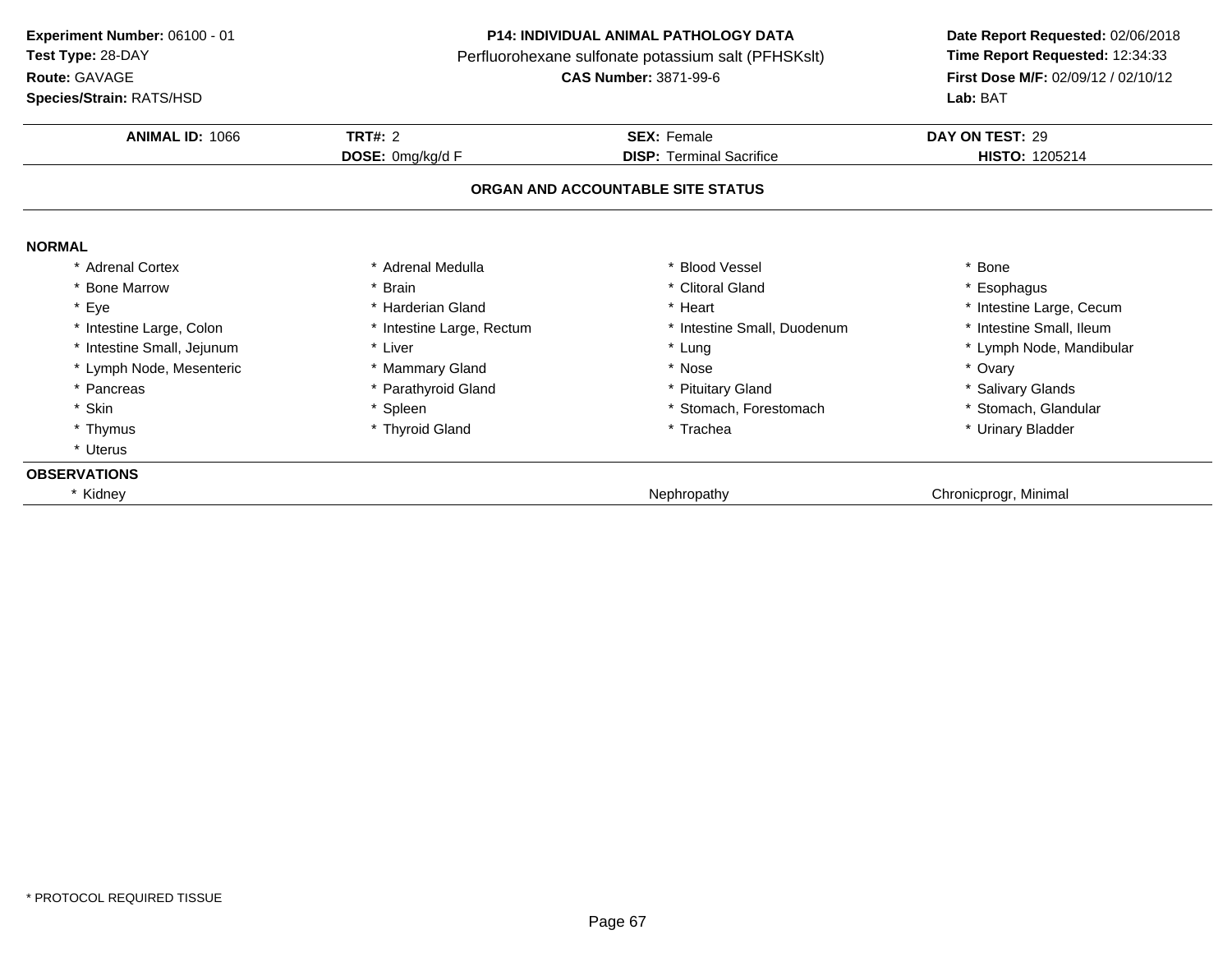**Route:** GAVAGE

**Species/Strain:** RATS/HSD

### **P14: INDIVIDUAL ANIMAL PATHOLOGY DATA**

Perfluorohexane sulfonate potassium salt (PFHSKslt)<br>**CAS Number:** 3871-99-6

| <b>ANIMAL ID: 1067</b>     | <b>TRT#: 2</b><br>DOSE: 0mg/kg/d F | <b>SEX: Female</b><br><b>DISP:</b> Terminal Sacrifice | DAY ON TEST: 29<br><b>HISTO: 1205215</b> |
|----------------------------|------------------------------------|-------------------------------------------------------|------------------------------------------|
|                            |                                    |                                                       |                                          |
| <b>NORMAL</b>              |                                    |                                                       |                                          |
| * Adrenal Cortex           | * Adrenal Medulla                  | * Blood Vessel                                        | Bone                                     |
| * Bone Marrow              | * Brain                            | * Clitoral Gland                                      | Esophagus                                |
| * Eye                      | * Harderian Gland                  | * Heart                                               | * Intestine Large, Cecum                 |
| * Intestine Large, Colon   | * Intestine Large, Rectum          | * Intestine Small, Duodenum                           | * Intestine Small, Ileum                 |
| * Intestine Small, Jejunum | * Kidney                           | * Liver                                               | * Lung                                   |
| * Lymph Node, Mandibular   | * Lymph Node, Mesenteric           | * Mammary Gland                                       | * Nose                                   |
| * Ovary                    | Pancreas                           | * Parathyroid Gland                                   | <b>Pituitary Gland</b>                   |
| * Salivary Glands          | * Skin                             | * Spleen                                              | * Stomach, Forestomach                   |
| * Stomach, Glandular       | * Thymus                           | * Thyroid Gland                                       | * Trachea                                |
| * Urinary Bladder          | * Uterus                           |                                                       |                                          |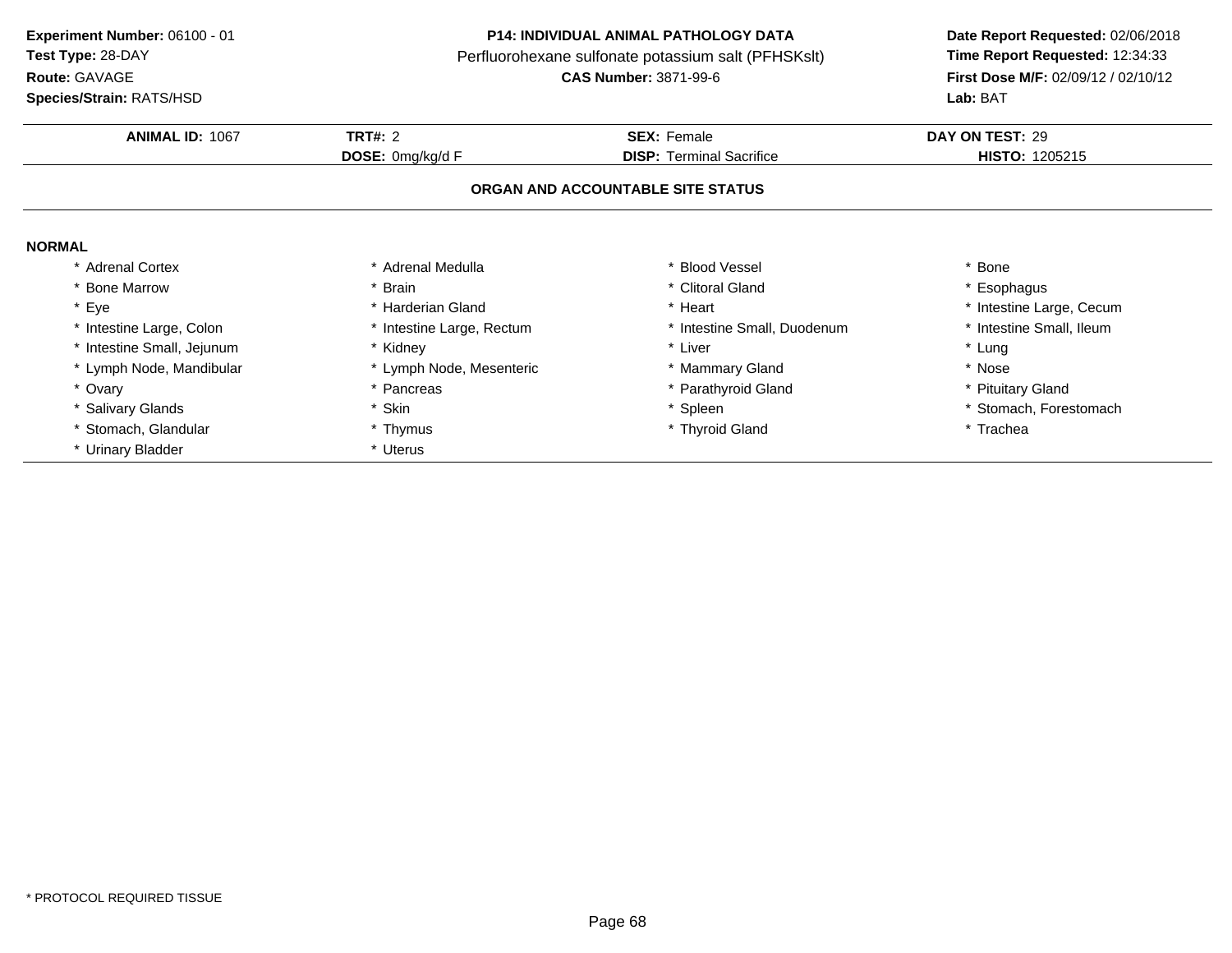**Route:** GAVAGE

**Species/Strain:** RATS/HSD

### **P14: INDIVIDUAL ANIMAL PATHOLOGY DATA**

Perfluorohexane sulfonate potassium salt (PFHSKslt)<br>**CAS Number:** 3871-99-6

| <b>ANIMAL ID: 1068</b>   | <b>TRT#: 2</b>            | <b>SEX: Female</b>                | DAY ON TEST: 29          |
|--------------------------|---------------------------|-----------------------------------|--------------------------|
|                          | DOSE: 0mg/kg/d F          | <b>DISP:</b> Terminal Sacrifice   | <b>HISTO: 1205216</b>    |
|                          |                           | ORGAN AND ACCOUNTABLE SITE STATUS |                          |
| <b>NORMAL</b>            |                           |                                   |                          |
| <b>Adrenal Cortex</b>    | Adrenal Medulla           | * Blood Vessel                    | * Bone                   |
| * Bone Marrow            | Brain                     | * Clitoral Gland                  | * Esophagus              |
| * Eye                    | Harderian Gland           | * Heart                           | * Intestine Large, Cecum |
| * Intestine Large, Colon | * Intestine Large, Rectum | * Intestine Small, Duodenum       | * Intestine Small, Ileum |
| Intestine Small, Jejunum | Kidney                    | * Liver                           | * Lung                   |
| * Lymph Node, Mandibular | * Lymph Node, Mesenteric  | * Mammary Gland                   | * Nose                   |
| * Ovary                  | Pancreas                  | * Parathyroid Gland               | * Pituitary Gland        |
| * Salivary Glands        | * Skin                    | * Spleen                          | * Stomach, Forestomach   |
| Stomach, Glandular       | * Thymus                  | * Thyroid Gland                   | * Trachea                |
| * Urinary Bladder        | * Uterus                  |                                   |                          |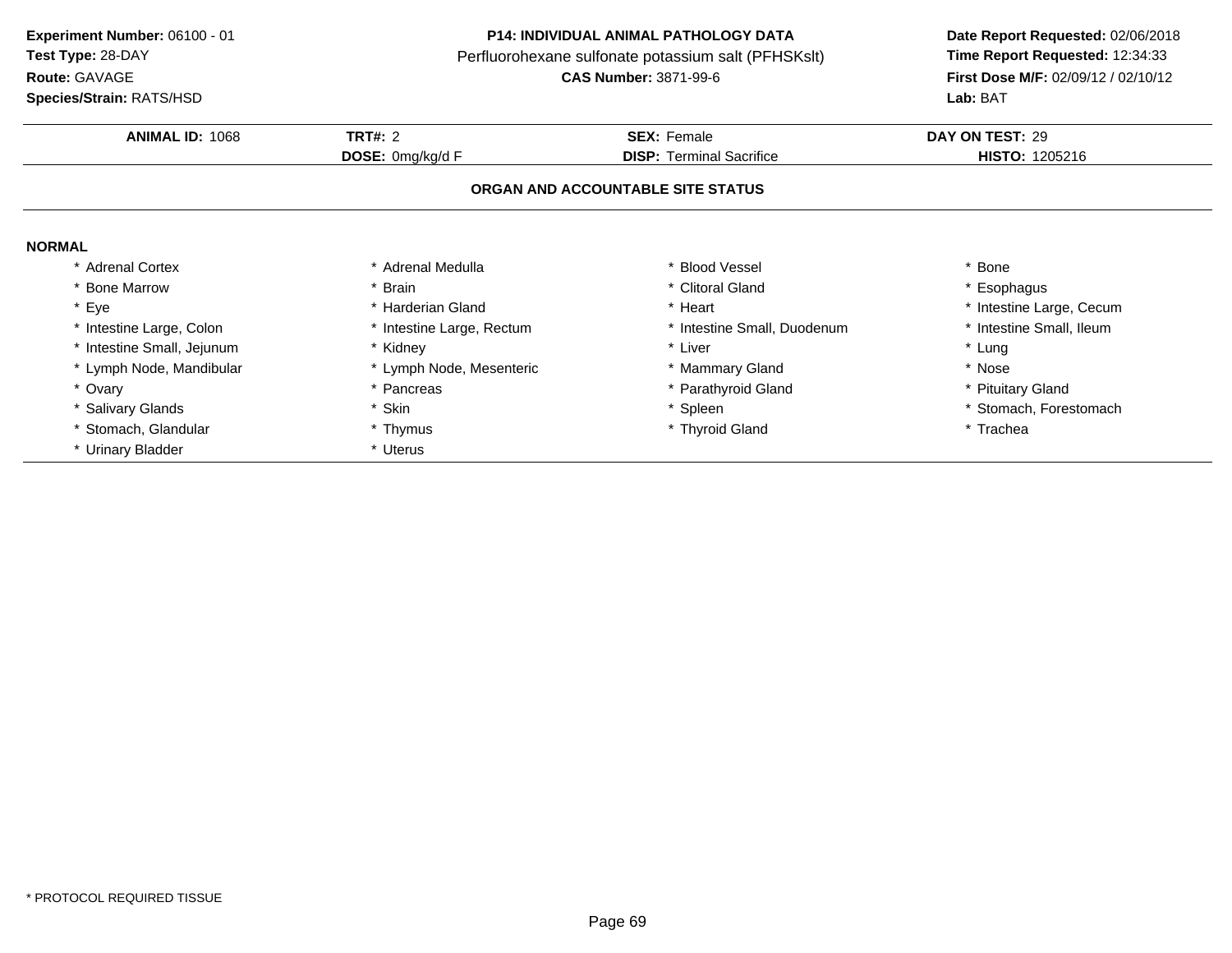**ANIMAL ID:** <sup>1069</sup> **TRT#:** <sup>2</sup> **SEX:** Female **DAY ON TEST:** <sup>29</sup> **DOSE:** 0mg/kg/d F**DISP:** Terminal Sacrifice **HISTO:** 1205217 **ORGAN AND ACCOUNTABLE SITE STATUSNORMAL** \* Adrenal Cortex\* Adrenal Medulla<br>\* Brain a the set of the set of the set of the set of the set of the set of the set of the set of the set of the set o<br>Set of the set of the set of the set of the set of the set of the set of the set of the set of the set of the s \* Bone Marrow \* Brain \* Esophagus \* Eye \* Harderian Gland\* Heart \* Heart \* Intestine Large, Cecum<br>\* Intestine Small, Duodenum \* \* Intestine Small, Ileum \* Intestine Large, Colon<br>\* Intestine Small, Jejunum \* Intestine Large, Rectum\* Intestine Small, Duodenum \* 11testine Small, Ileum \* Lung \* Intestine Small, Ileum \* Lymph Node, Mandibular \* Liver \* Lung \* Lymph Node, Mandibular \* Lymph Node, Mesenteric \* Mammary Gland \* Nose \* Ovary \* Pancreas \* Parathyroid Glandd **the set of the set of the set of the set of the set of the set of the set of the set of the set of the set of the set of the set of the set of the set of the set of the set of the set of the set of the set of the set of** \* Spleen\* Stomach, Forestomach \* \* Stomach, Glandular \* Thymus \* Thymus \* Thymus \* Thymus \* Thymus \* Uterus \* Uterus \* Thyroid Glandd **a** \* Trachea \* Trachea \* \* Urinary Bladder \* Urinary Bradder \* \* Uterus **MISSING** \* Clitoral Gland**OBSERVATIONS**\* Kidneyy the contract of the contract of the contract of the contract of the contract of the chronic program chronic program  $\mathbb{R}^n$ **Experiment Number:** 06100 - 01 **P14: INDIVIDUAL ANIMAL PATHOLOGY DATA Date Report Requested:** 02/06/2018 **Test Type:** 28-DAYPerfluorohexane sulfonate potassium salt (PFHSKslt)<br>**CAS Number:** 3871-99-6 **Route:** GAVAGE**First Dose M/F:** 02/09/12 / 02/10/12<br>**Lab:** BAT **Species/Strain:** RATS/HSD**Lab:** BAT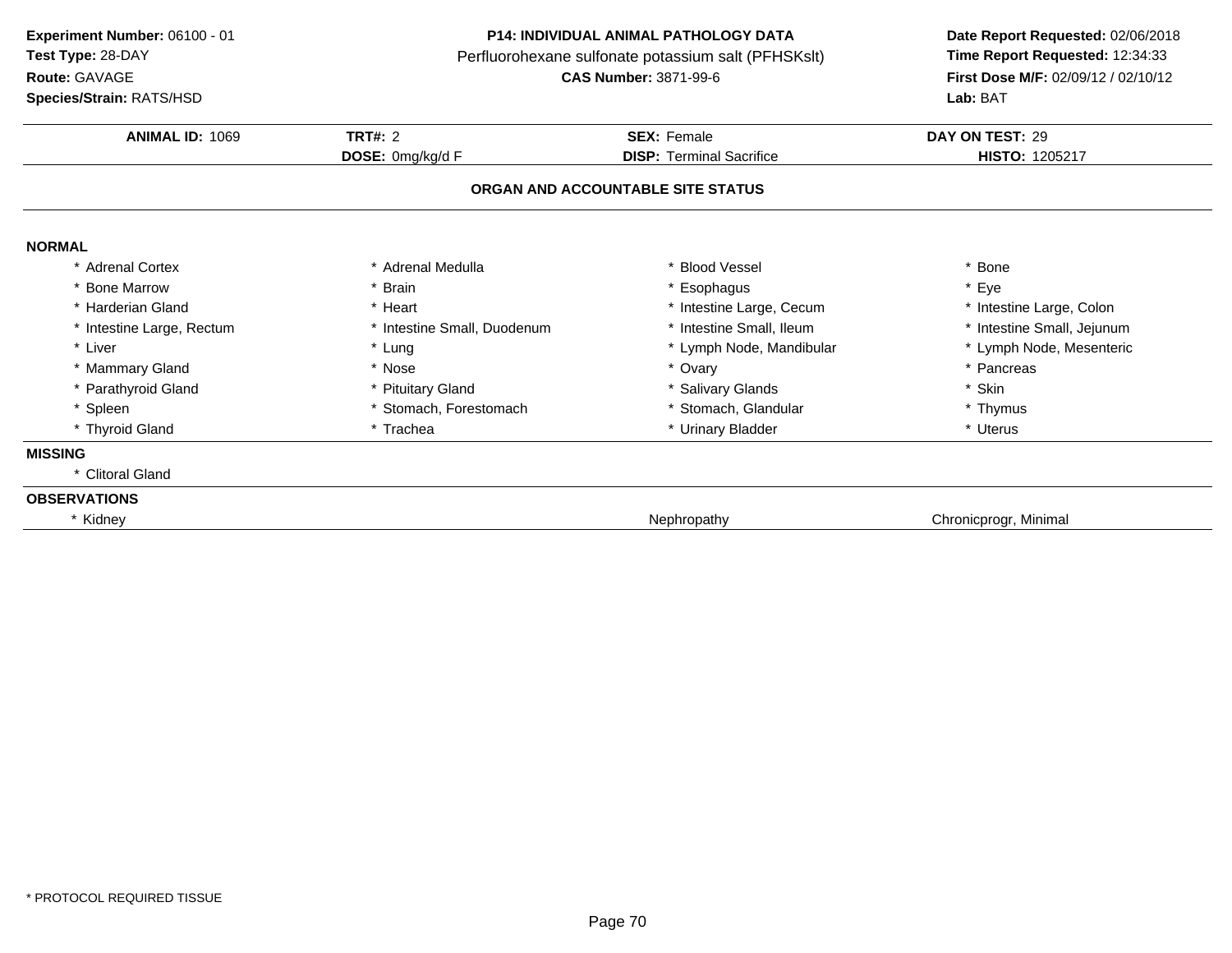**Route:** GAVAGE

**Species/Strain:** RATS/HSD

## **P14: INDIVIDUAL ANIMAL PATHOLOGY DATA**

Perfluorohexane sulfonate potassium salt (PFHSKslt)<br>**CAS Number:** 3871-99-6

| <b>ANIMAL ID: 1070</b>   | TRT#: 2                   | <b>SEX: Female</b>                | DAY ON TEST: 29          |
|--------------------------|---------------------------|-----------------------------------|--------------------------|
|                          | DOSE: 0mg/kg/d F          | <b>DISP: Terminal Sacrifice</b>   | <b>HISTO: 1205218</b>    |
|                          |                           | ORGAN AND ACCOUNTABLE SITE STATUS |                          |
| <b>NORMAL</b>            |                           |                                   |                          |
| <b>Adrenal Cortex</b>    | Adrenal Medulla           | * Blood Vessel                    | Bone                     |
| * Bone Marrow            | * Brain                   | * Clitoral Gland                  | * Esophagus              |
| * Eye                    | * Harderian Gland         | * Heart                           | * Intestine Large, Cecum |
| * Intestine Large, Colon | * Intestine Large, Rectum | * Intestine Small, Duodenum       | * Intestine Small, Ileum |
| Intestine Small, Jejunum | * Kidney                  | * Liver                           | * Lung                   |
| * Lymph Node, Mandibular | * Lymph Node, Mesenteric  | * Mammary Gland                   | * Nose                   |
| * Ovary                  | * Pancreas                | * Parathyroid Gland               | * Pituitary Gland        |
| * Salivary Glands        | * Skin                    | * Spleen                          | * Stomach, Forestomach   |
| Stomach, Glandular       | * Thymus                  | * Thyroid Gland                   | * Trachea                |
| * Urinary Bladder        | * Uterus                  |                                   |                          |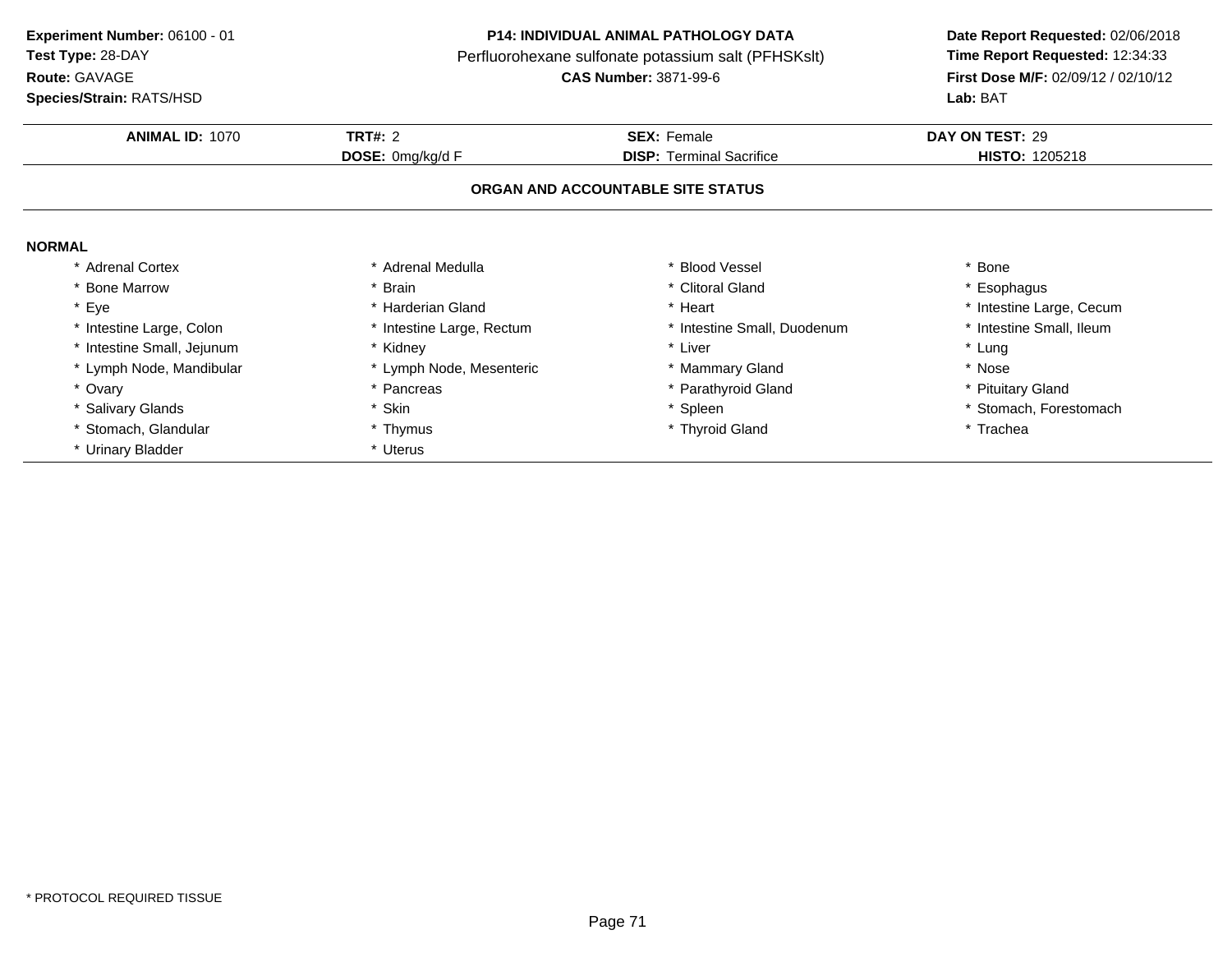| Experiment Number: 06100 - 01<br>Test Type: 28-DAY<br>Route: GAVAGE<br>Species/Strain: RATS/HSD | P14: INDIVIDUAL ANIMAL PATHOLOGY DATA<br>Perfluorohexane sulfonate potassium salt (PFHSKslt)<br><b>CAS Number: 3871-99-6</b> |                                   | Date Report Requested: 02/06/2018<br>Time Report Requested: 12:34:33<br>First Dose M/F: 02/09/12 / 02/10/12<br>Lab: BAT |  |
|-------------------------------------------------------------------------------------------------|------------------------------------------------------------------------------------------------------------------------------|-----------------------------------|-------------------------------------------------------------------------------------------------------------------------|--|
| <b>ANIMAL ID: 1071</b>                                                                          | <b>TRT#: 4</b>                                                                                                               | <b>SEX: Female</b>                | DAY ON TEST: 29                                                                                                         |  |
|                                                                                                 | DOSE: $3.12$ mg/kg/d F                                                                                                       | <b>DISP: Terminal Sacrifice</b>   | <b>HISTO: 1205219</b>                                                                                                   |  |
|                                                                                                 |                                                                                                                              | ORGAN AND ACCOUNTABLE SITE STATUS |                                                                                                                         |  |
| <b>NORMAL</b>                                                                                   |                                                                                                                              |                                   |                                                                                                                         |  |
| <b>Bone Marrow</b>                                                                              | Liver<br>$\ast$                                                                                                              | Nose                              | * Ovary                                                                                                                 |  |
| Pancreas                                                                                        | Spleen                                                                                                                       | * Thyroid Gland                   |                                                                                                                         |  |
| <b>OBSERVATIONS</b>                                                                             |                                                                                                                              |                                   |                                                                                                                         |  |
| * Kidney                                                                                        |                                                                                                                              | Nephropathy                       | Chronicprogr, Minimal                                                                                                   |  |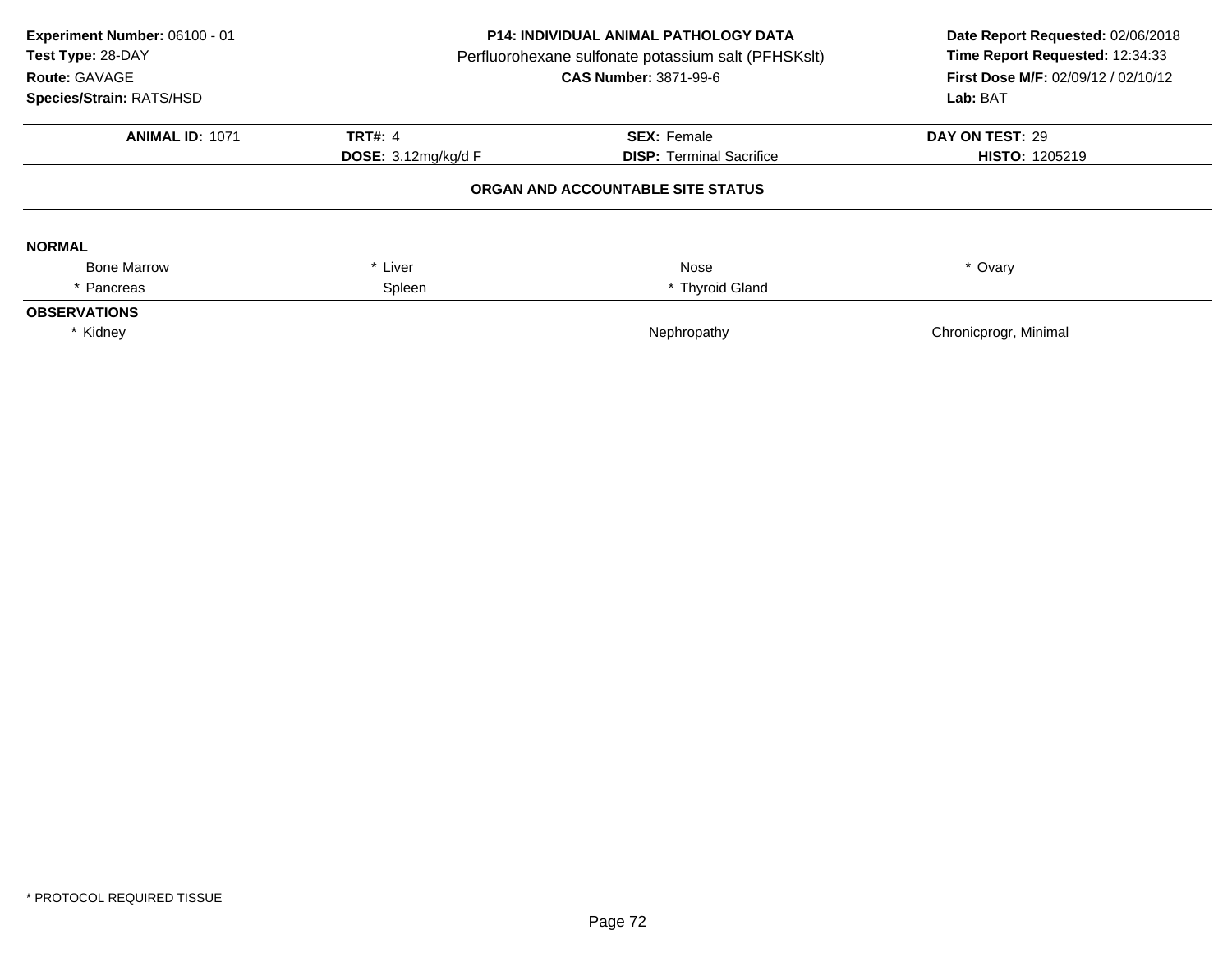| Experiment Number: 06100 - 01<br>Test Type: 28-DAY<br>Route: GAVAGE<br>Species/Strain: RATS/HSD | P14: INDIVIDUAL ANIMAL PATHOLOGY DATA<br>Perfluorohexane sulfonate potassium salt (PFHSKslt)<br><b>CAS Number: 3871-99-6</b> |                                   | Date Report Requested: 02/06/2018<br>Time Report Requested: 12:34:33<br>First Dose M/F: 02/09/12 / 02/10/12<br>Lab: BAT |
|-------------------------------------------------------------------------------------------------|------------------------------------------------------------------------------------------------------------------------------|-----------------------------------|-------------------------------------------------------------------------------------------------------------------------|
| <b>ANIMAL ID: 1072</b>                                                                          | <b>TRT#: 4</b>                                                                                                               | <b>SEX: Female</b>                | DAY ON TEST: 29                                                                                                         |
|                                                                                                 | DOSE: $3.12$ mg/kg/d F                                                                                                       | <b>DISP: Terminal Sacrifice</b>   | <b>HISTO: 1205220</b>                                                                                                   |
|                                                                                                 |                                                                                                                              | ORGAN AND ACCOUNTABLE SITE STATUS |                                                                                                                         |
| <b>NORMAL</b>                                                                                   |                                                                                                                              |                                   |                                                                                                                         |
| <b>Bone Marrow</b>                                                                              | Liver<br>$\ast$                                                                                                              | Nose                              | * Ovary                                                                                                                 |
| Pancreas                                                                                        | Spleen                                                                                                                       | * Thyroid Gland                   |                                                                                                                         |
| <b>OBSERVATIONS</b>                                                                             |                                                                                                                              |                                   |                                                                                                                         |
| * Kidney                                                                                        |                                                                                                                              | Nephropathy                       | Chronicprogr, Minimal                                                                                                   |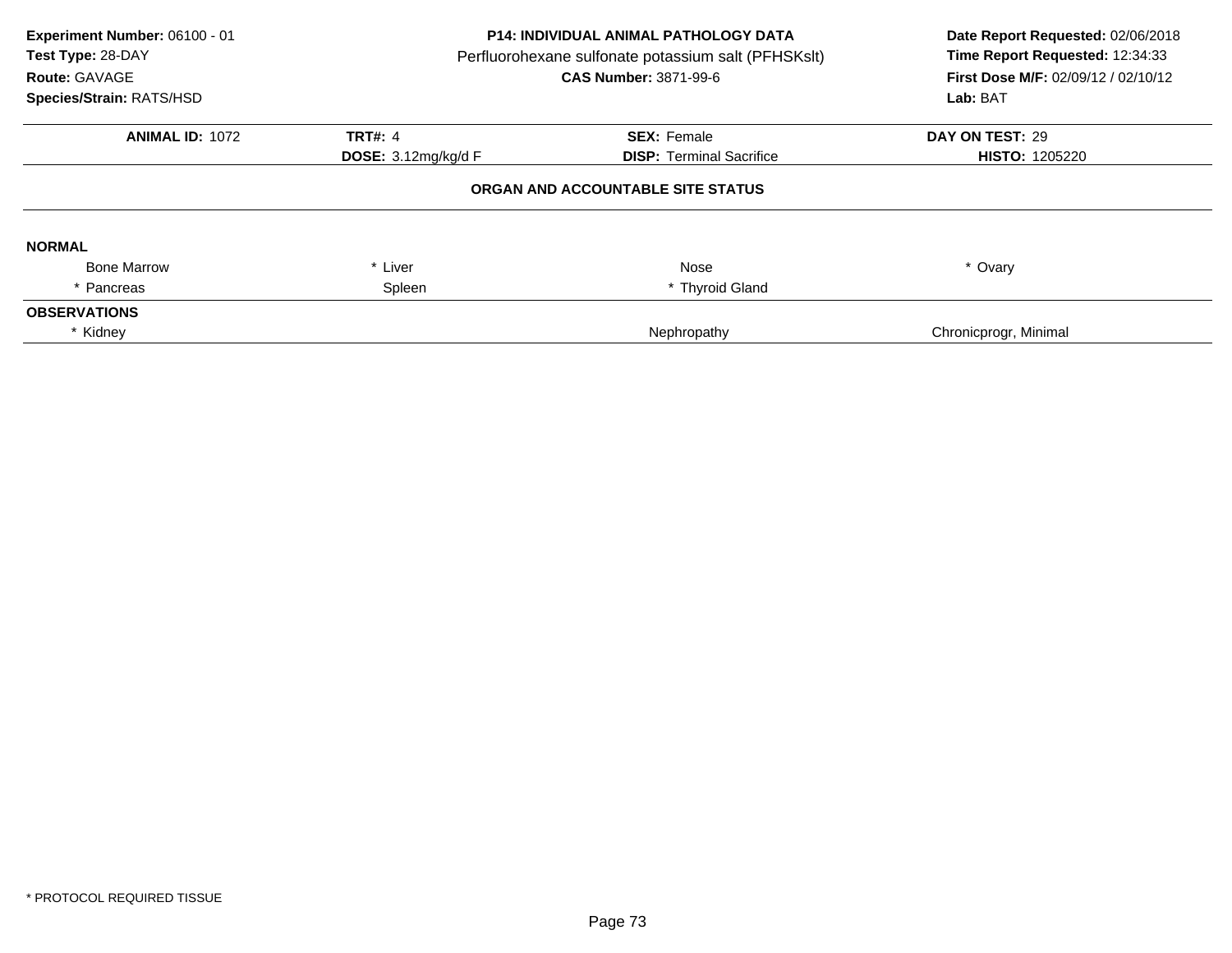| Experiment Number: 06100 - 01<br>Test Type: 28-DAY<br>Route: GAVAGE<br>Species/Strain: RATS/HSD | <b>P14: INDIVIDUAL ANIMAL PATHOLOGY DATA</b><br>Perfluorohexane sulfonate potassium salt (PFHSKslt)<br><b>CAS Number: 3871-99-6</b> |                                 | Date Report Requested: 02/06/2018<br>Time Report Requested: 12:34:33<br>First Dose M/F: 02/09/12 / 02/10/12<br>Lab: BAT |
|-------------------------------------------------------------------------------------------------|-------------------------------------------------------------------------------------------------------------------------------------|---------------------------------|-------------------------------------------------------------------------------------------------------------------------|
| <b>ANIMAL ID: 1073</b>                                                                          | <b>TRT#: 4</b>                                                                                                                      | <b>SEX: Female</b>              | DAY ON TEST: 29                                                                                                         |
|                                                                                                 | <b>DOSE:</b> $3.12 \text{mg/kg/d}$ F                                                                                                | <b>DISP:</b> Terminal Sacrifice | <b>HISTO: 1205221</b>                                                                                                   |
|                                                                                                 |                                                                                                                                     |                                 |                                                                                                                         |
| <b>NORMAL</b>                                                                                   |                                                                                                                                     |                                 |                                                                                                                         |
| <b>Bone Marrow</b>                                                                              | Kidney                                                                                                                              | Liver                           | Nose                                                                                                                    |
| * Ovary                                                                                         | Pancreas                                                                                                                            | Spleen                          | * Thyroid Gland                                                                                                         |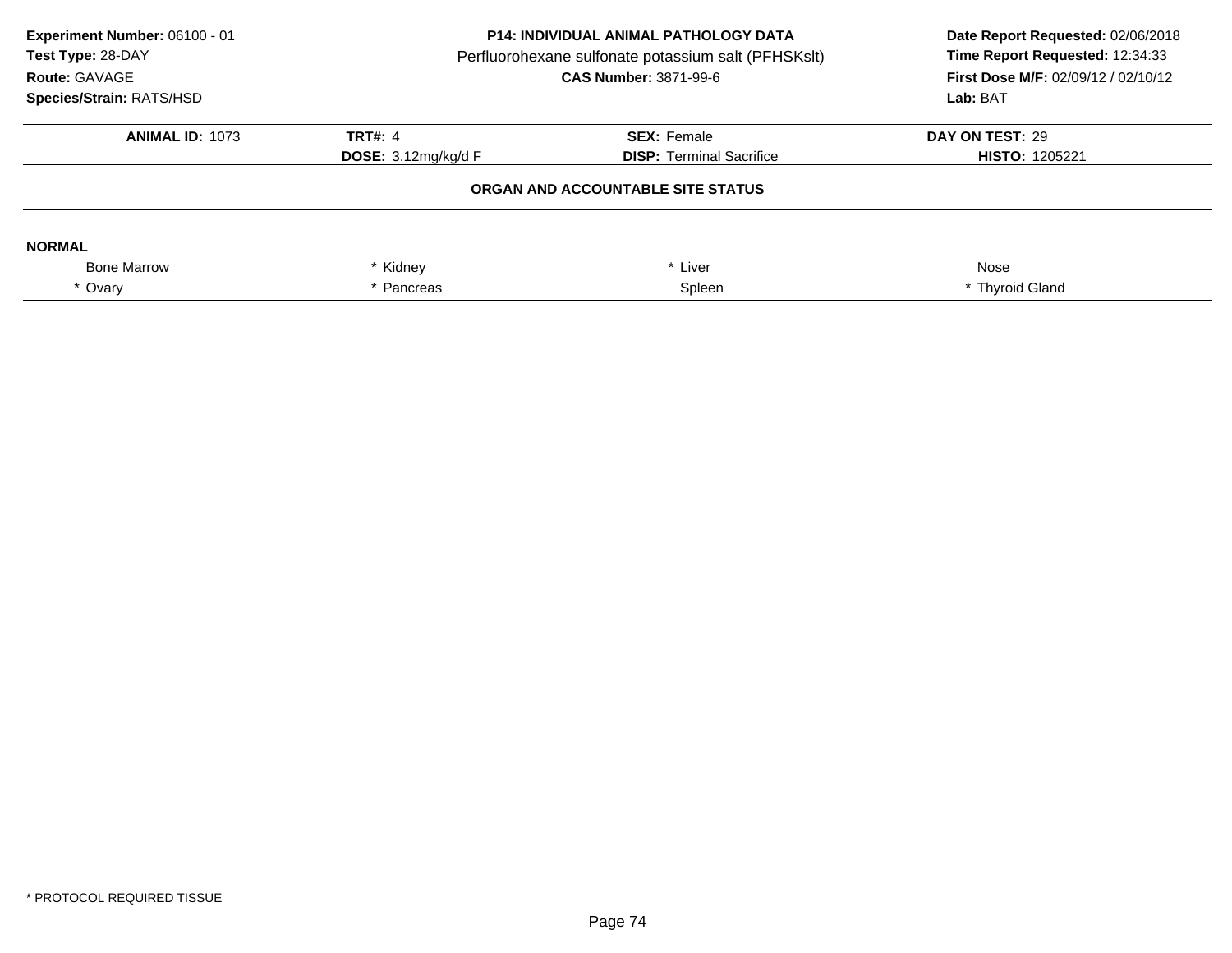| Experiment Number: 06100 - 01<br>Test Type: 28-DAY<br>Route: GAVAGE<br>Species/Strain: RATS/HSD | P14: INDIVIDUAL ANIMAL PATHOLOGY DATA<br>Perfluorohexane sulfonate potassium salt (PFHSKslt)<br><b>CAS Number: 3871-99-6</b> |                                   | Date Report Requested: 02/06/2018<br>Time Report Requested: 12:34:33<br>First Dose M/F: 02/09/12 / 02/10/12<br>Lab: BAT |
|-------------------------------------------------------------------------------------------------|------------------------------------------------------------------------------------------------------------------------------|-----------------------------------|-------------------------------------------------------------------------------------------------------------------------|
| <b>ANIMAL ID: 1074</b>                                                                          | <b>TRT#: 4</b>                                                                                                               | <b>SEX: Female</b>                | DAY ON TEST: 29                                                                                                         |
|                                                                                                 | <b>DOSE:</b> $3.12 \text{mq/kg/d}$ F                                                                                         | <b>DISP:</b> Terminal Sacrifice   | <b>HISTO: 1205222</b>                                                                                                   |
|                                                                                                 |                                                                                                                              | ORGAN AND ACCOUNTABLE SITE STATUS |                                                                                                                         |
| <b>NORMAL</b>                                                                                   |                                                                                                                              |                                   |                                                                                                                         |
| <b>Bone Marrow</b>                                                                              | * Liver                                                                                                                      | Nose                              | * Ovary                                                                                                                 |
| * Pancreas                                                                                      | Spleen                                                                                                                       | * Thyroid Gland                   |                                                                                                                         |
| <b>OBSERVATIONS</b>                                                                             |                                                                                                                              |                                   |                                                                                                                         |
| * Kidney                                                                                        |                                                                                                                              | Nephropathy                       | Chronicprogr, Minimal                                                                                                   |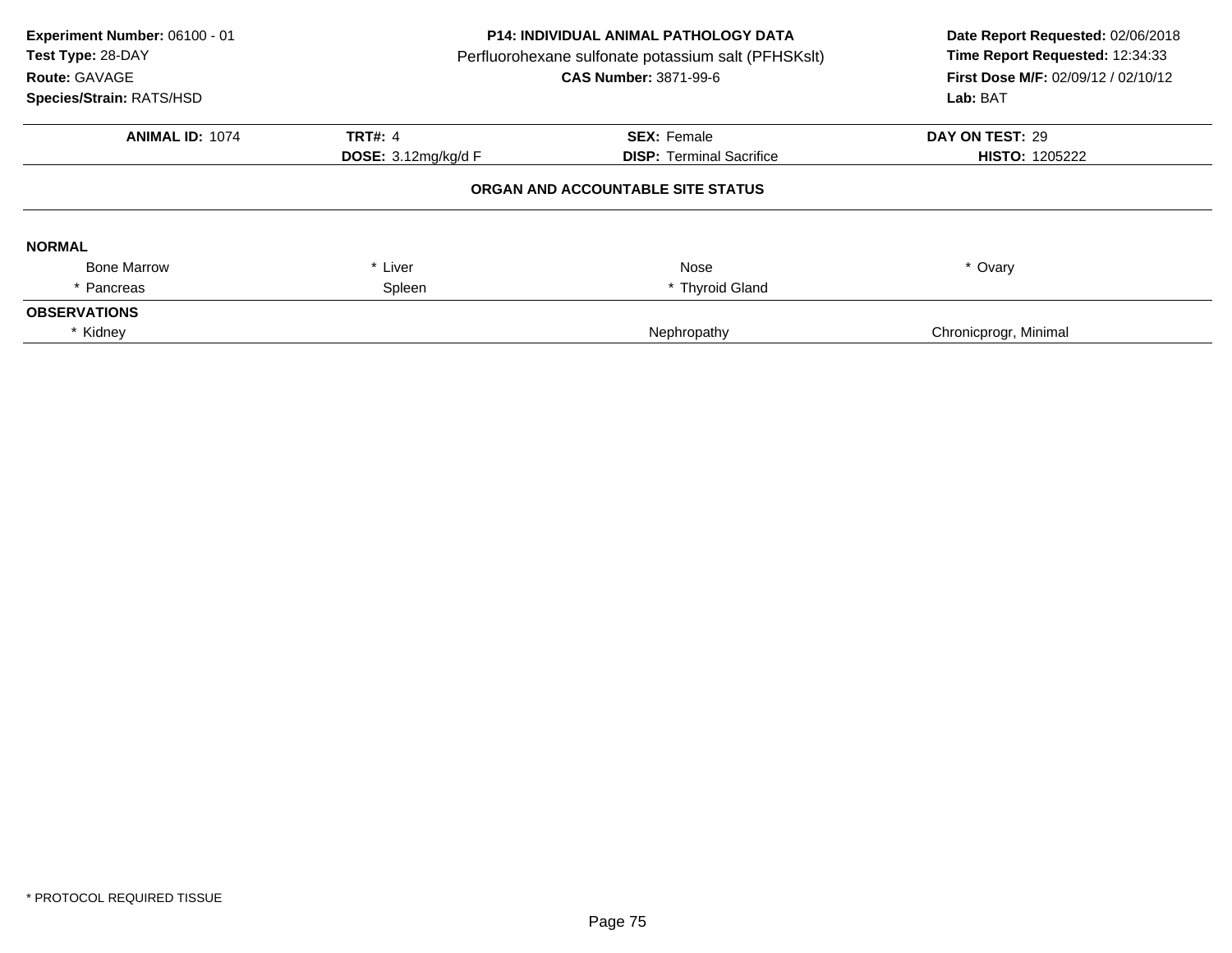| Experiment Number: 06100 - 01<br>Test Type: 28-DAY<br>Route: GAVAGE<br>Species/Strain: RATS/HSD |                     | <b>P14: INDIVIDUAL ANIMAL PATHOLOGY DATA</b><br>Perfluorohexane sulfonate potassium salt (PFHSKslt)<br><b>CAS Number: 3871-99-6</b> | Date Report Requested: 02/06/2018<br>Time Report Requested: 12:34:33<br><b>First Dose M/F: 02/09/12 / 02/10/12</b><br>Lab: BAT |
|-------------------------------------------------------------------------------------------------|---------------------|-------------------------------------------------------------------------------------------------------------------------------------|--------------------------------------------------------------------------------------------------------------------------------|
| <b>ANIMAL ID: 1075</b>                                                                          | <b>TRT#: 4</b>      | <b>SEX: Female</b>                                                                                                                  | DAY ON TEST: 29                                                                                                                |
|                                                                                                 | DOSE: 3.12mg/kg/d F | <b>DISP:</b> Terminal Sacrifice                                                                                                     | <b>HISTO: 1205223</b>                                                                                                          |
|                                                                                                 |                     | ORGAN AND ACCOUNTABLE SITE STATUS                                                                                                   |                                                                                                                                |
| <b>NORMAL</b>                                                                                   |                     |                                                                                                                                     |                                                                                                                                |
| <b>Bone Marrow</b>                                                                              | * Liver             | Nose                                                                                                                                | * Ovary                                                                                                                        |
| * Pancreas                                                                                      | Spleen              | * Thyroid Gland                                                                                                                     |                                                                                                                                |
| <b>OBSERVATIONS</b>                                                                             |                     |                                                                                                                                     |                                                                                                                                |
| * Kidney                                                                                        |                     | Nephropathy                                                                                                                         | Chronicprogr, Minimal                                                                                                          |
| * Liver                                                                                         |                     |                                                                                                                                     |                                                                                                                                |
| Note: [TGL=1-NCL]                                                                               |                     |                                                                                                                                     |                                                                                                                                |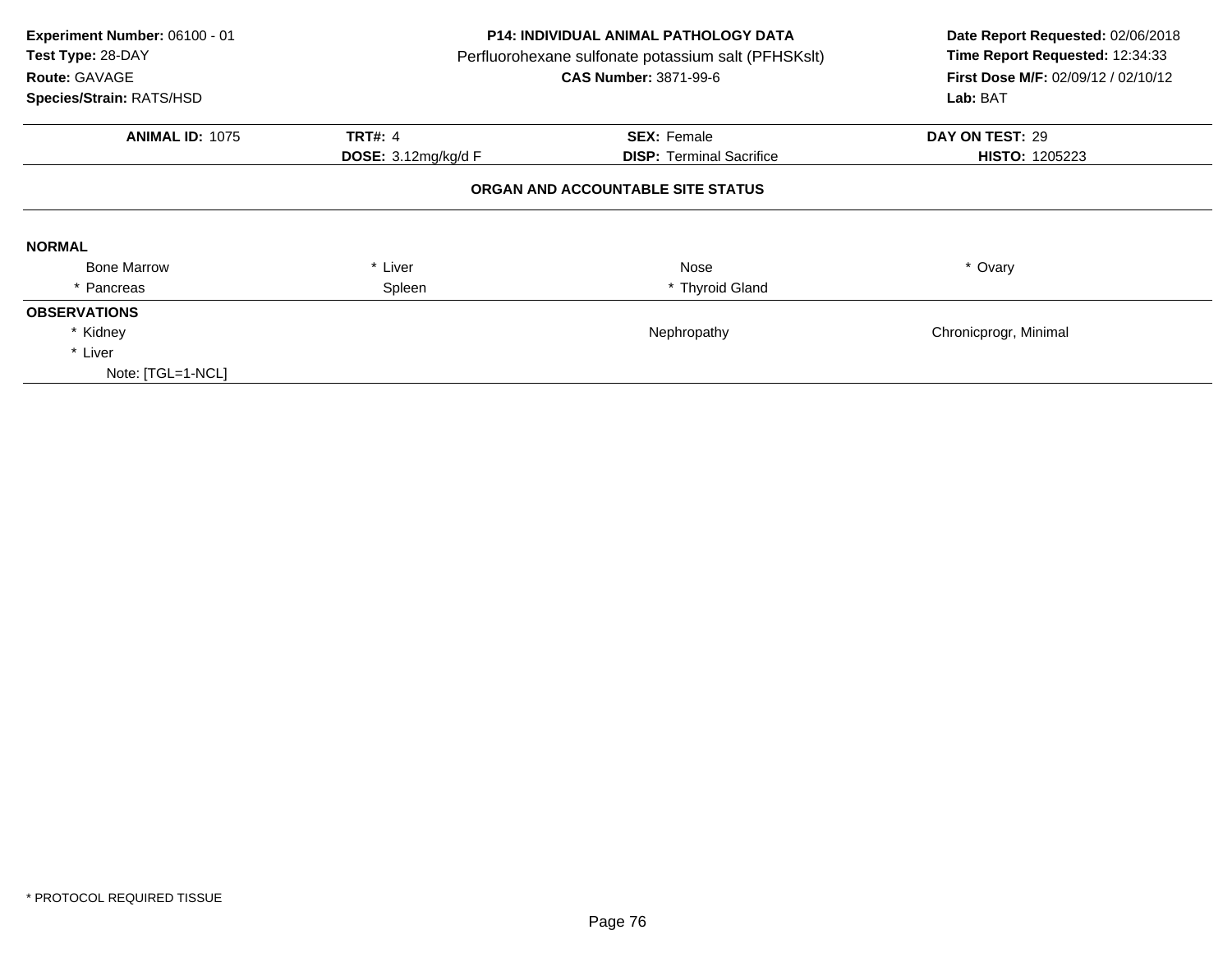| Experiment Number: 06100 - 01<br>Test Type: 28-DAY<br>Route: GAVAGE<br>Species/Strain: RATS/HSD | P14: INDIVIDUAL ANIMAL PATHOLOGY DATA<br>Perfluorohexane sulfonate potassium salt (PFHSKslt)<br><b>CAS Number: 3871-99-6</b> |                                   | Date Report Requested: 02/06/2018<br>Time Report Requested: 12:34:33<br>First Dose M/F: 02/09/12 / 02/10/12<br>Lab: BAT |
|-------------------------------------------------------------------------------------------------|------------------------------------------------------------------------------------------------------------------------------|-----------------------------------|-------------------------------------------------------------------------------------------------------------------------|
| <b>ANIMAL ID: 1076</b>                                                                          | <b>TRT#: 4</b>                                                                                                               | <b>SEX: Female</b>                | DAY ON TEST: 29                                                                                                         |
|                                                                                                 | <b>DOSE:</b> 3.12mg/kg/d F                                                                                                   | <b>DISP:</b> Terminal Sacrifice   | <b>HISTO: 1205224</b>                                                                                                   |
|                                                                                                 |                                                                                                                              | ORGAN AND ACCOUNTABLE SITE STATUS |                                                                                                                         |
| <b>NORMAL</b>                                                                                   |                                                                                                                              |                                   |                                                                                                                         |
| <b>Bone Marrow</b>                                                                              | * Kidney                                                                                                                     | Liver                             | Nose                                                                                                                    |
| * Ovary                                                                                         | * Pancreas                                                                                                                   | Spleen                            | * Thyroid Gland                                                                                                         |
| <b>OBSERVATIONS</b>                                                                             |                                                                                                                              |                                   |                                                                                                                         |
| Uterus                                                                                          | <b>Bilateral</b>                                                                                                             | <b>Dilation</b>                   | Mild                                                                                                                    |
| [ Dilation<br>$TGLS = 1-14$                                                                     |                                                                                                                              |                                   |                                                                                                                         |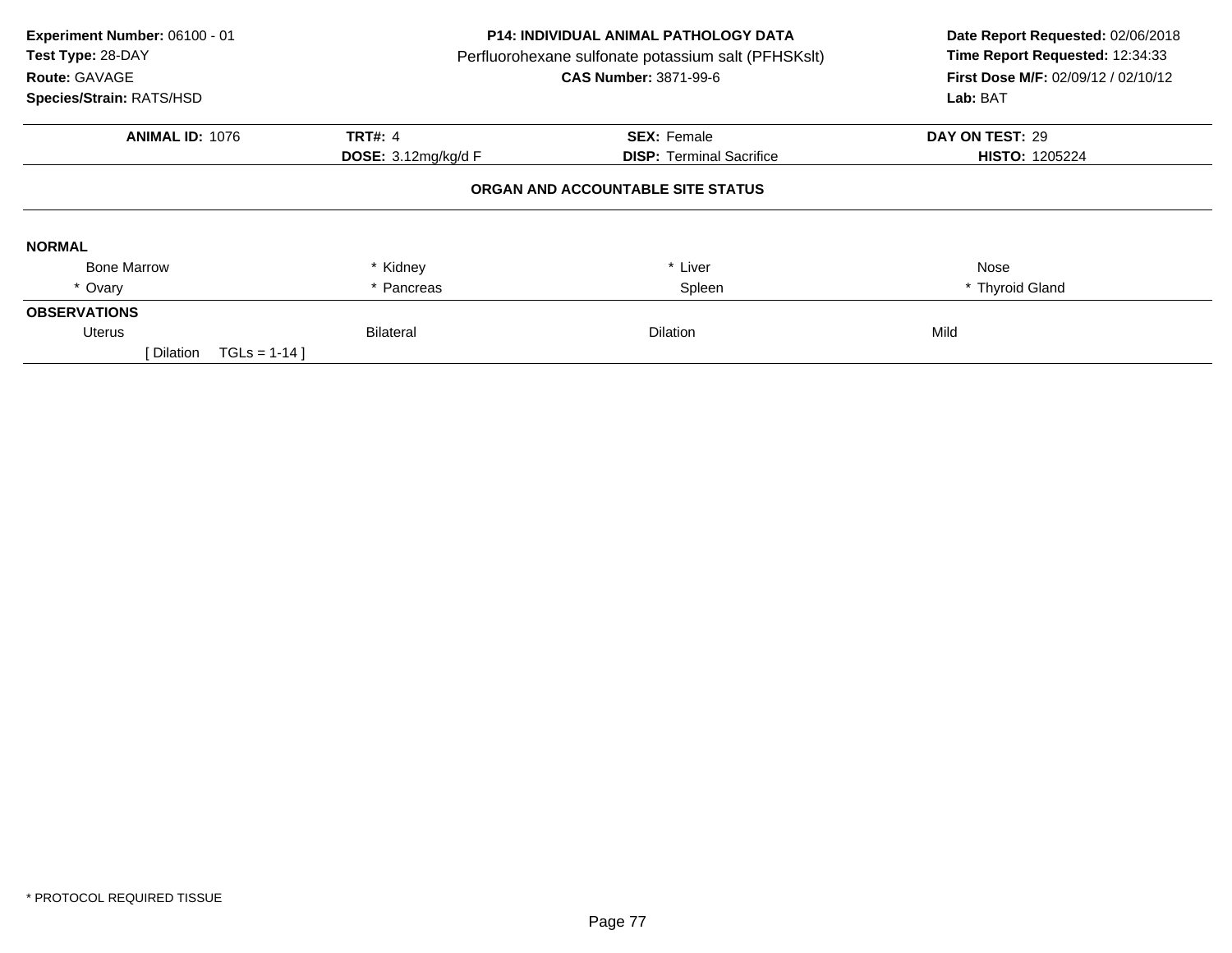| Experiment Number: 06100 - 01<br>Test Type: 28-DAY<br>Route: GAVAGE<br>Species/Strain: RATS/HSD | P14: INDIVIDUAL ANIMAL PATHOLOGY DATA<br>Perfluorohexane sulfonate potassium salt (PFHSKslt)<br><b>CAS Number: 3871-99-6</b> |                                   | Date Report Requested: 02/06/2018<br>Time Report Requested: 12:34:33<br>First Dose M/F: 02/09/12 / 02/10/12<br>Lab: BAT |
|-------------------------------------------------------------------------------------------------|------------------------------------------------------------------------------------------------------------------------------|-----------------------------------|-------------------------------------------------------------------------------------------------------------------------|
| <b>ANIMAL ID: 1077</b>                                                                          | <b>TRT#: 4</b>                                                                                                               | <b>SEX: Female</b>                | DAY ON TEST: 29                                                                                                         |
|                                                                                                 | DOSE: $3.12$ mg/kg/d F                                                                                                       | <b>DISP: Terminal Sacrifice</b>   | <b>HISTO: 1205225</b>                                                                                                   |
|                                                                                                 |                                                                                                                              | ORGAN AND ACCOUNTABLE SITE STATUS |                                                                                                                         |
| <b>NORMAL</b>                                                                                   |                                                                                                                              |                                   |                                                                                                                         |
| <b>Bone Marrow</b>                                                                              | Liver<br>$\ast$                                                                                                              | Nose                              | * Ovary                                                                                                                 |
| Pancreas                                                                                        | Spleen                                                                                                                       | * Thyroid Gland                   |                                                                                                                         |
| <b>OBSERVATIONS</b>                                                                             |                                                                                                                              |                                   |                                                                                                                         |
| * Kidney                                                                                        |                                                                                                                              | Nephropathy                       | Chronicprogr, Minimal                                                                                                   |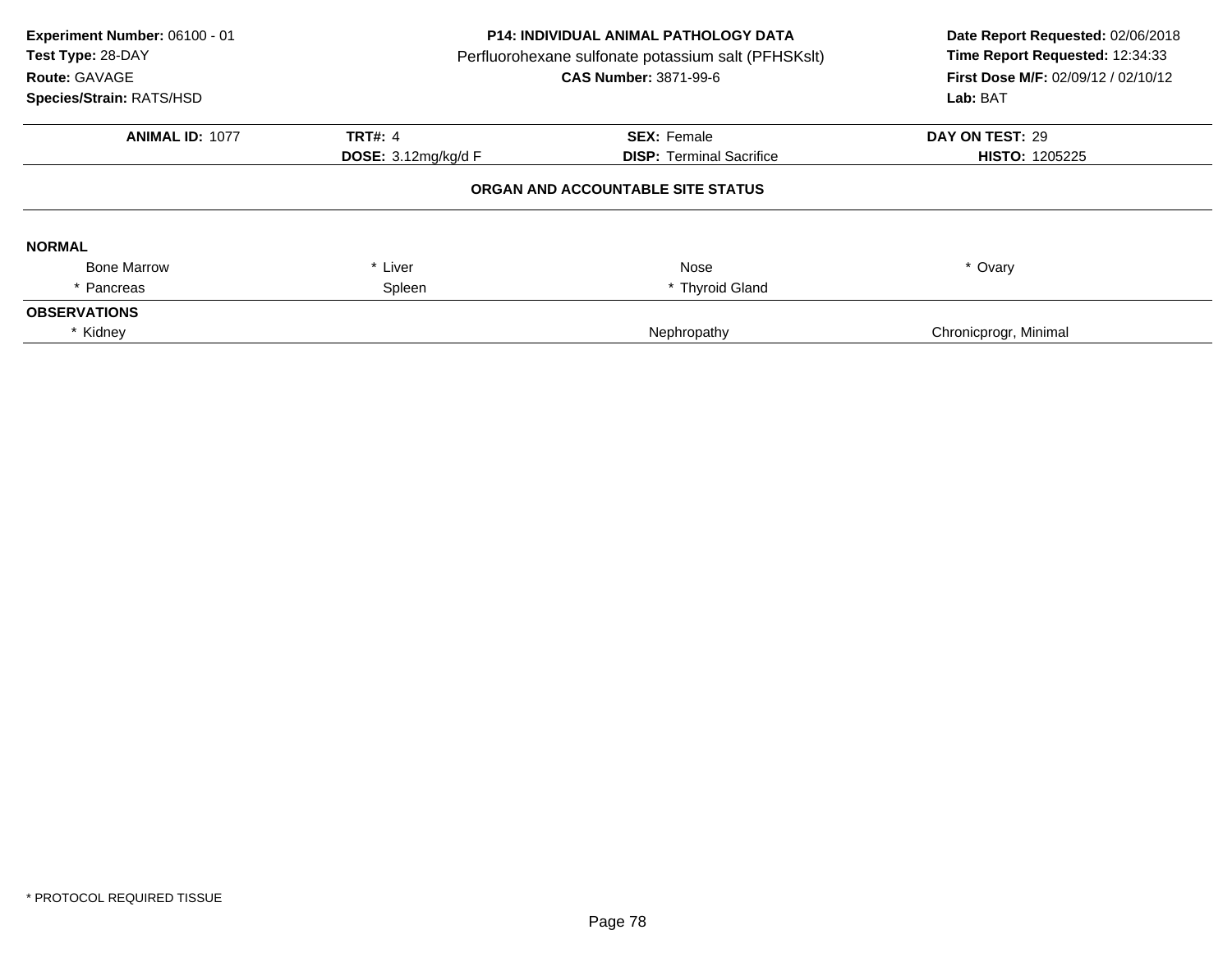| Experiment Number: 06100 - 01<br>Test Type: 28-DAY<br>Route: GAVAGE<br>Species/Strain: RATS/HSD | <b>P14: INDIVIDUAL ANIMAL PATHOLOGY DATA</b><br>Perfluorohexane sulfonate potassium salt (PFHSKslt)<br><b>CAS Number: 3871-99-6</b> |                                   | Date Report Requested: 02/06/2018<br>Time Report Requested: 12:34:33<br>First Dose M/F: 02/09/12 / 02/10/12<br>Lab: BAT |
|-------------------------------------------------------------------------------------------------|-------------------------------------------------------------------------------------------------------------------------------------|-----------------------------------|-------------------------------------------------------------------------------------------------------------------------|
| <b>ANIMAL ID: 1078</b>                                                                          | <b>TRT#: 4</b>                                                                                                                      | <b>SEX: Female</b>                | DAY ON TEST: 29                                                                                                         |
|                                                                                                 | DOSE: $3.12$ mg/kg/d F                                                                                                              | <b>DISP:</b> Terminal Sacrifice   | <b>HISTO: 1205226</b>                                                                                                   |
|                                                                                                 |                                                                                                                                     | ORGAN AND ACCOUNTABLE SITE STATUS |                                                                                                                         |
| <b>NORMAL</b>                                                                                   |                                                                                                                                     |                                   |                                                                                                                         |
| <b>Bone Marrow</b>                                                                              | Kidney                                                                                                                              | Liver                             | Nose                                                                                                                    |
| * Ovary                                                                                         | Pancreas                                                                                                                            | Spleen                            | * Thyroid Gland                                                                                                         |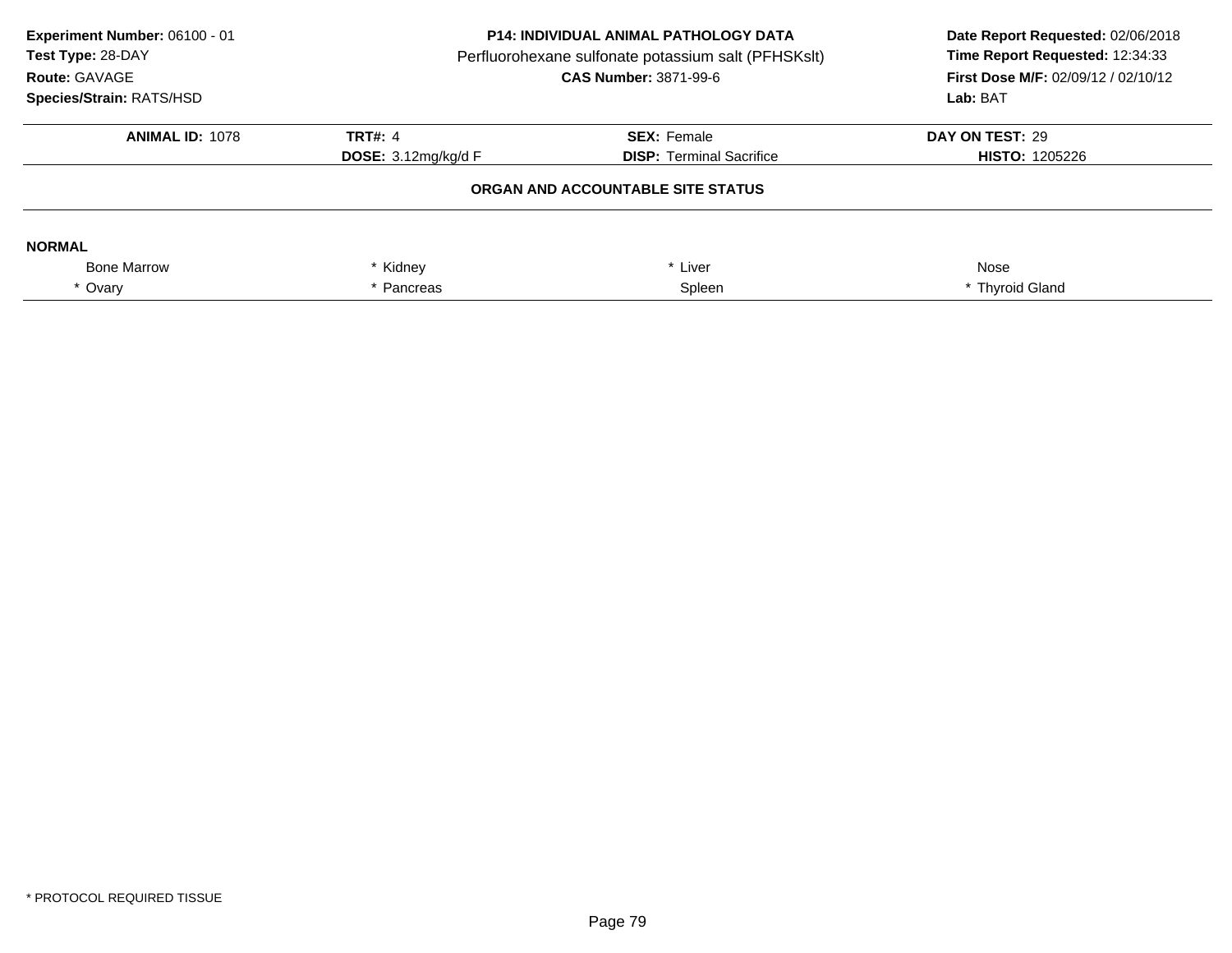| Experiment Number: 06100 - 01<br>Test Type: 28-DAY<br>Route: GAVAGE<br>Species/Strain: RATS/HSD | <b>P14: INDIVIDUAL ANIMAL PATHOLOGY DATA</b><br>Perfluorohexane sulfonate potassium salt (PFHSKslt)<br><b>CAS Number: 3871-99-6</b> |                                 | Date Report Requested: 02/06/2018<br>Time Report Requested: 12:34:33<br>First Dose M/F: 02/09/12 / 02/10/12<br>Lab: BAT |
|-------------------------------------------------------------------------------------------------|-------------------------------------------------------------------------------------------------------------------------------------|---------------------------------|-------------------------------------------------------------------------------------------------------------------------|
| <b>ANIMAL ID: 1079</b>                                                                          | <b>TRT#: 4</b>                                                                                                                      | <b>SEX: Female</b>              | DAY ON TEST: 29                                                                                                         |
|                                                                                                 | DOSE: $3.12$ mg/kg/d F                                                                                                              | <b>DISP:</b> Terminal Sacrifice | <b>HISTO: 1205227</b>                                                                                                   |
|                                                                                                 | ORGAN AND ACCOUNTABLE SITE STATUS                                                                                                   |                                 |                                                                                                                         |
| <b>NORMAL</b>                                                                                   |                                                                                                                                     |                                 |                                                                                                                         |
| <b>Bone Marrow</b>                                                                              | Kidney                                                                                                                              | Liver                           | Nose                                                                                                                    |
| * Ovary                                                                                         | Pancreas                                                                                                                            | Spleen                          | * Thyroid Gland                                                                                                         |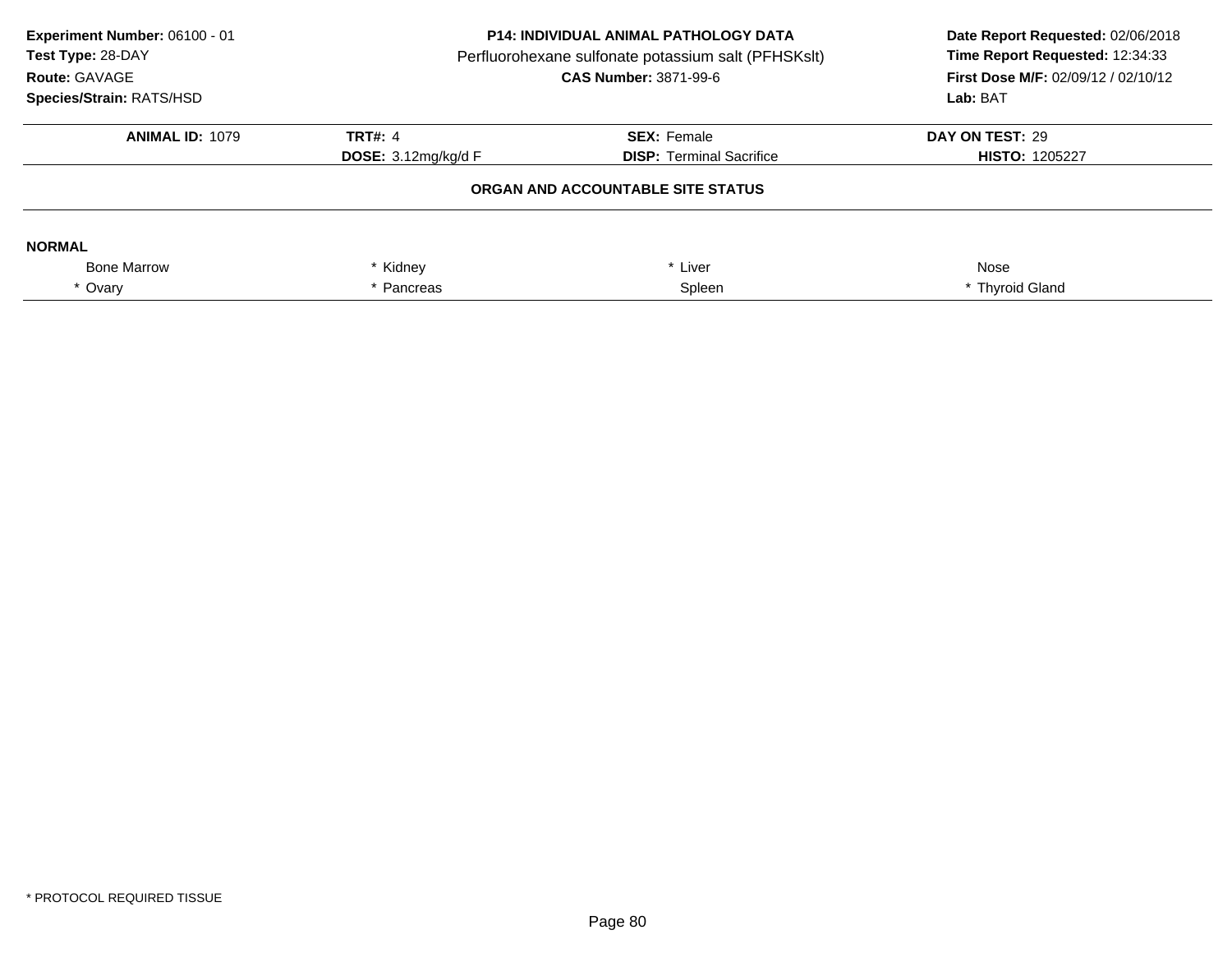| Experiment Number: 06100 - 01<br>Test Type: 28-DAY<br>Route: GAVAGE<br>Species/Strain: RATS/HSD | <b>P14: INDIVIDUAL ANIMAL PATHOLOGY DATA</b><br>Perfluorohexane sulfonate potassium salt (PFHSKslt)<br><b>CAS Number: 3871-99-6</b> |                                 | Date Report Requested: 02/06/2018<br>Time Report Requested: 12:34:33<br>First Dose M/F: 02/09/12 / 02/10/12<br>Lab: BAT |
|-------------------------------------------------------------------------------------------------|-------------------------------------------------------------------------------------------------------------------------------------|---------------------------------|-------------------------------------------------------------------------------------------------------------------------|
| <b>ANIMAL ID: 1080</b>                                                                          | <b>TRT#: 4</b>                                                                                                                      | <b>SEX: Female</b>              | DAY ON TEST: 29                                                                                                         |
|                                                                                                 | DOSE: $3.12$ mg/kg/d F                                                                                                              | <b>DISP:</b> Terminal Sacrifice | <b>HISTO: 1205228</b>                                                                                                   |
|                                                                                                 | ORGAN AND ACCOUNTABLE SITE STATUS                                                                                                   |                                 |                                                                                                                         |
| <b>NORMAL</b>                                                                                   |                                                                                                                                     |                                 |                                                                                                                         |
| <b>Bone Marrow</b>                                                                              | Kidney                                                                                                                              | Liver                           | Nose                                                                                                                    |
| * Ovary                                                                                         | Pancreas                                                                                                                            | Spleen                          | * Thyroid Gland                                                                                                         |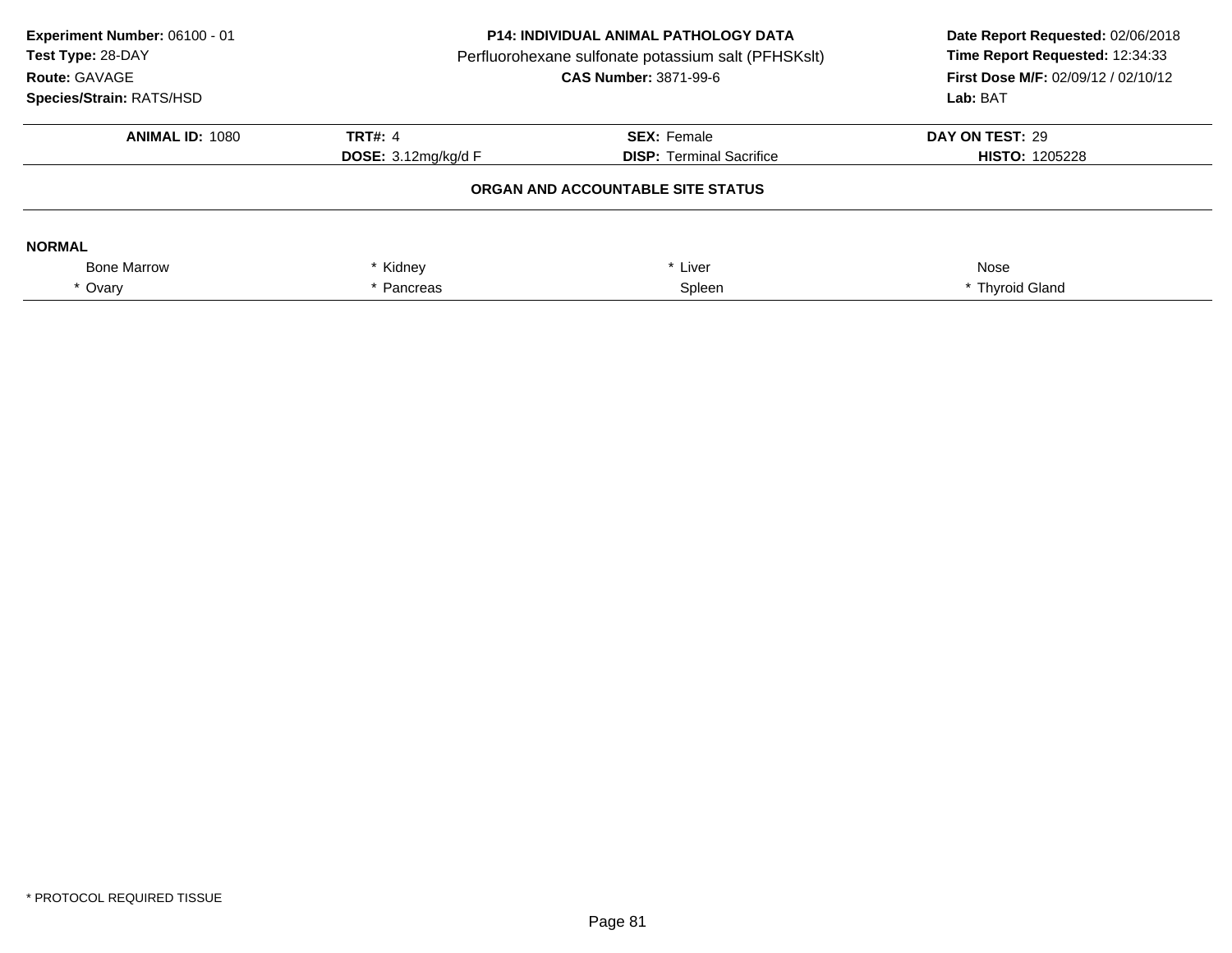| Experiment Number: 06100 - 01<br>Test Type: 28-DAY<br>Route: GAVAGE<br>Species/Strain: RATS/HSD | <b>P14: INDIVIDUAL ANIMAL PATHOLOGY DATA</b><br>Perfluorohexane sulfonate potassium salt (PFHSKslt)<br><b>CAS Number: 3871-99-6</b> |                                   | Date Report Requested: 02/06/2018<br>Time Report Requested: 12:34:33<br><b>First Dose M/F: 02/09/12 / 02/10/12</b><br>Lab: BAT |
|-------------------------------------------------------------------------------------------------|-------------------------------------------------------------------------------------------------------------------------------------|-----------------------------------|--------------------------------------------------------------------------------------------------------------------------------|
| <b>ANIMAL ID: 1081</b>                                                                          | <b>TRT#: 6</b>                                                                                                                      | <b>SEX: Female</b>                | DAY ON TEST: 29                                                                                                                |
|                                                                                                 | <b>DOSE:</b> 6.25 $mq/kg/d$ F                                                                                                       | <b>DISP:</b> Terminal Sacrifice   | <b>HISTO: 1205229</b>                                                                                                          |
|                                                                                                 |                                                                                                                                     | ORGAN AND ACCOUNTABLE SITE STATUS |                                                                                                                                |
| <b>NORMAL</b>                                                                                   |                                                                                                                                     |                                   |                                                                                                                                |
| <b>Bone Marrow</b>                                                                              | Kidney                                                                                                                              | Liver                             | Nose                                                                                                                           |
| * Ovary                                                                                         | Pancreas                                                                                                                            | Spleen                            | * Thyroid Gland                                                                                                                |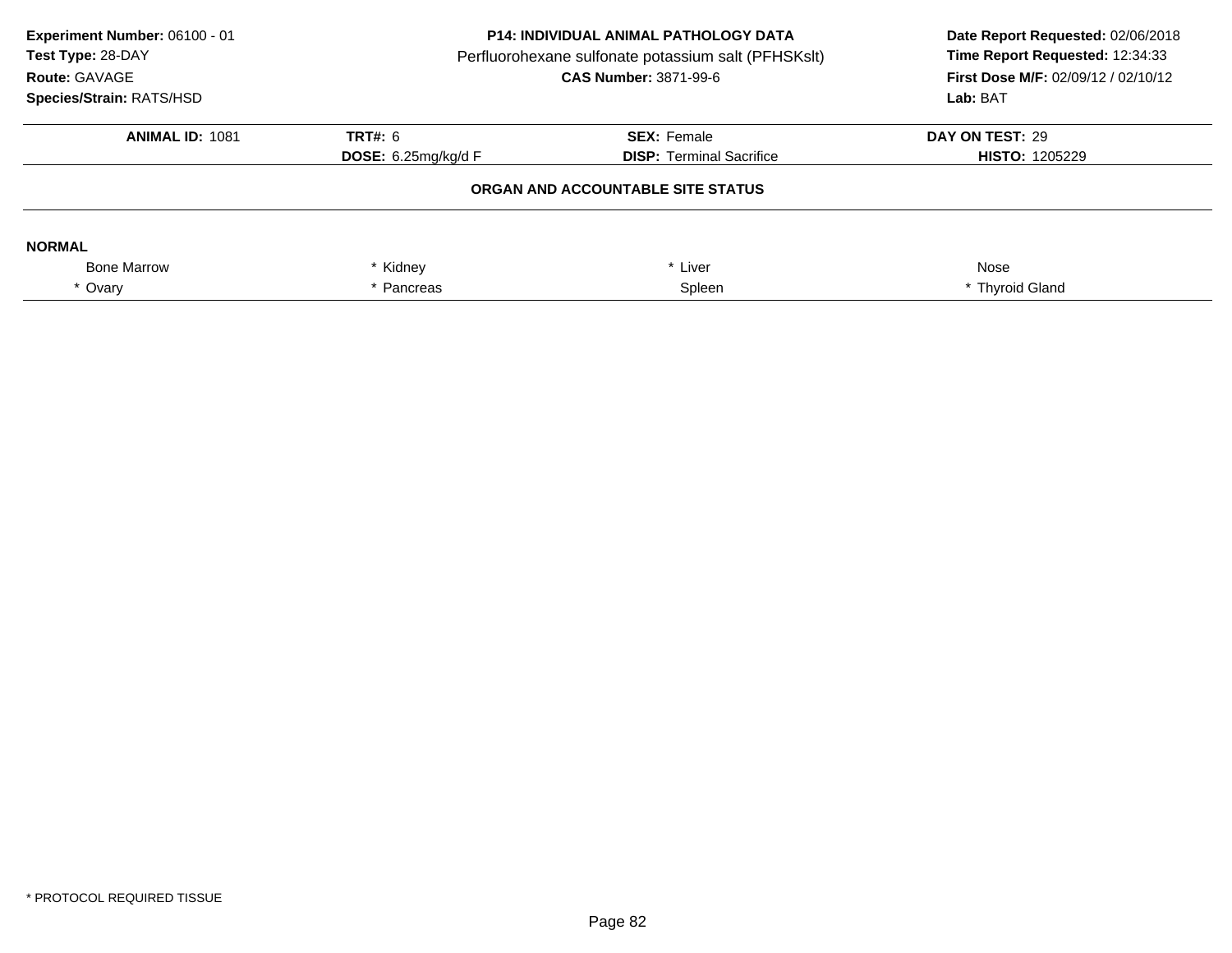| Experiment Number: 06100 - 01<br>Test Type: 28-DAY<br>Route: GAVAGE<br>Species/Strain: RATS/HSD | <b>P14: INDIVIDUAL ANIMAL PATHOLOGY DATA</b><br>Perfluorohexane sulfonate potassium salt (PFHSKslt)<br>CAS Number: 3871-99-6 |                                   | Date Report Requested: 02/06/2018<br>Time Report Requested: 12:34:33<br>First Dose M/F: 02/09/12 / 02/10/12<br>Lab: BAT |
|-------------------------------------------------------------------------------------------------|------------------------------------------------------------------------------------------------------------------------------|-----------------------------------|-------------------------------------------------------------------------------------------------------------------------|
| <b>ANIMAL ID: 1082</b>                                                                          | TRT#: 6                                                                                                                      | <b>SEX: Female</b>                | DAY ON TEST: 29                                                                                                         |
|                                                                                                 | <b>DOSE:</b> 6.25mg/kg/d F                                                                                                   | <b>DISP:</b> Terminal Sacrifice   | <b>HISTO: 1205230</b>                                                                                                   |
|                                                                                                 |                                                                                                                              | ORGAN AND ACCOUNTABLE SITE STATUS |                                                                                                                         |
| <b>NORMAL</b>                                                                                   |                                                                                                                              |                                   |                                                                                                                         |
| <b>Bone Marrow</b>                                                                              | Liver<br>$\star$                                                                                                             | <b>Nose</b>                       | * Ovary                                                                                                                 |
| Pancreas                                                                                        | Spleen                                                                                                                       | * Thyroid Gland                   |                                                                                                                         |
| <b>OBSERVATIONS</b>                                                                             |                                                                                                                              |                                   |                                                                                                                         |
| * Kidney                                                                                        |                                                                                                                              | Nephropathy                       | Chronicprogr, Minimal                                                                                                   |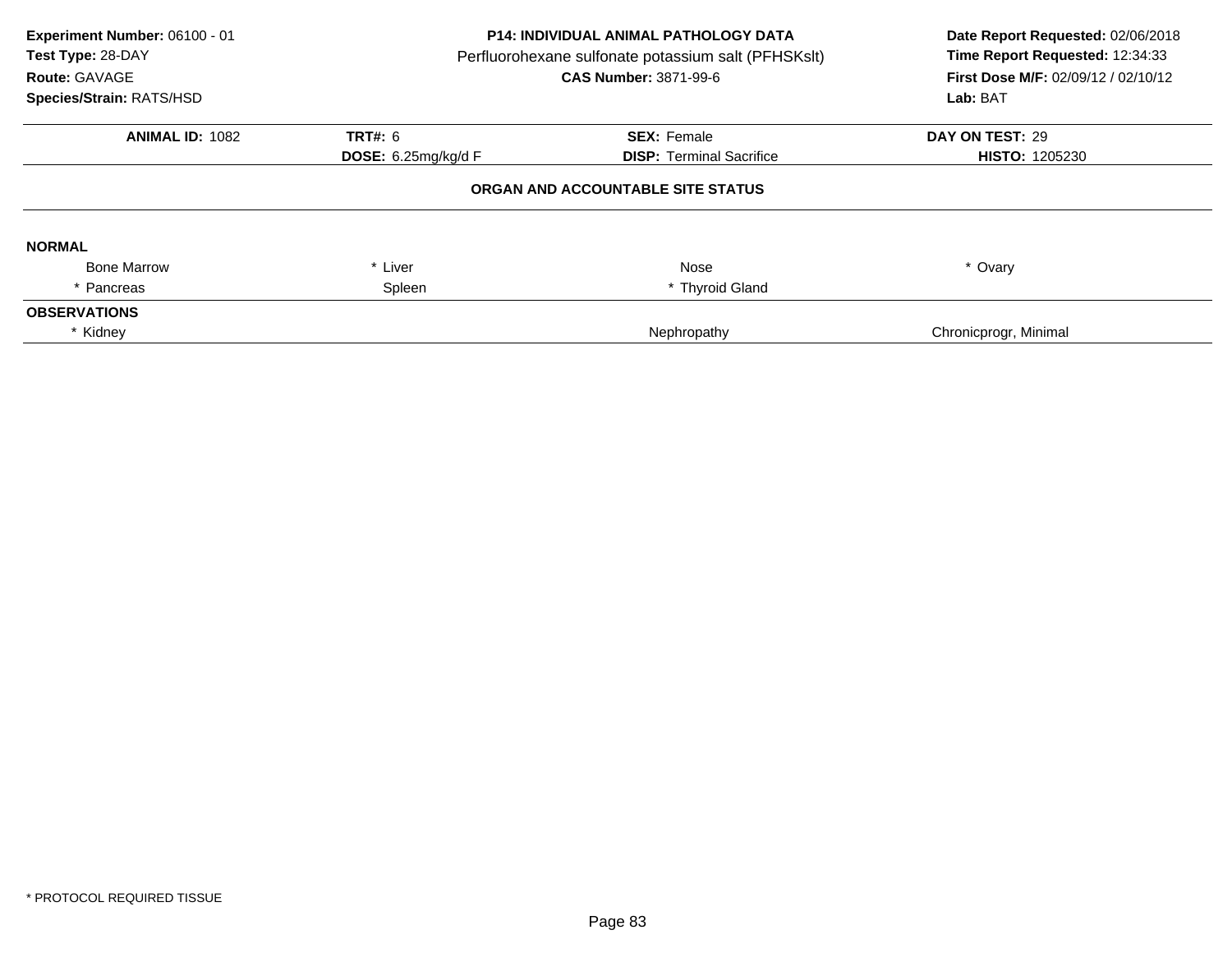| Experiment Number: 06100 - 01<br>Test Type: 28-DAY<br>Route: GAVAGE |                     | <b>P14: INDIVIDUAL ANIMAL PATHOLOGY DATA</b><br>Perfluorohexane sulfonate potassium salt (PFHSKslt)<br><b>CAS Number: 3871-99-6</b> | Date Report Requested: 02/06/2018<br>Time Report Requested: 12:34:33<br>First Dose M/F: 02/09/12 / 02/10/12 |  |
|---------------------------------------------------------------------|---------------------|-------------------------------------------------------------------------------------------------------------------------------------|-------------------------------------------------------------------------------------------------------------|--|
| Species/Strain: RATS/HSD                                            |                     |                                                                                                                                     | Lab: BAT                                                                                                    |  |
| <b>ANIMAL ID: 1083</b>                                              | <b>TRT#: 6</b>      | <b>SEX: Female</b>                                                                                                                  | DAY ON TEST: 29                                                                                             |  |
|                                                                     | DOSE: 6.25mg/kg/d F | <b>DISP:</b> Terminal Sacrifice                                                                                                     | HISTO: 1205231                                                                                              |  |
|                                                                     |                     | ORGAN AND ACCOUNTABLE SITE STATUS                                                                                                   |                                                                                                             |  |
| <b>NORMAL</b>                                                       |                     |                                                                                                                                     |                                                                                                             |  |
| <b>Bone Marrow</b>                                                  | * Liver             | Nose                                                                                                                                | * Ovary                                                                                                     |  |
| * Pancreas                                                          | Spleen              | * Thyroid Gland                                                                                                                     |                                                                                                             |  |
| <b>OBSERVATIONS</b>                                                 |                     |                                                                                                                                     |                                                                                                             |  |
| * Kidney                                                            |                     | Nephropathy                                                                                                                         | Chronicprogr, Minimal                                                                                       |  |
| <b>Uterus</b>                                                       | <b>Bilateral</b>    | <b>Dilation</b>                                                                                                                     | Mild                                                                                                        |  |
| Dilation<br>$TGLS = 1-14$                                           |                     |                                                                                                                                     |                                                                                                             |  |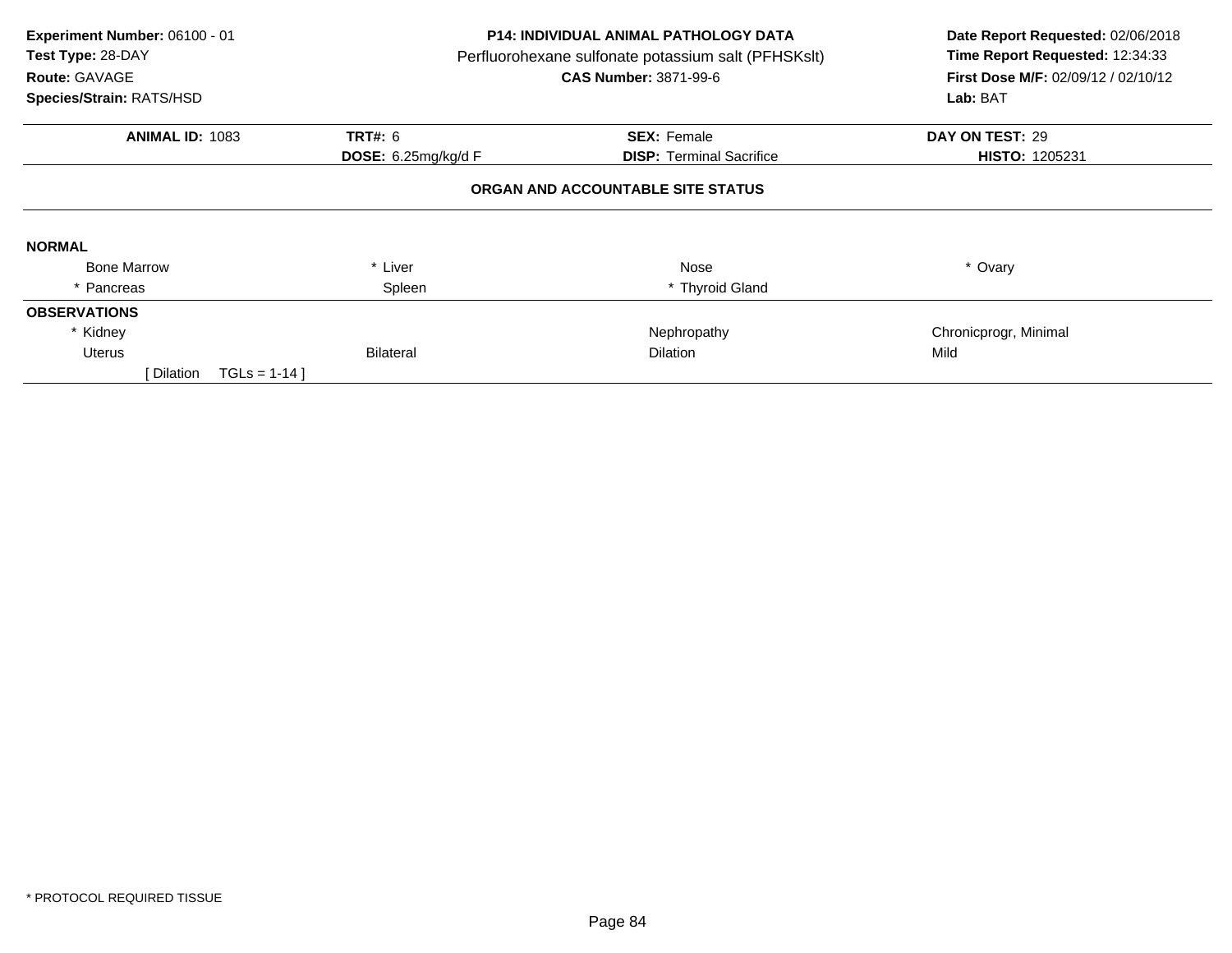| Experiment Number: 06100 - 01<br>Test Type: 28-DAY<br>Route: GAVAGE<br>Species/Strain: RATS/HSD | <b>P14: INDIVIDUAL ANIMAL PATHOLOGY DATA</b><br>Perfluorohexane sulfonate potassium salt (PFHSKslt)<br><b>CAS Number: 3871-99-6</b> |                                 | Date Report Requested: 02/06/2018<br>Time Report Requested: 12:34:33<br><b>First Dose M/F: 02/09/12 / 02/10/12</b><br>Lab: BAT |
|-------------------------------------------------------------------------------------------------|-------------------------------------------------------------------------------------------------------------------------------------|---------------------------------|--------------------------------------------------------------------------------------------------------------------------------|
| <b>ANIMAL ID: 1084</b>                                                                          | <b>TRT#: 6</b>                                                                                                                      | <b>SEX: Female</b>              | DAY ON TEST: 29                                                                                                                |
|                                                                                                 | <b>DOSE:</b> 6.25 $mq/kg/d$ F                                                                                                       | <b>DISP:</b> Terminal Sacrifice | <b>HISTO: 1205232</b>                                                                                                          |
|                                                                                                 |                                                                                                                                     |                                 |                                                                                                                                |
| <b>NORMAL</b>                                                                                   |                                                                                                                                     |                                 |                                                                                                                                |
| <b>Bone Marrow</b>                                                                              | Kidney                                                                                                                              | Liver                           | Nose                                                                                                                           |
| * Ovary                                                                                         | Pancreas                                                                                                                            | Spleen                          | * Thyroid Gland                                                                                                                |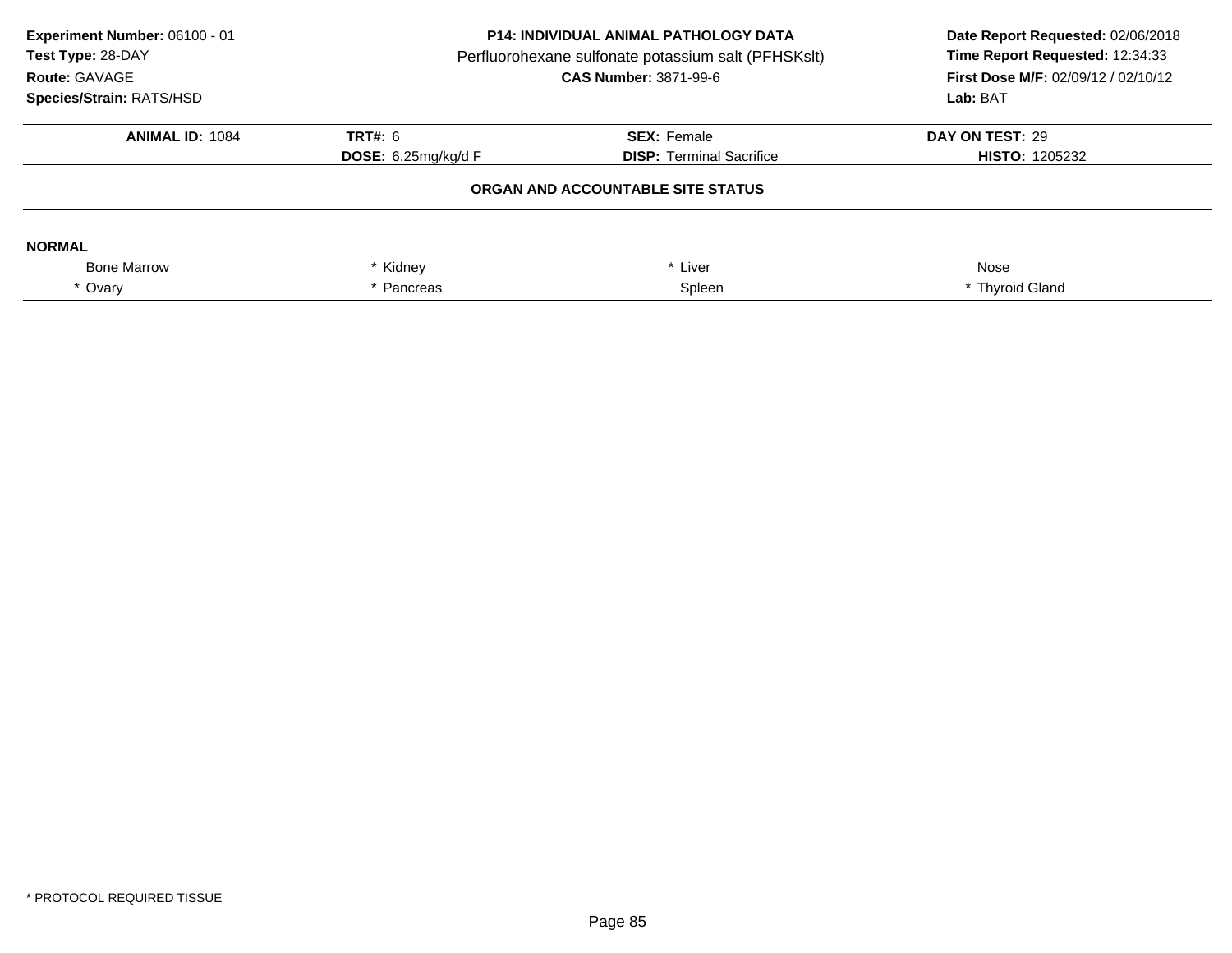| Experiment Number: 06100 - 01<br>Test Type: 28-DAY<br>Route: GAVAGE<br>Species/Strain: RATS/HSD | <b>P14: INDIVIDUAL ANIMAL PATHOLOGY DATA</b><br>Perfluorohexane sulfonate potassium salt (PFHSKslt)<br><b>CAS Number: 3871-99-6</b> |                                 | Date Report Requested: 02/06/2018<br>Time Report Requested: 12:34:33<br><b>First Dose M/F: 02/09/12 / 02/10/12</b><br>Lab: BAT |
|-------------------------------------------------------------------------------------------------|-------------------------------------------------------------------------------------------------------------------------------------|---------------------------------|--------------------------------------------------------------------------------------------------------------------------------|
| <b>ANIMAL ID: 1085</b>                                                                          | <b>TRT#: 6</b>                                                                                                                      | <b>SEX: Female</b>              | DAY ON TEST: 29                                                                                                                |
|                                                                                                 | <b>DOSE:</b> 6.25 $mq/kg/d$ F                                                                                                       | <b>DISP:</b> Terminal Sacrifice | <b>HISTO: 1205233</b>                                                                                                          |
|                                                                                                 |                                                                                                                                     |                                 |                                                                                                                                |
| <b>NORMAL</b>                                                                                   |                                                                                                                                     |                                 |                                                                                                                                |
| <b>Bone Marrow</b>                                                                              | Kidney                                                                                                                              | Liver                           | Nose                                                                                                                           |
| * Ovary                                                                                         | Pancreas                                                                                                                            | Spleen                          | * Thyroid Gland                                                                                                                |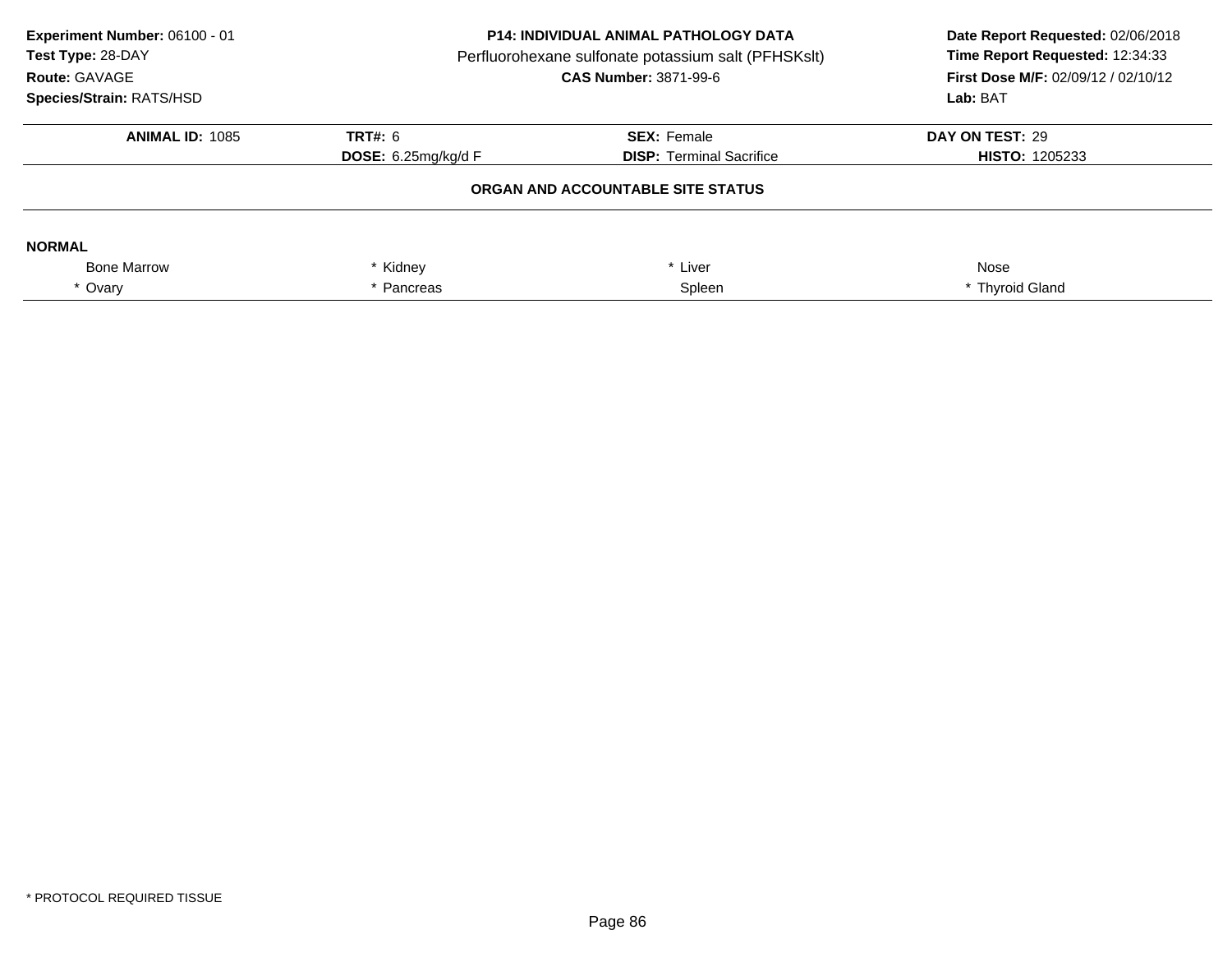| Experiment Number: 06100 - 01<br>Test Type: 28-DAY<br>Route: GAVAGE<br>Species/Strain: RATS/HSD | <b>P14: INDIVIDUAL ANIMAL PATHOLOGY DATA</b><br>Perfluorohexane sulfonate potassium salt (PFHSKslt)<br><b>CAS Number: 3871-99-6</b> |                                 | Date Report Requested: 02/06/2018<br>Time Report Requested: 12:34:33<br><b>First Dose M/F: 02/09/12 / 02/10/12</b><br>Lab: BAT |
|-------------------------------------------------------------------------------------------------|-------------------------------------------------------------------------------------------------------------------------------------|---------------------------------|--------------------------------------------------------------------------------------------------------------------------------|
| <b>ANIMAL ID: 1086</b>                                                                          | <b>TRT#: 6</b>                                                                                                                      | <b>SEX: Female</b>              | DAY ON TEST: 29                                                                                                                |
|                                                                                                 | <b>DOSE:</b> 6.25 $mq/kg/d$ F                                                                                                       | <b>DISP:</b> Terminal Sacrifice | <b>HISTO: 1205234</b>                                                                                                          |
|                                                                                                 |                                                                                                                                     |                                 |                                                                                                                                |
| <b>NORMAL</b>                                                                                   |                                                                                                                                     |                                 |                                                                                                                                |
| <b>Bone Marrow</b>                                                                              | Kidney                                                                                                                              | Liver                           | Nose                                                                                                                           |
| * Ovary                                                                                         | Pancreas                                                                                                                            | Spleen                          | * Thyroid Gland                                                                                                                |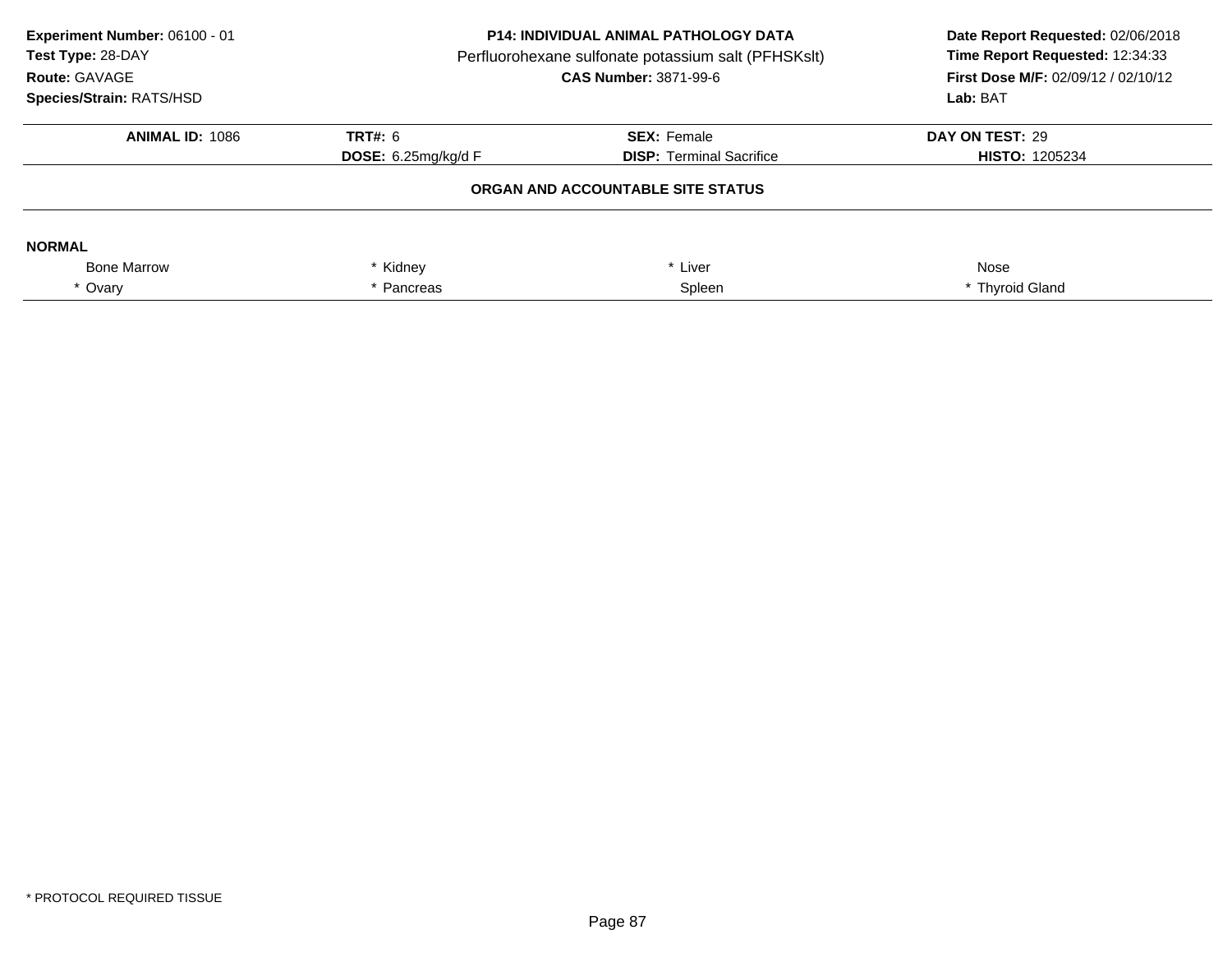| Experiment Number: 06100 - 01<br>Test Type: 28-DAY<br>Route: GAVAGE<br>Species/Strain: RATS/HSD | P14: INDIVIDUAL ANIMAL PATHOLOGY DATA<br>Perfluorohexane sulfonate potassium salt (PFHSKslt)<br><b>CAS Number: 3871-99-6</b> |                                   | Date Report Requested: 02/06/2018<br>Time Report Requested: 12:34:33<br>First Dose M/F: 02/09/12 / 02/10/12<br>Lab: BAT |
|-------------------------------------------------------------------------------------------------|------------------------------------------------------------------------------------------------------------------------------|-----------------------------------|-------------------------------------------------------------------------------------------------------------------------|
| <b>ANIMAL ID: 1087</b>                                                                          | <b>TRT#: 6</b>                                                                                                               | <b>SEX: Female</b>                | DAY ON TEST: 29                                                                                                         |
|                                                                                                 | DOSE: 6.25mg/kg/d F                                                                                                          | <b>DISP:</b> Terminal Sacrifice   | <b>HISTO: 1205235</b>                                                                                                   |
|                                                                                                 |                                                                                                                              | ORGAN AND ACCOUNTABLE SITE STATUS |                                                                                                                         |
| <b>NORMAL</b>                                                                                   |                                                                                                                              |                                   |                                                                                                                         |
| <b>Bone Marrow</b>                                                                              | * Liver                                                                                                                      | * Ovary                           | * Pancreas                                                                                                              |
| Spleen                                                                                          | * Thyroid Gland                                                                                                              |                                   |                                                                                                                         |
| <b>OBSERVATIONS</b>                                                                             |                                                                                                                              |                                   |                                                                                                                         |
| * Kidney                                                                                        |                                                                                                                              | Nephropathy                       | Chronicprogr, Minimal                                                                                                   |
| Nose                                                                                            | <b>Respirat Epith</b>                                                                                                        | Inflammation                      | Chronic Active, Minimal                                                                                                 |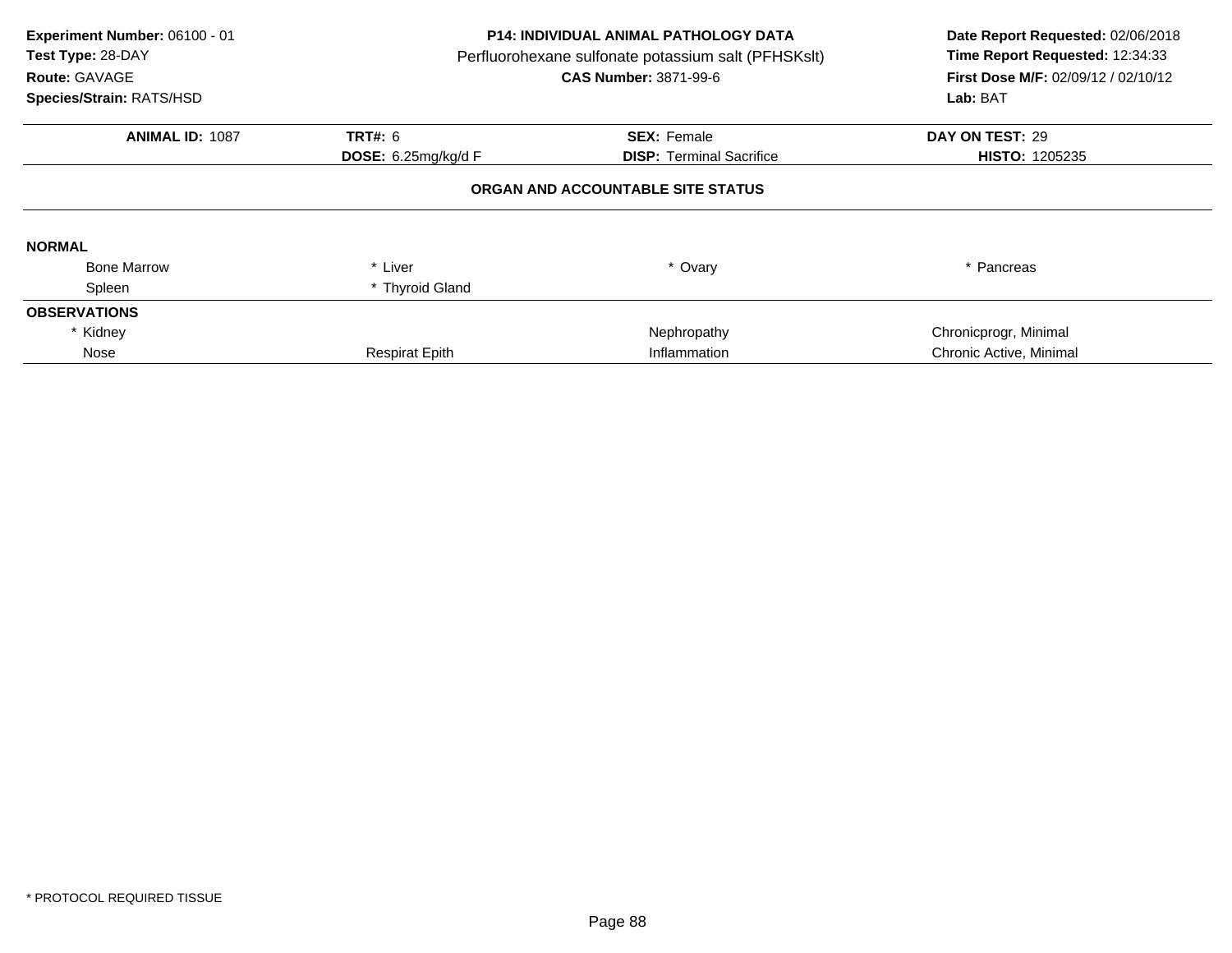| Experiment Number: 06100 - 01<br>Test Type: 28-DAY<br>Route: GAVAGE<br>Species/Strain: RATS/HSD | P14: INDIVIDUAL ANIMAL PATHOLOGY DATA<br>Perfluorohexane sulfonate potassium salt (PFHSKslt)<br><b>CAS Number: 3871-99-6</b> |                                   | Date Report Requested: 02/06/2018<br>Time Report Requested: 12:34:33<br>First Dose M/F: 02/09/12 / 02/10/12<br>Lab: BAT |
|-------------------------------------------------------------------------------------------------|------------------------------------------------------------------------------------------------------------------------------|-----------------------------------|-------------------------------------------------------------------------------------------------------------------------|
| <b>ANIMAL ID: 1088</b>                                                                          | <b>TRT#: 6</b>                                                                                                               | <b>SEX: Female</b>                | DAY ON TEST: 29                                                                                                         |
|                                                                                                 | DOSE: 6.25mg/kg/d F                                                                                                          | <b>DISP:</b> Terminal Sacrifice   | <b>HISTO: 1205236</b>                                                                                                   |
|                                                                                                 |                                                                                                                              | ORGAN AND ACCOUNTABLE SITE STATUS |                                                                                                                         |
| <b>NORMAL</b>                                                                                   |                                                                                                                              |                                   |                                                                                                                         |
| <b>Bone Marrow</b>                                                                              | * Liver                                                                                                                      | * Ovary                           | * Pancreas                                                                                                              |
| Spleen                                                                                          | * Thyroid Gland                                                                                                              |                                   |                                                                                                                         |
| <b>OBSERVATIONS</b>                                                                             |                                                                                                                              |                                   |                                                                                                                         |
| * Kidney                                                                                        |                                                                                                                              | Nephropathy                       | Chronicprogr, Minimal                                                                                                   |
| Nose                                                                                            | <b>Respirat Epith</b>                                                                                                        | Inflammation                      | Chronic Active, Minimal                                                                                                 |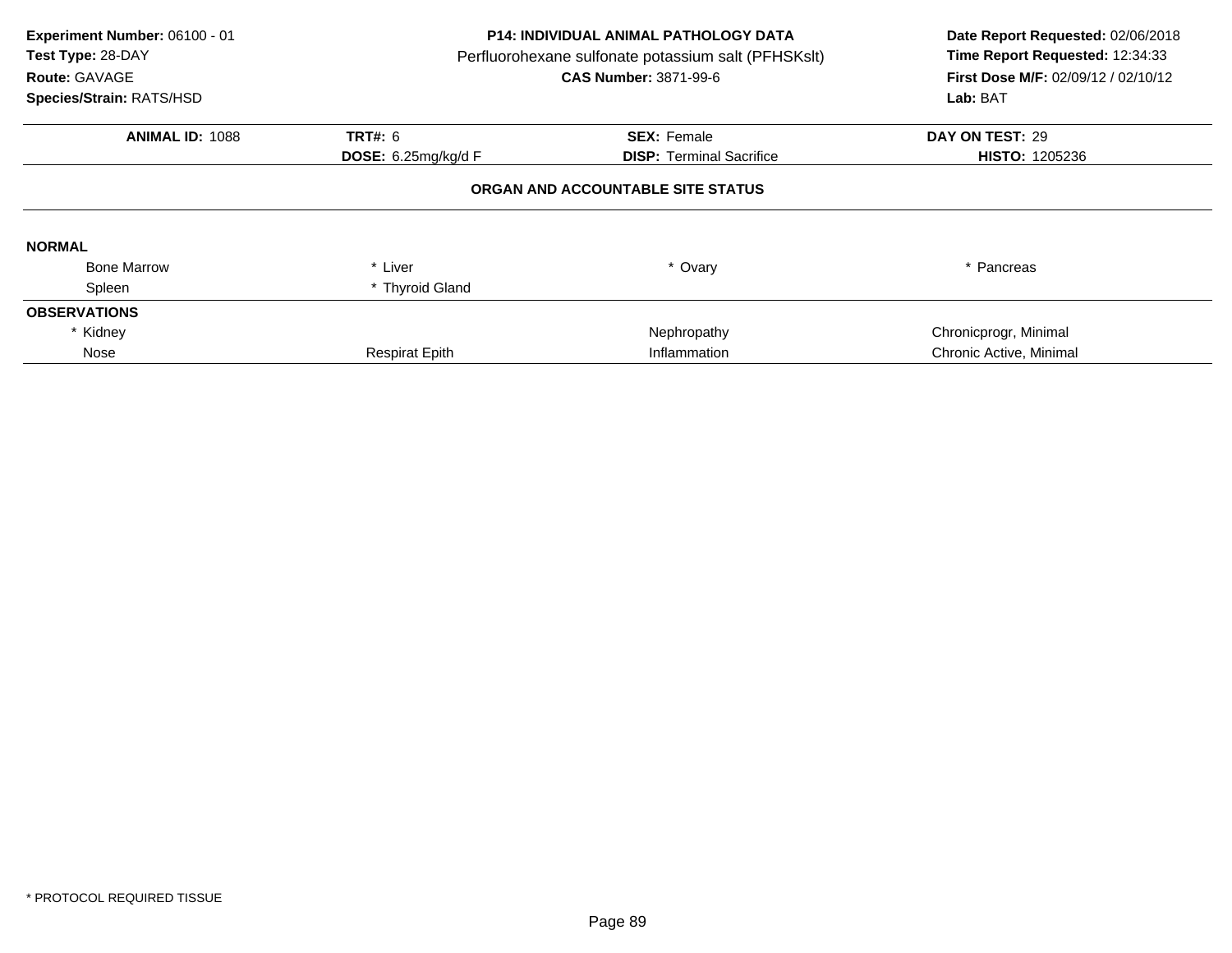| Experiment Number: 06100 - 01<br>Test Type: 28-DAY<br>Route: GAVAGE<br>Species/Strain: RATS/HSD | <b>P14: INDIVIDUAL ANIMAL PATHOLOGY DATA</b><br>Perfluorohexane sulfonate potassium salt (PFHSKslt)<br>CAS Number: 3871-99-6 |                                   | Date Report Requested: 02/06/2018<br>Time Report Requested: 12:34:33<br>First Dose M/F: 02/09/12 / 02/10/12<br>Lab: BAT |
|-------------------------------------------------------------------------------------------------|------------------------------------------------------------------------------------------------------------------------------|-----------------------------------|-------------------------------------------------------------------------------------------------------------------------|
| <b>ANIMAL ID: 1089</b>                                                                          | TRT#: 6                                                                                                                      | <b>SEX: Female</b>                | DAY ON TEST: 29                                                                                                         |
|                                                                                                 | <b>DOSE:</b> 6.25mg/kg/d F                                                                                                   | <b>DISP:</b> Terminal Sacrifice   | <b>HISTO: 1205237</b>                                                                                                   |
|                                                                                                 |                                                                                                                              | ORGAN AND ACCOUNTABLE SITE STATUS |                                                                                                                         |
| <b>NORMAL</b>                                                                                   |                                                                                                                              |                                   |                                                                                                                         |
| <b>Bone Marrow</b>                                                                              | Liver<br>$\star$                                                                                                             | <b>Nose</b>                       | * Ovary                                                                                                                 |
| Pancreas                                                                                        | Spleen                                                                                                                       | * Thyroid Gland                   |                                                                                                                         |
| <b>OBSERVATIONS</b>                                                                             |                                                                                                                              |                                   |                                                                                                                         |
| * Kidney                                                                                        |                                                                                                                              | Nephropathy                       | Chronicprogr, Minimal                                                                                                   |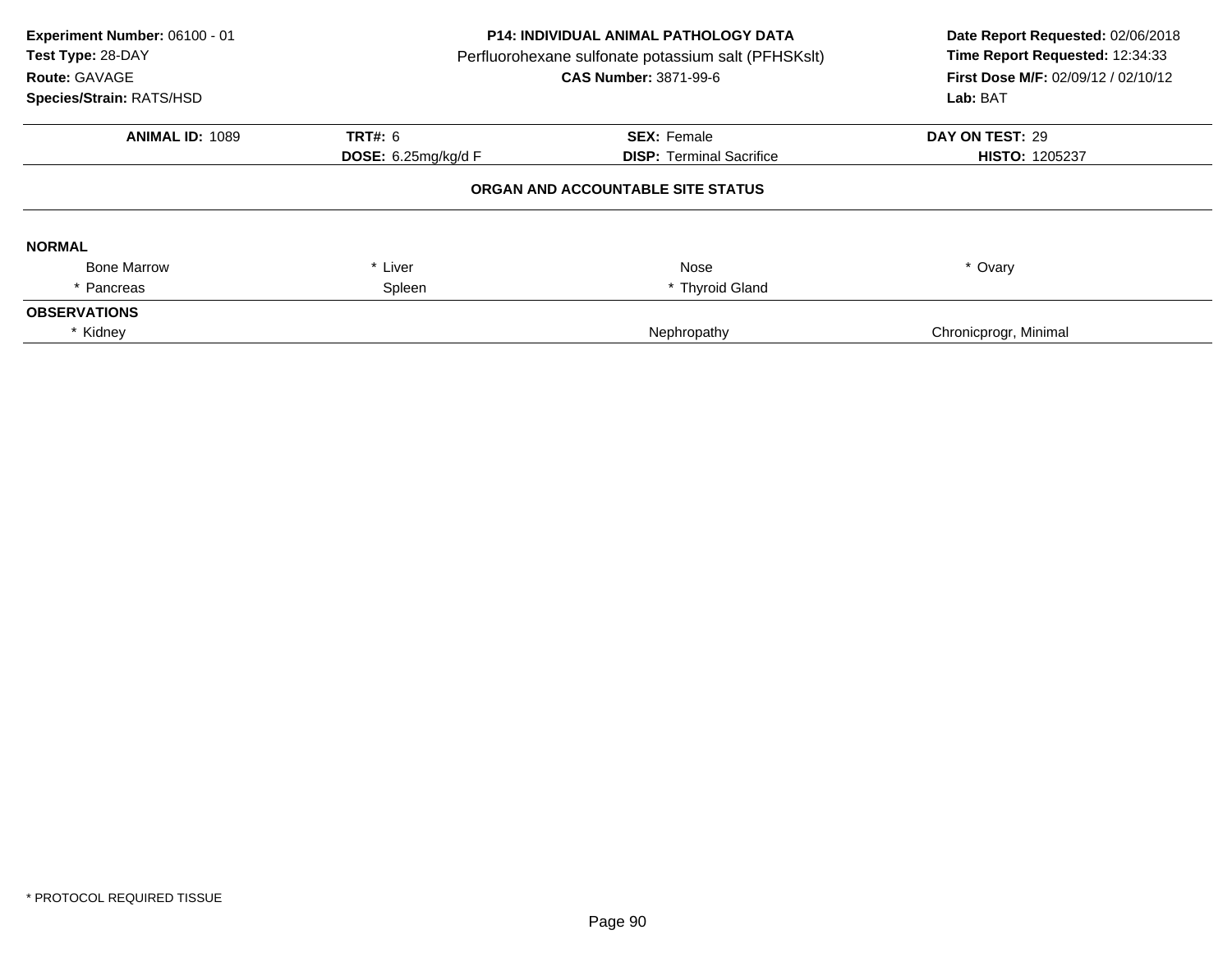| Experiment Number: 06100 - 01<br>Test Type: 28-DAY<br>Route: GAVAGE<br>Species/Strain: RATS/HSD | <b>P14: INDIVIDUAL ANIMAL PATHOLOGY DATA</b><br>Perfluorohexane sulfonate potassium salt (PFHSKslt)<br><b>CAS Number: 3871-99-6</b> |                                 | Date Report Requested: 02/06/2018<br>Time Report Requested: 12:34:33<br>First Dose M/F: 02/09/12 / 02/10/12<br>Lab: BAT |  |
|-------------------------------------------------------------------------------------------------|-------------------------------------------------------------------------------------------------------------------------------------|---------------------------------|-------------------------------------------------------------------------------------------------------------------------|--|
| <b>ANIMAL ID: 1090</b>                                                                          | <b>TRT#: 6</b>                                                                                                                      | <b>SEX: Female</b>              | DAY ON TEST: 29                                                                                                         |  |
|                                                                                                 | DOSE: $6.25mg/kg/dF$                                                                                                                | <b>DISP:</b> Terminal Sacrifice | <b>HISTO: 1205238</b>                                                                                                   |  |
| ORGAN AND ACCOUNTABLE SITE STATUS                                                               |                                                                                                                                     |                                 |                                                                                                                         |  |
| <b>NORMAL</b>                                                                                   |                                                                                                                                     |                                 |                                                                                                                         |  |
| <b>Bone Marrow</b>                                                                              | Kidney                                                                                                                              | Liver                           | Nose                                                                                                                    |  |
| * Ovary                                                                                         | Pancreas                                                                                                                            | Spleen                          | * Thyroid Gland                                                                                                         |  |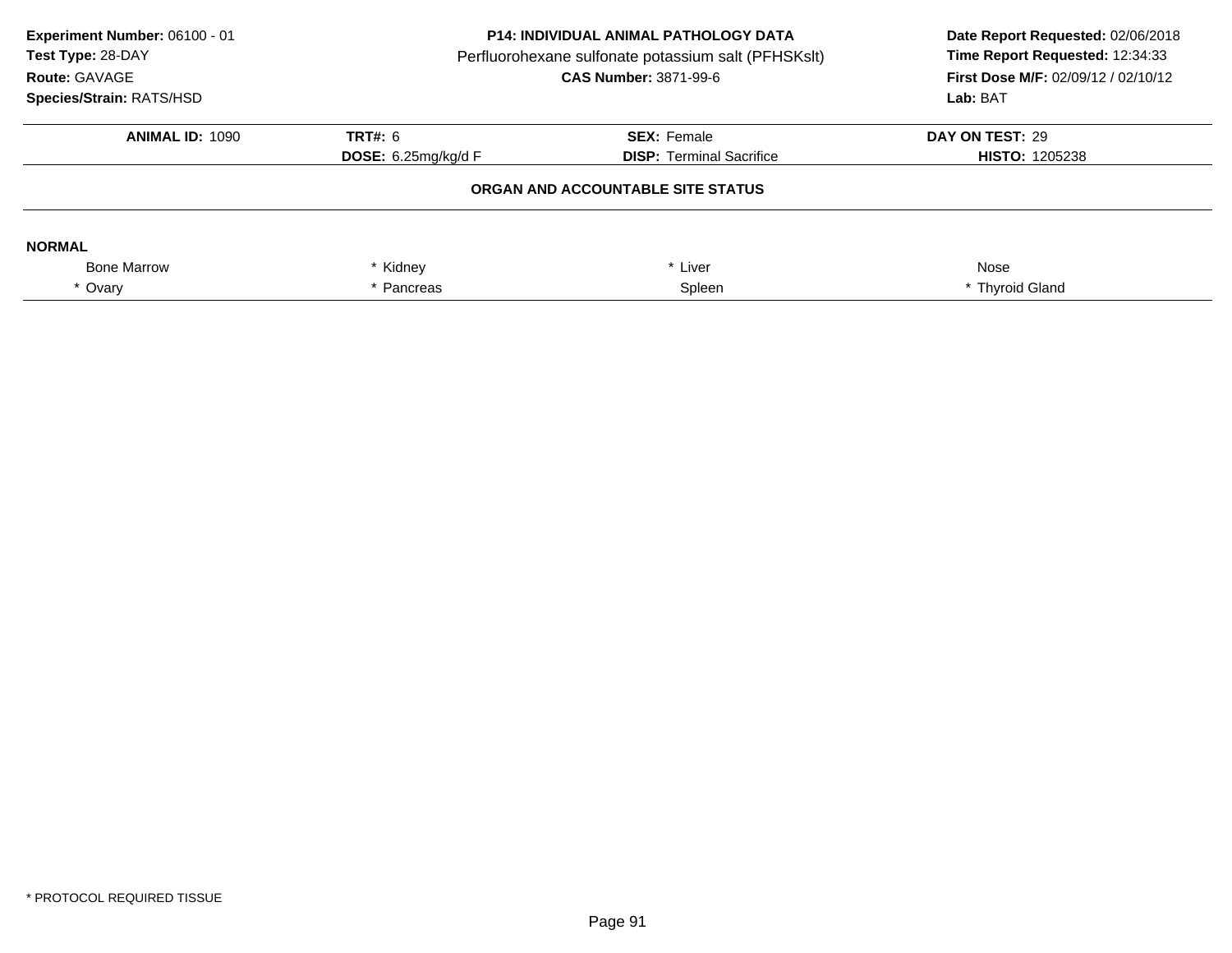| Experiment Number: 06100 - 01<br>Test Type: 28-DAY<br>Route: GAVAGE<br>Species/Strain: RATS/HSD | <b>P14: INDIVIDUAL ANIMAL PATHOLOGY DATA</b><br>Perfluorohexane sulfonate potassium salt (PFHSKslt)<br><b>CAS Number: 3871-99-6</b> |                                 | Date Report Requested: 02/06/2018<br>Time Report Requested: 12:34:33<br><b>First Dose M/F: 02/09/12 / 02/10/12</b><br>Lab: BAT |
|-------------------------------------------------------------------------------------------------|-------------------------------------------------------------------------------------------------------------------------------------|---------------------------------|--------------------------------------------------------------------------------------------------------------------------------|
| <b>ANIMAL ID: 1091</b>                                                                          | <b>TRT#: 8</b>                                                                                                                      | <b>SEX: Female</b>              | DAY ON TEST: 29                                                                                                                |
|                                                                                                 | <b>DOSE:</b> 12.5mg/kg/d $F$                                                                                                        | <b>DISP:</b> Terminal Sacrifice | <b>HISTO: 1205239</b>                                                                                                          |
|                                                                                                 |                                                                                                                                     |                                 |                                                                                                                                |
| <b>NORMAL</b>                                                                                   |                                                                                                                                     |                                 |                                                                                                                                |
| <b>Bone Marrow</b>                                                                              | Kidney                                                                                                                              | Liver                           | Nose                                                                                                                           |
| * Ovary                                                                                         | Pancreas                                                                                                                            | Spleen                          | * Thyroid Gland                                                                                                                |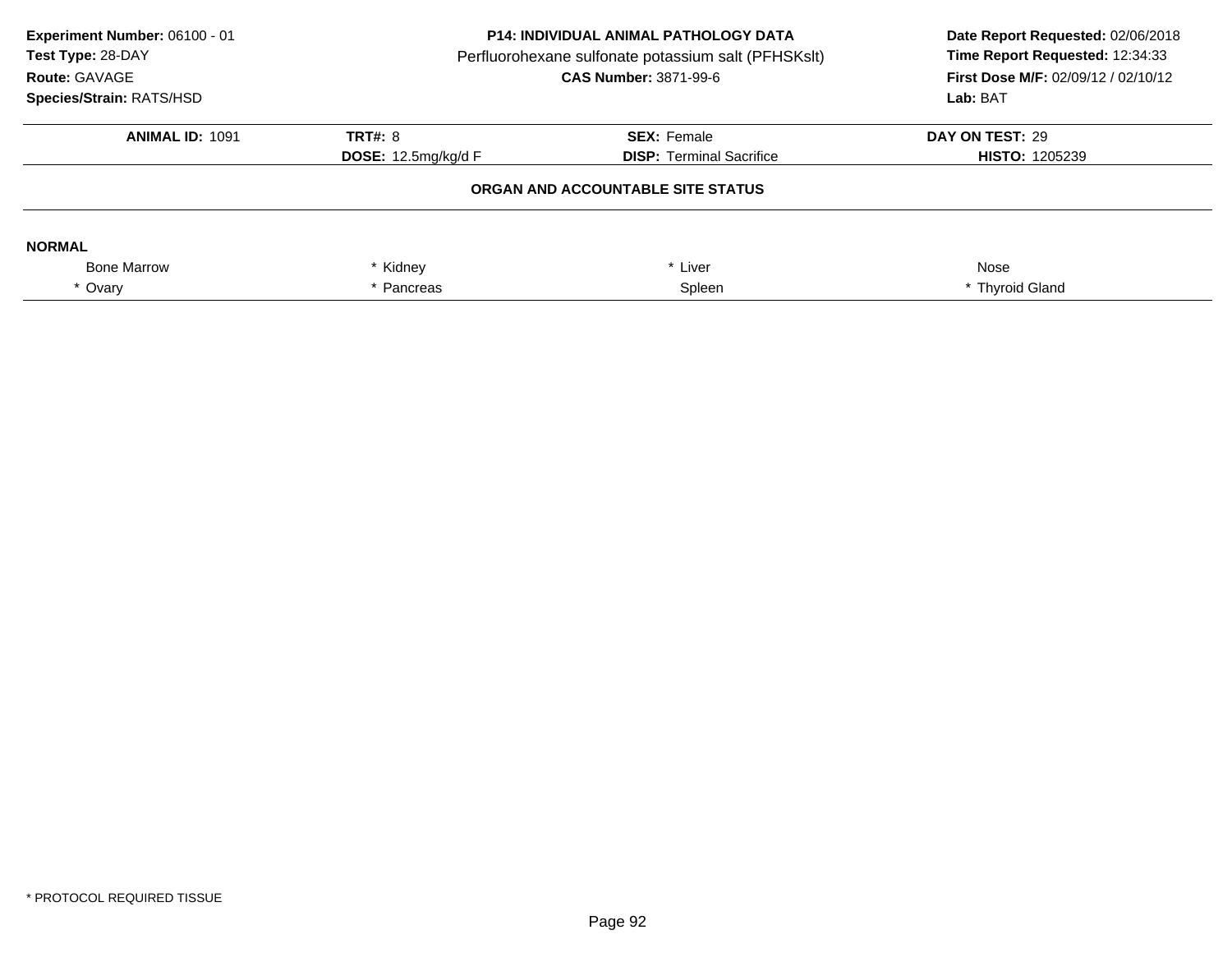| Experiment Number: 06100 - 01<br>Test Type: 28-DAY<br>Route: GAVAGE<br>Species/Strain: RATS/HSD | <b>P14: INDIVIDUAL ANIMAL PATHOLOGY DATA</b><br>Perfluorohexane sulfonate potassium salt (PFHSKslt)<br><b>CAS Number: 3871-99-6</b> |                                                       | Date Report Requested: 02/06/2018<br>Time Report Requested: 12:34:33<br><b>First Dose M/F: 02/09/12 / 02/10/12</b><br>Lab: BAT |
|-------------------------------------------------------------------------------------------------|-------------------------------------------------------------------------------------------------------------------------------------|-------------------------------------------------------|--------------------------------------------------------------------------------------------------------------------------------|
| <b>ANIMAL ID: 1092</b>                                                                          | <b>TRT#: 8</b><br><b>DOSE:</b> 12.5mg/kg/d F                                                                                        | <b>SEX: Female</b><br><b>DISP:</b> Terminal Sacrifice | DAY ON TEST: 29<br><b>HISTO: 1205240</b>                                                                                       |
|                                                                                                 |                                                                                                                                     | ORGAN AND ACCOUNTABLE SITE STATUS                     |                                                                                                                                |
| <b>NORMAL</b>                                                                                   |                                                                                                                                     |                                                       |                                                                                                                                |
| <b>Bone Marrow</b>                                                                              | Kidney                                                                                                                              | * Liver                                               | * Ovary                                                                                                                        |
| * Pancreas                                                                                      | Spleen                                                                                                                              | * Thyroid Gland                                       |                                                                                                                                |
| <b>OBSERVATIONS</b>                                                                             |                                                                                                                                     |                                                       |                                                                                                                                |
| Nose                                                                                            | <b>Respirat Epith</b>                                                                                                               | Inflammation                                          | Chronic Active, Minimal                                                                                                        |
| Uterus                                                                                          | Bilateral                                                                                                                           | <b>Dilation</b>                                       | Mild                                                                                                                           |
| [ Dilation<br>$TGLS = 1-14$                                                                     |                                                                                                                                     |                                                       |                                                                                                                                |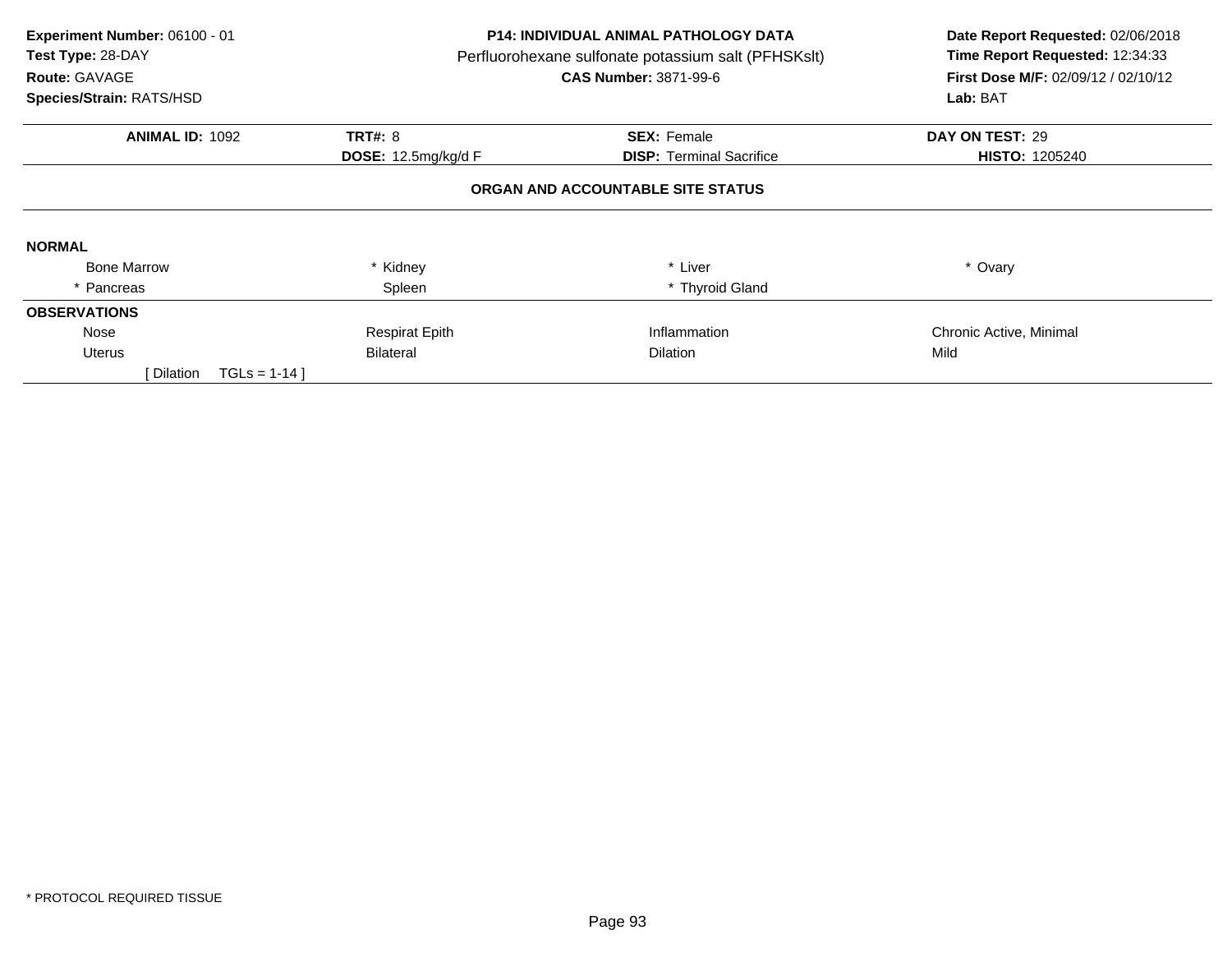| Experiment Number: 06100 - 01<br>Test Type: 28-DAY<br>Route: GAVAGE<br>Species/Strain: RATS/HSD | <b>P14: INDIVIDUAL ANIMAL PATHOLOGY DATA</b><br>Perfluorohexane sulfonate potassium salt (PFHSKslt)<br><b>CAS Number: 3871-99-6</b> |                                   | Date Report Requested: 02/06/2018<br>Time Report Requested: 12:34:33<br>First Dose M/F: 02/09/12 / 02/10/12<br>Lab: BAT |
|-------------------------------------------------------------------------------------------------|-------------------------------------------------------------------------------------------------------------------------------------|-----------------------------------|-------------------------------------------------------------------------------------------------------------------------|
| <b>ANIMAL ID: 1093</b>                                                                          | <b>TRT#: 8</b>                                                                                                                      | <b>SEX: Female</b>                | DAY ON TEST: 29                                                                                                         |
|                                                                                                 | <b>DOSE:</b> 12.5mg/kg/d F                                                                                                          | <b>DISP:</b> Terminal Sacrifice   | <b>HISTO: 1205241</b>                                                                                                   |
|                                                                                                 |                                                                                                                                     | ORGAN AND ACCOUNTABLE SITE STATUS |                                                                                                                         |
| <b>NORMAL</b>                                                                                   |                                                                                                                                     |                                   |                                                                                                                         |
| <b>Bone Marrow</b>                                                                              | * Liver                                                                                                                             | * Ovary                           | * Pancreas                                                                                                              |
| Spleen                                                                                          | * Thyroid Gland                                                                                                                     |                                   |                                                                                                                         |
| <b>OBSERVATIONS</b>                                                                             |                                                                                                                                     |                                   |                                                                                                                         |
| * Kidney                                                                                        |                                                                                                                                     | Nephropathy                       | Chronicprogr, Minimal                                                                                                   |
| Nose                                                                                            | <b>Respirat Epith</b>                                                                                                               | Inflammation                      | Chronic Active, Minimal                                                                                                 |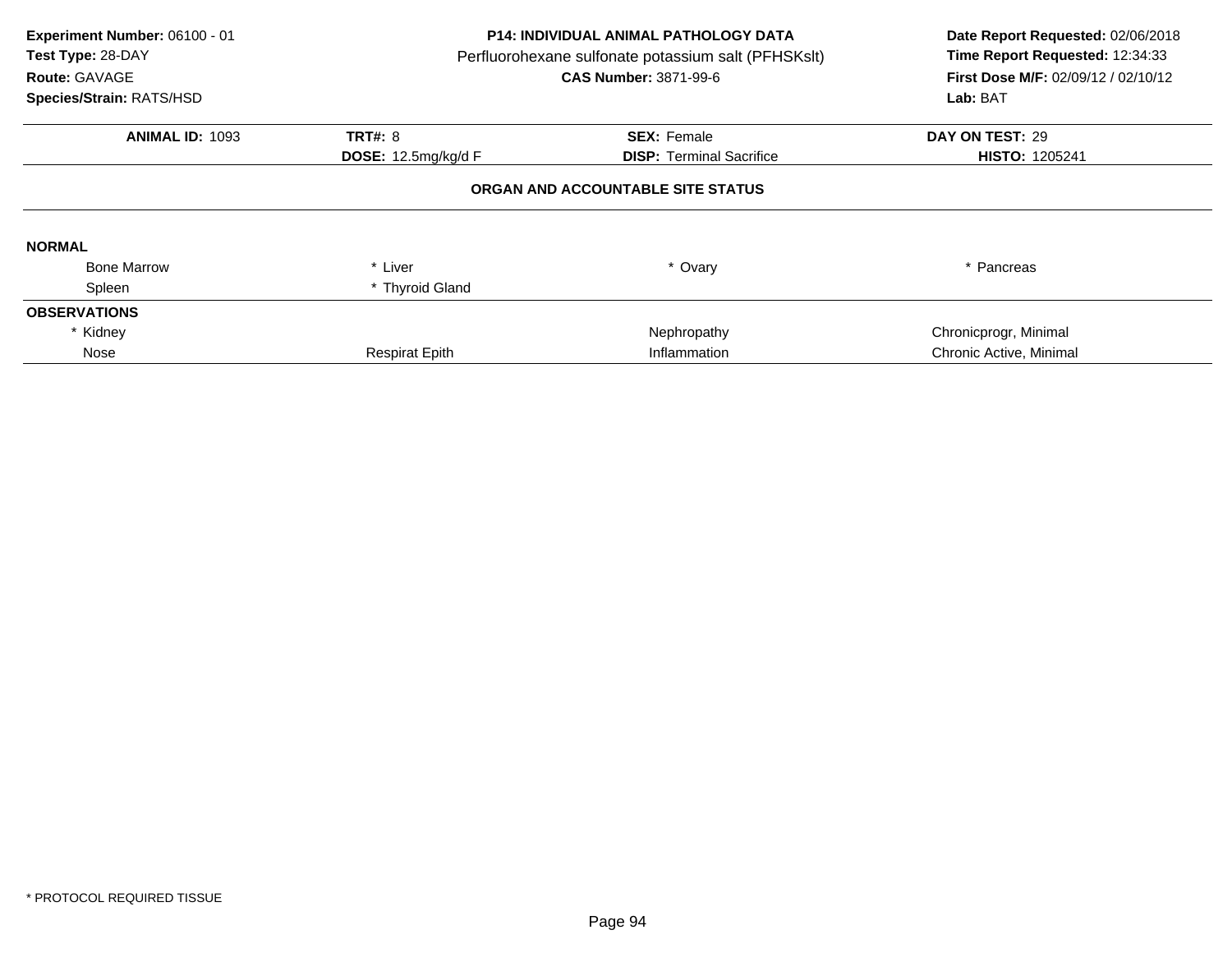| Experiment Number: 06100 - 01<br>Test Type: 28-DAY<br>Route: GAVAGE<br>Species/Strain: RATS/HSD | <b>P14: INDIVIDUAL ANIMAL PATHOLOGY DATA</b><br>Perfluorohexane sulfonate potassium salt (PFHSKslt)<br><b>CAS Number: 3871-99-6</b> |                                 | Date Report Requested: 02/06/2018<br>Time Report Requested: 12:34:33<br>First Dose M/F: 02/09/12 / 02/10/12<br>Lab: BAT |
|-------------------------------------------------------------------------------------------------|-------------------------------------------------------------------------------------------------------------------------------------|---------------------------------|-------------------------------------------------------------------------------------------------------------------------|
| <b>ANIMAL ID: 1094</b>                                                                          | TRT#: 8                                                                                                                             | <b>SEX: Female</b>              | DAY ON TEST: 29                                                                                                         |
|                                                                                                 | <b>DOSE:</b> 12.5mg/kg/d $F$                                                                                                        | <b>DISP:</b> Terminal Sacrifice | <b>HISTO: 1205242</b>                                                                                                   |
|                                                                                                 |                                                                                                                                     |                                 |                                                                                                                         |
| <b>NORMAL</b>                                                                                   |                                                                                                                                     |                                 |                                                                                                                         |
| <b>Bone Marrow</b>                                                                              | * Kidney                                                                                                                            | * Liver                         | Nose                                                                                                                    |
| * Ovary                                                                                         | Pancreas                                                                                                                            | Spleen                          | * Thyroid Gland                                                                                                         |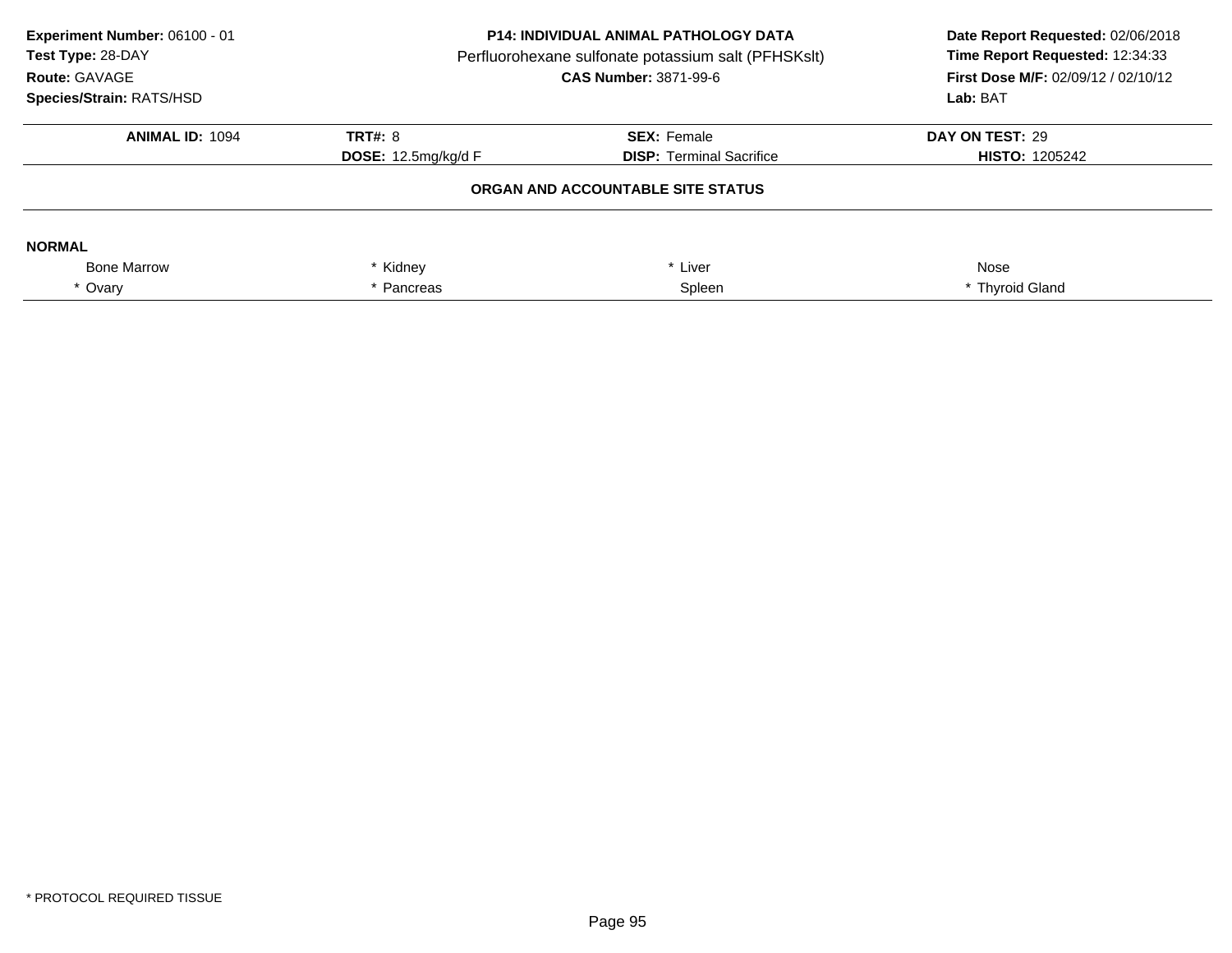| Experiment Number: 06100 - 01<br>Test Type: 28-DAY<br>Route: GAVAGE<br>Species/Strain: RATS/HSD |                                                | <b>P14: INDIVIDUAL ANIMAL PATHOLOGY DATA</b><br>Perfluorohexane sulfonate potassium salt (PFHSKslt)<br><b>CAS Number: 3871-99-6</b> | Date Report Requested: 02/06/2018<br>Time Report Requested: 12:34:33<br>First Dose M/F: 02/09/12 / 02/10/12<br>Lab: BAT |
|-------------------------------------------------------------------------------------------------|------------------------------------------------|-------------------------------------------------------------------------------------------------------------------------------------|-------------------------------------------------------------------------------------------------------------------------|
| <b>ANIMAL ID: 1095</b>                                                                          | <b>TRT#: 8</b><br><b>DOSE:</b> 12.5mg/kg/d $F$ | <b>SEX: Female</b><br><b>DISP:</b> Terminal Sacrifice                                                                               | DAY ON TEST: 29<br><b>HISTO: 1205243</b>                                                                                |
|                                                                                                 |                                                | ORGAN AND ACCOUNTABLE SITE STATUS                                                                                                   |                                                                                                                         |
| <b>NORMAL</b>                                                                                   |                                                |                                                                                                                                     |                                                                                                                         |
| <b>Bone Marrow</b>                                                                              | * Liver                                        | <b>Nose</b>                                                                                                                         | * Ovary                                                                                                                 |
| * Pancreas                                                                                      | Spleen                                         | * Thyroid Gland                                                                                                                     |                                                                                                                         |
| <b>OBSERVATIONS</b>                                                                             |                                                |                                                                                                                                     |                                                                                                                         |
| * Kidney                                                                                        |                                                | Nephropathy                                                                                                                         | Chronicprogr, Minimal                                                                                                   |
| <b>Uterus</b>                                                                                   | <b>Bilateral</b>                               | <b>Dilation</b>                                                                                                                     | Mild                                                                                                                    |
| Dilation<br>$TGLS = 1-14$                                                                       |                                                |                                                                                                                                     |                                                                                                                         |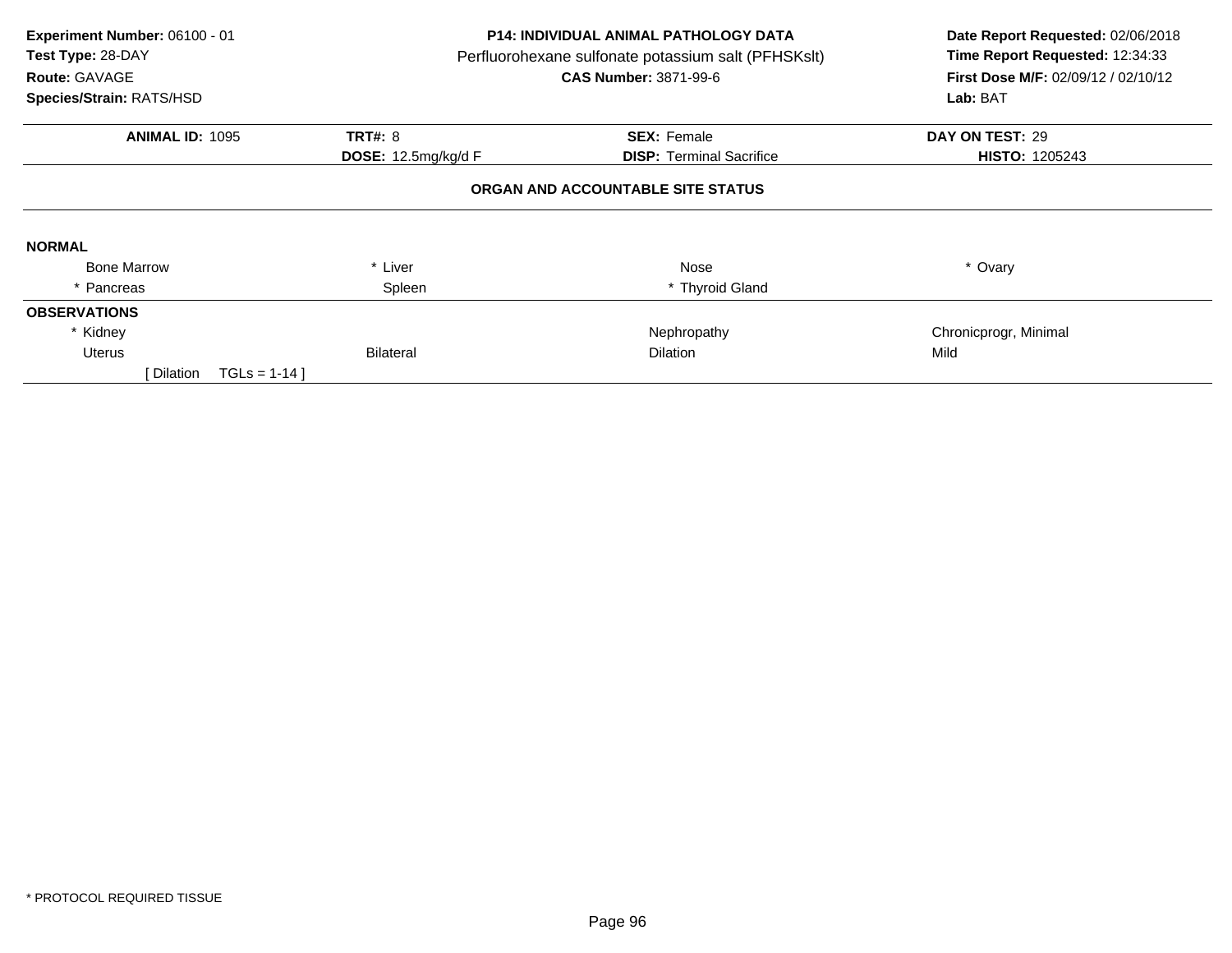| Experiment Number: 06100 - 01<br>Test Type: 28-DAY<br>Route: GAVAGE<br>Species/Strain: RATS/HSD |                                                | <b>P14: INDIVIDUAL ANIMAL PATHOLOGY DATA</b><br>Perfluorohexane sulfonate potassium salt (PFHSKslt)<br><b>CAS Number: 3871-99-6</b> | Date Report Requested: 02/06/2018<br>Time Report Requested: 12:34:33<br>First Dose M/F: 02/09/12 / 02/10/12<br>Lab: BAT |
|-------------------------------------------------------------------------------------------------|------------------------------------------------|-------------------------------------------------------------------------------------------------------------------------------------|-------------------------------------------------------------------------------------------------------------------------|
| <b>ANIMAL ID: 1096</b>                                                                          | <b>TRT#: 8</b><br><b>DOSE:</b> 12.5mg/kg/d $F$ | <b>SEX: Female</b><br><b>DISP:</b> Terminal Sacrifice                                                                               | DAY ON TEST: 29<br><b>HISTO: 1205244</b>                                                                                |
|                                                                                                 |                                                | ORGAN AND ACCOUNTABLE SITE STATUS                                                                                                   |                                                                                                                         |
| <b>NORMAL</b>                                                                                   |                                                |                                                                                                                                     |                                                                                                                         |
| <b>Bone Marrow</b>                                                                              | * Liver                                        | <b>Nose</b>                                                                                                                         | * Ovary                                                                                                                 |
| * Pancreas                                                                                      | Spleen                                         | * Thyroid Gland                                                                                                                     |                                                                                                                         |
| <b>OBSERVATIONS</b>                                                                             |                                                |                                                                                                                                     |                                                                                                                         |
| * Kidney                                                                                        |                                                | Nephropathy                                                                                                                         | Chronicprogr, Minimal                                                                                                   |
| <b>Uterus</b>                                                                                   | <b>Bilateral</b>                               | <b>Dilation</b>                                                                                                                     | Mild                                                                                                                    |
| Dilation<br>$TGLS = 1-14$                                                                       |                                                |                                                                                                                                     |                                                                                                                         |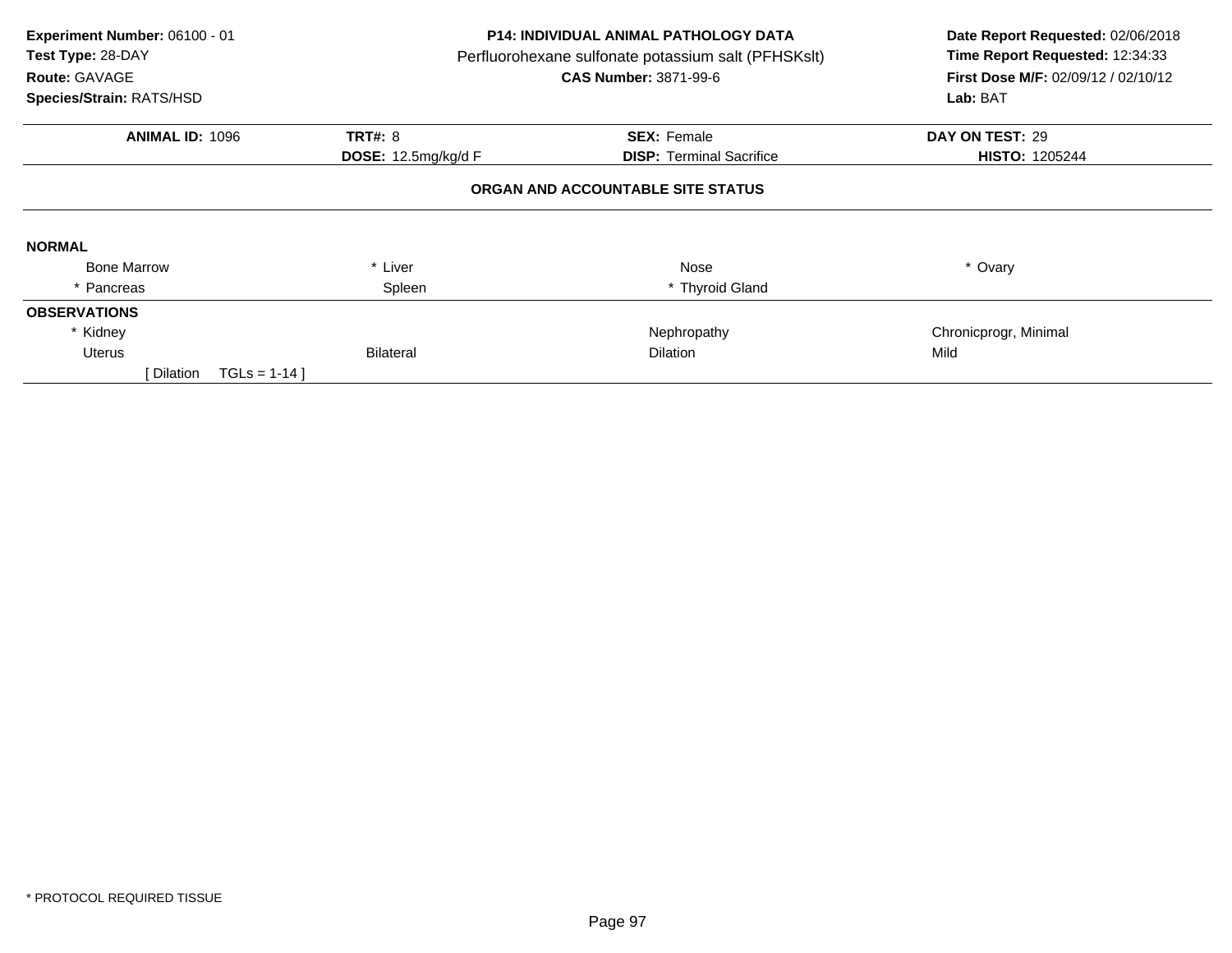| Experiment Number: 06100 - 01<br>Test Type: 28-DAY<br>Route: GAVAGE<br>Species/Strain: RATS/HSD | <b>P14: INDIVIDUAL ANIMAL PATHOLOGY DATA</b><br>Perfluorohexane sulfonate potassium salt (PFHSKslt)<br><b>CAS Number: 3871-99-6</b> |                                   | Date Report Requested: 02/06/2018<br>Time Report Requested: 12:34:33<br><b>First Dose M/F: 02/09/12 / 02/10/12</b><br>Lab: BAT |
|-------------------------------------------------------------------------------------------------|-------------------------------------------------------------------------------------------------------------------------------------|-----------------------------------|--------------------------------------------------------------------------------------------------------------------------------|
| <b>ANIMAL ID: 1097</b>                                                                          | <b>TRT#: 8</b>                                                                                                                      | <b>SEX: Female</b>                | DAY ON TEST: 29                                                                                                                |
|                                                                                                 | <b>DOSE:</b> 12.5mg/kg/d $F$                                                                                                        | <b>DISP:</b> Terminal Sacrifice   | <b>HISTO: 1205245</b>                                                                                                          |
|                                                                                                 |                                                                                                                                     | ORGAN AND ACCOUNTABLE SITE STATUS |                                                                                                                                |
| <b>NORMAL</b>                                                                                   |                                                                                                                                     |                                   |                                                                                                                                |
| <b>Bone Marrow</b>                                                                              | Kidney                                                                                                                              | Liver                             | Nose                                                                                                                           |
| * Ovary                                                                                         | Pancreas                                                                                                                            | Spleen                            | * Thyroid Gland                                                                                                                |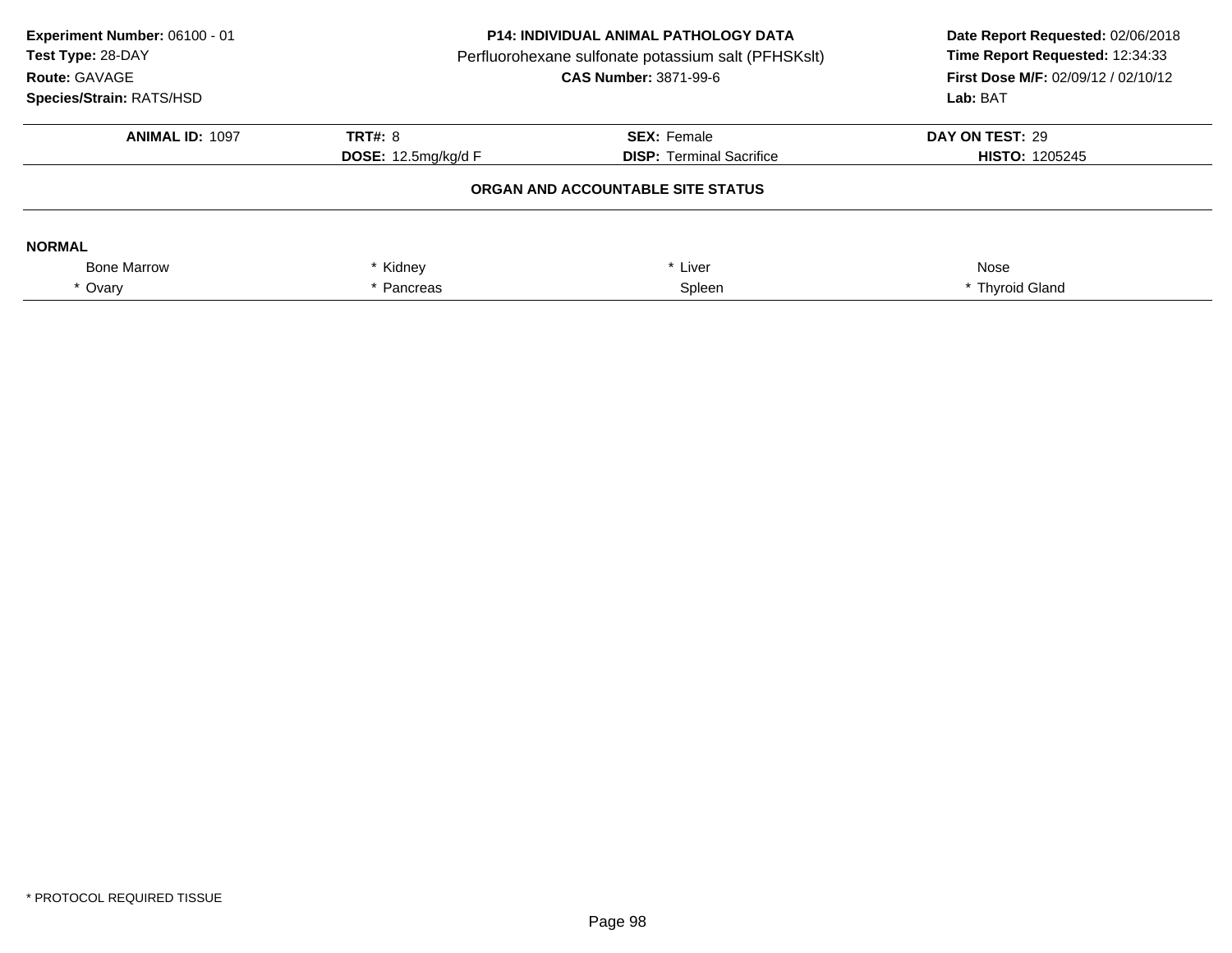| Experiment Number: 06100 - 01<br>Test Type: 28-DAY<br>Route: GAVAGE<br>Species/Strain: RATS/HSD | P14: INDIVIDUAL ANIMAL PATHOLOGY DATA<br>Perfluorohexane sulfonate potassium salt (PFHSKslt)<br><b>CAS Number: 3871-99-6</b> |                                   | Date Report Requested: 02/06/2018<br>Time Report Requested: 12:34:33<br>First Dose M/F: 02/09/12 / 02/10/12<br>Lab: BAT |
|-------------------------------------------------------------------------------------------------|------------------------------------------------------------------------------------------------------------------------------|-----------------------------------|-------------------------------------------------------------------------------------------------------------------------|
| <b>ANIMAL ID: 1098</b>                                                                          | <b>TRT#: 8</b>                                                                                                               | <b>SEX: Female</b>                | DAY ON TEST: 29                                                                                                         |
|                                                                                                 | <b>DOSE: 12.5mg/kg/d F</b>                                                                                                   | <b>DISP: Terminal Sacrifice</b>   | <b>HISTO: 1205246</b>                                                                                                   |
|                                                                                                 |                                                                                                                              | ORGAN AND ACCOUNTABLE SITE STATUS |                                                                                                                         |
| <b>NORMAL</b>                                                                                   |                                                                                                                              |                                   |                                                                                                                         |
| <b>Bone Marrow</b>                                                                              | * Liver                                                                                                                      | Nose                              | * Ovary                                                                                                                 |
| * Pancreas                                                                                      | Spleen                                                                                                                       | * Thyroid Gland                   |                                                                                                                         |
| <b>OBSERVATIONS</b>                                                                             |                                                                                                                              |                                   |                                                                                                                         |
| * Kidney                                                                                        |                                                                                                                              | Nephropathy                       | Chronicprogr, Minimal                                                                                                   |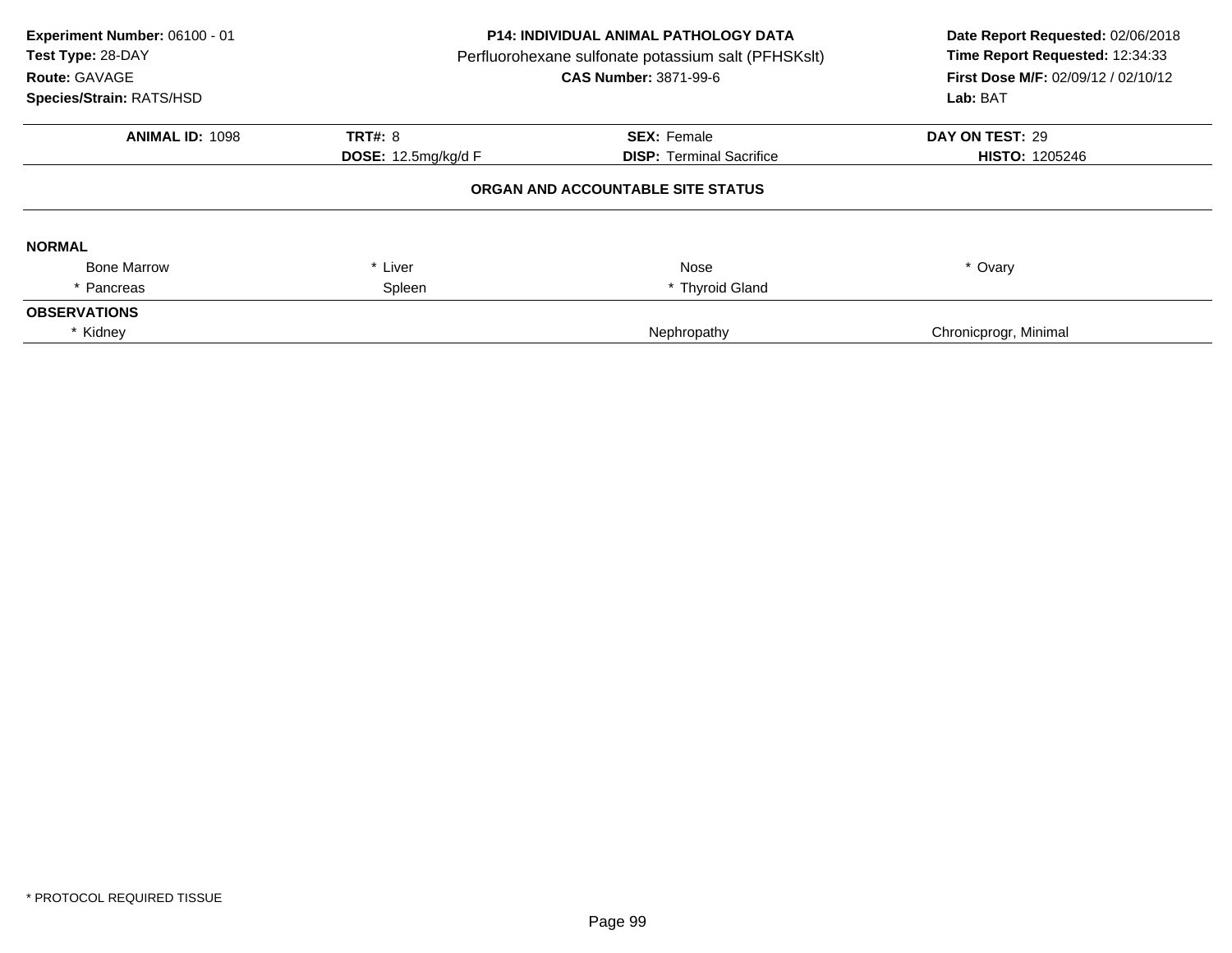| Experiment Number: 06100 - 01<br>Test Type: 28-DAY<br>Route: GAVAGE<br>Species/Strain: RATS/HSD | <b>P14: INDIVIDUAL ANIMAL PATHOLOGY DATA</b><br>Perfluorohexane sulfonate potassium salt (PFHSKslt)<br><b>CAS Number: 3871-99-6</b> |                                   | Date Report Requested: 02/06/2018<br>Time Report Requested: 12:34:33<br>First Dose M/F: 02/09/12 / 02/10/12<br>Lab: BAT |
|-------------------------------------------------------------------------------------------------|-------------------------------------------------------------------------------------------------------------------------------------|-----------------------------------|-------------------------------------------------------------------------------------------------------------------------|
| <b>ANIMAL ID: 1099</b>                                                                          | <b>TRT#: 8</b>                                                                                                                      | <b>SEX: Female</b>                | DAY ON TEST: 29                                                                                                         |
|                                                                                                 | <b>DOSE:</b> 12.5mg/kg/d F                                                                                                          | <b>DISP:</b> Terminal Sacrifice   | <b>HISTO: 1205247</b>                                                                                                   |
|                                                                                                 |                                                                                                                                     | ORGAN AND ACCOUNTABLE SITE STATUS |                                                                                                                         |
| <b>NORMAL</b>                                                                                   |                                                                                                                                     |                                   |                                                                                                                         |
| <b>Bone Marrow</b>                                                                              | Kidney                                                                                                                              | Liver                             | Nose                                                                                                                    |
| * Ovary                                                                                         | Pancreas                                                                                                                            | Spleen                            | * Thyroid Gland                                                                                                         |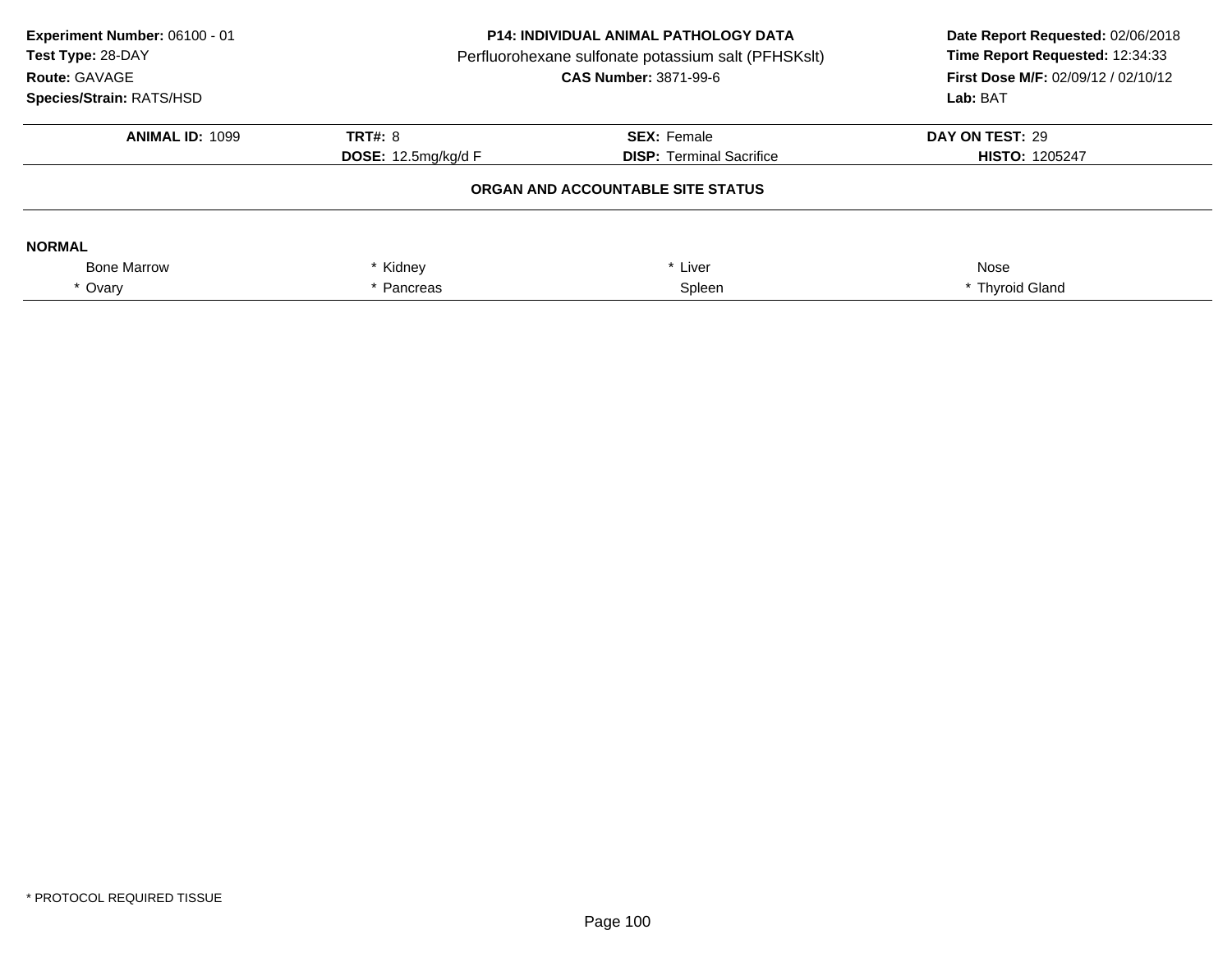| Experiment Number: 06100 - 01<br>Test Type: 28-DAY<br>Route: GAVAGE<br>Species/Strain: RATS/HSD | <b>P14: INDIVIDUAL ANIMAL PATHOLOGY DATA</b><br>Perfluorohexane sulfonate potassium salt (PFHSKslt)<br><b>CAS Number: 3871-99-6</b> |                                   | Date Report Requested: 02/06/2018<br>Time Report Requested: 12:34:33<br><b>First Dose M/F: 02/09/12 / 02/10/12</b><br>Lab: BAT |
|-------------------------------------------------------------------------------------------------|-------------------------------------------------------------------------------------------------------------------------------------|-----------------------------------|--------------------------------------------------------------------------------------------------------------------------------|
| <b>ANIMAL ID: 1100</b>                                                                          | <b>TRT#: 8</b>                                                                                                                      | <b>SEX: Female</b>                | DAY ON TEST: 29                                                                                                                |
|                                                                                                 | <b>DOSE:</b> 12.5mg/kg/d $F$                                                                                                        | <b>DISP:</b> Terminal Sacrifice   | <b>HISTO: 1205248</b>                                                                                                          |
|                                                                                                 |                                                                                                                                     | ORGAN AND ACCOUNTABLE SITE STATUS |                                                                                                                                |
| <b>NORMAL</b>                                                                                   |                                                                                                                                     |                                   |                                                                                                                                |
| <b>Bone Marrow</b>                                                                              | Kidney                                                                                                                              | Liver                             | Nose                                                                                                                           |
| * Ovary                                                                                         | Pancreas                                                                                                                            | Spleen                            | * Thyroid Gland                                                                                                                |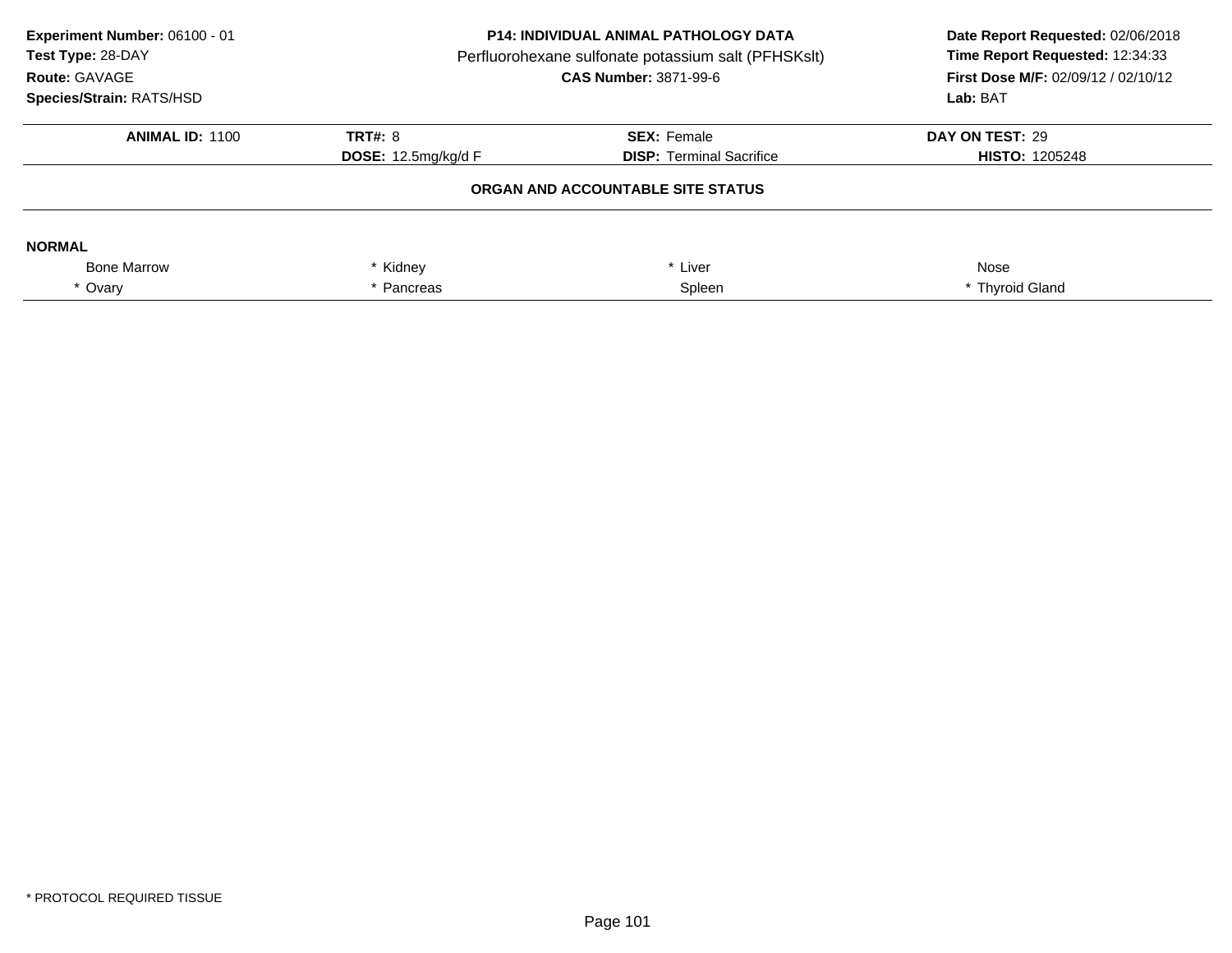| Experiment Number: 06100 - 01<br>Test Type: 28-DAY<br>Route: GAVAGE<br>Species/Strain: RATS/HSD | <b>P14: INDIVIDUAL ANIMAL PATHOLOGY DATA</b><br>Perfluorohexane sulfonate potassium salt (PFHSKslt)<br><b>CAS Number: 3871-99-6</b> |                                   | Date Report Requested: 02/06/2018<br>Time Report Requested: 12:34:33<br>First Dose M/F: 02/09/12 / 02/10/12<br>Lab: BAT |
|-------------------------------------------------------------------------------------------------|-------------------------------------------------------------------------------------------------------------------------------------|-----------------------------------|-------------------------------------------------------------------------------------------------------------------------|
| <b>ANIMAL ID: 1101</b>                                                                          | <b>TRT#: 10</b>                                                                                                                     | <b>SEX: Female</b>                | DAY ON TEST: 29                                                                                                         |
|                                                                                                 | <b>DOSE:</b> $25$ mg/kg/d $F$                                                                                                       | <b>DISP: Terminal Sacrifice</b>   | <b>HISTO: 1205249</b>                                                                                                   |
|                                                                                                 |                                                                                                                                     | ORGAN AND ACCOUNTABLE SITE STATUS |                                                                                                                         |
| <b>NORMAL</b>                                                                                   |                                                                                                                                     |                                   |                                                                                                                         |
| <b>Bone Marrow</b>                                                                              | * Liver                                                                                                                             | * Nose                            | * Ovary                                                                                                                 |
| * Pancreas                                                                                      | Spleen                                                                                                                              | * Thyroid Gland                   |                                                                                                                         |
| <b>OBSERVATIONS</b>                                                                             |                                                                                                                                     |                                   |                                                                                                                         |
| * Kidney                                                                                        |                                                                                                                                     | Nephropathy                       | Chronicprogr, Minimal                                                                                                   |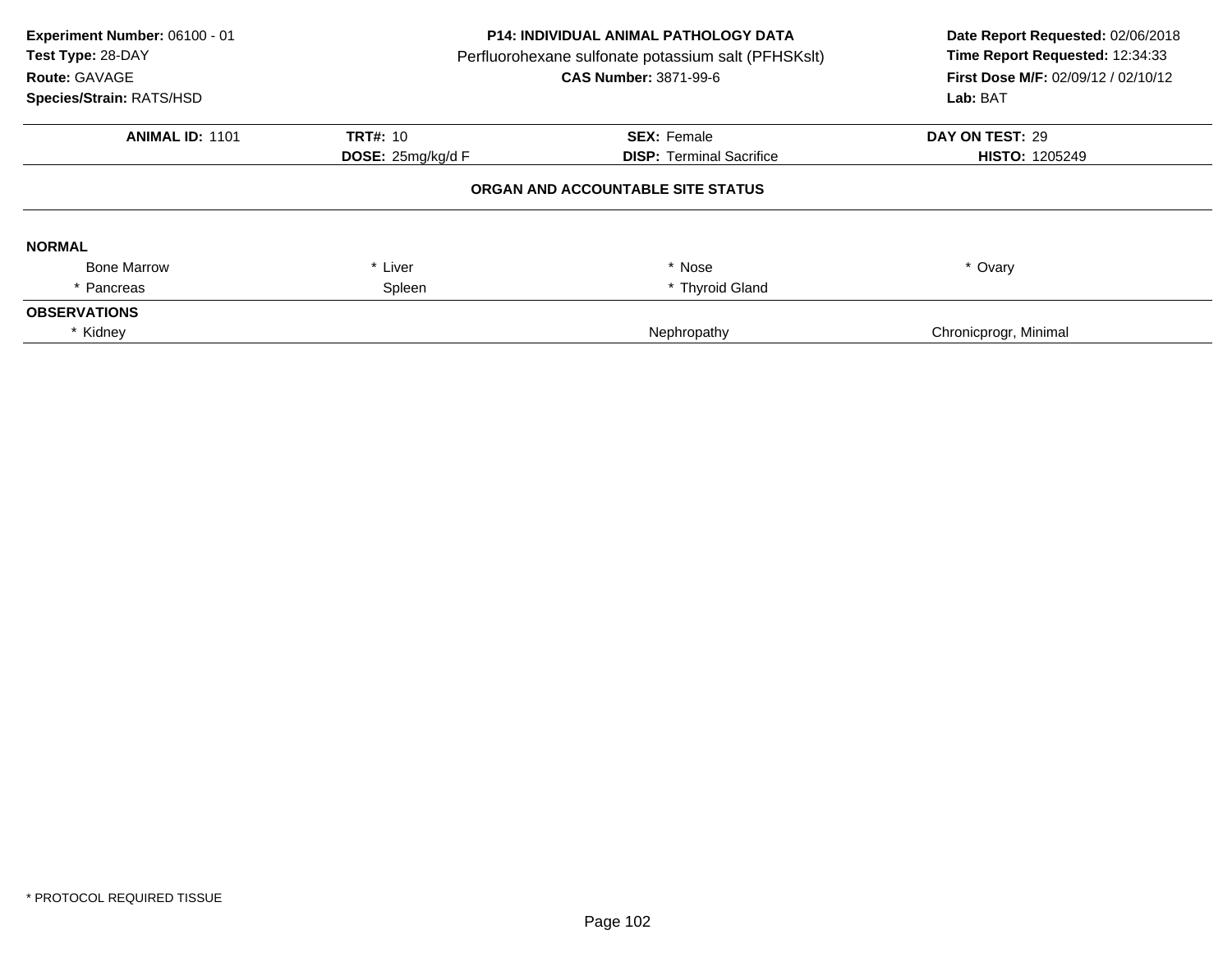| Experiment Number: 06100 - 01<br>Test Type: 28-DAY<br>Route: GAVAGE<br>Species/Strain: RATS/HSD | <b>P14: INDIVIDUAL ANIMAL PATHOLOGY DATA</b><br>Perfluorohexane sulfonate potassium salt (PFHSKslt)<br><b>CAS Number: 3871-99-6</b> |                                   | Date Report Requested: 02/06/2018<br>Time Report Requested: 12:34:33<br><b>First Dose M/F: 02/09/12 / 02/10/12</b><br>Lab: BAT |
|-------------------------------------------------------------------------------------------------|-------------------------------------------------------------------------------------------------------------------------------------|-----------------------------------|--------------------------------------------------------------------------------------------------------------------------------|
| <b>ANIMAL ID: 1102</b>                                                                          | TRT#: 10                                                                                                                            | <b>SEX: Female</b>                | DAY ON TEST: 29                                                                                                                |
|                                                                                                 | <b>DOSE:</b> $25mg/kg/dF$                                                                                                           | <b>DISP:</b> Terminal Sacrifice   | <b>HISTO: 1205250</b>                                                                                                          |
|                                                                                                 |                                                                                                                                     | ORGAN AND ACCOUNTABLE SITE STATUS |                                                                                                                                |
| <b>NORMAL</b>                                                                                   |                                                                                                                                     |                                   |                                                                                                                                |
| <b>Bone Marrow</b>                                                                              | Kidney                                                                                                                              | Liver                             | * Nose                                                                                                                         |
| * Ovary                                                                                         | Pancreas                                                                                                                            | Spleen                            | * Thyroid Gland                                                                                                                |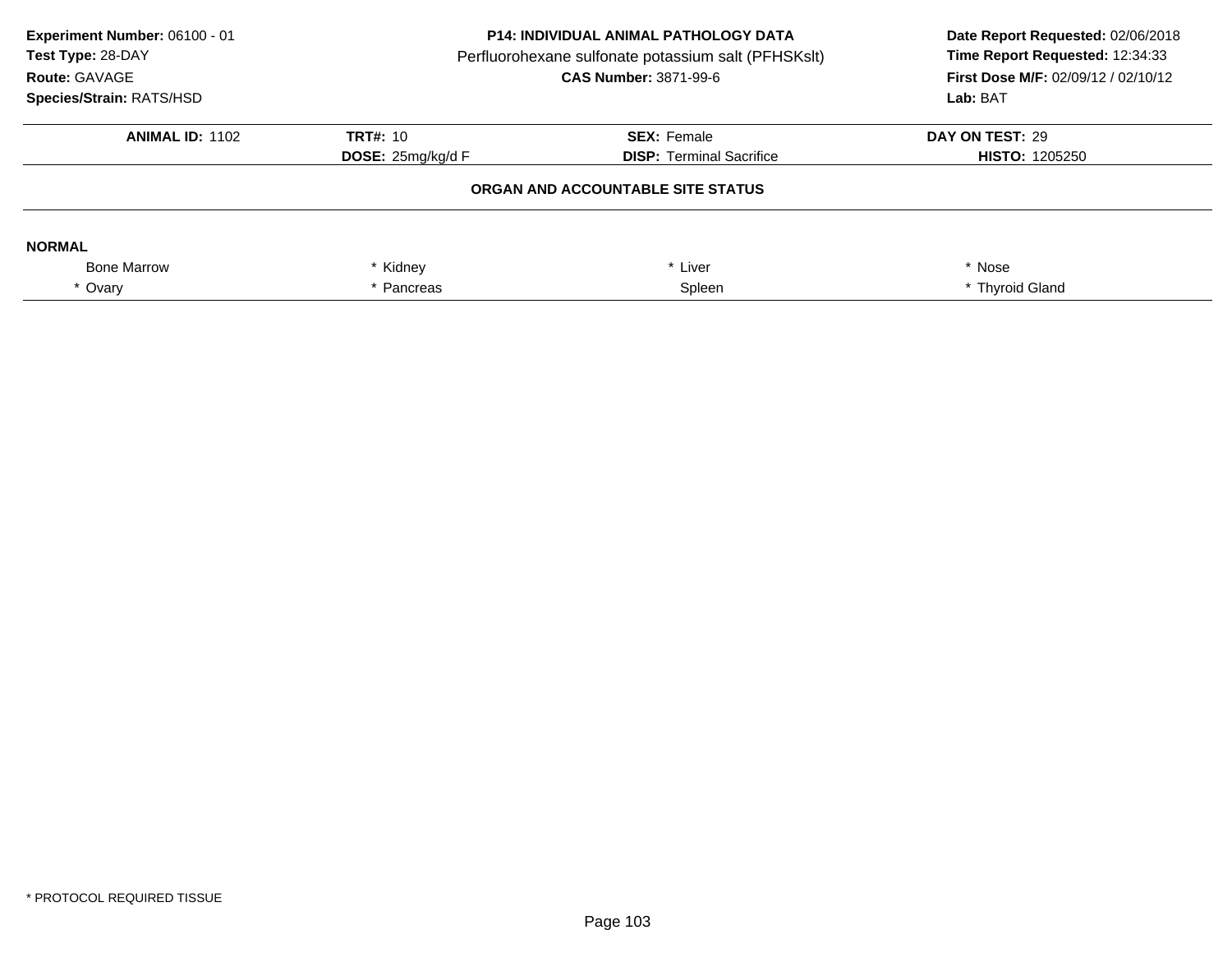| Experiment Number: 06100 - 01<br>Test Type: 28-DAY<br>Route: GAVAGE<br>Species/Strain: RATS/HSD | <b>P14: INDIVIDUAL ANIMAL PATHOLOGY DATA</b><br>Perfluorohexane sulfonate potassium salt (PFHSKslt)<br><b>CAS Number: 3871-99-6</b> |                                   | Date Report Requested: 02/06/2018<br>Time Report Requested: 12:34:33<br>First Dose M/F: 02/09/12 / 02/10/12<br>Lab: BAT |
|-------------------------------------------------------------------------------------------------|-------------------------------------------------------------------------------------------------------------------------------------|-----------------------------------|-------------------------------------------------------------------------------------------------------------------------|
| <b>ANIMAL ID: 1103</b>                                                                          | TRT#: 10                                                                                                                            | <b>SEX: Female</b>                | DAY ON TEST: 29                                                                                                         |
|                                                                                                 | <b>DOSE:</b> 25mg/kg/d F                                                                                                            | <b>DISP:</b> Terminal Sacrifice   | <b>HISTO: 1205251</b>                                                                                                   |
|                                                                                                 |                                                                                                                                     | ORGAN AND ACCOUNTABLE SITE STATUS |                                                                                                                         |
| <b>NORMAL</b>                                                                                   |                                                                                                                                     |                                   |                                                                                                                         |
| <b>Bone Marrow</b>                                                                              | Kidney                                                                                                                              | * Liver                           | * Ovary                                                                                                                 |
| Pancreas                                                                                        | Spleen                                                                                                                              | * Thyroid Gland                   |                                                                                                                         |
| <b>OBSERVATIONS</b>                                                                             |                                                                                                                                     |                                   |                                                                                                                         |
| * Nose                                                                                          | <b>Respirat Epith</b>                                                                                                               | Inflammation                      | Chronic Active, Minimal                                                                                                 |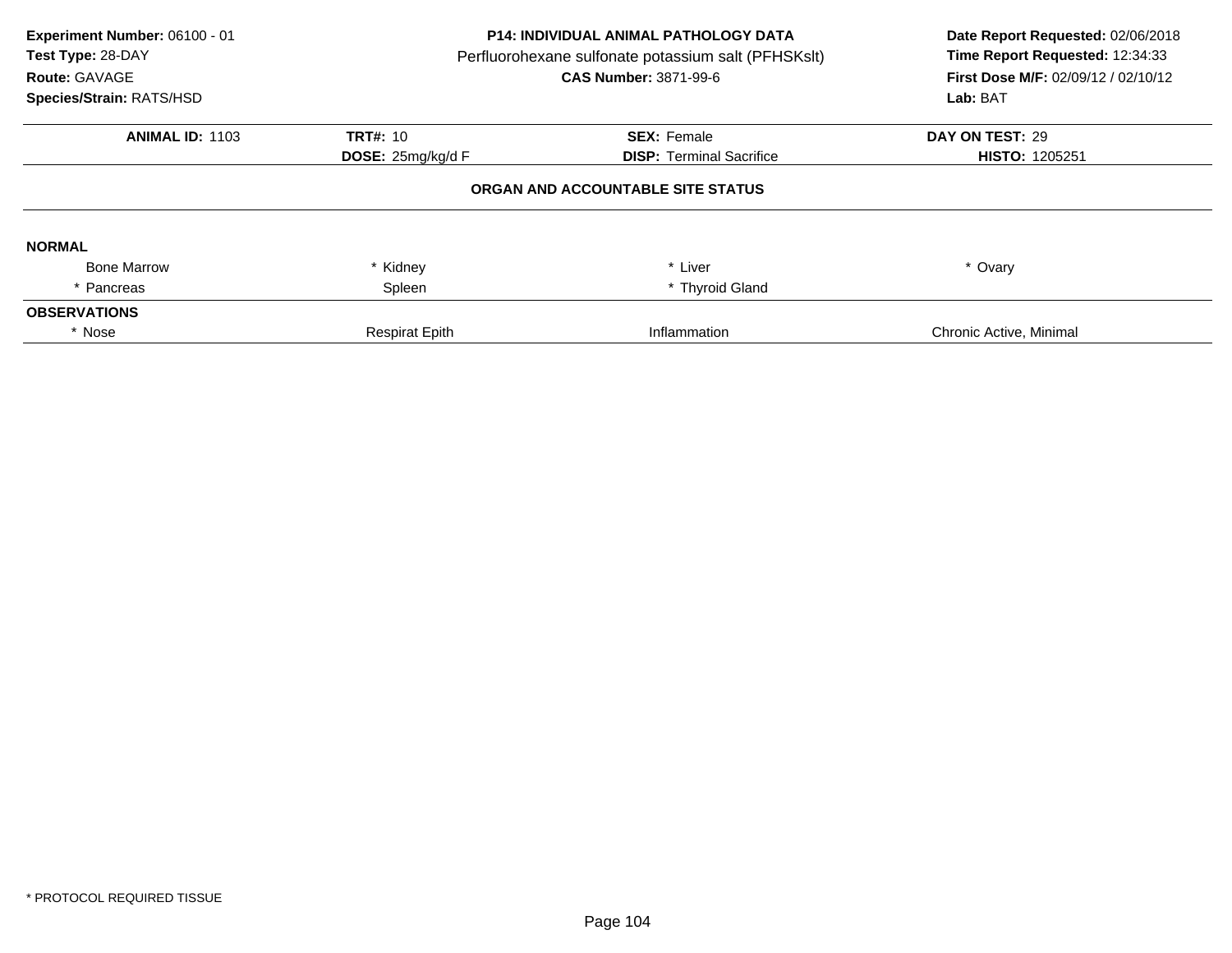| Experiment Number: 06100 - 01<br>Test Type: 28-DAY<br>Route: GAVAGE<br>Species/Strain: RATS/HSD | <b>P14: INDIVIDUAL ANIMAL PATHOLOGY DATA</b><br>Perfluorohexane sulfonate potassium salt (PFHSKslt)<br><b>CAS Number: 3871-99-6</b> |                                   | Date Report Requested: 02/06/2018<br>Time Report Requested: 12:34:33<br><b>First Dose M/F: 02/09/12 / 02/10/12</b><br>Lab: BAT |
|-------------------------------------------------------------------------------------------------|-------------------------------------------------------------------------------------------------------------------------------------|-----------------------------------|--------------------------------------------------------------------------------------------------------------------------------|
| <b>ANIMAL ID: 1104</b>                                                                          | <b>TRT#: 10</b>                                                                                                                     | <b>SEX: Female</b>                | DAY ON TEST: 29                                                                                                                |
|                                                                                                 | DOSE: 25mg/kg/d F                                                                                                                   | <b>DISP:</b> Terminal Sacrifice   | <b>HISTO: 1205252</b>                                                                                                          |
|                                                                                                 |                                                                                                                                     | ORGAN AND ACCOUNTABLE SITE STATUS |                                                                                                                                |
| <b>NORMAL</b>                                                                                   |                                                                                                                                     |                                   |                                                                                                                                |
| <b>Bone Marrow</b>                                                                              | * Liver                                                                                                                             | * Ovary                           | * Pancreas                                                                                                                     |
| Spleen                                                                                          | * Thyroid Gland                                                                                                                     |                                   |                                                                                                                                |
| <b>OBSERVATIONS</b>                                                                             |                                                                                                                                     |                                   |                                                                                                                                |
| * Kidney                                                                                        |                                                                                                                                     | Nephropathy                       | Chronicprogr, Minimal                                                                                                          |
| * Nose                                                                                          | <b>Respirat Epith</b>                                                                                                               | Inflammation                      | Chronic Active, Minimal                                                                                                        |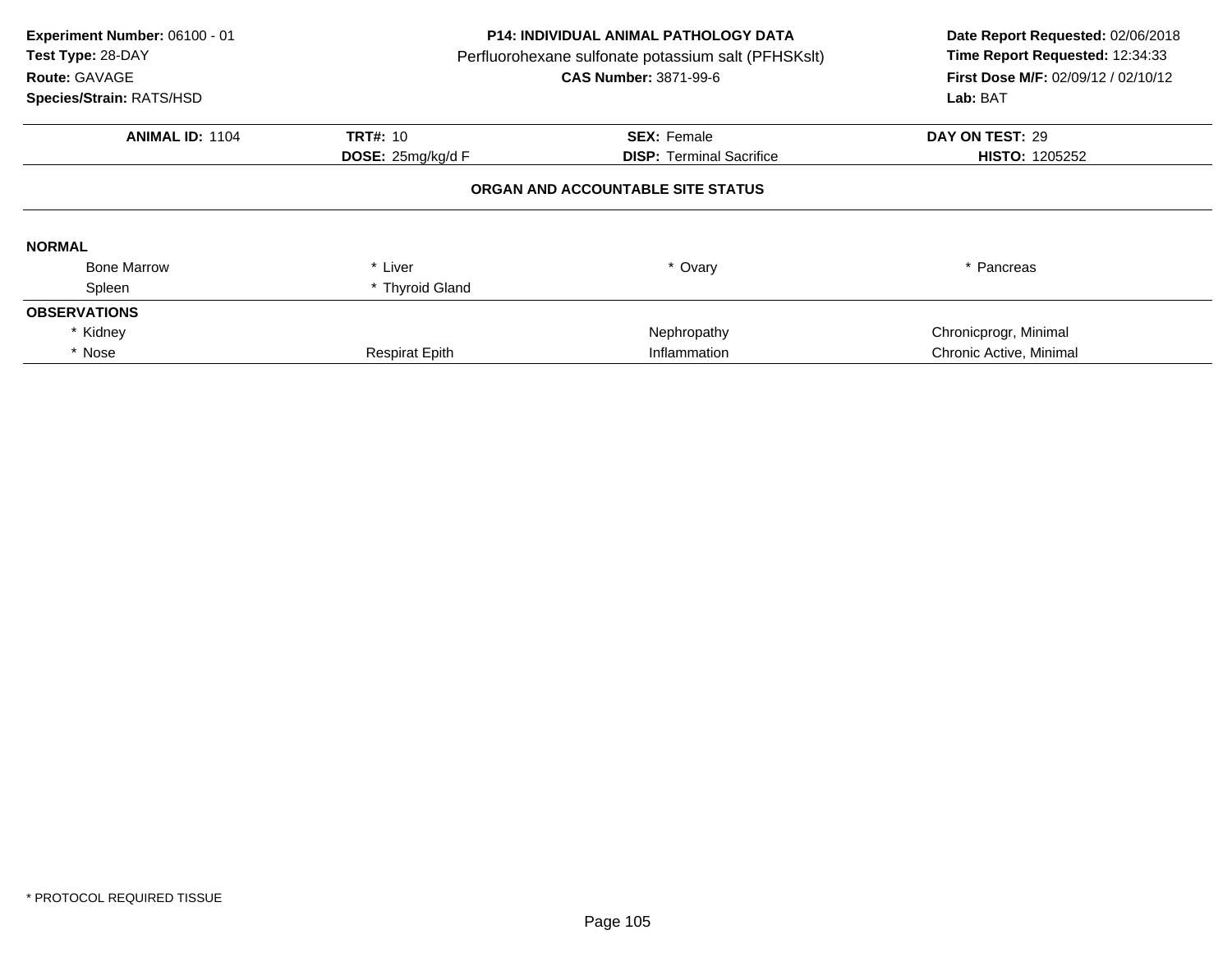| Experiment Number: 06100 - 01<br>Test Type: 28-DAY<br>Route: GAVAGE<br>Species/Strain: RATS/HSD | <b>P14: INDIVIDUAL ANIMAL PATHOLOGY DATA</b><br>Perfluorohexane sulfonate potassium salt (PFHSKslt)<br><b>CAS Number: 3871-99-6</b> |                                   | Date Report Requested: 02/06/2018<br>Time Report Requested: 12:34:33<br><b>First Dose M/F: 02/09/12 / 02/10/12</b><br>Lab: BAT |
|-------------------------------------------------------------------------------------------------|-------------------------------------------------------------------------------------------------------------------------------------|-----------------------------------|--------------------------------------------------------------------------------------------------------------------------------|
| <b>ANIMAL ID: 1105</b>                                                                          | TRT#: 10                                                                                                                            | <b>SEX: Female</b>                | DAY ON TEST: 29                                                                                                                |
|                                                                                                 | <b>DOSE:</b> $25mg/kg/dF$                                                                                                           | <b>DISP:</b> Terminal Sacrifice   | <b>HISTO: 1205253</b>                                                                                                          |
|                                                                                                 |                                                                                                                                     | ORGAN AND ACCOUNTABLE SITE STATUS |                                                                                                                                |
| <b>NORMAL</b>                                                                                   |                                                                                                                                     |                                   |                                                                                                                                |
| <b>Bone Marrow</b>                                                                              | Kidney                                                                                                                              | Liver                             | * Nose                                                                                                                         |
| * Ovary                                                                                         | Pancreas                                                                                                                            | Spleen                            | * Thyroid Gland                                                                                                                |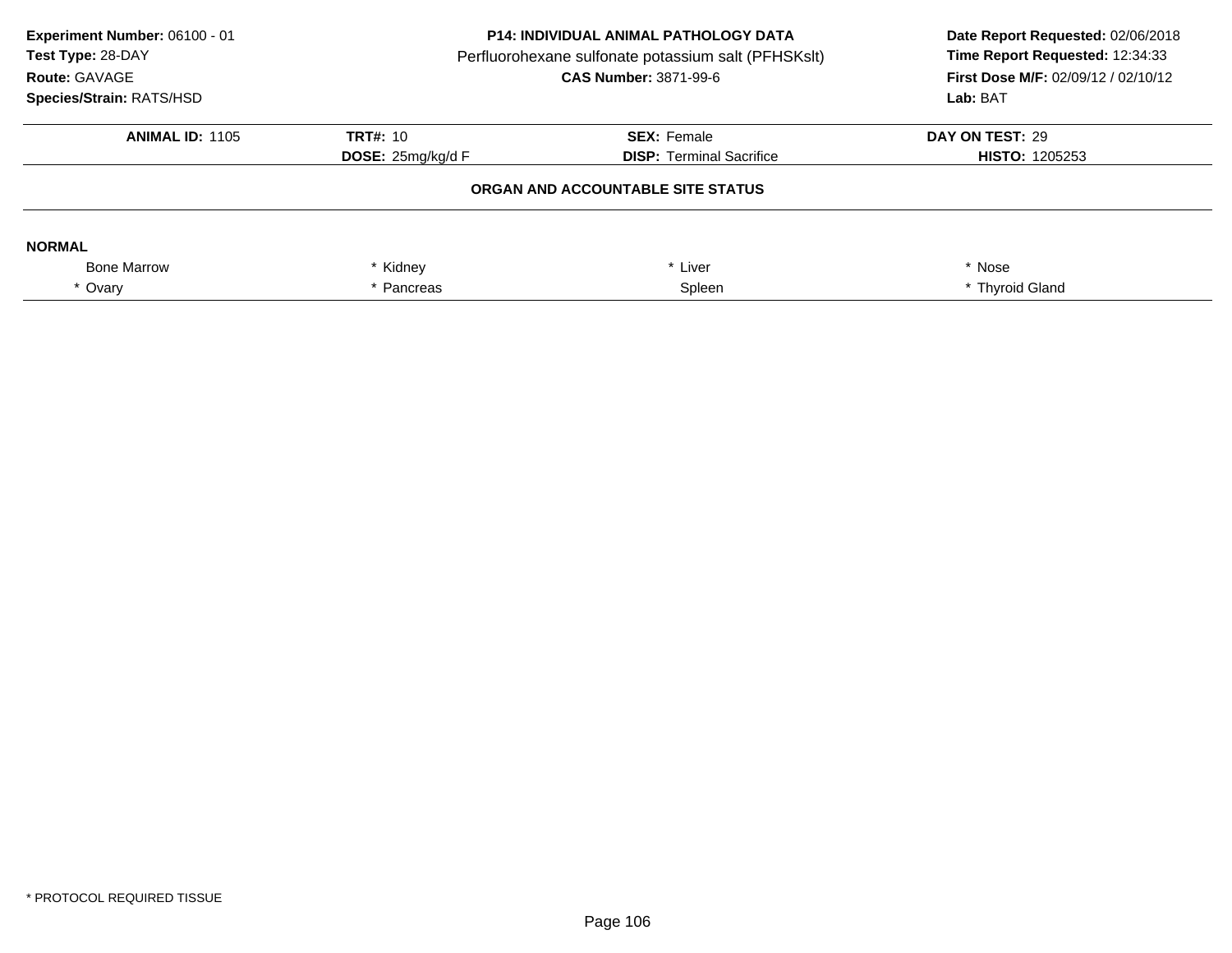| Experiment Number: 06100 - 01<br>Test Type: 28-DAY<br>Route: GAVAGE<br>Species/Strain: RATS/HSD | P14: INDIVIDUAL ANIMAL PATHOLOGY DATA<br>Perfluorohexane sulfonate potassium salt (PFHSKslt)<br><b>CAS Number: 3871-99-6</b> |                                   | Date Report Requested: 02/06/2018<br>Time Report Requested: 12:34:33<br>First Dose M/F: 02/09/12 / 02/10/12<br>Lab: BAT |
|-------------------------------------------------------------------------------------------------|------------------------------------------------------------------------------------------------------------------------------|-----------------------------------|-------------------------------------------------------------------------------------------------------------------------|
| <b>ANIMAL ID: 1106</b>                                                                          | <b>TRT#: 10</b>                                                                                                              | <b>SEX: Female</b>                | DAY ON TEST: 29                                                                                                         |
|                                                                                                 | DOSE: 25mg/kg/d F                                                                                                            | <b>DISP:</b> Terminal Sacrifice   | <b>HISTO: 1205254</b>                                                                                                   |
|                                                                                                 |                                                                                                                              | ORGAN AND ACCOUNTABLE SITE STATUS |                                                                                                                         |
| <b>NORMAL</b>                                                                                   |                                                                                                                              |                                   |                                                                                                                         |
| <b>Bone Marrow</b>                                                                              | * Liver                                                                                                                      | * Nose                            | * Ovary                                                                                                                 |
| * Pancreas                                                                                      | Spleen                                                                                                                       | * Thyroid Gland                   |                                                                                                                         |
| <b>OBSERVATIONS</b>                                                                             |                                                                                                                              |                                   |                                                                                                                         |
| * Kidney                                                                                        |                                                                                                                              | Nephropathy                       | Chronicprogr, Minimal                                                                                                   |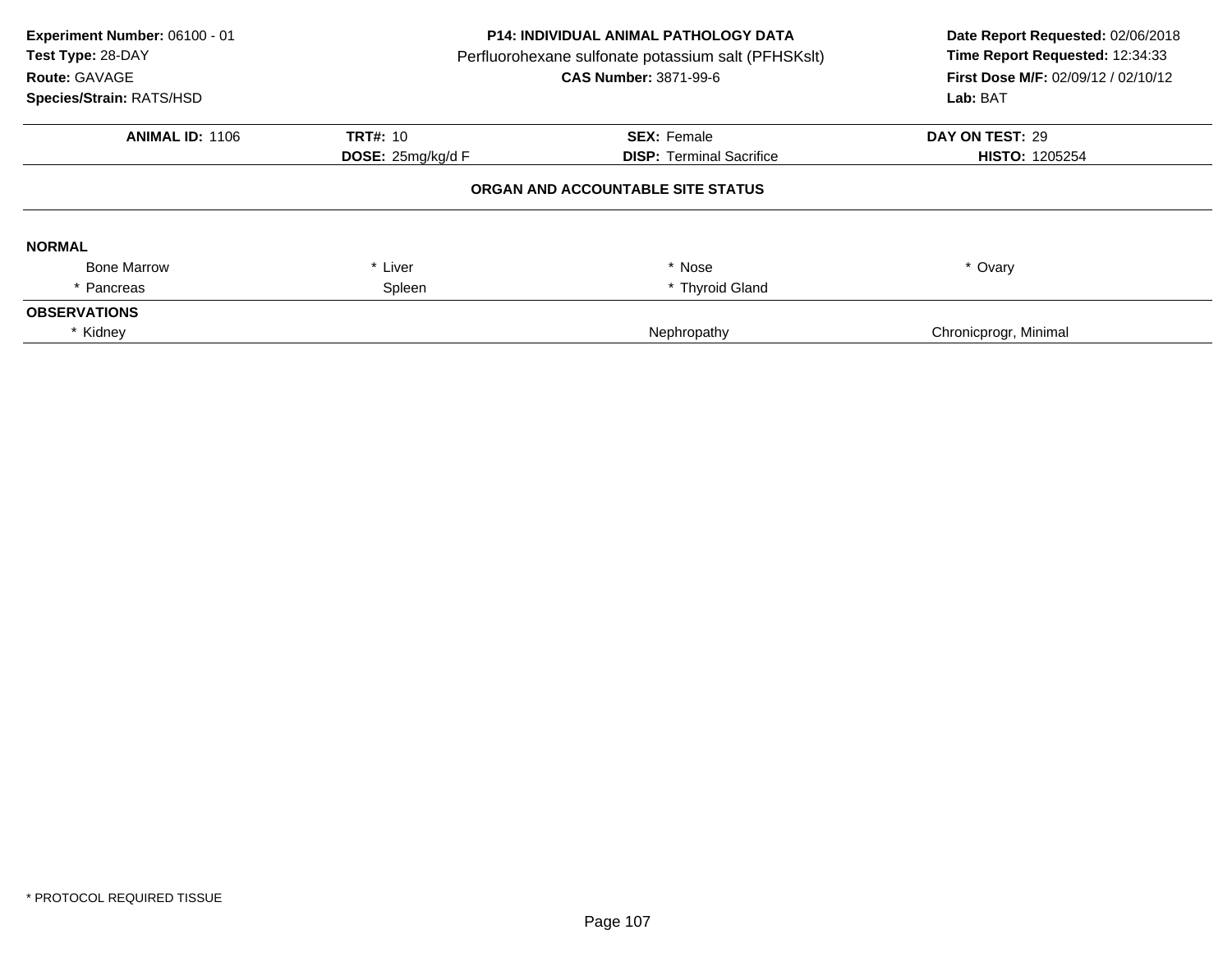| Experiment Number: 06100 - 01<br>Test Type: 28-DAY<br>Route: GAVAGE<br>Species/Strain: RATS/HSD | <b>P14: INDIVIDUAL ANIMAL PATHOLOGY DATA</b><br>Perfluorohexane sulfonate potassium salt (PFHSKslt)<br><b>CAS Number: 3871-99-6</b> |                                   | Date Report Requested: 02/06/2018<br>Time Report Requested: 12:34:33<br>First Dose M/F: 02/09/12 / 02/10/12<br>Lab: BAT |
|-------------------------------------------------------------------------------------------------|-------------------------------------------------------------------------------------------------------------------------------------|-----------------------------------|-------------------------------------------------------------------------------------------------------------------------|
| <b>ANIMAL ID: 1107</b>                                                                          | <b>TRT#: 10</b>                                                                                                                     | <b>SEX: Female</b>                | DAY ON TEST: 29                                                                                                         |
|                                                                                                 | <b>DOSE:</b> $25$ mg/kg/d $F$                                                                                                       | <b>DISP: Terminal Sacrifice</b>   | <b>HISTO: 1205255</b>                                                                                                   |
|                                                                                                 |                                                                                                                                     | ORGAN AND ACCOUNTABLE SITE STATUS |                                                                                                                         |
| <b>NORMAL</b>                                                                                   |                                                                                                                                     |                                   |                                                                                                                         |
| <b>Bone Marrow</b>                                                                              | * Liver                                                                                                                             | * Nose                            | * Ovary                                                                                                                 |
| * Pancreas                                                                                      | Spleen                                                                                                                              | * Thyroid Gland                   |                                                                                                                         |
| <b>OBSERVATIONS</b>                                                                             |                                                                                                                                     |                                   |                                                                                                                         |
| * Kidney                                                                                        |                                                                                                                                     | Nephropathy                       | Chronicprogr, Minimal                                                                                                   |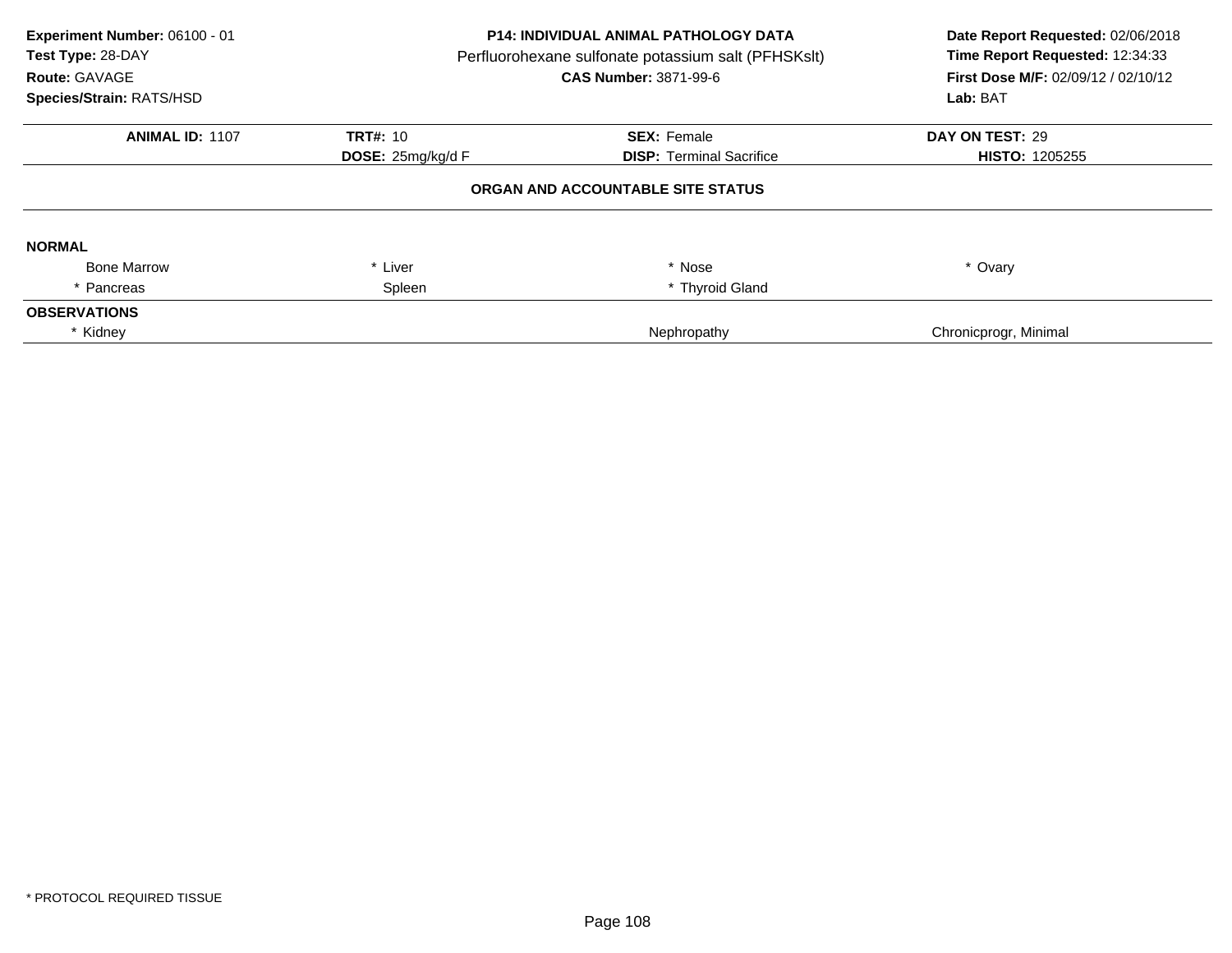| Experiment Number: 06100 - 01<br>Test Type: 28-DAY<br>Route: GAVAGE<br>Species/Strain: RATS/HSD | <b>P14: INDIVIDUAL ANIMAL PATHOLOGY DATA</b><br>Perfluorohexane sulfonate potassium salt (PFHSKslt)<br><b>CAS Number: 3871-99-6</b> |                                   | Date Report Requested: 02/06/2018<br>Time Report Requested: 12:34:33<br><b>First Dose M/F: 02/09/12 / 02/10/12</b><br>Lab: BAT |
|-------------------------------------------------------------------------------------------------|-------------------------------------------------------------------------------------------------------------------------------------|-----------------------------------|--------------------------------------------------------------------------------------------------------------------------------|
| <b>ANIMAL ID: 1108</b>                                                                          | TRT#: 10                                                                                                                            | <b>SEX: Female</b>                | DAY ON TEST: 29                                                                                                                |
|                                                                                                 | <b>DOSE:</b> $25mg/kg/dF$                                                                                                           | <b>DISP:</b> Terminal Sacrifice   | <b>HISTO: 1205256</b>                                                                                                          |
|                                                                                                 |                                                                                                                                     | ORGAN AND ACCOUNTABLE SITE STATUS |                                                                                                                                |
| <b>NORMAL</b>                                                                                   |                                                                                                                                     |                                   |                                                                                                                                |
| <b>Bone Marrow</b>                                                                              | Kidney                                                                                                                              | Liver                             | * Nose                                                                                                                         |
| * Ovary                                                                                         | Spleen<br>Pancreas                                                                                                                  |                                   | * Thyroid Gland                                                                                                                |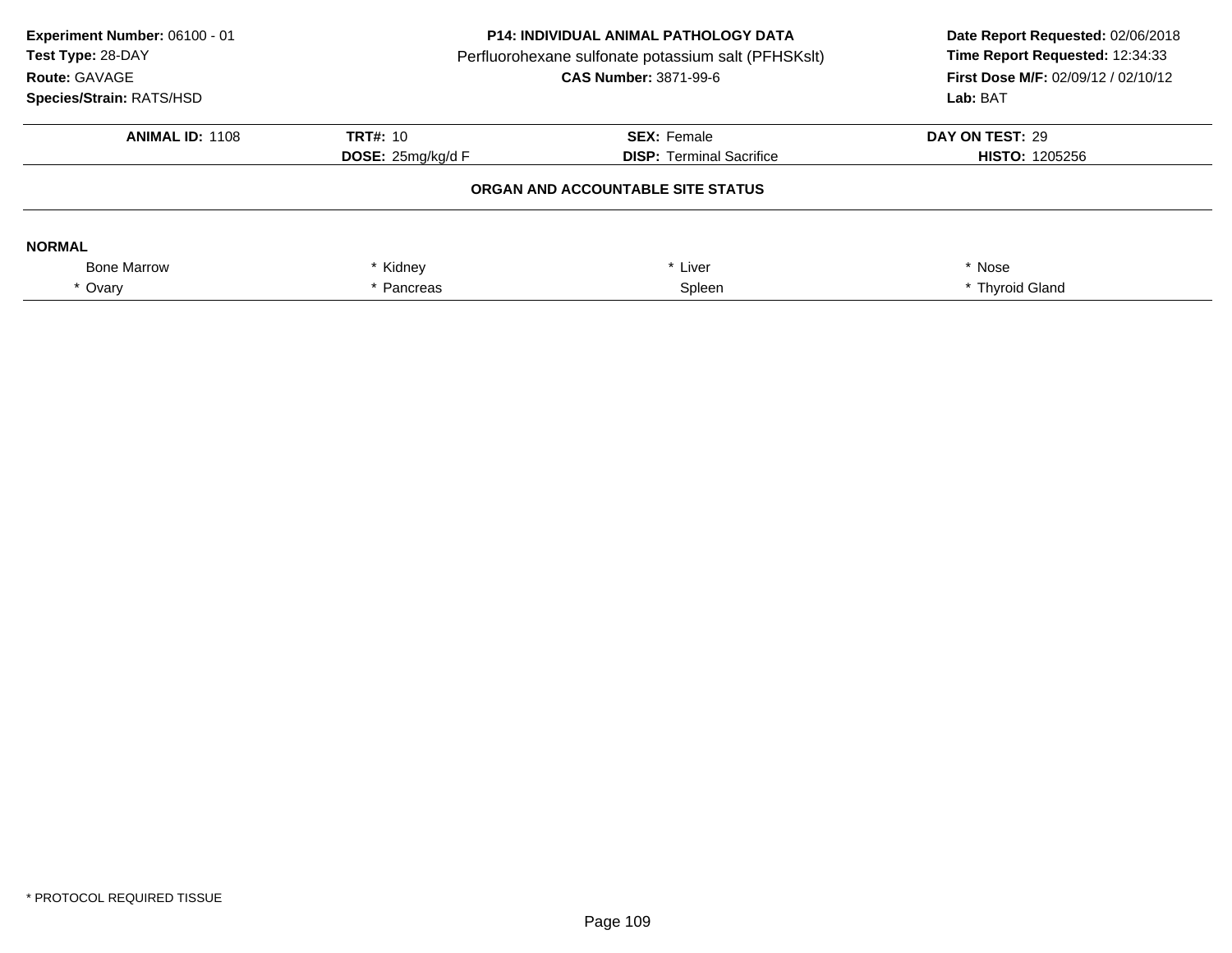| Experiment Number: 06100 - 01<br>Test Type: 28-DAY<br>Route: GAVAGE<br>Species/Strain: RATS/HSD | P14: INDIVIDUAL ANIMAL PATHOLOGY DATA<br>Perfluorohexane sulfonate potassium salt (PFHSKslt)<br><b>CAS Number: 3871-99-6</b> |                                   | Date Report Requested: 02/06/2018<br>Time Report Requested: 12:34:33<br>First Dose M/F: 02/09/12 / 02/10/12<br>Lab: BAT |  |
|-------------------------------------------------------------------------------------------------|------------------------------------------------------------------------------------------------------------------------------|-----------------------------------|-------------------------------------------------------------------------------------------------------------------------|--|
| <b>ANIMAL ID: 1109</b>                                                                          | <b>TRT#: 10</b>                                                                                                              | <b>SEX: Female</b>                | DAY ON TEST: 29                                                                                                         |  |
|                                                                                                 | DOSE: 25mg/kg/d F                                                                                                            | <b>DISP:</b> Terminal Sacrifice   | <b>HISTO: 1205257</b>                                                                                                   |  |
|                                                                                                 |                                                                                                                              | ORGAN AND ACCOUNTABLE SITE STATUS |                                                                                                                         |  |
| <b>NORMAL</b>                                                                                   |                                                                                                                              |                                   |                                                                                                                         |  |
| <b>Bone Marrow</b>                                                                              | * Liver                                                                                                                      | * Nose                            | * Ovary                                                                                                                 |  |
| * Pancreas                                                                                      | Spleen                                                                                                                       | * Thyroid Gland                   |                                                                                                                         |  |
| <b>OBSERVATIONS</b>                                                                             |                                                                                                                              |                                   |                                                                                                                         |  |
| * Kidney                                                                                        |                                                                                                                              | Nephropathy                       | Chronicprogr, Minimal                                                                                                   |  |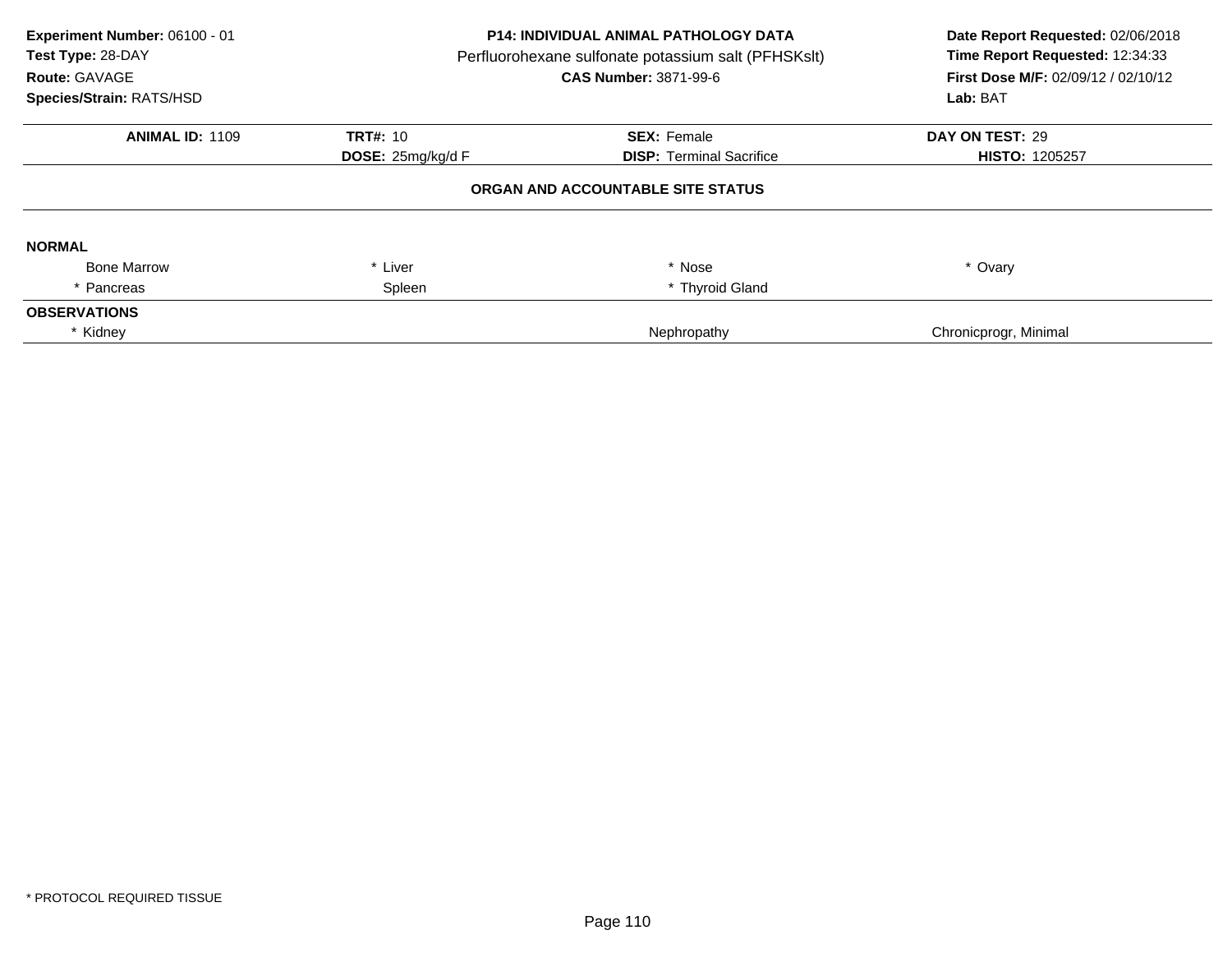| Experiment Number: 06100 - 01<br>Test Type: 28-DAY<br>Route: GAVAGE<br>Species/Strain: RATS/HSD | <b>P14: INDIVIDUAL ANIMAL PATHOLOGY DATA</b><br>Perfluorohexane sulfonate potassium salt (PFHSKslt)<br><b>CAS Number: 3871-99-6</b> |                                   | Date Report Requested: 02/06/2018<br>Time Report Requested: 12:34:33<br>First Dose M/F: 02/09/12 / 02/10/12<br>Lab: BAT |  |
|-------------------------------------------------------------------------------------------------|-------------------------------------------------------------------------------------------------------------------------------------|-----------------------------------|-------------------------------------------------------------------------------------------------------------------------|--|
| <b>ANIMAL ID: 1110</b>                                                                          | <b>TRT#: 10</b>                                                                                                                     | <b>SEX: Female</b>                | DAY ON TEST: 29                                                                                                         |  |
|                                                                                                 | <b>DOSE:</b> $25$ mg/kg/d $F$                                                                                                       | <b>DISP: Terminal Sacrifice</b>   | <b>HISTO: 1205258</b>                                                                                                   |  |
|                                                                                                 |                                                                                                                                     | ORGAN AND ACCOUNTABLE SITE STATUS |                                                                                                                         |  |
| <b>NORMAL</b>                                                                                   |                                                                                                                                     |                                   |                                                                                                                         |  |
| <b>Bone Marrow</b>                                                                              | * Liver                                                                                                                             | * Nose                            | * Ovary                                                                                                                 |  |
| * Pancreas                                                                                      | Spleen                                                                                                                              | * Thyroid Gland                   |                                                                                                                         |  |
| <b>OBSERVATIONS</b>                                                                             |                                                                                                                                     |                                   |                                                                                                                         |  |
| * Kidney                                                                                        |                                                                                                                                     | Nephropathy                       | Chronicprogr, Minimal                                                                                                   |  |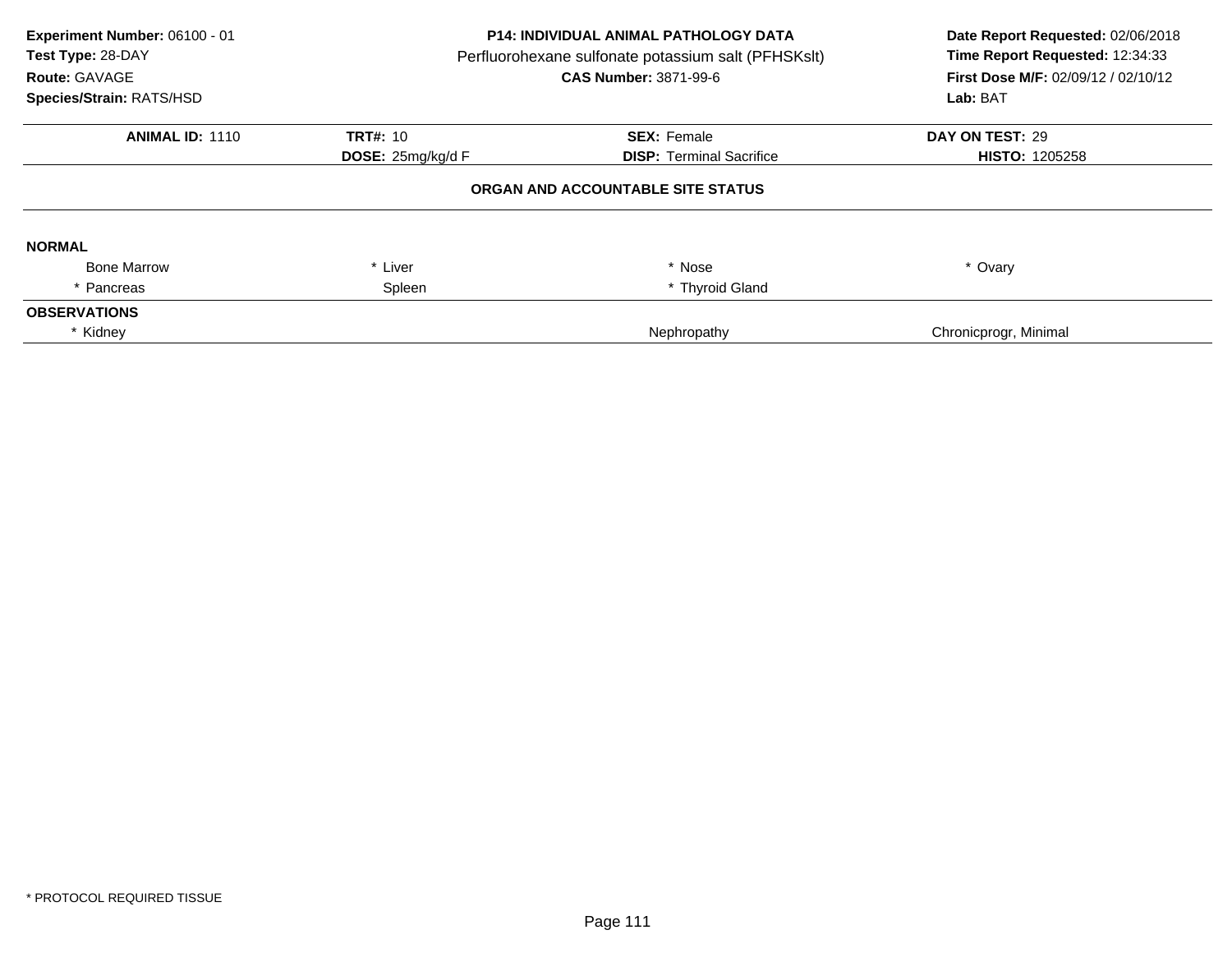**Experiment Number:** 06100 - 01**Test Type:** 28-DAYPerfluorohexane sulfonate potassium salt (PFHSKslt)<br>**CAS Number:** 3871-99-6 **Route:** GAVAGE**Species/Strain:** RATS/HSD**Lab:** BAT

### **P14: INDIVIDUAL ANIMAL PATHOLOGY DATA**

 **Date Report Requested:** 02/06/2018 **First Dose M/F:** 02/09/12 / 02/10/12<br>Lab: BAT

| <b>ANIMAL ID: 1111</b>     | <b>TRT#: 12</b>           | <b>SEX: Female</b>                | DAY ON TEST: 29          |
|----------------------------|---------------------------|-----------------------------------|--------------------------|
|                            | DOSE: 50mg/kg/d F         | <b>DISP:</b> Terminal Sacrifice   | <b>HISTO: 1205259</b>    |
|                            |                           | ORGAN AND ACCOUNTABLE SITE STATUS |                          |
| <b>NORMAL</b>              |                           |                                   |                          |
| * Adrenal Cortex           | * Adrenal Medulla         | * Blood Vessel                    | * Bone                   |
| * Bone Marrow              | * Brain                   | * Clitoral Gland                  | * Esophagus              |
| * Eye                      | * Harderian Gland         | * Heart                           | * Intestine Large, Cecum |
| * Intestine Large, Colon   | * Intestine Large, Rectum | * Intestine Small, Duodenum       | * Intestine Small, Ileum |
| * Intestine Small, Jejunum | * Liver                   | * Lung                            | * Lymph Node, Mandibular |
| * Lymph Node, Mesenteric   | * Mammary Gland           | * Ovary                           | * Pancreas               |
| * Parathyroid Gland        | * Pituitary Gland         | * Salivary Glands                 | * Skin                   |
| * Spleen                   | * Stomach, Forestomach    | * Stomach, Glandular              | * Thymus                 |
| * Thyroid Gland            | * Trachea                 | * Urinary Bladder                 | * Uterus                 |
| <b>OBSERVATIONS</b>        |                           |                                   |                          |
| * Kidney                   |                           | Nephropathy                       | Chronicprogr, Minimal    |
| * Nose                     | Olfactory Epi             | Degeneration                      | Minimal                  |
|                            | Olfactory Epi             | Hyperplasia                       | Minimal                  |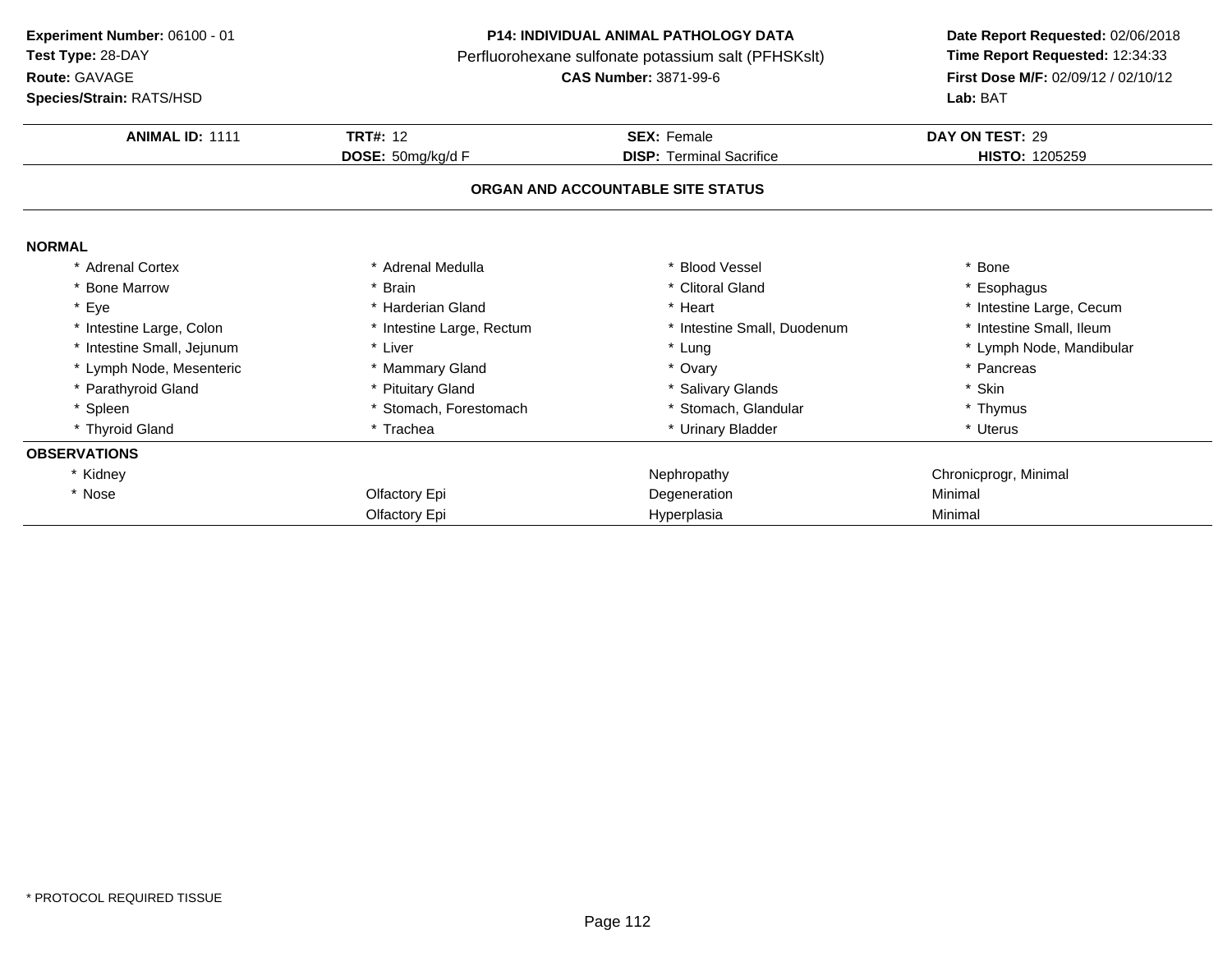**ANIMAL ID:** <sup>1112</sup> **TRT#:** <sup>12</sup> **SEX:** Female **DAY ON TEST:** <sup>29</sup> **DOSE:** 50mg/kg/d F**DISP:** Terminal Sacrifice **HISTO:** 1205260 **ORGAN AND ACCOUNTABLE SITE STATUSNORMAL** \* Adrenal Cortex\* Adrenal Medulla<br>\* Brain a the set of the set of the set of the set of the set of the set of the set of the set of the set of the set o<br>Set of the set of the set of the set of the set of the set of the set of the set of the set of the set of the s \* Bone Marrow \* Brain \* Clitoral Gland \* Esophagus \* Eyee the second of the second term in the second term in the second term in the second term in the second term in the second term in the second term in the second term in the second term in the second term in the second term \* Intestine Small, Ileum \* Intestine Large, Colon\* Intestine Large, Rectum<br>\* Kidney \* Intestine Small, Duodenum \* \* Intest<br>\* Liver \* \* Lung \* Intestine Small, Jejunum \* Kidney \* Liver \* Lung \* Lymph Node, Mandibular \* Lymph Node, Mesenteric \* Mammary Gland\* Ovary<br>\* Skin \* Pancreas \* Pituitary Gland\* Salivary Glands<br>
\* Stomach, Glandular<br>
\* Thymus \* Spleen\* Stomach, Forestomach \* \* Stomach, Glandular \* Thymus \* Thymus \* Thymus \* Thymus \* Thymus \* Thymus \* Uterus \* Uterus \* Uterus \* Uterus \* Uterus \* Uterus \* Uterus \* Uterus \* Uterus \* Uterus \* Uterus \* Uterus \* Uterus \* Ute \* Thyroid Glandd **a** \* Trachea \* Trachea \* \* Urinary Bladder \* Urinary Bradder \* \* Uterus **MISSING** \* Parathyroid Gland**OBSERVATIONS**\* Nosee and the Colombia Colfactory Epi and the Colombia Degeneration and the Minimal Minimal Olfactory Epi Hyperplasia Minimal **Experiment Number:** 06100 - 01 **P14: INDIVIDUAL ANIMAL PATHOLOGY DATA Date Report Requested:** 02/06/2018 **Test Type:** 28-DAYPerfluorohexane sulfonate potassium salt (PFHSKslt)<br>**CAS Number:** 3871-99-6 **Route:** GAVAGE**First Dose M/F:** 02/09/12 / 02/10/12<br>**Lab:** BAT **Species/Strain:** RATS/HSD**Lab:** BAT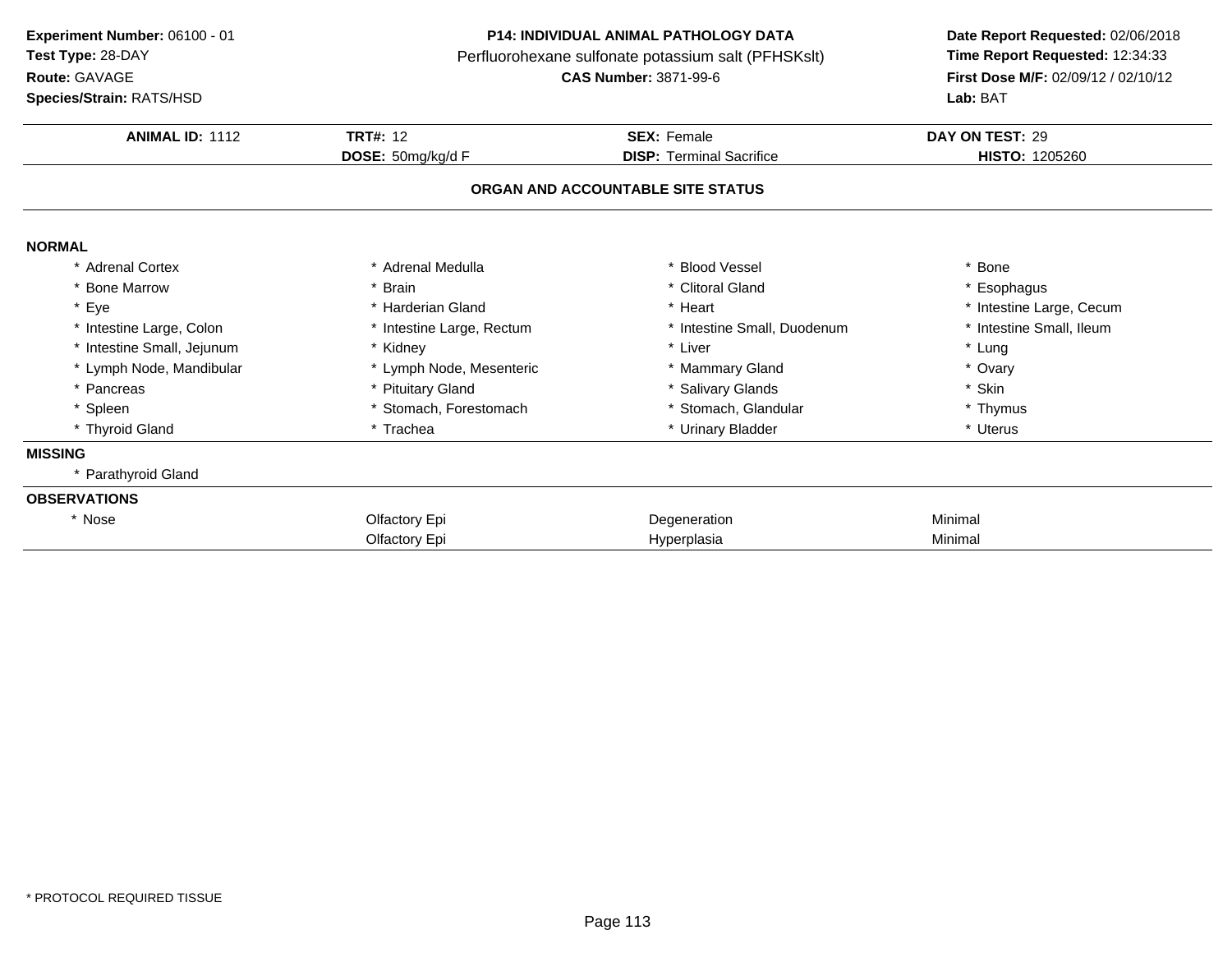**ANIMAL ID:** <sup>1113</sup> **TRT#:** <sup>12</sup> **SEX:** Female **DAY ON TEST:** <sup>29</sup> **DOSE:** 50mg/kg/d F**DISP:** Terminal Sacrifice **HISTO:** 1205261 **ORGAN AND ACCOUNTABLE SITE STATUSNORMAL** \* Adrenal Cortex\* Adrenal Medulla<br>\* Brain a the set of the set of the set of the set of the set of the set of the set of the set of the set of the set o<br>Set of the set of the set of the set of the set of the set of the set of the set of the set of the set of the s \* Bone Marrow \* Brain \* Clitoral Gland \* Esophagus \* Eyee the second of the second term in the second term in the second term in the second term in the second term in the second term in the second term in the second term in the second term in the second term in the second term \* Intestine Small, Ileum \* Intestine Large, Colon\* Intestine Large, Rectum<br>\* Kidney \* Intestine Small, Duodenum \* \* Intest<br>
\* Liver \* \* Lung \* Intestine Small, Jejunum \* Kidney \* Liver \* Lung \* Lymph Node, Mandibular \* Lymph Node, Mesenteric\* Lymph Node, Mesenteric \* \* Mammary Gland \* Nose \* Ovary\* Pancreas \* Parathyroid Gland<br>
\* Skin \* Steen \* Steen \* Steen \* Steen \* Steen \* Steen \* Steen \* Steen \* Steen \* Steen \* Steen \* Steen \* Steen \* Steen \* Steen \* Steen \* Steen \* Steen \* Steen \* Steen \* Steen \* Steen \* Steen \* Pituitary Gland \* Salivary Glandss \* Skin \* Skin \* Spleen \* Spleen \* Spleen \* Stomach, Forestomach \* Thymus \* Stomach, Forestomach \* Thymus \* Trachea \* Stomach, Glandular **\*** Thymus \* Thyroid Gland \* Trachea \* Urinary Bladder **OBSERVATIONS**\* Uteruss and the Bilateral Bilateral control of the Dilation n Minimal  $[$  Dilation  $TGLs = 1-14$   $]$ **Experiment Number:** 06100 - 01 **P14: INDIVIDUAL ANIMAL PATHOLOGY DATA Date Report Requested:** 02/06/2018 **Test Type:** 28-DAYPerfluorohexane sulfonate potassium salt (PFHSKslt)<br>**CAS Number:** 3871-99-6 **Route:** GAVAGE**First Dose M/F:** 02/09/12 / 02/10/12<br>**Lab:** BAT **Species/Strain:** RATS/HSD**Lab:** BAT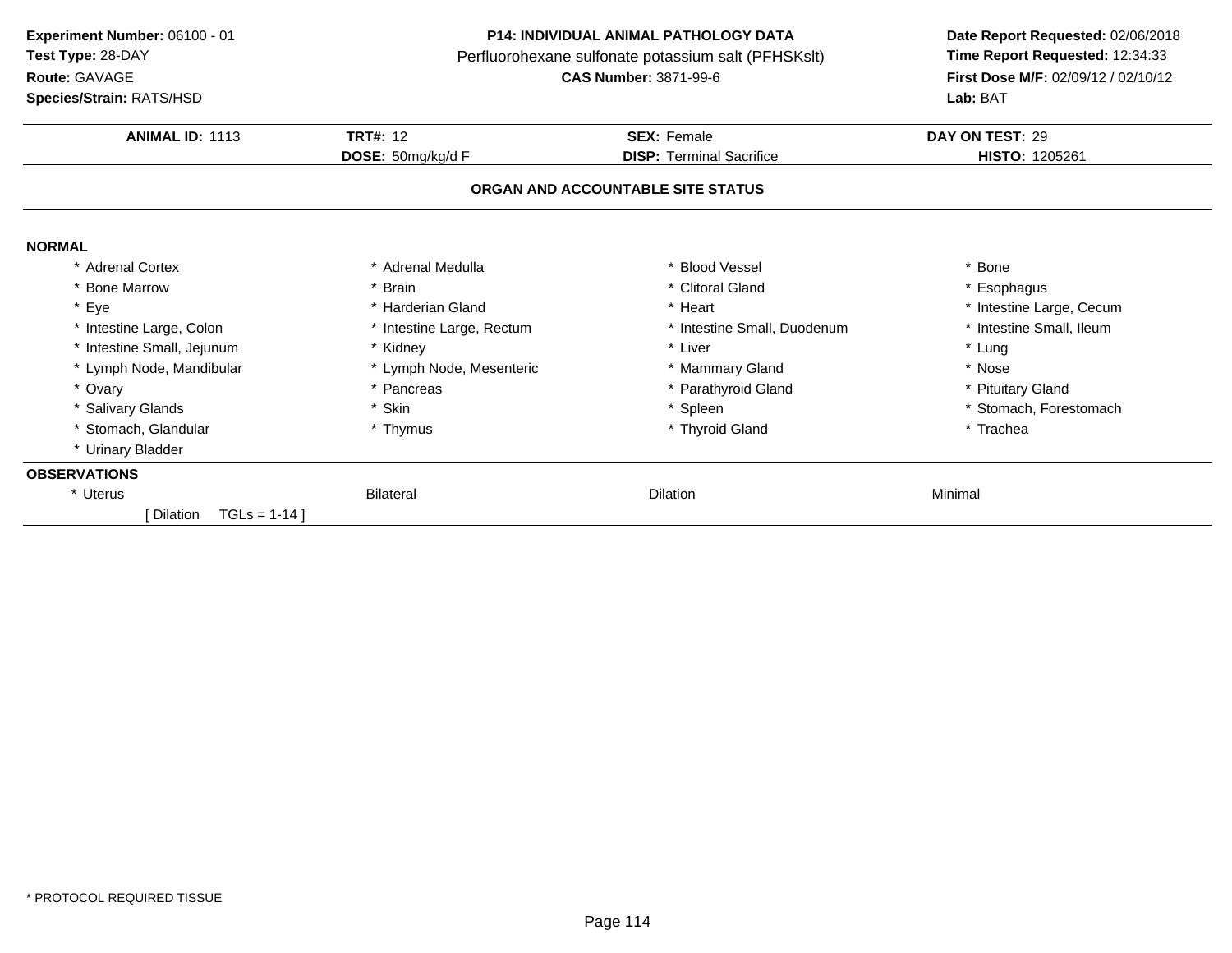**Route:** GAVAGE

**Species/Strain:** RATS/HSD

#### **P14: INDIVIDUAL ANIMAL PATHOLOGY DATA**

Perfluorohexane sulfonate potassium salt (PFHSKslt)<br>**CAS Number:** 3871-99-6

# **Date Report Requested:** 02/06/2018 **First Dose M/F:** 02/09/12 / 02/10/12<br>Lab: BAT

| <b>Species/Strain: RATS/HSD</b> |                           |                                   | Lab: BAT                 |
|---------------------------------|---------------------------|-----------------------------------|--------------------------|
| <b>ANIMAL ID: 1114</b>          | <b>TRT#: 12</b>           | <b>SEX: Female</b>                | DAY ON TEST: 29          |
|                                 | DOSE: 50mg/kg/d F         | <b>DISP: Terminal Sacrifice</b>   | <b>HISTO: 1205262</b>    |
|                                 |                           | ORGAN AND ACCOUNTABLE SITE STATUS |                          |
| <b>NORMAL</b>                   |                           |                                   |                          |
| * Adrenal Cortex                | * Adrenal Medulla         | * Blood Vessel                    | * Bone                   |
| * Bone Marrow                   | * Brain                   | * Clitoral Gland                  | * Esophagus              |
| * Eye                           | * Harderian Gland         | * Heart                           | * Intestine Large, Cecum |
| * Intestine Large, Colon        | * Intestine Large, Rectum | * Intestine Small, Duodenum       | * Intestine Small, Ileum |
| * Intestine Small, Jejunum      | * Kidney                  | * Liver                           | * Lung                   |
| * Lymph Node, Mandibular        | * Lymph Node, Mesenteric  | * Mammary Gland                   | * Ovary                  |
| * Pancreas                      | * Parathyroid Gland       | * Pituitary Gland                 | * Salivary Glands        |
| * Skin                          | * Spleen                  | * Stomach, Forestomach            | * Stomach, Glandular     |
| * Thymus                        | * Thyroid Gland           | * Trachea                         | * Urinary Bladder        |
| * Uterus                        |                           |                                   |                          |
| <b>OBSERVATIONS</b>             |                           |                                   |                          |
| * Nose                          | Olfactory Epi             | Degeneration                      | Minimal                  |
|                                 | Olfactory Epi             | Hyperplasia                       | Minimal                  |
|                                 | Olfactory Epi             | Inflammation                      | Suppurative, Minimal     |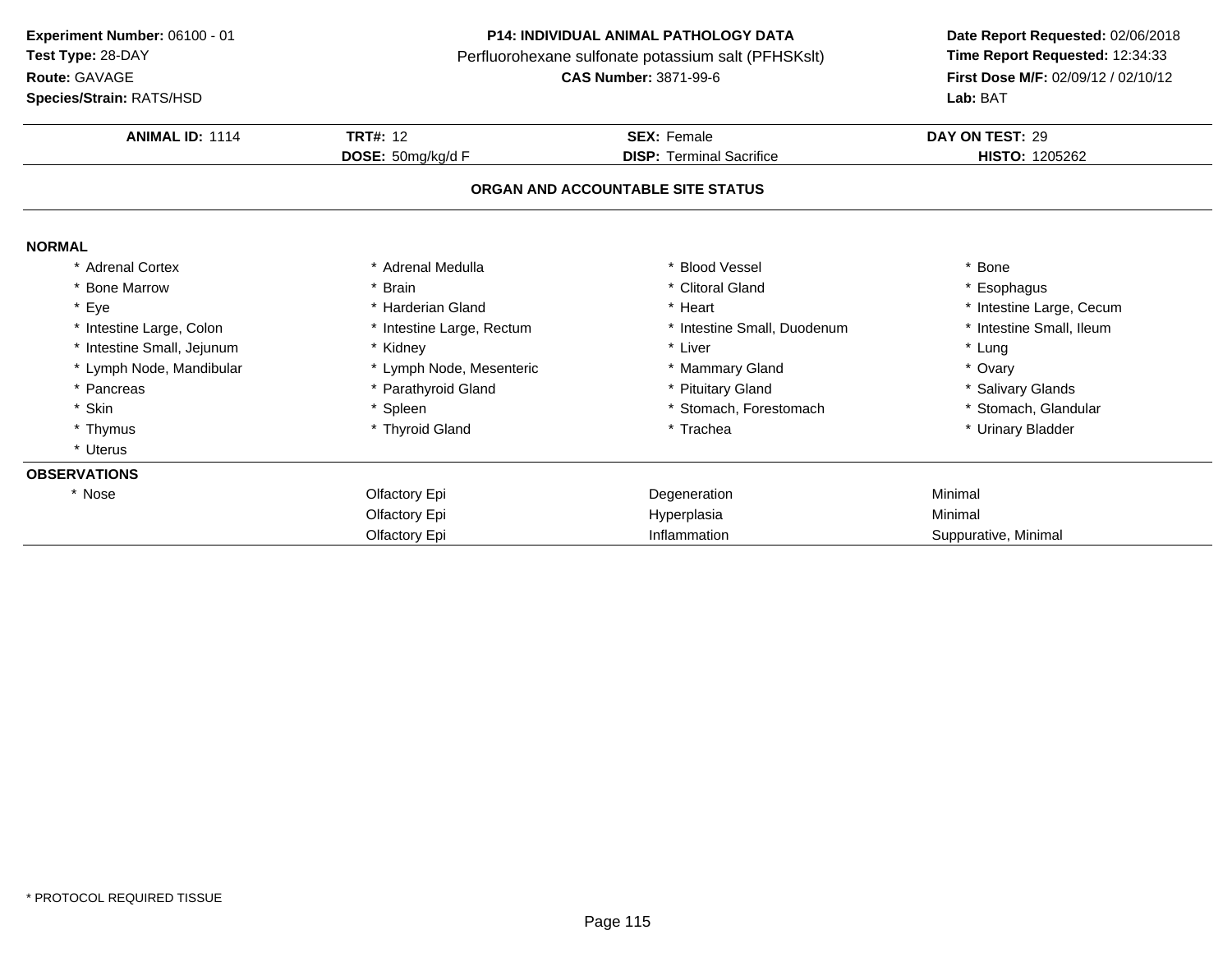**Route:** GAVAGE

**Species/Strain:** RATS/HSD

### **P14: INDIVIDUAL ANIMAL PATHOLOGY DATA**

Perfluorohexane sulfonate potassium salt (PFHSKslt)<br>**CAS Number:** 3871-99-6

## **Date Report Requested:** 02/06/2018 **First Dose M/F:** 02/09/12 / 02/10/12<br>Lab: BAT **Lab:** BAT

| <b>ANIMAL ID: 1115</b>     | <b>TRT#: 12</b>           | <b>SEX: Female</b>                | DAY ON TEST: 29          |
|----------------------------|---------------------------|-----------------------------------|--------------------------|
|                            | DOSE: 50mg/kg/d F         | <b>DISP:</b> Terminal Sacrifice   | <b>HISTO: 1205263</b>    |
|                            |                           | ORGAN AND ACCOUNTABLE SITE STATUS |                          |
| <b>NORMAL</b>              |                           |                                   |                          |
| * Adrenal Cortex           | * Adrenal Medulla         | * Blood Vessel                    | * Bone                   |
| * Bone Marrow              | * Brain                   | * Clitoral Gland                  | * Esophagus              |
| * Eye                      | * Harderian Gland         | * Heart                           | * Intestine Large, Cecum |
| * Intestine Large, Colon   | * Intestine Large, Rectum | * Intestine Small, Duodenum       | * Intestine Small, Ileum |
| * Intestine Small, Jejunum | * Liver                   | * Lung                            | * Lymph Node, Mandibular |
| * Lymph Node, Mesenteric   | * Mammary Gland           | * Ovary                           | * Pancreas               |
| * Parathyroid Gland        | * Pituitary Gland         | * Salivary Glands                 | * Skin                   |
| * Spleen                   | * Stomach, Forestomach    | * Stomach, Glandular              | * Thymus                 |
| * Thyroid Gland            | * Trachea                 | * Urinary Bladder                 | * Uterus                 |
| <b>OBSERVATIONS</b>        |                           |                                   |                          |
| * Kidney                   |                           | Nephropathy                       | Chronicprogr, Minimal    |
| * Nose                     | Olfactory Epi             | Degeneration                      | Minimal                  |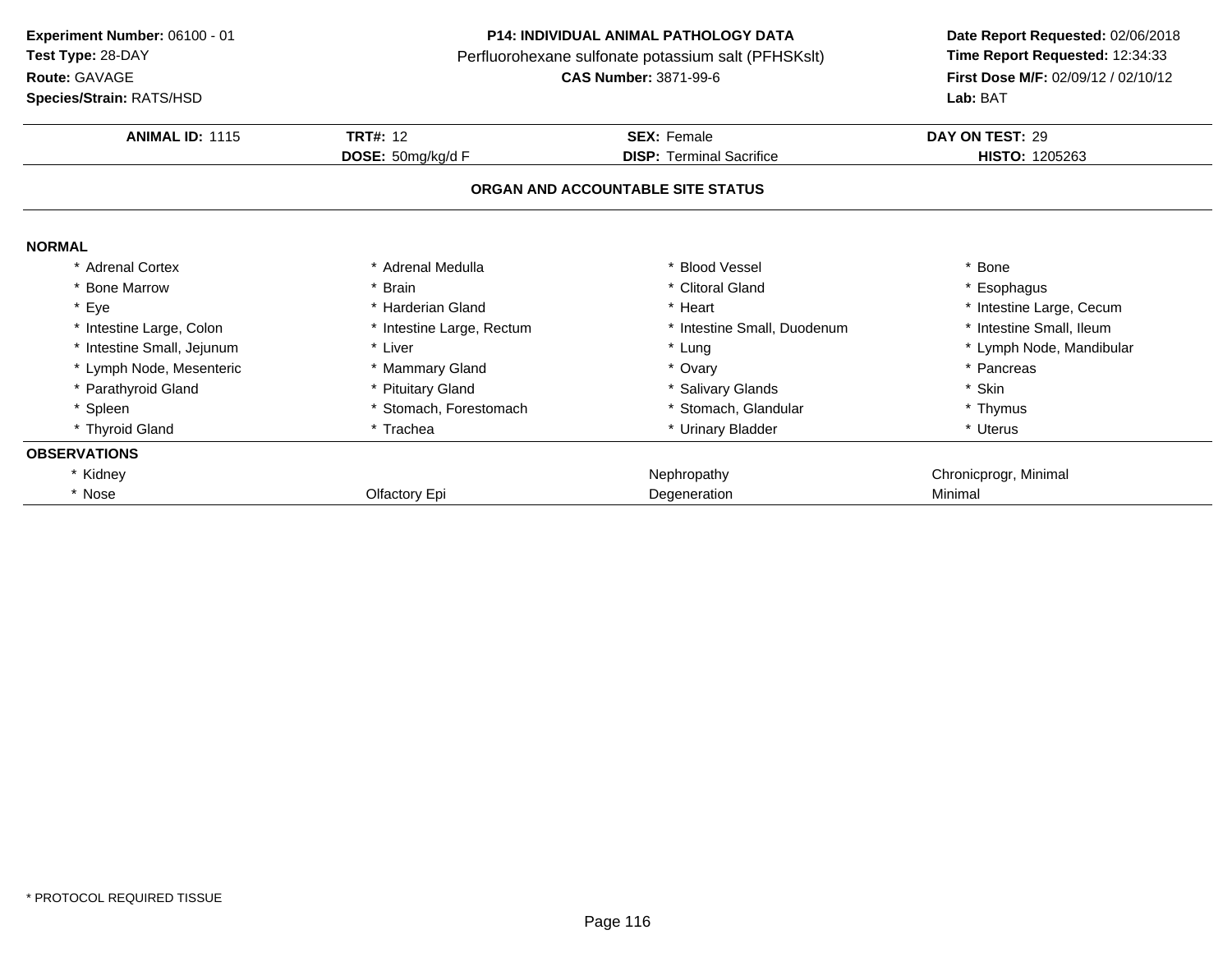**Route:** GAVAGE

**Species/Strain:** RATS/HSD

#### **P14: INDIVIDUAL ANIMAL PATHOLOGY DATA**

Perfluorohexane sulfonate potassium salt (PFHSKslt)<br>**CAS Number:** 3871-99-6

## **Date Report Requested:** 02/06/2018 **First Dose M/F:** 02/09/12 / 02/10/12<br>Lab: BAT **Lab:** BAT

| <b>ANIMAL ID: 1116</b>     | <b>TRT#: 12</b>           | <b>SEX: Female</b>                | DAY ON TEST: 29          |
|----------------------------|---------------------------|-----------------------------------|--------------------------|
|                            | DOSE: 50mg/kg/d F         | <b>DISP: Terminal Sacrifice</b>   | <b>HISTO: 1205264</b>    |
|                            |                           | ORGAN AND ACCOUNTABLE SITE STATUS |                          |
| <b>NORMAL</b>              |                           |                                   |                          |
| * Adrenal Cortex           | * Adrenal Medulla         | <b>Blood Vessel</b>               | Bone                     |
| <b>Bone Marrow</b>         | <b>Brain</b>              | * Clitoral Gland                  | Esophagus                |
| Eye                        | Harderian Gland           | Heart                             | * Intestine Large, Cecum |
| * Intestine Large, Colon   | * Intestine Large, Rectum | * Intestine Small, Duodenum       | * Intestine Small, Ileum |
| * Intestine Small, Jejunum | * Kidney                  | * Liver                           | * Lung                   |
| * Lymph Node, Mandibular   | * Lymph Node, Mesenteric  | * Mammary Gland                   | * Nose                   |
| * Ovary                    | Pancreas                  | <b>Pituitary Gland</b>            | * Salivary Glands        |
| * Skin                     | Spleen                    | * Stomach, Forestomach            | * Stomach, Glandular     |
| * Thymus                   | * Thyroid Gland           | * Trachea                         | * Urinary Bladder        |
| * Uterus                   |                           |                                   |                          |
| <b>MISSING</b>             |                           |                                   |                          |
| * Parathyroid Gland        |                           |                                   |                          |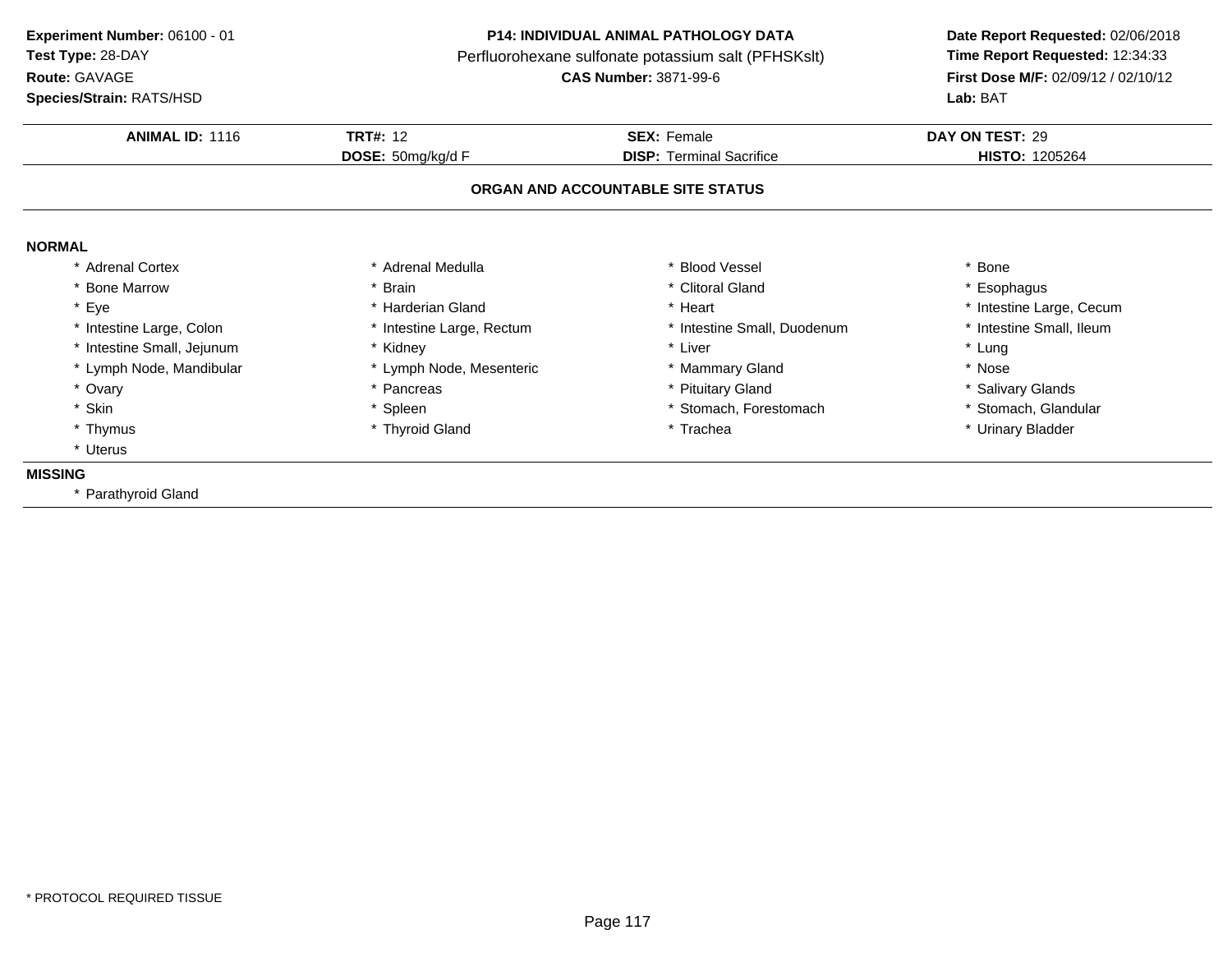**ANIMAL ID:** <sup>1117</sup> **TRT#:** <sup>12</sup> **SEX:** Female **DAY ON TEST:** <sup>29</sup> **DOSE:** 50mg/kg/d F**DISP:** Terminal Sacrifice **HISTO:** 1205265 **ORGAN AND ACCOUNTABLE SITE STATUSNORMAL** \* Adrenal Cortex \* Adrenal Medullaa the set of the set of the set of the set of the set of the set of the set of the set of the set of the set o<br>Set of the set of the set of the set of the set of the set of the set of the set of the set of the set of the s \* Bone Marrow \* Brain \* Clitoral Gland \* Esophagus \* Eyee the second of the second term in the second term in the second term in the second term in the second term in the second term in the second term in the second term in the second term in the second term in the second term \* Intestine Small, Ileum \* Intestine Large, Colon\* Intestine Large, Rectum<br>\* Kidney \* Intestine Small, Duodenum<br>\* Liver \* Intestine Small, Jejunum\* Liver \* Lymph Node, Mandibular<br>\* Ovary \* Nancreas \* Pancreas \* Pancreas \* Pancreas \* Pancreas \* Pancreas \* Pancreas \* 2016 \* Lymph Node, Mesenteric \* Mammary Gland \* Ovary \* Pancreas \* Parathyroid Glandd **the set of the set of the set of the set of the set of the set of the set of the set of the set of the set of the set of the set of the set of the set of the set of the set of the set of the set of the set of the set of** \* Spleen\* Stomach, Forestomach \* \* Stomach, Glandular \* Thymus \* Thymus \* Thymus \* Thymus \* Thymus \* Uterus \* Uterus \* Thyroid Glandd **a** \* Trachea \* Trachea \* \* Urinary Bladder \* Urinary Bradder \* \* Uterus **OBSERVATIONS**\* Lungg is a controller to the controller of the controller of the controller of the Minimal of the Minimal of the controller of the controller of the controller of the controller of the controller of the controller of the contr \* Nosee and the Colombia Colfactory Epi and the Colombia Degeneration and the Minimal Minimal Olfactory Epi Inflammation Suppurative, Minimal **Experiment Number:** 06100 - 01 **P14: INDIVIDUAL ANIMAL PATHOLOGY DATA Date Report Requested:** 02/06/2018 **Test Type:** 28-DAYPerfluorohexane sulfonate potassium salt (PFHSKslt)<br>**CAS Number:** 3871-99-6 **Route:** GAVAGE**First Dose M/F:** 02/09/12 / 02/10/12<br>**Lab:** BAT **Species/Strain:** RATS/HSD**Lab:** BAT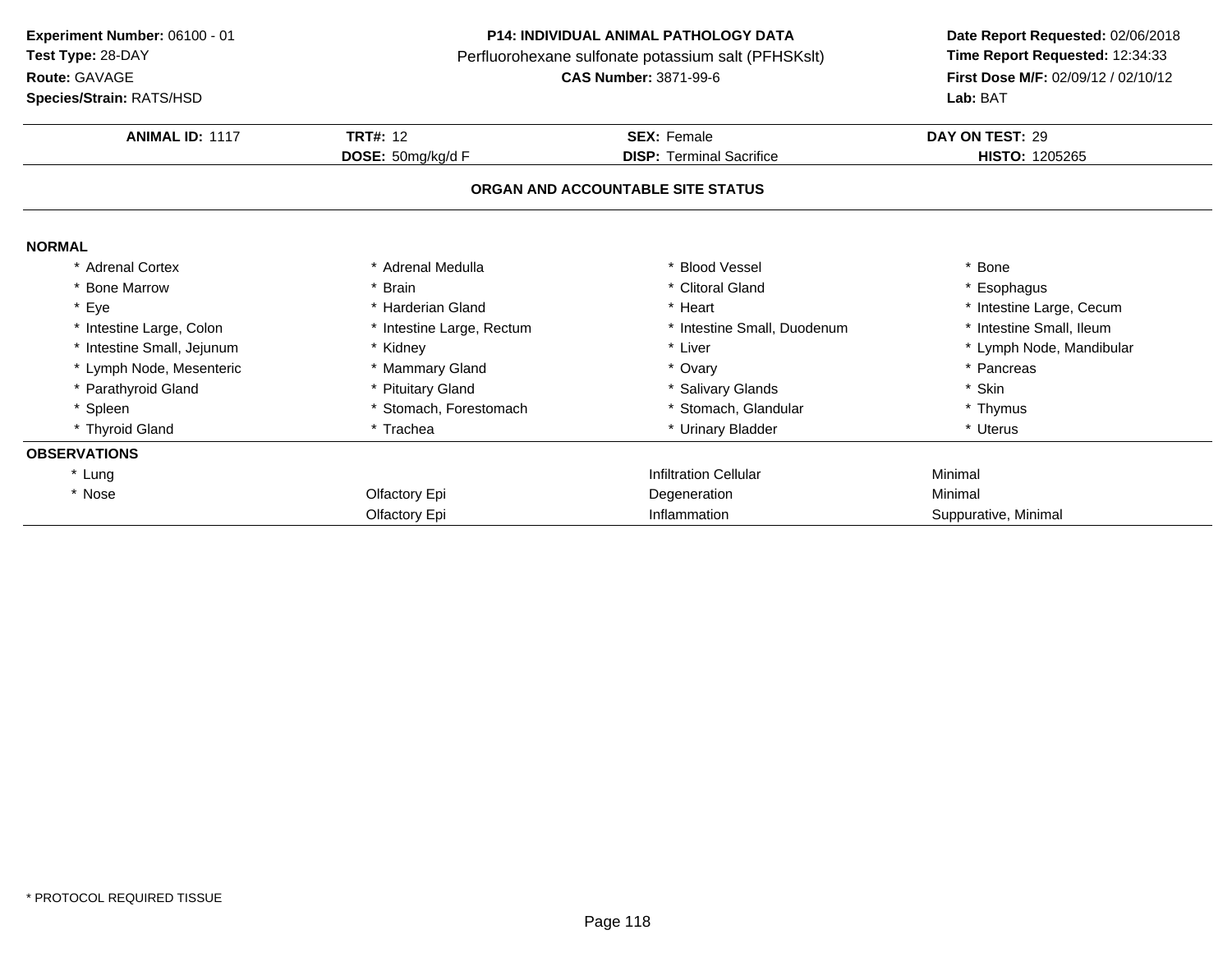**Route:** GAVAGE

**Species/Strain:** RATS/HSD

#### **P14: INDIVIDUAL ANIMAL PATHOLOGY DATA**

Perfluorohexane sulfonate potassium salt (PFHSKslt)<br>**CAS Number:** 3871-99-6

## **Date Report Requested:** 02/06/2018 **First Dose M/F:** 02/09/12 / 02/10/12<br>Lab: BAT **Lab:** BAT

| <b>ANIMAL ID: 1118</b>     | <b>TRT#: 12</b>           | <b>SEX: Female</b>                | DAY ON TEST: 29          |
|----------------------------|---------------------------|-----------------------------------|--------------------------|
|                            | <b>DOSE:</b> 50mg/kg/d F  | <b>DISP:</b> Terminal Sacrifice   | <b>HISTO: 1205266</b>    |
|                            |                           | ORGAN AND ACCOUNTABLE SITE STATUS |                          |
| <b>NORMAL</b>              |                           |                                   |                          |
| * Adrenal Cortex           | * Adrenal Medulla         | * Blood Vessel                    | * Bone                   |
| * Bone Marrow              | * Brain                   | * Clitoral Gland                  | * Esophagus              |
| Eye                        | * Harderian Gland         | * Heart                           | * Intestine Large, Cecum |
| * Intestine Large, Colon   | * Intestine Large, Rectum | * Intestine Small, Duodenum       | * Intestine Small, Ileum |
| * Intestine Small, Jejunum | * Liver                   | * Lung                            | * Lymph Node, Mandibular |
| * Lymph Node, Mesenteric   | * Mammary Gland           | * Ovary                           | * Pancreas               |
| Parathyroid Gland          | * Pituitary Gland         | * Salivary Glands                 | * Skin                   |
| * Spleen                   | * Stomach, Forestomach    | * Stomach, Glandular              | * Thymus                 |
| * Thyroid Gland            | * Trachea                 | * Urinary Bladder                 | * Uterus                 |
| <b>OBSERVATIONS</b>        |                           |                                   |                          |
| * Kidney                   |                           | Nephropathy                       | Chronicprogr, Minimal    |
| * Nose                     | Olfactory Epi             | Degeneration                      | Minimal                  |
|                            | Olfactory Epi             | Hyperplasia                       | Minimal                  |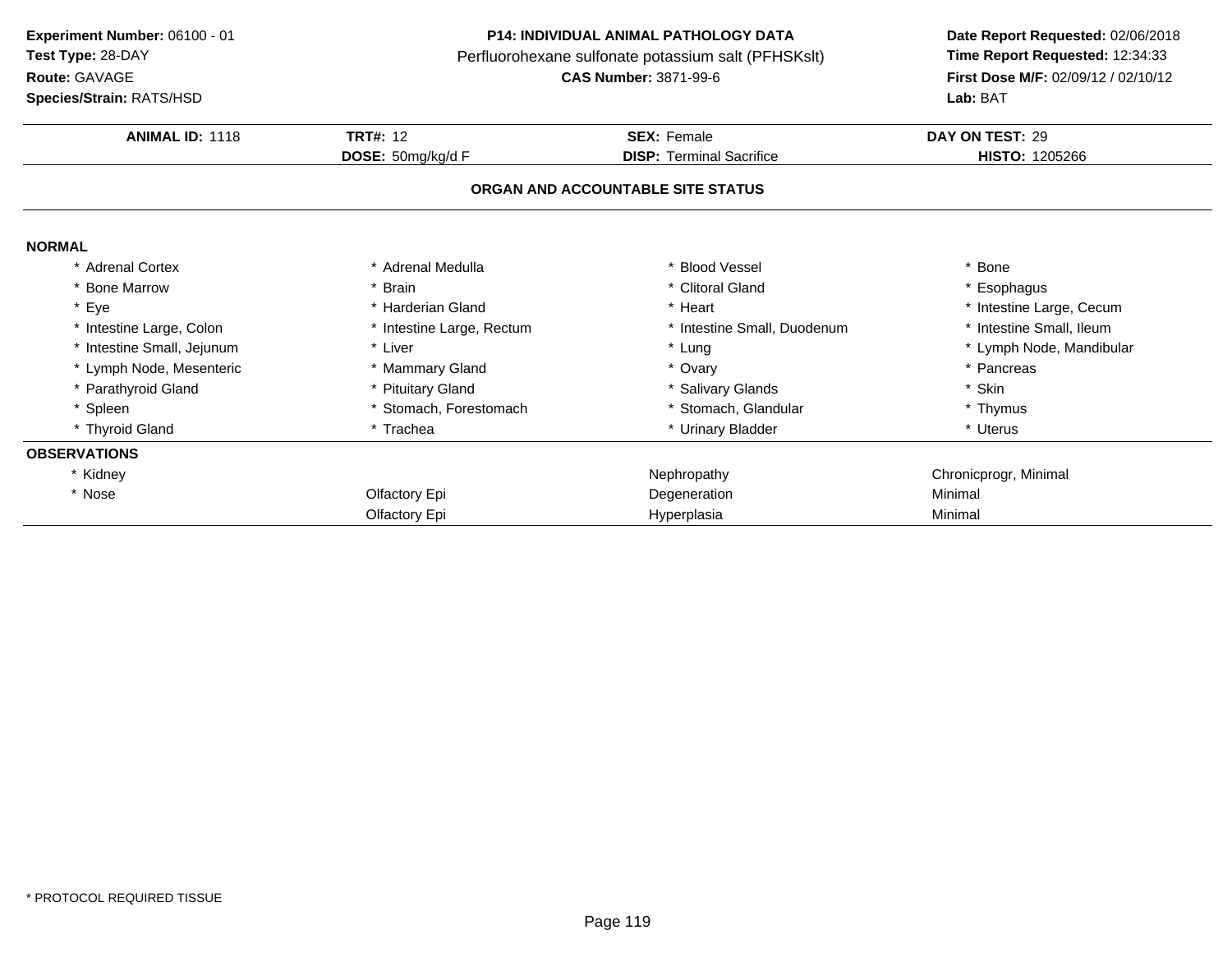**ANIMAL ID:** <sup>1119</sup> **TRT#:** <sup>12</sup> **SEX:** Female **DAY ON TEST:** <sup>29</sup> **DOSE:** 50mg/kg/d F**DISP:** Terminal Sacrifice **HISTO:** 1205267 **ORGAN AND ACCOUNTABLE SITE STATUSNORMAL** \* Adrenal Cortex\* Adrenal Medulla<br>\* Brain a the set of the set of the set of the set of the set of the set of the set of the set of the set of the set o<br>Set of the set of the set of the set of the set of the set of the set of the set of the set of the set of the s \* Bone Marrow \* Brain \* Clitoral Gland \* Esophagus \* Eyee the second of the second term in the second term in the second term in the second term in the second term in the second term in the second term in the second term in the second term in the second term in the second term \* Intestine Small, Ileum \* Intestine Large, Colon\* Intestine Large, Rectum<br>\* Kidney \* Intestine Small, Duodenum \* \* Intest<br>
\* Liver \* \* Lung \* Intestine Small, Jejunum \* Kidney \* Liver \* Lung \* Lymph Node, Mandibular \* Lymph Node, Mesenteric\* Lymph Node, Mesenteric \* \* Mammary Gland \* Ovary \* Pancreas \* Parathyroid Gland\* Pituitary Gland<br>
\* Stomach, Forestomach<br>
\* Stomach, Glandular \* Skinn that is the set of the Spleen term in the store of the store of the store of the store of the store of the store of the store of the store of the store of the store of the store of the store of the store of the store of \* Thymus \* Thyroid Gland\* Trachea \* Vinary Bladder \* Uterus**OBSERVATIONSExperiment Number:** 06100 - 01 **P14: INDIVIDUAL ANIMAL PATHOLOGY DATA Date Report Requested:** 02/06/2018 **Test Type:** 28-DAYPerfluorohexane sulfonate potassium salt (PFHSKslt)<br>**CAS Number:** 3871-99-6 **Route:** GAVAGE**First Dose M/F:** 02/09/12 / 02/10/12<br>**Lab:** BAT **Species/Strain:** RATS/HSD**Lab:** BAT

e and the Degeneration Colfactory Epi and the Degeneration Color Degeneration Minimal

\* Nose